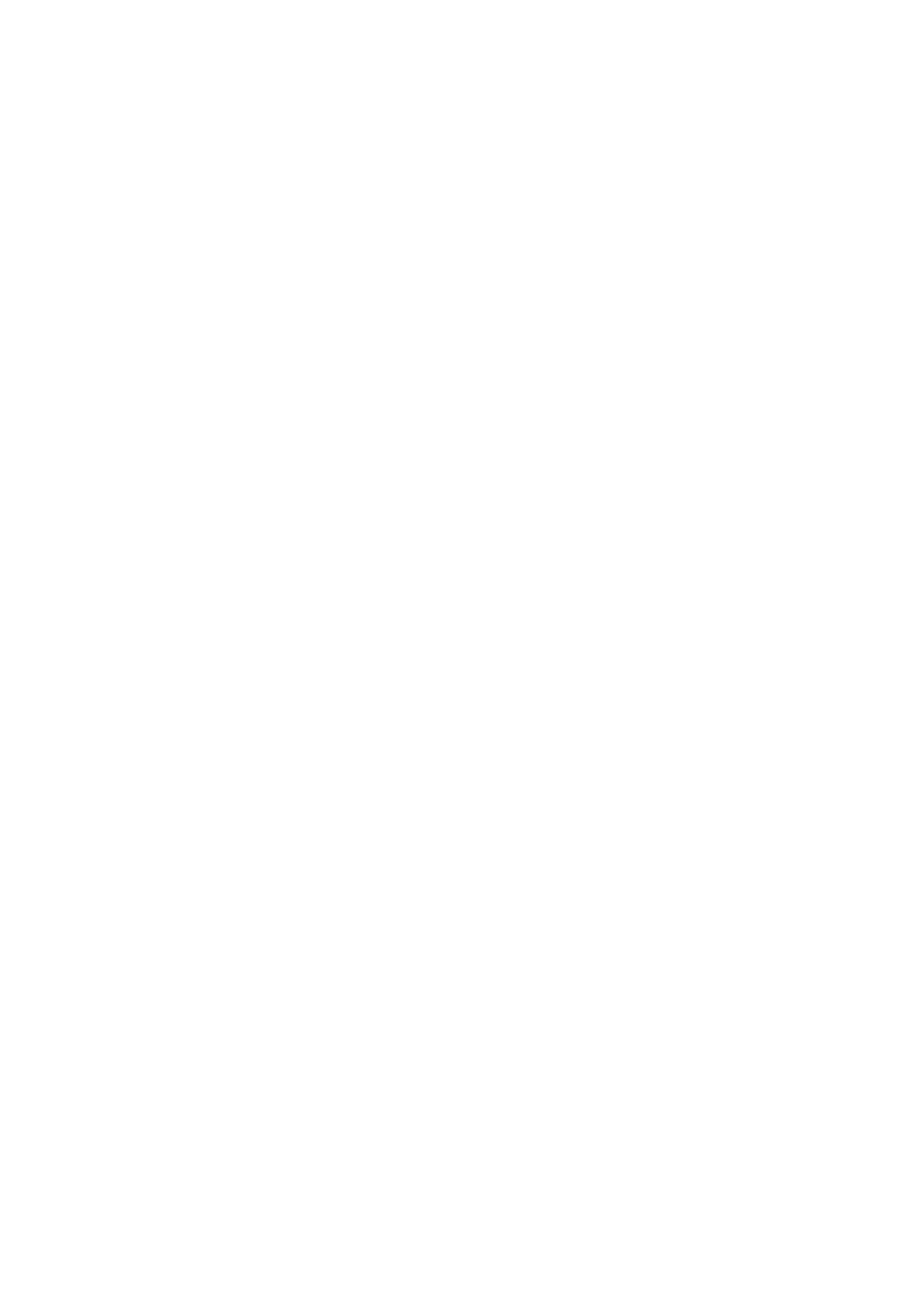# **Contents**

| 2 Director's Report                          |
|----------------------------------------------|
| 4 Corporate Governance                       |
| 14 Appointed Actuary's Report                |
| 18 Balance Sheet                             |
| $2()$ Profit And Loss Account                |
| 22 Statement Of Changes In Equity            |
| 23 Statement Of Cash Flows                   |
| <b>7.4</b> Notes To The Financial Statements |
| 74 Independent Auditor's Report              |
| 75 Founder & Institutional Members           |
| 76 Notice of Annual General Meeting          |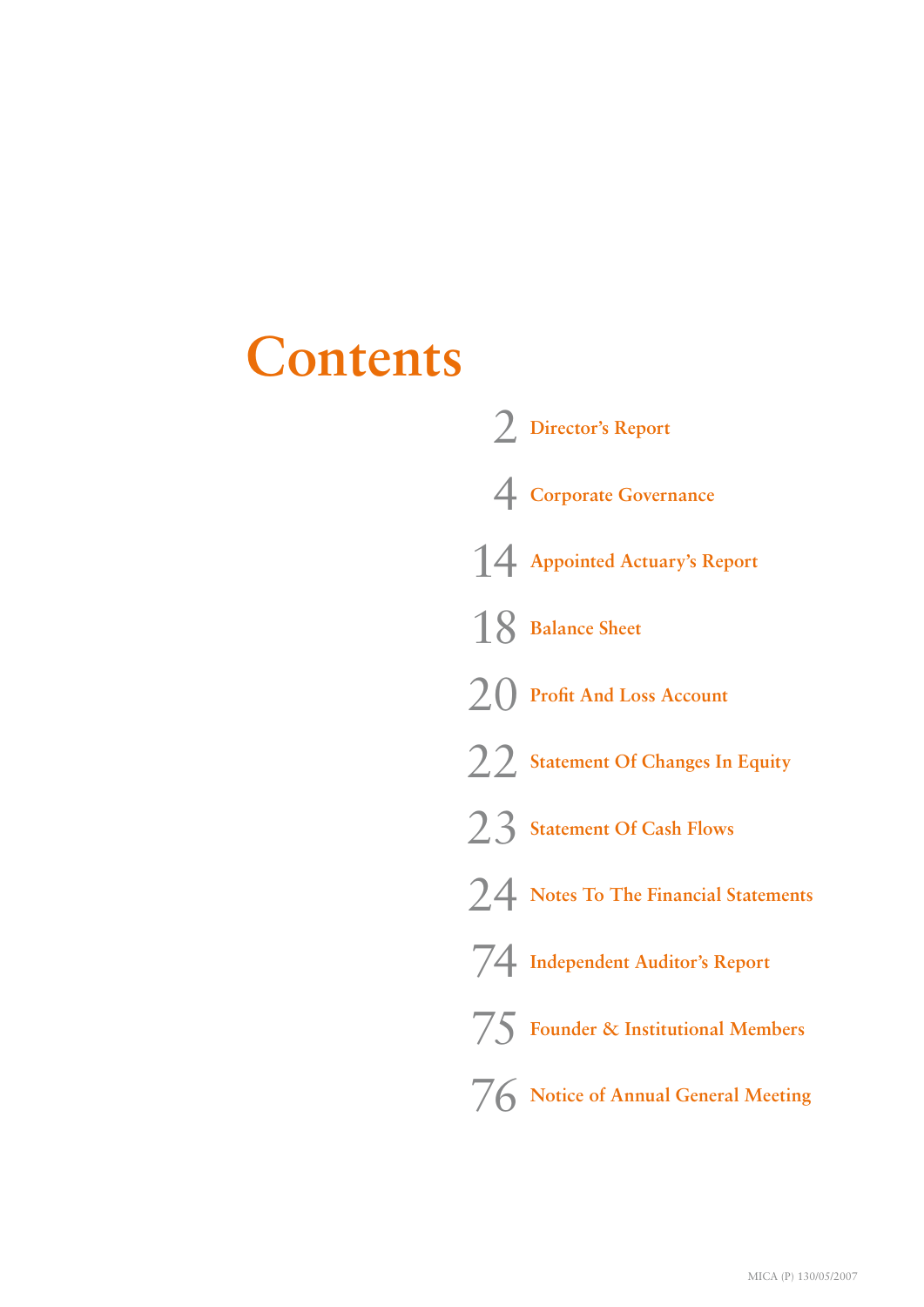# **Director's Report**

### **1. Overview**

Your Directors are pleased to submit their report together with the audited accounts of NTUC Income for the financial year ended 31 December 2006.

The Singapore economy has done well. It grew by 7.9% in 2006. The insurance sector saw a robust growth. Life insurance grew 30% in new single premium and 8% in regular premium. The general insurance sector saw a modest 2% growth in gross premium.

Our total assets under management grew by 13% to \$18.8 billion. Total premium income for the year was \$2.0 billion, a decrease of 96 million or 4% compared to the previous year. This excludes the \$160 million single premium from the i-Gift plan, which is a 5 year annuity certain plan classified as investment contracts in the balance sheet. Including the premium from the i-Gift plan, our insurance premium revenue grew 3%.

We serve 1.8 million policyholders and have 3.1 million policies in total on life, general and health insurance.

We also continue to receive an "AA" rating by Standard and Poor's. This is the highest credit rating among all domestic insurers in Asia. Our financial strength positions us well for future growth.

### **2. Life Insurance**

Total premium income excluding the premium from the i-Gift plans decreased by 2% to \$1,810 million, comprising of \$980 million in regular premium and \$830 million in single premium. This includes group and health insurance premium.

Our life insurance termination rate of 3% is low compared to the industry. This reflects the good quality of our in-force business and excellent customer satisfaction. We maintained healthy margins by continuing with our core operating strategy of keeping costs low. Operating cost was 4.5% of premium income.

The investment climate remains favourable. The overall investment returns for the year was 10%, comprising of investment income and gains in the fair values.

Most of our participating policyholders will be receiving another increase in bonus rates. This marks the fourth increase in bonus rates in four consecutive years.

The Board has accepted the recommendation of the Appointed Actuary to declare \$309 million of surplus as bonus for participating policyholders, and to transfer \$14.4 million in surplus to the Shareholders' Fund.

#### **3. General Insurance**

The gross premium was down 19% to \$232 million. This was affected by a drop in motor insurance business, due to intense competition. Motor insurance continues to be our largest business class, contributing to 73% of total premium. The premium of other classes grew by 12% to \$61 million.

We achieved an underwriting profit of \$7.5 million. Including investment income and gains, the general insurance business earned a surplus of \$99.8 million.

#### **4. Shareholders**

In view of the excellent results, the Directors proposed that a dividend of 6% and a special dividend of 2%, totaling 8% (2005: 6%) amounting to \$34.7 million (2005: \$25.1 million) be paid to members in respect of the financial year ended 31 December 2006.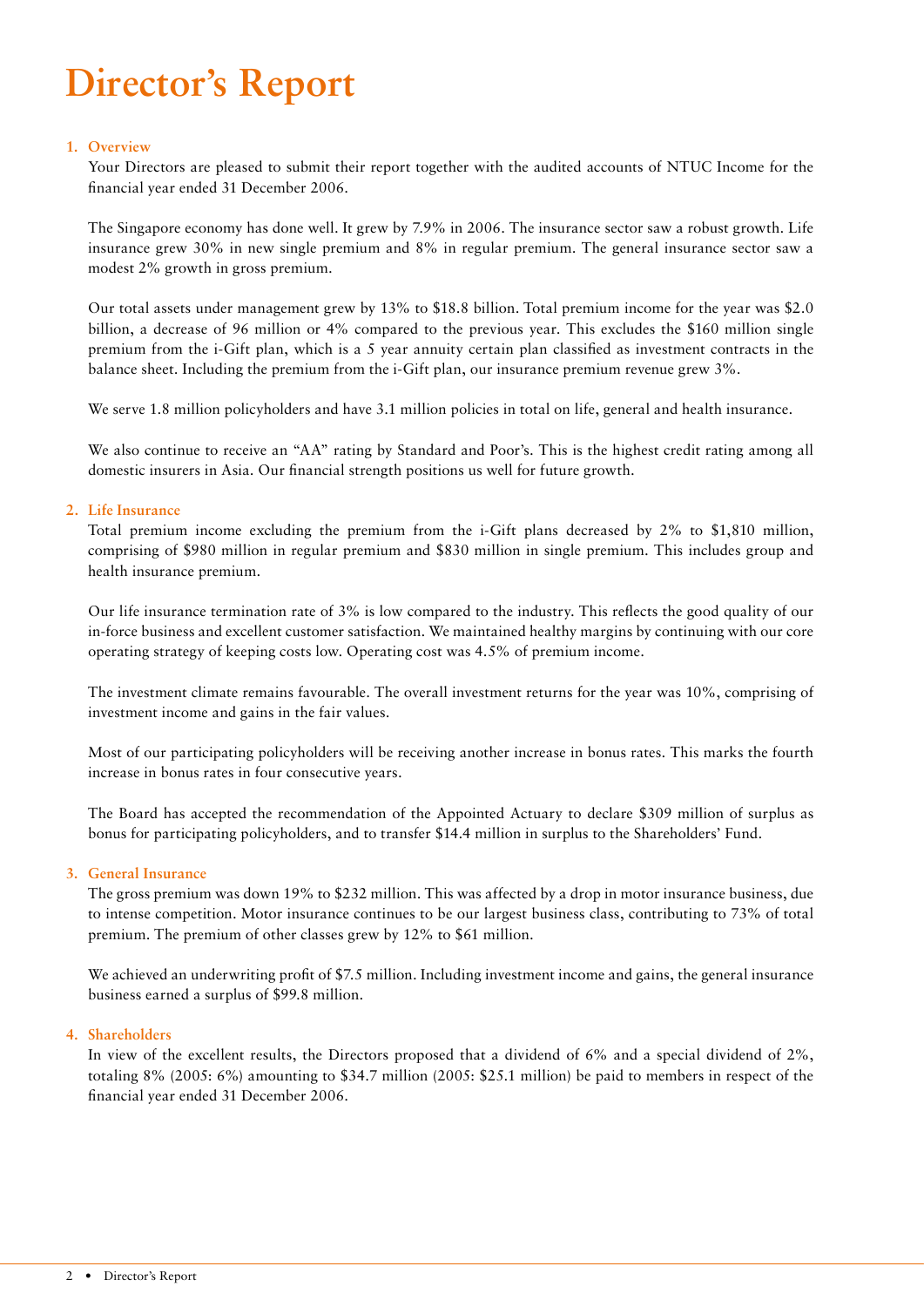#### **5. New Chief Executive**

Mr Tan Suee Chieh has taken over as the Chief Executive of the Co-operative with effect from 21 Feb 2007.

A qualified actuary, Mr Tan Suee Chieh was previously the President in charge of the Asia Pacific region for SHL Group plc, a British human resource consultancy firm (2003-2007). He was also the Managing Director (Established Markets) for Prudential Corporation Asia (1999-2001) and the Chief Executive of Prudential Assurance Company Singapore (1994 - 1999).

Mr Tan Suee Chieh succeeds Mr Tan Kin Lian, who has left NTUC Income after an illustrious 30-year career. The Board motions to place on record its appreciation to Mr Tan Kin Lian for his contribution in leading NTUC Income to become a leading life and general insurer.

The Board looks forward to working closely with Mr Tan Suee Chieh, the management team and staff to bring NTUC Income to greater heights.

### **6. Contributions to Community**

Each year, we contribute more than \$2 million towards national community projects and worthy causes. In 2006, we made a total contribution of \$2.4 million in support of charities, programmes of the labour movement, sports, arts, and the environment.

#### **7. Awards**

We continue with our quest to further improve efficiency and effectiveness. The conferment of several prestigious awards such as the "Contact Center World Best of the Best", "Leading Corporate HR", and "Singapore Innovative Class", recognised our efforts as well as best business practices.

#### **8. Conclusion**

Your Directors would like to record their appreciation to the National Trades Union Congress, its affiliated unions and co-operatives, our business partners for their continued support and commitment, and our clients for their valuable patronage. We would also like to thank all employees and insurance advisers for their dedication and contribution to Income's success.

For and on behalf of the Board of Directors

Ng Kee Choe Chairman

Singapore, 23 March 2007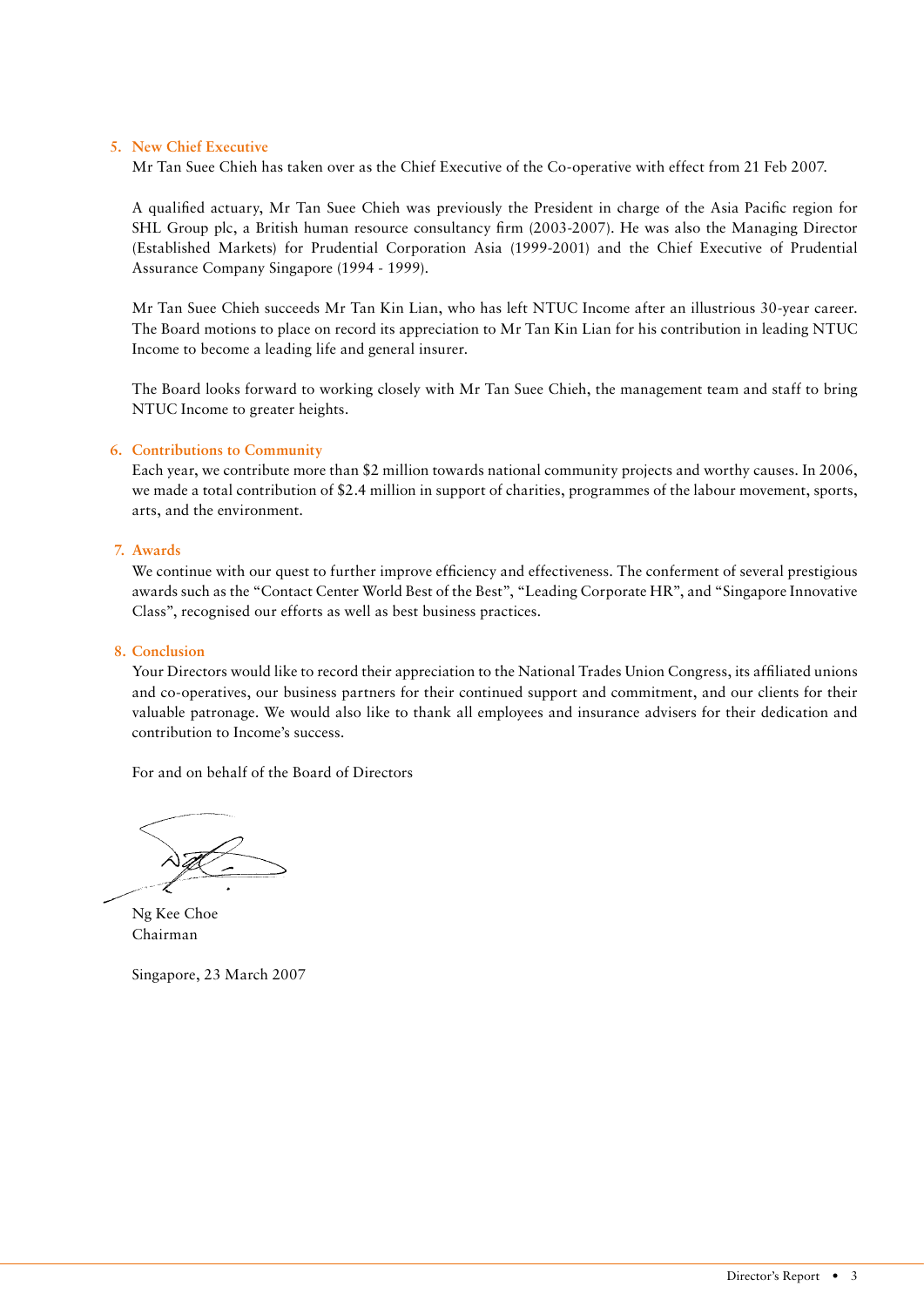# **Corporate Governance**

The Board of Directors recognises the importance of, and is committed to uphold, the highest standards of corporate governance. It adopts corporate governance practices in conformity with the Guidelines on Corporate Governance issued by the Monetary Authority of Singapore and the provisions of the Insurance (Corporate Governance) Regulations 2005. Integrity, honesty and transparency in dealings are emphasised at all levels of the organisation in order to retain the confidence of policyholders and to ensure that the Co-operative maintains its more than positive image and reputation.

# **Role of the Board**

The Board of Directors has the overall responsibility for managing the affairs of the Co-operative, including reviewing its financial performance, setting its strategic direction and performance objectives, and reviewing major corporate initiatives.

The Board exercises stewardship, enterprise, integrity and judgment in directing the Co-operative towards meeting its objectives. It ensures that the Co-operative adopts sound corporate governance practices and complies with applicable laws and regulations.

In addition, the following matters require the specific approval of the Board:

- 1. corporate and financial risk taking;
- 2. material acquisition and disposal of business assets;.
- 3. share issuance, dividends and bonus to policyholders;
- 4. investments and risks exceeding limits delegated; and
- 5. all other matters as required under the Co-operative's charter or under laws or regulations.

The Board's delegation of authority is spelt out in the Board of Directors Authorisation Charter.

# **Board Appointments**

The members of the Board as of 1 Mar 2007 are as follows:

| Chairman        | Mr Ng Kee Choe                      |
|-----------------|-------------------------------------|
| Deputy Chairman | Mr Matthias Yao                     |
| Members         | Mr Tan Suee Chieh (Chief Executive) |
|                 | Mr Gabriel Teo                      |
|                 | Mr Lee Mun Hou                      |
|                 | Mr Tan Peng Heng                    |
|                 | Mr Tan Cheng Han                    |
|                 | Mr Soh Kim Soon                     |
|                 | Mr Ron Foo                          |

Except for the Chief Executive, all members of the Board are independent non-executive directors. Members of the Board are appointed by the Founder Member, or elected by institutional or individual members of the Co-operative. As a principle of good corporate governance, all directors are subject to re-nomination and re-election once every three years. All appointments and re-appointments require the approval of the Monetary Authority of Singapore. Although some directors have multiple board representations, the Nominating Committee is satisfied that these directors have been able to devote adequate time and attention to fulfill their duties as directors of the Co-operative.

# **Board Meetings**

The Board conducts five scheduled board meetings a year. The agenda includes review of financial performance, discussions on corporate strategy, business plans and major corporate initiatives, and review of potential strategic alliances. In addition, ad-hoc meetings are held to discuss specific issues. A two-day Board Retreat was held in August 2006 for the Board and senior management executives to discuss strategic issues.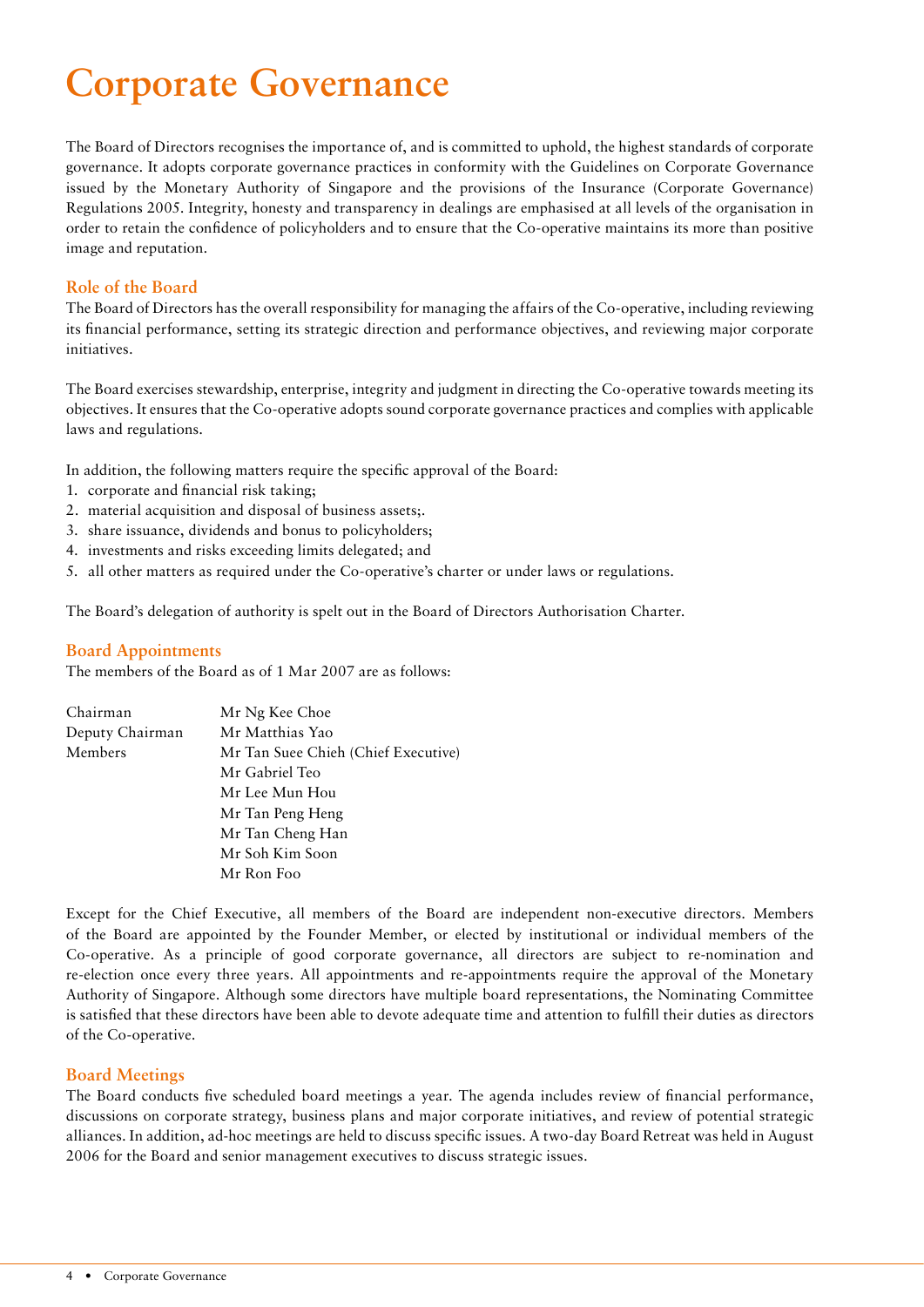Board members are provided with timely and complete information in advance of meetings. Board approvals for specific proposals are also obtained through resolutions by circulation.

The members of the Board provide core competencies to ensure the effectiveness of the Board. The competencies include banking, accounting, insurance, investment, legal, and risk management. With their broad knowledge, expertise and experience, Board members provide valuable insight and advice during board discussions.

| Name of Director | <b>Board</b> |                 |                 | <b>Audit Committee</b> | <b>Risk Management Committee</b> |          |
|------------------|--------------|-----------------|-----------------|------------------------|----------------------------------|----------|
|                  |              | No. of meetings | No. of meetings |                        | No. of meetings                  |          |
|                  | <b>Held</b>  | Attended        | <b>Held</b>     | Attended               | <b>Held</b>                      | Attended |
| Ng Kee Choe      | 5            | 5.              | -               |                        |                                  |          |
| Matthias Yao     |              |                 | 8               |                        |                                  |          |
| Tan Kin Lian     | 5            | 5.              |                 |                        | 5                                |          |
| Boon Swan Foo#   | 5            | $\mathcal{L}$   | 8               |                        |                                  |          |
| Gabriel Teo      | 5            |                 |                 |                        | 5                                |          |
| Theresa Foo@     | 5            |                 | 8               | 4                      |                                  |          |
| Tan Suee Chieh   | 5            |                 |                 |                        | 5                                |          |
| Lee Mun Hou      | 5            |                 |                 |                        |                                  |          |
| Tan Peng Heng    | 5            | 5               | 8               |                        | 5                                |          |
| Tan Cheng Han    | 5            | 3               | 8               | 7                      |                                  |          |
| Soh Kim Soon*    |              | $\mathcal{L}$   |                 |                        |                                  |          |
| Ron Foo+         |              |                 | 8               | 3                      |                                  |          |

# **Directors' Attendance at Board and Board Committee Meetings in 2006**

*# Retired as director & Chairman of Audit Committee wef 26 May 06*

*@ Retired as director wef 26 May 06*

*\* Appointed as director and member of Risk Management Committee wef 8 Aug 06*

*+ Appointed as director and Chairman of Audit Committee wef 8 Aug 06*

| Name of Director |                          | <b>Investment Committee</b> | Human Resource &<br><b>Remuneration Committee</b> |                 | Nominating Committee # |          |
|------------------|--------------------------|-----------------------------|---------------------------------------------------|-----------------|------------------------|----------|
|                  | No. of meetings          |                             |                                                   | No. of meetings | No. of meetings        |          |
|                  | <b>Held</b>              | Attended                    | Held                                              | Attended        | <b>Held</b>            | Attended |
| Ng Kee Choe      |                          |                             | 4                                                 | 4               |                        | 1        |
| Matthias Yao     | Ξ.                       |                             | 4                                                 | 3               | $\sim$                 |          |
| Tan Kin Lian     | 12                       | 12                          |                                                   |                 |                        |          |
| Boon Swan Foo+   | 12                       | 2                           |                                                   |                 |                        |          |
| Gabriel Teo      | 12                       | 11                          | 4                                                 | 4               |                        |          |
| Theresa Foo@     | ۰                        | $\overline{\phantom{a}}$    |                                                   |                 | ٠                      |          |
| Tan Suee Chieh   | 12                       | 8                           |                                                   |                 |                        |          |
| Lee Mun Hou      |                          |                             | 4                                                 | $\overline{2}$  | 1                      |          |
| Tan Peng Heng    | Ξ.                       |                             | ۰                                                 |                 |                        |          |
| Tan Cheng Han    |                          |                             |                                                   |                 | 1                      |          |
| Soh Kim Soon*    | ۰                        | $\overline{\phantom{a}}$    | $\overline{\phantom{a}}$                          | -               |                        |          |
| Ron Foo+         | $\overline{\phantom{a}}$ | -                           | -                                                 |                 |                        |          |

*+ Retired as director wef 26 May 06*

*# Approval of nominations were obtained via circulation*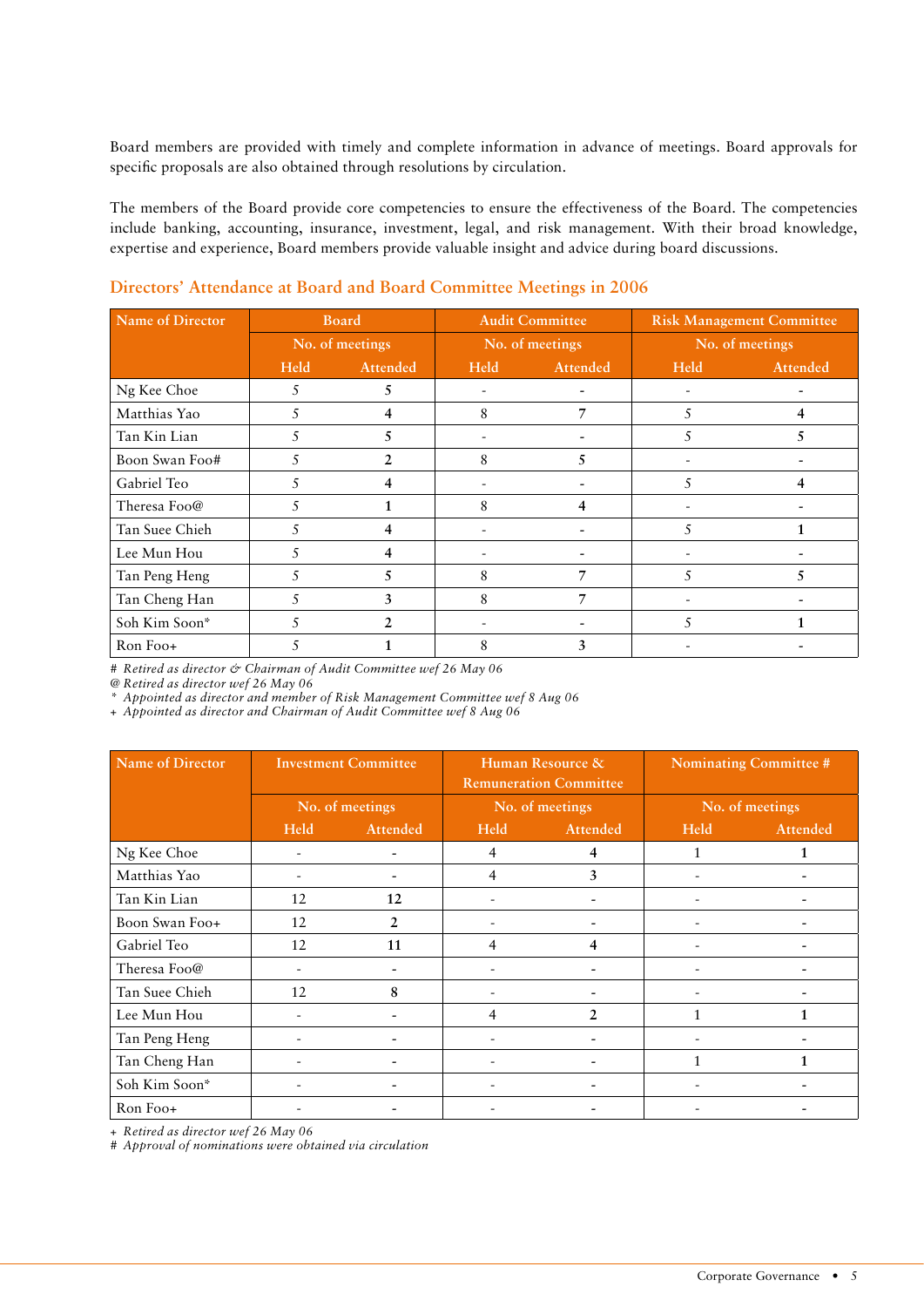# **Training**

New directors are provided with relevant materials on the Co-operative and on their role and responsibilities. A directors' briefing was conducted in 2006 to familiarise new directors on the Co-operative's organisational profile, key performance measures and its business portfolio. In addition, directors are notified of relevant external courses and programmes. In 2006, some directors attended the 2006 NUS-SID Conference on Transforming the Board organised by the National University of Singapore and the Singapore Institute of Directors.

# **Board Performance**

The Board has implemented an annual performance evaluation process to be carried out by the Nominating Committee to ensure the continued effectiveness of the Board. All directors participate in the evaluation which is conducted through confidential completion of a questionnaire, the results of which are collated and reported to the Board.

# **Board Committees**

The Board has established five Board Committees to assist it in discharging its responsibilities and to enhance the Co-operative's corporate governance framework. The Board Committees comprise the Audit, Human Resource and Remuneration, Risk Management, Nominating and Investment Committees.

Each of these Committees has its own written terms of reference that describe its responsibilities. The minutes of all Board Committee meetings are circulated to the Board.

# **Audit Committee**

The Audit Committee (AC) comprises four independent non-executive directors. The members of the AC are as follows:

| Chairman | Mr Ron Foo       |
|----------|------------------|
| Members  | Mr Matthias Yao  |
|          | Mr Tan Peng Heng |
|          | Mr Tan Cheng Han |

The AC operates within the Board-approved written terms of reference which set out the AC's authority and responsibilities as prescribed in the Code of Corporate Governance issued by Monetary Authority of Singapore in 2005 for all major insurers.

The functions of the AC include the following:

- 1. Review the scope and results of audit and its cost-effectiveness, and the independence and objectivity of the external auditors;
- 2. Review significant accounting and financial reporting issues;
- 3. Review with Management and the external auditors all matters required to be communicated to the Committee under generally accepted auditing standards;
- Review the adequacy and effectiveness of the Co-operative's material financial controls, operational and 4. compliance controls;
- Review the effectiveness of the Co-operative's internal audit function; and 5.
- Make recommendations to the Board on the appointment, re-appointment and removal of external auditor and approving the remuneration and terms of engagement of the external auditor. 6.

In the financial year 2006, the AC met eight times. Internal auditors, external auditors, the Chief Executive Officer and certain senior management executives attended these meetings. The AC reviewed the arrangements made available to staff of the Co-operative for making confidential reports or raising concerns about possible improprieties relating to financial reporting or other matters. A whistle-blowing program was established in March 2006 to enhance the existing arrangements.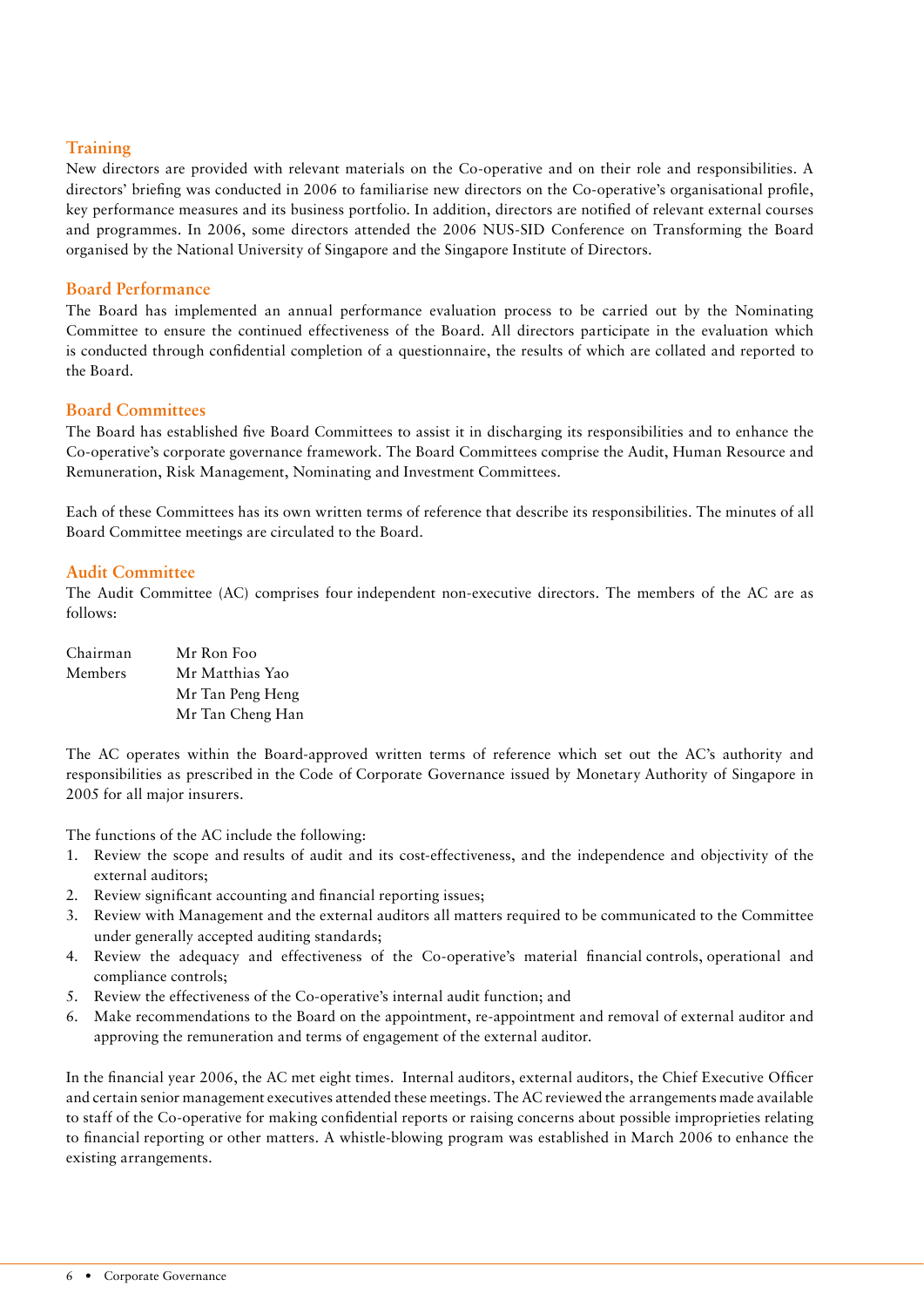The internal audit function is independent of the activities it audits. The Head of Internal Audit has a direct reporting line to the Chairman of the AC and reports administratively to the Chief Executive. The terms of reference of internal audit and the internal audit annual plan are approved by the AC. The AC ensures that there are processes in place for ensuring that recommendations raised in internal audit reports are dealt with in a timely manner. Outstanding exceptions or recommendations are closely monitored.

# **Human Resource & Remuneration Committee**

The Human Resource & Remuneration Committee (HRRC) comprises four members as follows:

| Chairman | Mr Ng Kee Choe  |
|----------|-----------------|
| Members  | Mr Matthias Yao |
|          | Mr Gabriel Teo  |
|          | Mr Lee Mun Hou  |

The Chairman and members of the HRRC are independent non-executive directors.

The role of the HRRC is to:

- 1. approve the remuneration policy and plans for senior executives;
- 2. recommend to the Board a remuneration package for the Chief Executive;
- 3. approve and review succession plans for key positions;
- 4. approve appointments and terminations to key positions; and
- 5. have oversight of talent management and development of senior executives.

In 2006, the HRRC met four times. Some of the issues reviewed were succession planning, talent management framework and compensation framework. Other matters discussed were senior management movements and interim special bonus for fund managers.

In addition, the HRRC as well as the Nominating Committee discussed the appointment of the new Chief Executive for the Co-operative.

#### **Risk Management Committee**

The Risk Management Committee (RMC) comprises six members as follows:

| Chairman | Mr Matthias Yao    |
|----------|--------------------|
| Members  | Mr Gabriel Teo     |
|          | Mr Tan Peng Heng   |
|          | Mr Soh Kim Soon    |
|          | Mr Tan Suee Chieh  |
|          | Mr Nicholas Rhodes |

The Chairman of the RMC is an independent non-executive director. The Board delegates its risk review and oversight function to the RMC while retaining the ultimate authority.

The role of the RMC is to:

- Assist the Board in its oversight of the Co-operative's business activities and associated risks; 1.
- Ensure management has established adequate system for risk management, to identify, monitor, control and 2. report such risks;
- 3. Bring to Board's attention issues of concern on key business risks;
- Ensure that all risks are identified and addressed; 4.
- Comment on the adequacy of the company's internal controls and risk management processes in the annual 5. report; and
- Meet on a quarterly basis to review the Risk manager's report and discuss risk issues. 6.

The Risk Manager, who heads the Risk Management Unit, reports to the Chief Executive and to the RMC.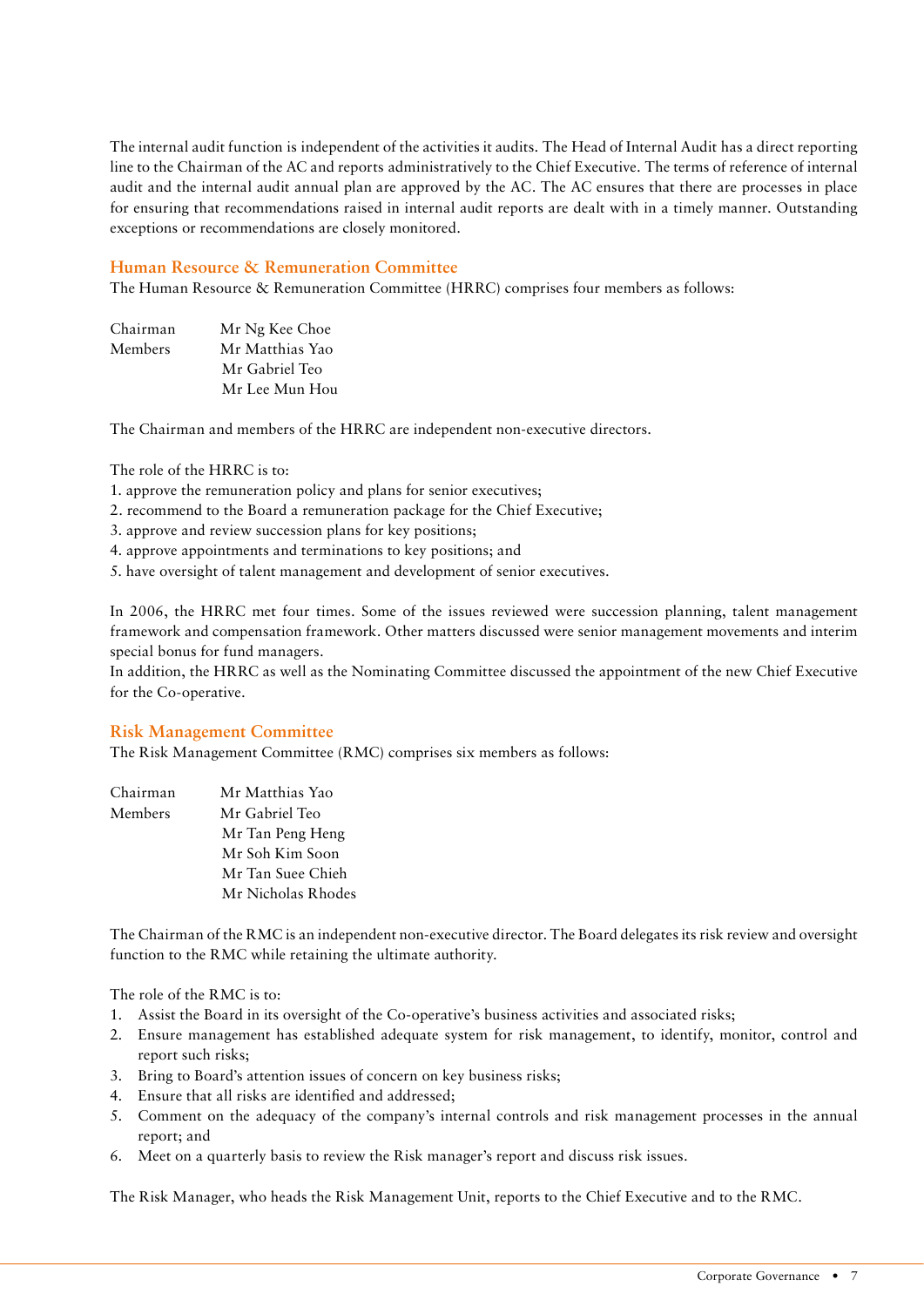The Risk Manager assists the Chief Executive in managing risk. Specifically, the role is to:

- 1. help respective operating departments to identify the key business risks and ensure that these risks are properly monitored and managed;
- monitor the key business risks regularly, through entity wide level 1 risk indicators, and provide a quarterly 2. variance report to the RMC and senior management;
- bring to the attention of the senior management and the RMC any issues of major concern, after discussing with 3. the relevant managers. This includes deviations exceeding the approved limit of the senior management;
- 4. keep abreast of developments in the field of Risk Management and relevant practices in other organisations, identifying the best practices that are appropriate to NTUC Income; and
- communicate regularly to staff and management on risk management practices to create a risk awareness culture, 5. foster an environment where staff and management are encouraged to identify and manage risk, or know who to escalate to.

The Risk Management Statement issued by the RMC is attached to this report.

# **Nominating Committee**

The Nominating Committee (NC) comprises three members as follows:

| Chairman | Mr Ng Kee Choe   |
|----------|------------------|
| Members  | Mr Lee Mun Hou   |
|          | Mr Tan Cheng Han |

The Chairman and members of the NC are independent non-executive directors.

Regulations issued by the Monetary Authority of Singapore require the NC to identify and review all nominations to the Board and Board Committees. In 2006, the Nominating Committee recommended the appointments of Mr Ron Foo and Mr Soh Kim Soon to the Board.

In addition, the role of the NC is to:

- determine the criteria to be applied in identifying suitable candidates for appointment to the Board and Board 1. Committees;
- 2. decide how the Board's performance may be evaluated and propose performance criteria for the Board's approval;
- determine annually the independence of each director; 3.
- ensure that all directors submit themselves for re-nomination and re-election at least every three years; and 4.
- 5. decide whether a director who serves on multiple boards is able to and has been discharging his duties adequately.

The NC ensures that competent and qualified individuals capable of contributing to the success of the organisation are appointed to the Board. It reviews all nominations for the appointment, re-appointment, election and re-election of directors.

In 2006, the NC formalized the selection criteria and guidelines for the appointment of new directors.

# **Investment Committee**

The Investment Committee (IV Committee) comprises five members as follows:

| Chairman       | Mr Gabriel Teo                               |
|----------------|----------------------------------------------|
| <b>Members</b> | Mr Tan Suee Chieh (Chief Executive)          |
|                | Mr Nicholas Rhodes (Appointed Actuary)       |
|                | Mr Liong Tong Kap (Chief Investment Officer) |

The Chairman of the Investment Committee is an independent non-executive director.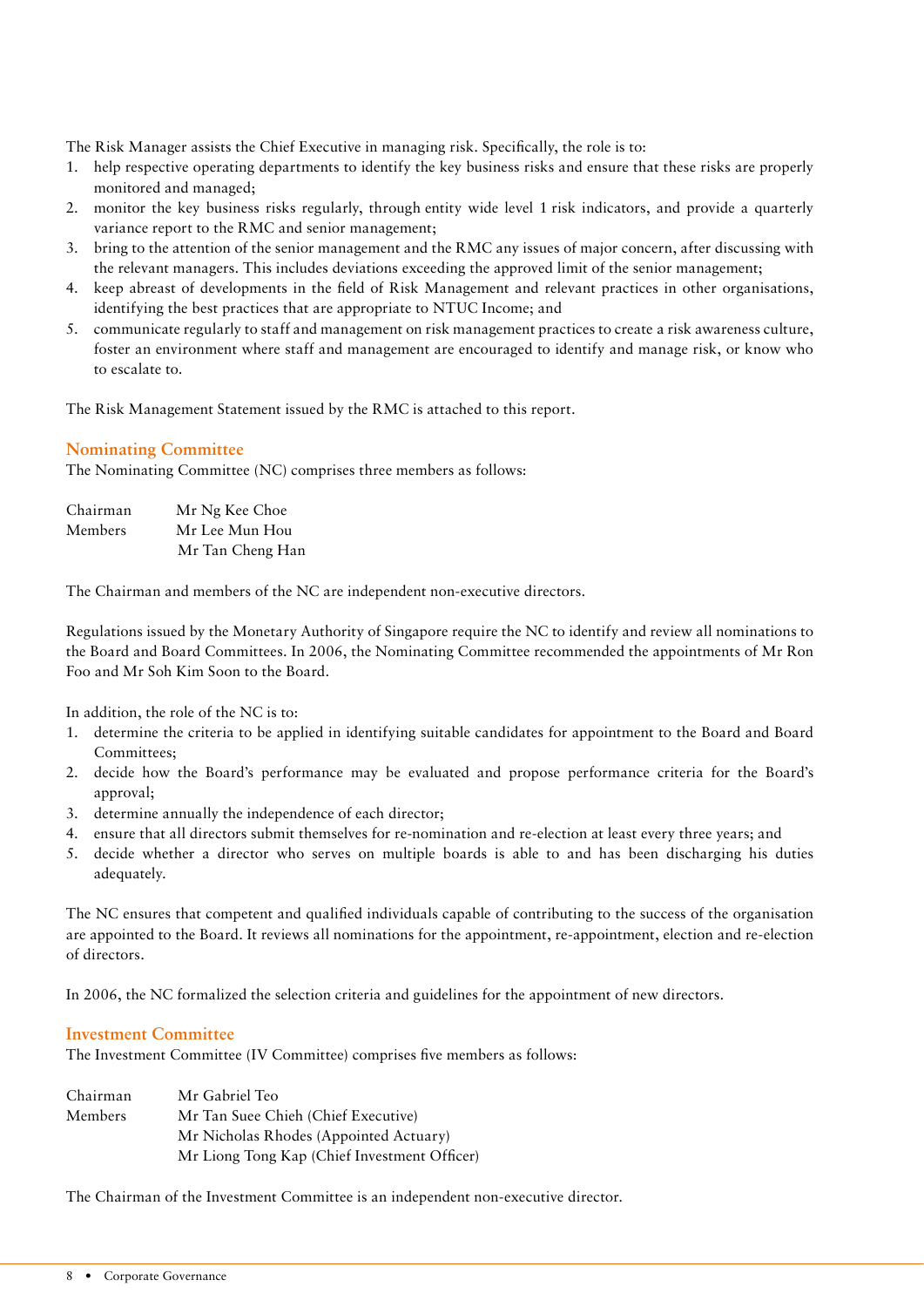The role of the IV Committee is to:

- 1. review the investment policy on a regular basis;
- ensure that the investment policy of the participating fund is consistent with the bonus and/or dividend policy; 2.
- 3. review the adequacy of internal control systems to support investment activities; and
- ensure resources dedicated to the investment activities are sufficient to implement and manage the approved 4.investment policy and any other activities requested by the Board.

In 2006, in addition to specific investment proposals, the IV Committee also reviewed the broad investment policy and property investment strategy. The Committee implemented a revision of private equity investment strategy. The external consulting firm of Mercer was engaged to conduct a review of middle office and risk management functions.

#### **Chairman and Chief Executive**

The Chairman and Chief Executive functions in NTUC Income are assumed by different individuals. The Chairman, Mr Ng Kee Choe, is a non-executive director, while the Chief Executive, Mr Tan Suee Chieh, is an executive director. The Chief Executive is the most senior executive and assumes executive responsibility for the Co-operative's business while the Chairman assumes responsibility for the management of the Board.

### **Remuneration Policy**

#### **Employees' Remuneration**

The objective of the Co-operative's remuneration policy is to attract, motivate, reward and retain quality staff. The total compensation package for employees comprises basic salary, fixed and variable bonuses, deferred incentive payment as well as other staff benefits. To ensure that its remuneration package is competitive, the Co-operative regularly reviews its base salary ranges and benefits package based on market data.

### Remuneration of Non-Executive Directors

The remuneration of non-executive directors is based on a fee structure recommended by the National Trades Union Congress (" the NTUC") as the Founder Member of the NTUC group of co-operatives. The structure is approved by the Registrar of Co-operative Societies and final approval is by members at the annual general meeting.

In 2006, the approved remuneration structure for non-executive directors was as follows: \$25,000 per annum to Chairman \$18,750 per annum to Deputy Chairman / Chairmen of Board Committees \$12,500 per annum to other directors.

In addition, a sum of \$50 was paid per attendance at Board meetings.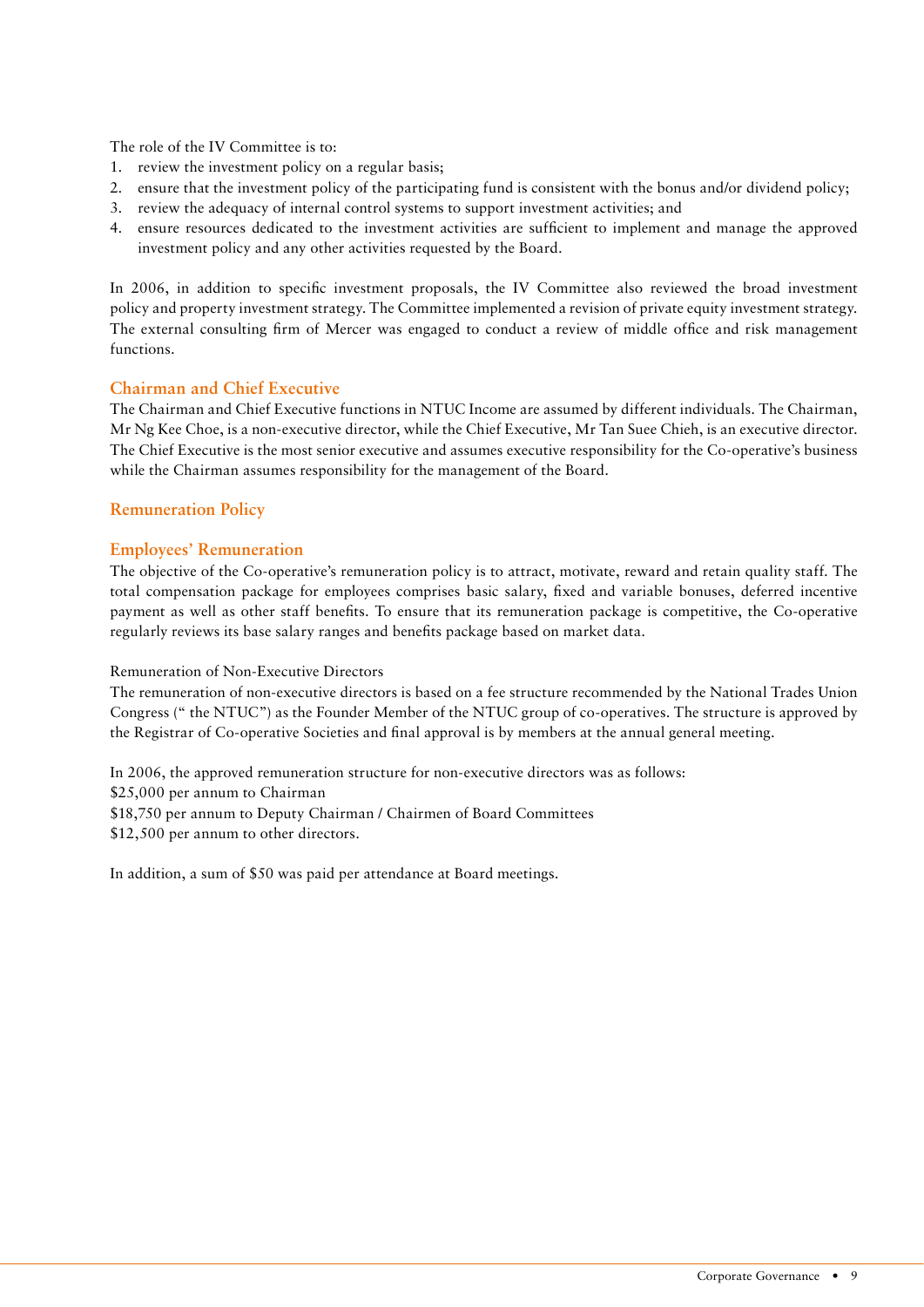#### Directors' Remuneration in 2006

| Name of Director | Directors' Fees | Fees for attendance at Board meetings | <b>Total Remuneration</b> |
|------------------|-----------------|---------------------------------------|---------------------------|
| Ng Kee Choe      | \$25,000        | \$250                                 | \$25,250                  |
| Matthias Yao     | \$18,750        | \$200                                 | \$18,950                  |
| Lee Mun Hou      | \$12,500        | \$200                                 | \$12,700                  |
| Boon Swan Foo>   | \$7,448.63      | \$100                                 | \$7,548.63                |
| Theresa Foo @    | \$4,965.75      | \$50                                  | \$5,015.75                |
| Gabriel Teo      | \$18,750        | \$200                                 | \$18,950                  |
| Tan Suee Chieh   | \$12,500        | \$200                                 | \$12,700                  |
| Tan Peng Heng    | \$12,500        | \$250                                 | \$12,750                  |
| Tan Cheng Han    | \$12,500        | \$150                                 | \$12,650                  |
| Soh Kim Soon #   | \$5,239.73      | \$100                                 | \$5,339.73                |
| Ron Foo*         | \$7,328.77      | \$50                                  | \$7,378.77                |

*> Retired as director and Chairman of Audit Committee wef 26 May 2006*

*@ Retired as director wef 26 May 2006 # Appointed as director wef 8 Aug 2006*

*\* Appointed as director & Chairman of Audit Committee wef 8 Aug 2006*

# **Immediate Family Member of Director**

The Co-operative did not employ any immediate family members of directors in 2006.

# **Remuneration of Top 5 Key Executives**

The remuneration of the Co-operative's key executives for 2006 is as follows:

|                                  |             |        | <b>Bonus</b> |          |                 |         |
|----------------------------------|-------------|--------|--------------|----------|-----------------|---------|
|                                  | <b>Fees</b> | Salary | Fixed        | Variable | <b>Benefits</b> | Total   |
|                                  | $\%$        | $\%$   | $\%$         | $\%$     | $\%$            | $\%$    |
| Between \$750,001 to \$1,000,000 |             |        |              |          |                 |         |
| Tan Kin Lian                     | $0\%$       | 72%    | 28%          | $0\%$    | $0\%$           | $100\%$ |
| Between \$250,001 to \$500,000   |             |        |              |          |                 |         |
| James Kang                       | $0\%$       | 69%    | $5\%$        | 23%      | 3%              | $100\%$ |
| Liong Tong Kap                   | $0\%$       | 68%    | $6\%$        | 21%      | $5\%$           | $100\%$ |
| Tan Soon Heng                    | $0\%$       | 73%    | $6\%$        | 16%      | $5\%$           | $100\%$ |
| Chan Tee Seng                    | $0\%$       | 66%    | 5%           | 27%      | 2%              | 100%    |

#### **Communication with Shareholders**

Shareholders can access relevant information on the Co-operative at its website. Shareholders are also given the opportunity to participate actively at the Co-operative's Annual General Meetings where they can ask questions and communicate their views. The directors as well as the external auditors are present at these meetings to address any queries raised by shareholders.

# **RISK MANAGEMENT STATEMENT**

# **Risk Management Overview**

As an insurer, it is our business to accept the risks from our customers and to manage risks implicit in our business. We charge an adequate premium rate for the risks and manage our exposures, through pooling of risk and reinsurance protection, to ensure that the business can produce a positive outcome in each year or over a period of years.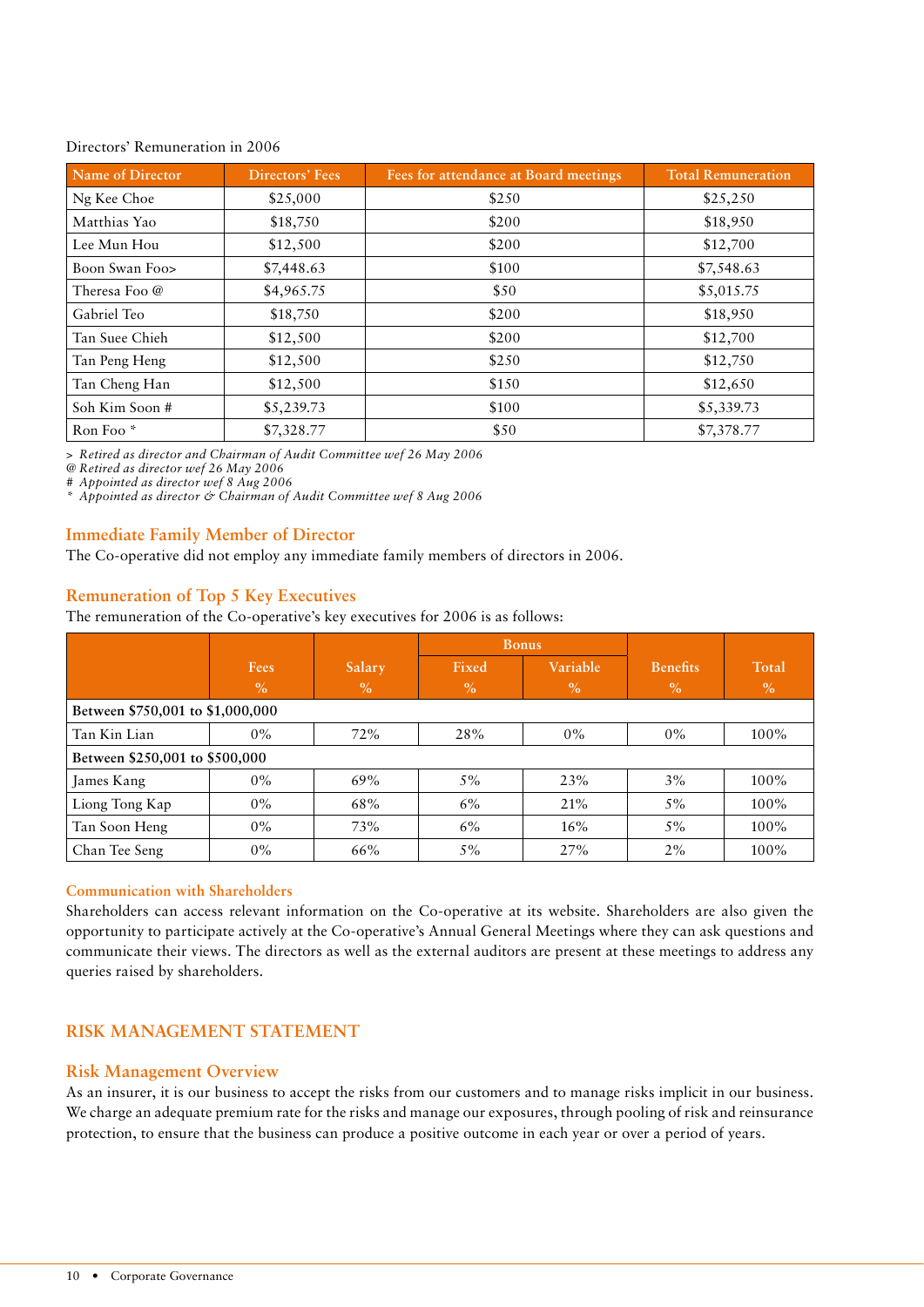The Board of Directors pays special attention to our efforts to deal with following category of risks:

- a. Pricing risk
- b. Investment risks
- c. Catastrophic risk
- d. Operational risks
- e. Integrity and ethics risk
- f. Reputation risk

We also ensure that the Co-operative is able to meet the risk based capital that is required by the regulators.

# **Pricing risk**

We use actuarial techniques to get the right premium for the risks that are insured by us. The pricing assumptions such as claim rates, mortality rates etc are in line with our actual experience.

We study the trends in the claim rate and the severity of claims. This allows us to make a fairly accurate estimate of the cost of claims

We also study our expenses in distributing the products and in managing the business. We operate efficiently and keep our expense at a low level, to give us a competitive edge.

We review our experience annually and make adjustment to our premium rates, where required, to ensure that the premiums are adequate.

We monitor risk-free investment yields, and make necessary adjustments to ensure the adequacy and competitiveness of premiums charged for long term contracts.

Where possible, we avoid giving a long term guarantee on the premium rates. This allows us to adjust the premium rate according to the claim experience and expenses.

# **Investment Risks**

The investment risks are managed by managers in the Investment department, supported by the Middle Office.

Our investment risks include market risks, currency risks, credit risks and liquidity risks.

The investment policy is decided by the Board of Directors, and reviewed at yearly intervals.

The policy, as approved by the Board, is to achieve an attractive rate of return over the long term, after taking into consideration the risk and reward.

Within the framework of the investment policy and asset/liability management policy, the Investment Committee of the Board reviews and decides on the asset allocation and investment limits regularly.

The Investment Committee also provides oversight of the asset/liability management process, to ensure that the investment policy is consistent with its business liabilities. It reviews the appropriateness of the asset structure for respective insurance funds and decides on suitable changes to be made to the asset allocation. Where the assets cannot be fully matched against liability, we adopt a cautious approach to ensure that the volatility can be kept within our solvency margin.

The investment managers handle the transactions within the guidelines and limits approved by the Investment Committee. The Middle Office reviews and ensures compliance with the investment limits for the various categories of assets.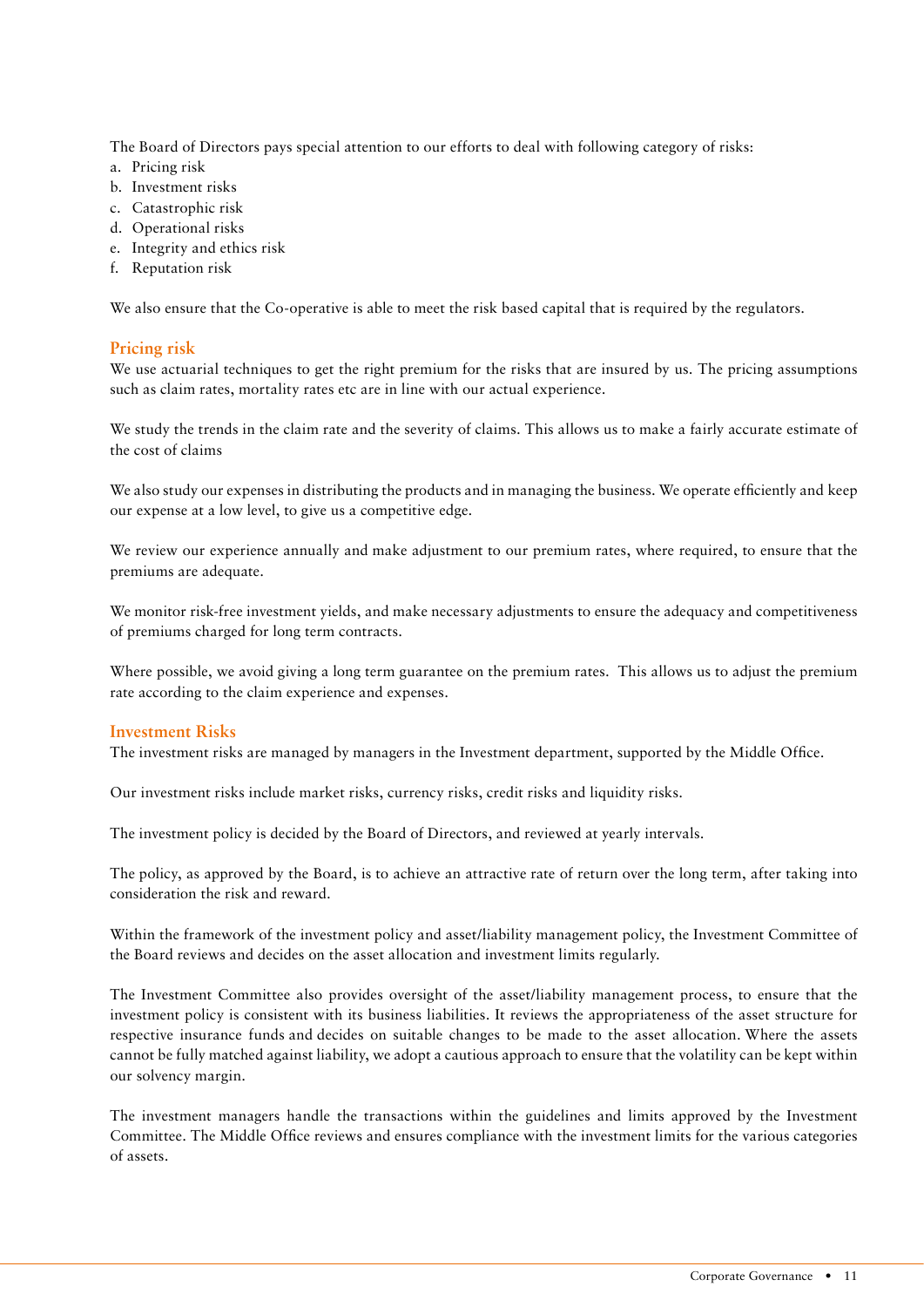# **Catastrophic risk**

We have adequate reinsurance protection to protect our portfolio against large losses due to catastrophic events. Senior management regularly monitors the major risks to ensure that they are adequately reinsured.

The retentions and reinsurance protections are approved by the Board of Directors.

# **Operational risks**

We have in place strategic planning process which provides a platform for discussion of business strategies - this includes Directors retreat, annual managers' conference, budgeting etc.

The Balance Scorecard gives an overview of our key objectives and outcome in the areas of People, Financial, Customer and Process.

These objectives are translated to departmental level in the form of key performance indicators (KPI), with respect to business results and quality of operations.

The Board and senior management meet regularly to review business strategies, results and our performance relative to our competitors.

The platforms for identification of opportunities and threats, monitoring and review of business strategies include product development committee meetings, statistics discussion sessions, business result monitoring meetings, management meetings, and bi-weekly meetings of senior managers.

We have a robust computer system to ensure that our records are kept up to date.

We have daily control totals on the key aspects of our business activities. These control totals are reconciled against the transactions that are completed in each business day.

We survey our customers regularly about our service levels.

Compliance Unit conducts annual audit on the duties and responsibilities of the board and senior management in fulfilling their regulatory obligations. We also monitor our compliance with various aspects of insurance regulations and guidelines set by the insurance associations. Proposed changes to regulations are communicated to managers and discussions held to study the potential impact. Appropriate steps will be put in place to ensure compliance, after managers have agreed on the most cost effective measures.

# **Integrity and ethics risk**

We observe high standard of integrity and ethics.

We expect our employees to act with integrity. They are reminded about it regularly. We also carry out regular audit to ensure that any unusual decision is explained. We believe in trust with accountability.

We monitor the transactions handled by our employees regularly and identify unusual trends that need to be investigated.

We have system generated weekly and daily reports which will pick up any aberration and raise red flags. For example, we have reports to track frequent claimants and claims by workshops and the officers approving the claims. For the former report, it will alert us to possible fraud if the same claimant makes multiple claims within the policy year. For the later report, if the same officer makes many approvals of big claim amounts by a particular workshop within a short period, this would also raise suspicion of possible collusion.

We have in place control measures such as segregation of duties and approval limits for various levels of staff to minimise incidence of fraud.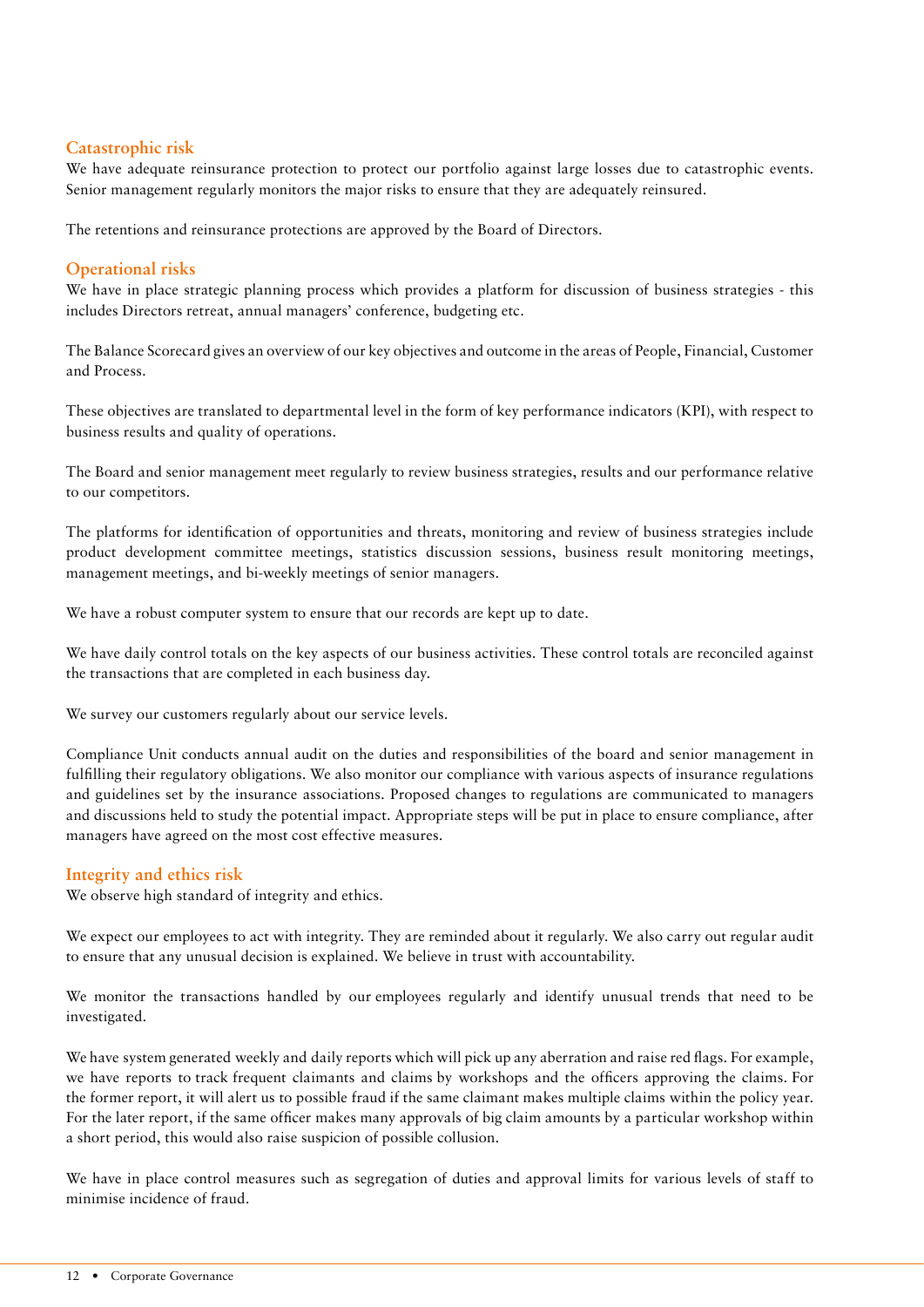We have a corporate wide confidante and whistle blowing program. All new staff are briefed on joining. Existing staff are reminded yearly.

# **Reputation risk**

Reputation is one of the most valuable assets and is safeguarded with increased scrutiny. It is the responsibility of every employee and representative to conduct their business activities in a manner that protects and enhances the Co-operative's reputation.

The trust of our customers is paramount. We build this trust by acting in their best interest at all times, and by communicating this actively. We are open, transparent and honest.

We survey the public on their perception of NTUC Income, through their personal encounter and from the way we manage incidences reported in the press.

# **Framework**

We have developed an integrated Enterprise Risk Management Framework. It involves the following levels:

- A risk management committee of the board •
- A risk management team •
- Involvement of the entire senior management •
- A monthly system of tracking entity wide Level 1 risk indicators, to identify the areas that need priority attention •
- Action plan for risk treatment / mitigation •
- Regular monitoring and review •

Risks are handled within the approved authority limits of the managers and escalated to the next higher level, if they exceed the authority limits. A large majority of risks are handled at the operating level.

The adoption of the framework allows us to be more pro-active and entrepreneurial in managing our risk and to expand our business.

The framework is reviewed annually to ensure its relevance to the organisation.

# **Assessment by the Board**

The Board of Directors and the Risk Management Committee are satisfied with the framework and that the relevant issues have been escalated to the Risk Management Committee and the Board during the past year.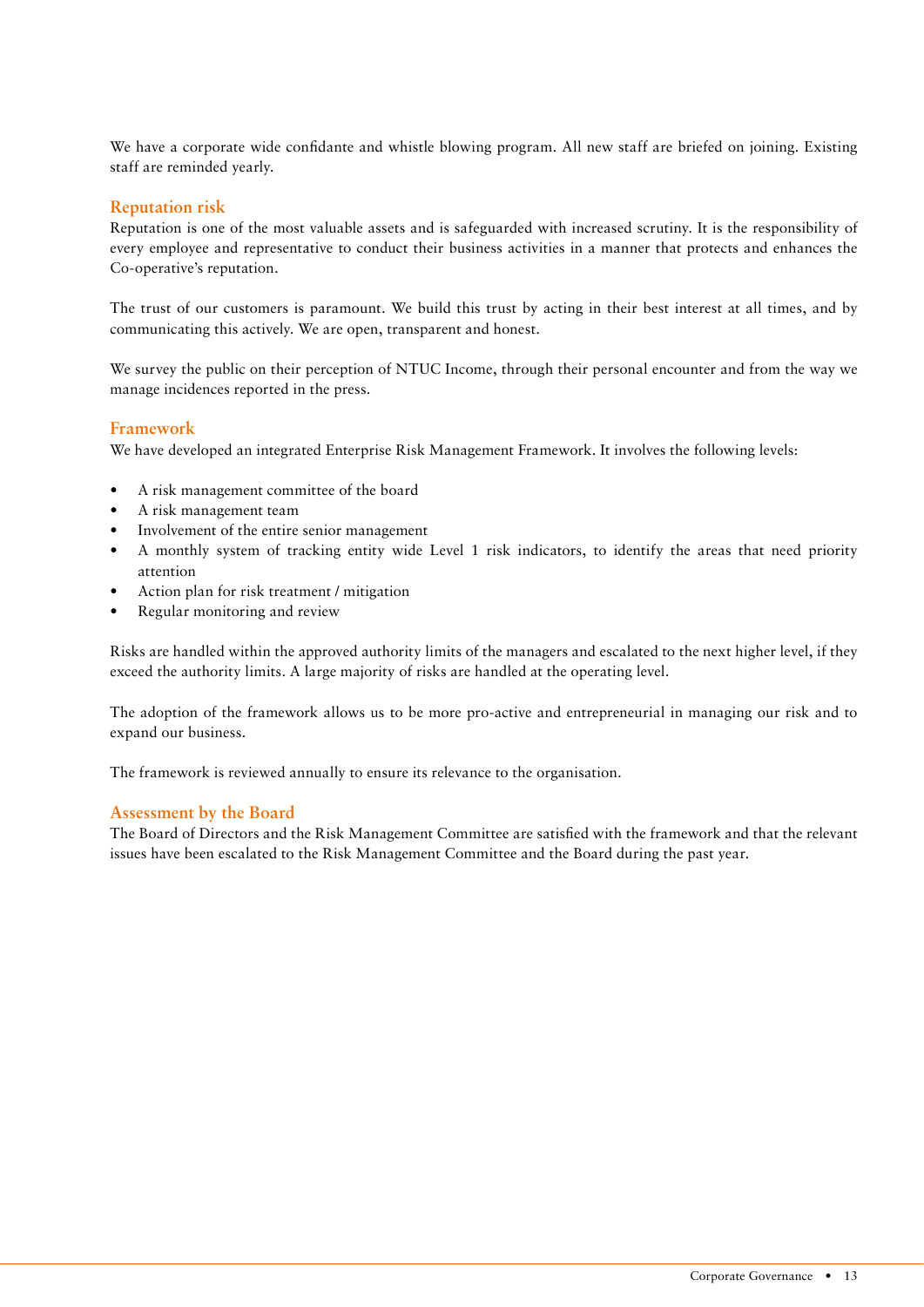# **Appointed Actuary's Report**

As at 31 December 2006

I am pleased to submit my report on the financial health of the Co-operative.

For the year 2006, the overall growth in our assets is \$2.0 billion and in our insurance contract provisions is \$1.9 billion.

| <b>Insurance Funds</b>       | * Net Assets (Smil) |           |            | <b>Insurance Contract Provisions (\$mil)</b> |            |             |
|------------------------------|---------------------|-----------|------------|----------------------------------------------|------------|-------------|
|                              | 31 Dec 05           | 31 Dec 06 | $%$ change | 31 Dec 05                                    | 31 Dec 06  | $\%$ change |
| Life Insurance Funds         |                     |           |            |                                              |            |             |
| Participating Fund           | 12,984              | 14,624    | 12.6%      | 12,960                                       | $14,571$ ^ | 12.4%       |
| Non-Participating            | 788                 | 1,075     | $36.4\%$   | 741                                          | 995        | 34.3%       |
| Fund                         |                     |           |            |                                              |            |             |
| Investment-Linked            | 1.075               | 1,084     | $0.8\%$    | 1,075                                        | 1,084      | $0.8\%$     |
| Fund                         |                     |           |            |                                              |            |             |
| <b>General Insurance</b>     | 924                 | 980       | $6.1\%$    | 460                                          | 436        | $-5.2\%$    |
| Fund                         |                     |           |            |                                              |            |             |
| <b>Total Insurance Funds</b> | 15,771              | 17,763    | 12.6%      | 15,236                                       | 17,087     | 12.1%       |

*\* Net Assets is the assets net of other liabilities.*

*^ Includes Investment contract liabilities of \$160 million.*

The insurance contract provisions are based on statutory risk-based capital (RBC) liability valuation, taking account of all contractual liabilities. For Life Insurance Participating Fund, total insurance contract provisions include nonguaranteed policy liabilities and an allowance for future bonuses. Some minor changes in mortality and morbidity assumptions have been made, when calculating the contract provisions, in order to reflect the observed improvements in mortality in the portfolio. The net effect of these changes has been to reduce the insurance contract provisions by \$11k.

One of my duties as the Appointed Actuary is to recommend to the Board, the bonus rates to be paid to the Co-operative's participating life policyholders. In making these recommendations, I followed a set of principles based on fairness and sustainability of bonus rates. These principles are unchanged from previous years.

I aim to treat all policyholders fairly, between different products, between generations and between those policyholders who are leaving (surrendering or claiming) and those remaining in the fund. I also ensure that the Co-operative's solvency position continues to be strong after the bonus declaration without unnecessarily building up accumulated surplus.

The total return on the Life Insurance Participating Fund in 2006 was around 10.4%, which exceeded 5.25% required to maintain the bonus rates declared for year 2005. The average total return earned during the last 10 years has been around 5.5%, and the current financial conditions are such that the prospective yield over the long term is still estimated to be around 5.25%. Mortality profits from certain contracts continue to be excellent, and I have recommended that bonus rates on whole life contracts can be increased, in order to take account of this feature.

The bonus rates I have recommended are set out in Appendix A, and the total cost of the bonus I recommended this year amounted to \$309 million (\$265 million in 2005). This includes \$15 million bonus paid in anticipation of surplus for terminating policies in year 2006.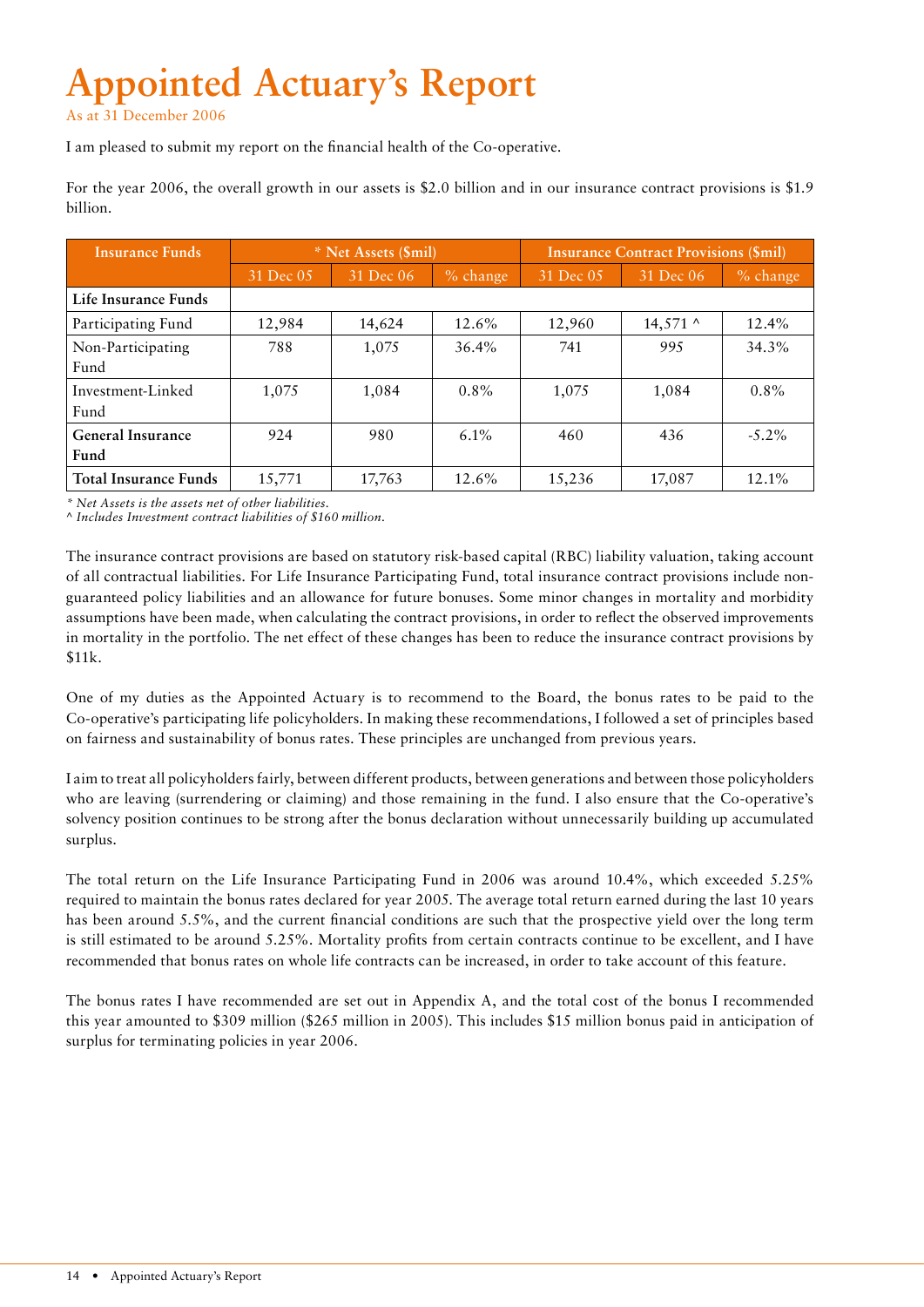| $(in \$ million)$                                                | Life Insurance<br><b>Participating Fund</b> | Life Insurance<br>Non-Par Fund | <b>General Insurance</b><br>Fund |
|------------------------------------------------------------------|---------------------------------------------|--------------------------------|----------------------------------|
| Accumulated Surplus held in Insurance<br>Funds as at 31 Dec 2005 | $24.0*$                                     | 47.3                           | 445.0                            |
| <b>Add Investment Income from Surplus</b><br>Account             | 0.4                                         | <b>NA</b>                      | NA                               |
| Add Net Surplus for the year                                     | 34.1                                        | 41.1                           | 99.8                             |
| Less transfer to Shareholders' Fund                              | 6.2                                         | 8.2                            | 19.9                             |
| Accumulated Surplus held in Insurance<br>Funds as at 31 Dec 2006 | 52.3                                        | 80.2                           | 524.9                            |

A summary of the financials after taking account of the cost of bonus:

*\* Balance in the participating fund Surplus Account belongs to the participating fund policyholders.*

The main driver behind the increased surplus for the year for the life non-par and general insurance funds is the increased in fair value of the investments, amounting to about \$70 million. In addition, claims experience has been favourable. Given the unsustainable nature of the increases in asset values, the net surplus emerging in future years from these two funds may reduce significantly.

I recommended to the Board of Directors a transfer of one-ninth of the total cost of bonus, or \$34.1 million, to the Par Fund Surplus Account. I also recommended we continue to transfer 18% of this amount (or \$6.2 million) to the Shareholder's Fund.

This year, I recommend a transfer to the Shareholders' Fund of \$8.2 million from the Non-Participating Fund. We did not transfer any surplus from the Non-Participating Fund to the Shareholders' Fund last year.

The General Insurance Fund continues to be very healthy. The surplus amounts to \$99.8 million for year 2006. I have agreed to a transfer of 20% of this amount (or \$19.9 million) to the Shareholder's fund.

hm

Nicholas Rhodes FIA, FSAS Appointed Actuary

Singapore, 23 March 2007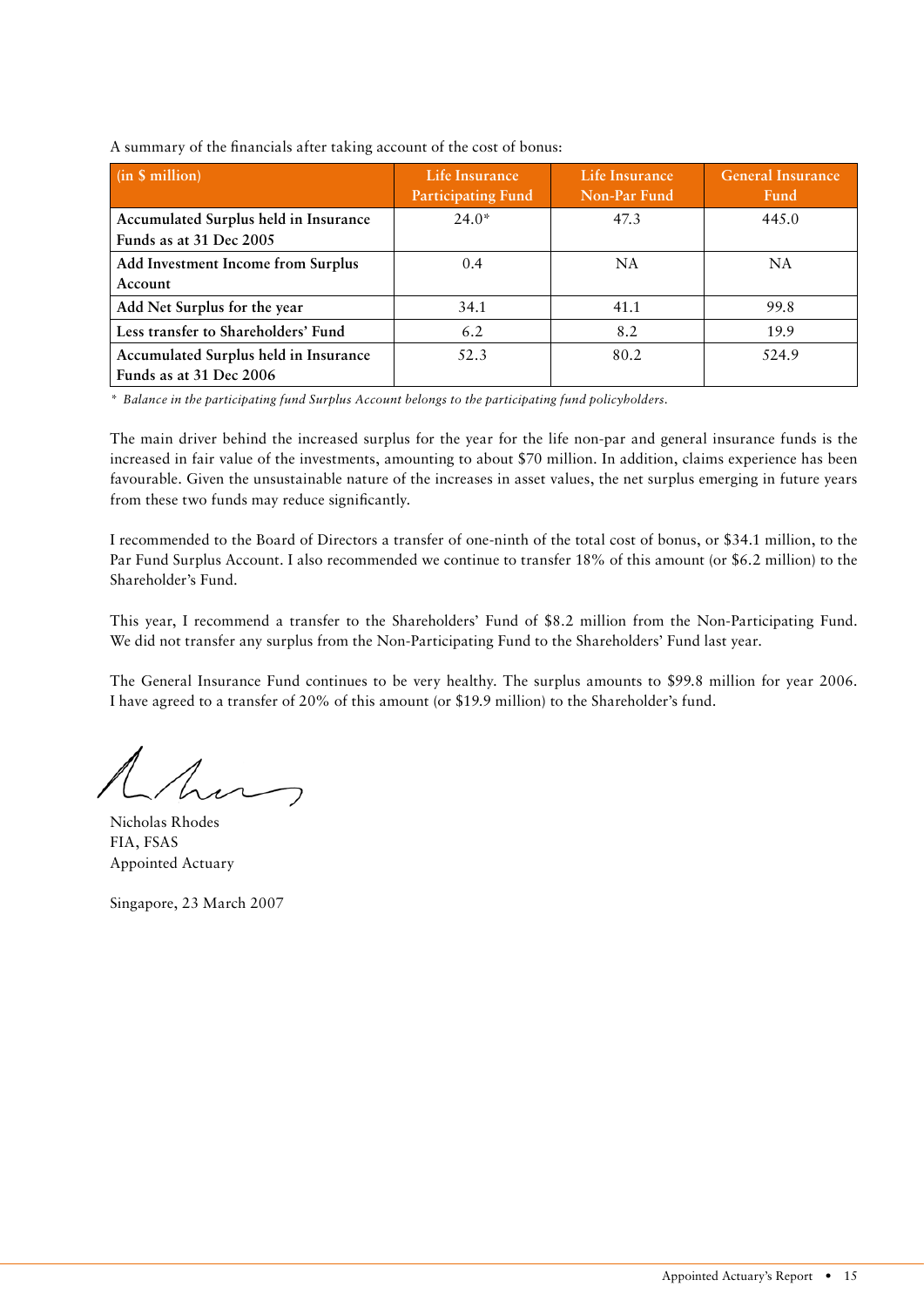# Appendix A

# **Bonus Rates**

### **a) Annual bonus rates**

| <b>Bonus Series</b>    | 2005 Bonus Rates | 2006 Bonus Rates | Change over 2005 |  |
|------------------------|------------------|------------------|------------------|--|
| LP - Whole Life Policy | \$20             | \$23             | $+15%$           |  |
| LP - Harvest Policy    | \$16             | \$17             | $+6\%$           |  |
| LP - Growth Policy     | \$16             | \$16             | No Change        |  |
| $LP - Others$          | \$20             | \$20             | No Change        |  |
| CB - Whole Life Policy | \$27             | \$30             | $+11\%$          |  |
| $CB - Others$          | \$27             | \$27             | No Change        |  |
| DP - Whole Life Policy | \$13             | \$16             | $+23%$           |  |
| $DP - Others$          | \$13             | \$13             | No Change        |  |
| SB - Whole Life Policy | \$23             | \$26             | $+13%$           |  |
| SB – Others            | \$23             | \$23             | No Change        |  |
| AD                     | \$40             | \$40             | No Change        |  |
| Annuity $-Y$           | 0.25%            | $0.50\%$         | $+100\%$         |  |
| Annuity $-H$           | 1.25%            | 1.50%            | $+20\%$          |  |
| Annuity $-K$           | 2.75%            | $3.00\%$         | $+9\%$           |  |

 *Note:*

Annual bonus rates are quoted per \$1000 sum assured. For participating annuities, they are quoted as percentage addition to *monthly annuity payment.*

 *- There are special features for some plans and bonus series.*

These bonuses will be declared on policies in force as at 31 December 2006. They will vest on 1 April 2007 or the second policy anniversary of the policy, whichever is later. For regular premium policies, it is subject to payment of the full year's premium to the policy anniversary in 2006. For annuities, bonus is added on their policy anniversaries from 1 April 2007 to 31 March 2008.

# **b) Compounding rates**

|                            | 2005 Rates | 2006 Rates | Change over 2005 |
|----------------------------|------------|------------|------------------|
| LP - Whole Life Policy     | $2.0\%$    | $2.3\%$    | $+15\%$          |
| LP – Harvest Policy        | $1.5\%$    | $1.6\%$    | $+7\%$           |
| LP – Growth Policy         | $1.5\%$    | $1.5\%$    | No Change        |
| LP – Others                | $2.0\%$    | $2.0\%$    | No Change        |
| CB, DP and SB – Whole Life | $1.8\%$    | $2.1\%$    | $+17\%$          |
| CB, DP and SB – Others     | $1.8\%$    | $1.8\%$    | No Change        |

Bonus compounding rates above are quoted as percentage of current accumulated bonus.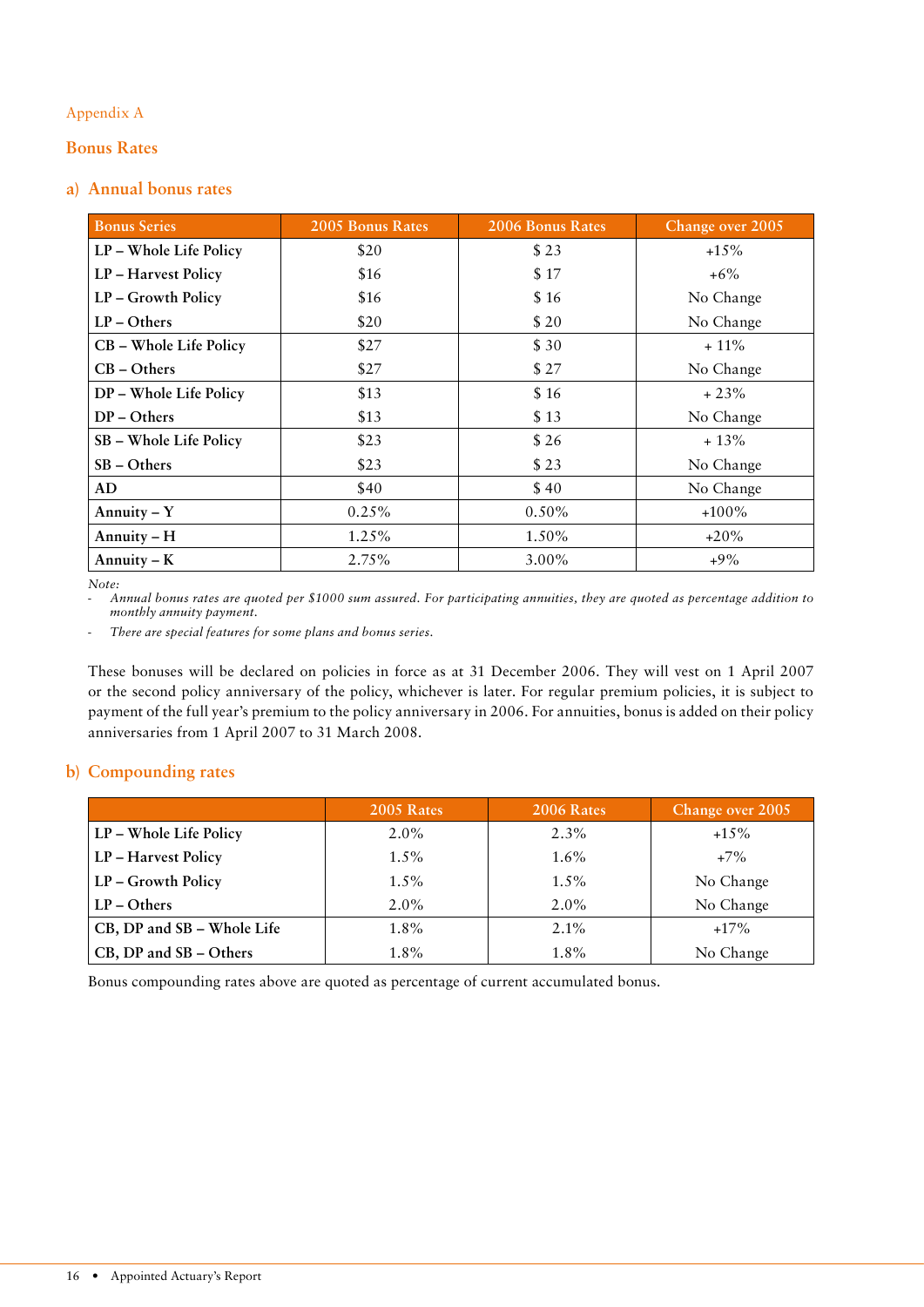# **c) Other bonus elements**

|                                                                   | 2005 Rates | <b>2006 Rates</b> | Change over 2005 |
|-------------------------------------------------------------------|------------|-------------------|------------------|
| Bonus for paid-up policies                                        | $0\%$      | $0\%$             | No Change        |
| Special bonus - Maturity, Death and<br>Permanent Disability claim | $2.5\%$    | $2.5\%$           | No Change        |
| Special bonus - Surrender in 10-19 years                          | $0\%$      | 15%               | Nil in 2005      |
| Special bonus - Surrender after 20 years                          | 20%        | 25%               | $+25\%$          |

Special bonus above is calculated as percentage of accumulated bonus, and applicable to the policies reaching the specified events above during year 2007.

Based on proposed rates above, about 54% of all participating policies will enjoy bonus increase, and no policy will suffer any reduction in bonus.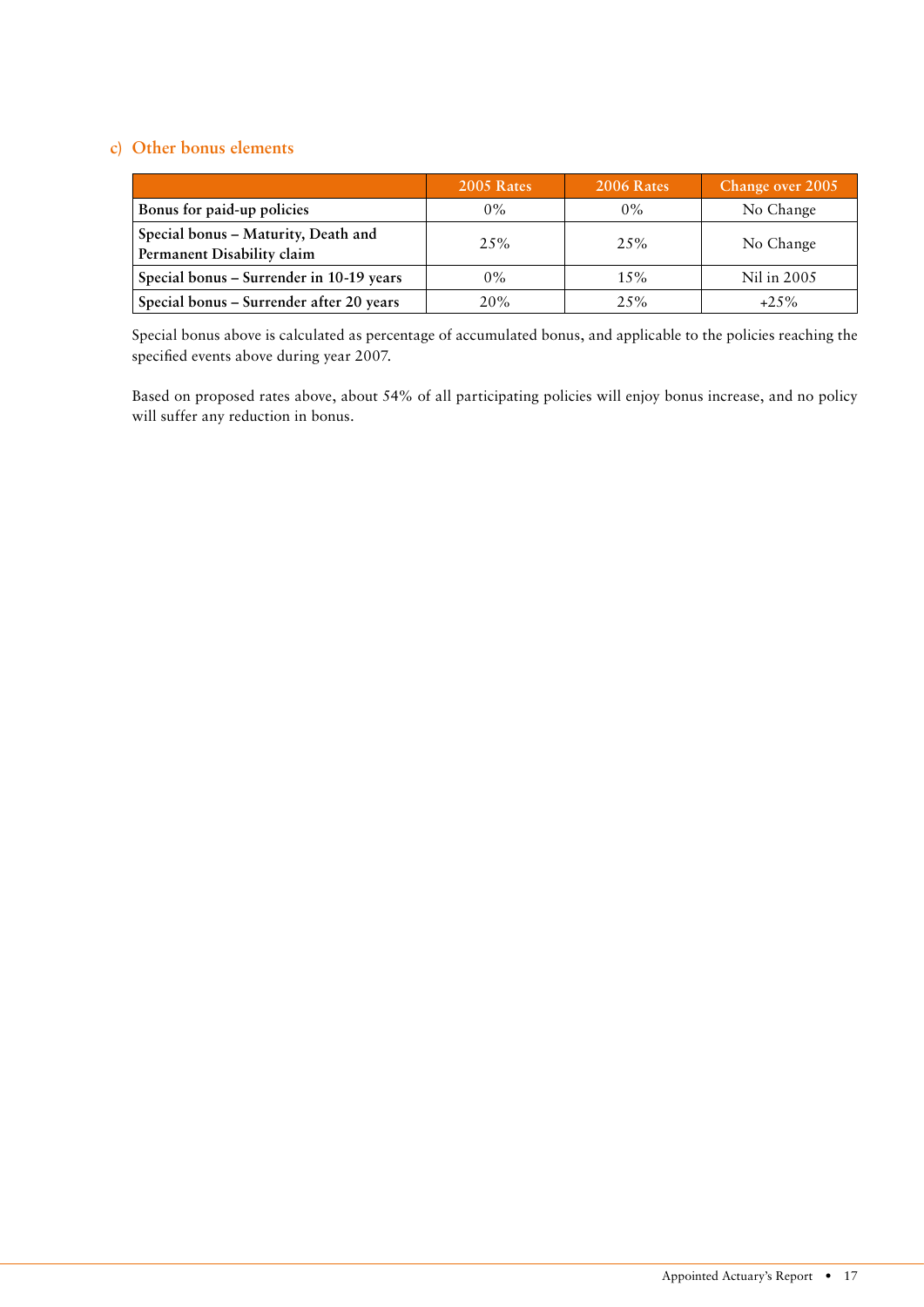# **Balance Sheet**

As at 31 December 2006

|                                     |                |                                               |                                            | 2006                                  |                                       |                                    |                    |
|-------------------------------------|----------------|-----------------------------------------------|--------------------------------------------|---------------------------------------|---------------------------------------|------------------------------------|--------------------|
|                                     | <b>Note</b>    | Life<br><b>Insurance</b><br>Par Fund<br>\$000 | Life<br>Insurance<br>Non-Par Fund<br>\$000 | Investment<br>Linked<br>Fund<br>\$000 | General<br>Insurance<br>Fund<br>\$000 | Share<br>holders'<br>Fund<br>\$000 | Total<br>\$000     |
| <b>ASSETS</b>                       |                |                                               |                                            |                                       |                                       |                                    |                    |
| Property, plant and equipment       | 5              | 110,458                                       |                                            |                                       |                                       |                                    | 110,458            |
| Intangible assets                   | 6              | 5,829                                         |                                            |                                       |                                       |                                    | 5,829              |
| Investment properties               | $\overline{7}$ | 728,879                                       |                                            |                                       |                                       |                                    | 728,879            |
| Investment in subsidiaries          | 8              | 518                                           |                                            |                                       |                                       | 3,275                              | 3,793              |
| Investment in associates            | 9              | 93,627                                        |                                            |                                       | 20,000                                |                                    | 113,627            |
| Investments                         | 10             | 12,468,051                                    | 955,674                                    | 1,065,890                             | 860,029                               | 449,064                            | 15,798,708         |
| Loans                               | -11            | 842,639                                       |                                            |                                       | 12,871                                | 10,788                             | 866,298            |
| Derivative financial instruments 12 |                | 78,642                                        | 768                                        | 3,440                                 | 485                                   | 307                                | 83,642             |
| Reinsurers' share of insurance      |                |                                               |                                            |                                       |                                       |                                    |                    |
| contract provisions                 | 13             | $\overline{\phantom{a}}$                      |                                            | $\overline{\phantom{a}}$              | 18,859                                | $\sim$                             | 18,859             |
| Insurance and other receivables     | 15             | 74,988                                        | 24,693                                     | $\mathbf{1}$                          | 24,024                                | 45,790                             | 169,496            |
| Cash and cash equivalents           | 16             | 621,495                                       | 130,939                                    | 33,010                                | 83,736                                | 24,302                             | 893,482            |
|                                     |                |                                               |                                            |                                       |                                       |                                    |                    |
|                                     |                | 15,025,126                                    | 1,112,074                                  |                                       | 1,102,341 1,020,004                   |                                    | 533,526 18,793,071 |
| <b>LIABILITIES</b>                  |                |                                               |                                            |                                       |                                       |                                    |                    |
| Insurance contract provisions       |                | 13 14,411,275                                 | 994,947                                    | 1,083,893                             | 454,989                               |                                    | $-16,945,104$      |
| Investment contract liabilities     | 14             | 160,185                                       |                                            |                                       |                                       |                                    | 160,185            |
| Derivative financial instruments 12 |                | 59,337                                        | 101                                        | 2,707                                 |                                       |                                    | 62,145             |
| Insurance and other payables        | 17             | 342,036                                       | 36,807                                     | 15,741                                | 40,142                                | 25,020                             | 459,746            |
|                                     |                | 14,972,833                                    | 1,031,855                                  | 1,102,341                             | 495,131                               | 25,020                             | 17,627,180         |
|                                     |                |                                               |                                            |                                       |                                       |                                    |                    |
| <b>NET ASSETS</b>                   |                | 52,293                                        | 80,219                                     | $\sim$                                | 524,873                               | 508,506                            | 1,165,891          |
| <b>SHARE CAPITAL AND RESERVES</b>   |                |                                               |                                            |                                       |                                       |                                    |                    |
| Share capital                       | 18             |                                               |                                            |                                       | $\sim$                                | 435,795                            | 435,795            |
| Accumulated surplus                 |                |                                               |                                            |                                       |                                       |                                    |                    |
| - shareholders' fund                |                |                                               |                                            |                                       |                                       | 72,711                             | 72,711             |
| Accumulated surplus                 |                |                                               |                                            |                                       |                                       |                                    |                    |
| - insurance funds                   |                | 52,293                                        | 80,219                                     | $\sim$                                | 524,873                               | $\sim$                             | 657,385            |
|                                     |                |                                               |                                            |                                       |                                       |                                    |                    |
|                                     |                | 52,293                                        | 80,219                                     | $\overline{\phantom{a}}$              | 524,873                               | 508,506                            | 1,165,891          |

The accompanying notes form an integral part of these financial statements.

### **On Behalf of the Board of Directors**

Singapore, 23 March 2007

Mureur  $\mathbf{r}$ 

NG KEE CHOE RON FOO SIANG GUAN TAN SUEE CHIEH Chairman Director Principal Officer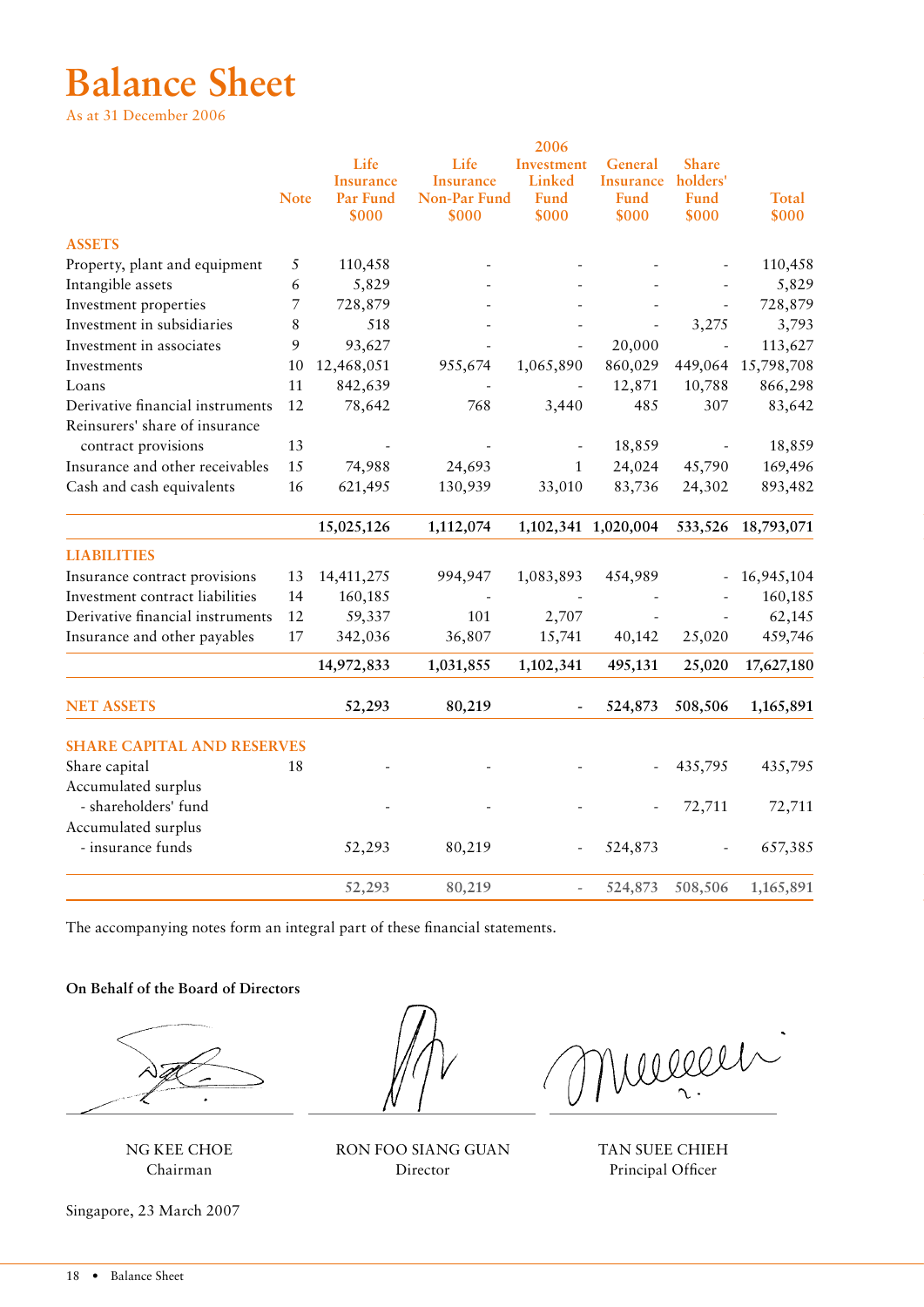| Life<br>Life<br>Investment<br>General<br>Share<br>Linked<br>holders'<br><b>Insurance</b><br><b>Insurance</b><br>Insurance<br>Par Fund<br>Non-Par Fund<br>Fund<br>Fund<br>Fund<br>Total<br>\$000<br>\$000<br>\$000<br>\$000<br>\$000<br>\$000<br>82,103<br>82,103<br>4,539<br>4,539<br>$\overline{\phantom{a}}$<br>668,685<br>668,685<br>$\overline{a}$<br>3,275<br>3,793<br>518<br>$\overline{\phantom{a}}$<br>20,000<br>54,555<br>34,555<br>$\sim$<br>$\overline{\phantom{a}}$<br>1,035,279<br>842,833<br>416,652<br>14,018,692<br>11,067,211<br>656,717<br>928,026<br>80<br>13,486<br>16,054<br>957,646<br>$\overline{\phantom{a}}$<br>373<br>217<br>37,658<br>7,020<br>105<br>45,373<br>19,295<br>19,295<br>$\sim$<br>$\sim$<br>$\sim$<br>$\sim$<br>32,754<br>8,571<br>112,542<br>51,434<br>19,782<br>1<br>447,679<br>117,078<br>682,046<br>44,378<br>43,078<br>29,833<br>806,922<br>947,480<br>485,701<br>13,322,408<br>1,086,758<br>16,649,269<br>740,831<br>1,075,470<br>479,184<br>15,255,533<br>12,960,048<br>$\blacksquare$<br>$\sim$<br>$\sim$<br>262<br>878<br>39<br>49,622<br>50,801<br>$\sim$<br>288,738<br>351,453<br>18,520<br>10,410<br>23,230<br>10,555<br>13,298,408<br>759,613<br>1,086,758<br>502,453<br>10,555<br>15,657,787<br>24,000<br>47,309<br>445,027<br>475,146<br>991,482<br>$\blacksquare$<br>432,518<br>432,518<br>$\overline{\phantom{0}}$<br>42,628<br>42,628<br>24,000<br>47,309<br>445,027<br>516,336<br>$\sim$<br>$\sim$<br>445,027<br>991,482<br>24,000<br>47,309<br>475,146<br>$\sim$ |  | 2005 |  |
|-----------------------------------------------------------------------------------------------------------------------------------------------------------------------------------------------------------------------------------------------------------------------------------------------------------------------------------------------------------------------------------------------------------------------------------------------------------------------------------------------------------------------------------------------------------------------------------------------------------------------------------------------------------------------------------------------------------------------------------------------------------------------------------------------------------------------------------------------------------------------------------------------------------------------------------------------------------------------------------------------------------------------------------------------------------------------------------------------------------------------------------------------------------------------------------------------------------------------------------------------------------------------------------------------------------------------------------------------------------------------------------------------------------------------------------------------------------------------------------------------------------------------------|--|------|--|
|                                                                                                                                                                                                                                                                                                                                                                                                                                                                                                                                                                                                                                                                                                                                                                                                                                                                                                                                                                                                                                                                                                                                                                                                                                                                                                                                                                                                                                                                                                                             |  |      |  |
|                                                                                                                                                                                                                                                                                                                                                                                                                                                                                                                                                                                                                                                                                                                                                                                                                                                                                                                                                                                                                                                                                                                                                                                                                                                                                                                                                                                                                                                                                                                             |  |      |  |
|                                                                                                                                                                                                                                                                                                                                                                                                                                                                                                                                                                                                                                                                                                                                                                                                                                                                                                                                                                                                                                                                                                                                                                                                                                                                                                                                                                                                                                                                                                                             |  |      |  |
|                                                                                                                                                                                                                                                                                                                                                                                                                                                                                                                                                                                                                                                                                                                                                                                                                                                                                                                                                                                                                                                                                                                                                                                                                                                                                                                                                                                                                                                                                                                             |  |      |  |
|                                                                                                                                                                                                                                                                                                                                                                                                                                                                                                                                                                                                                                                                                                                                                                                                                                                                                                                                                                                                                                                                                                                                                                                                                                                                                                                                                                                                                                                                                                                             |  |      |  |
|                                                                                                                                                                                                                                                                                                                                                                                                                                                                                                                                                                                                                                                                                                                                                                                                                                                                                                                                                                                                                                                                                                                                                                                                                                                                                                                                                                                                                                                                                                                             |  |      |  |
|                                                                                                                                                                                                                                                                                                                                                                                                                                                                                                                                                                                                                                                                                                                                                                                                                                                                                                                                                                                                                                                                                                                                                                                                                                                                                                                                                                                                                                                                                                                             |  |      |  |
|                                                                                                                                                                                                                                                                                                                                                                                                                                                                                                                                                                                                                                                                                                                                                                                                                                                                                                                                                                                                                                                                                                                                                                                                                                                                                                                                                                                                                                                                                                                             |  |      |  |
|                                                                                                                                                                                                                                                                                                                                                                                                                                                                                                                                                                                                                                                                                                                                                                                                                                                                                                                                                                                                                                                                                                                                                                                                                                                                                                                                                                                                                                                                                                                             |  |      |  |
|                                                                                                                                                                                                                                                                                                                                                                                                                                                                                                                                                                                                                                                                                                                                                                                                                                                                                                                                                                                                                                                                                                                                                                                                                                                                                                                                                                                                                                                                                                                             |  |      |  |
|                                                                                                                                                                                                                                                                                                                                                                                                                                                                                                                                                                                                                                                                                                                                                                                                                                                                                                                                                                                                                                                                                                                                                                                                                                                                                                                                                                                                                                                                                                                             |  |      |  |
|                                                                                                                                                                                                                                                                                                                                                                                                                                                                                                                                                                                                                                                                                                                                                                                                                                                                                                                                                                                                                                                                                                                                                                                                                                                                                                                                                                                                                                                                                                                             |  |      |  |
|                                                                                                                                                                                                                                                                                                                                                                                                                                                                                                                                                                                                                                                                                                                                                                                                                                                                                                                                                                                                                                                                                                                                                                                                                                                                                                                                                                                                                                                                                                                             |  |      |  |
|                                                                                                                                                                                                                                                                                                                                                                                                                                                                                                                                                                                                                                                                                                                                                                                                                                                                                                                                                                                                                                                                                                                                                                                                                                                                                                                                                                                                                                                                                                                             |  |      |  |
|                                                                                                                                                                                                                                                                                                                                                                                                                                                                                                                                                                                                                                                                                                                                                                                                                                                                                                                                                                                                                                                                                                                                                                                                                                                                                                                                                                                                                                                                                                                             |  |      |  |
|                                                                                                                                                                                                                                                                                                                                                                                                                                                                                                                                                                                                                                                                                                                                                                                                                                                                                                                                                                                                                                                                                                                                                                                                                                                                                                                                                                                                                                                                                                                             |  |      |  |
|                                                                                                                                                                                                                                                                                                                                                                                                                                                                                                                                                                                                                                                                                                                                                                                                                                                                                                                                                                                                                                                                                                                                                                                                                                                                                                                                                                                                                                                                                                                             |  |      |  |
|                                                                                                                                                                                                                                                                                                                                                                                                                                                                                                                                                                                                                                                                                                                                                                                                                                                                                                                                                                                                                                                                                                                                                                                                                                                                                                                                                                                                                                                                                                                             |  |      |  |
|                                                                                                                                                                                                                                                                                                                                                                                                                                                                                                                                                                                                                                                                                                                                                                                                                                                                                                                                                                                                                                                                                                                                                                                                                                                                                                                                                                                                                                                                                                                             |  |      |  |
|                                                                                                                                                                                                                                                                                                                                                                                                                                                                                                                                                                                                                                                                                                                                                                                                                                                                                                                                                                                                                                                                                                                                                                                                                                                                                                                                                                                                                                                                                                                             |  |      |  |
|                                                                                                                                                                                                                                                                                                                                                                                                                                                                                                                                                                                                                                                                                                                                                                                                                                                                                                                                                                                                                                                                                                                                                                                                                                                                                                                                                                                                                                                                                                                             |  |      |  |
|                                                                                                                                                                                                                                                                                                                                                                                                                                                                                                                                                                                                                                                                                                                                                                                                                                                                                                                                                                                                                                                                                                                                                                                                                                                                                                                                                                                                                                                                                                                             |  |      |  |
|                                                                                                                                                                                                                                                                                                                                                                                                                                                                                                                                                                                                                                                                                                                                                                                                                                                                                                                                                                                                                                                                                                                                                                                                                                                                                                                                                                                                                                                                                                                             |  |      |  |
|                                                                                                                                                                                                                                                                                                                                                                                                                                                                                                                                                                                                                                                                                                                                                                                                                                                                                                                                                                                                                                                                                                                                                                                                                                                                                                                                                                                                                                                                                                                             |  |      |  |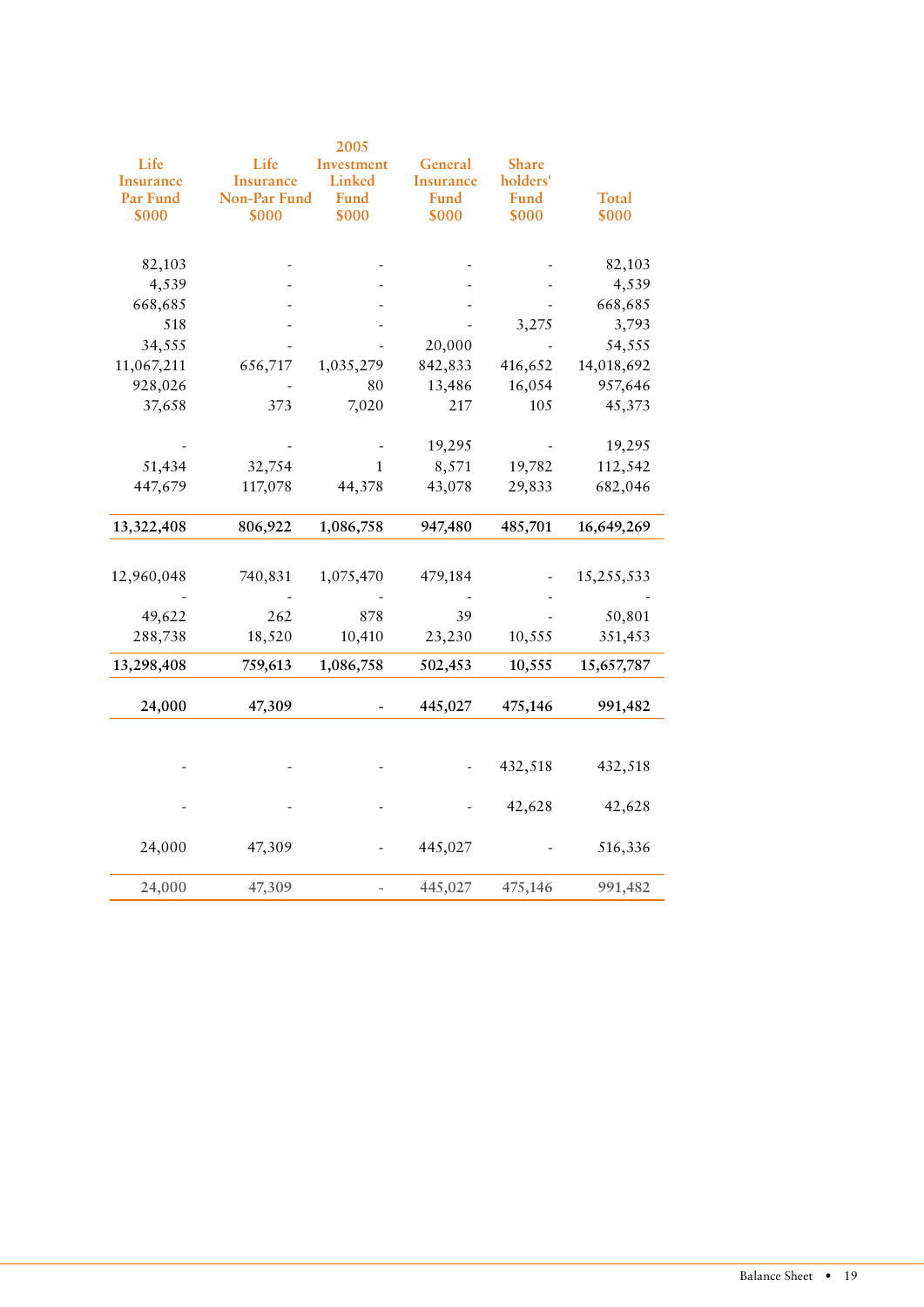# **Profit And Loss Account**

For the year ended 31 December 2006

|                                                                       |             | Life<br><b>Insurance</b> | Life<br><b>Insurance</b> | 2006<br>Investment<br>Linked | General<br><b>Insurance</b> | <b>Share</b><br>holders' | <b>Total</b>             |  |
|-----------------------------------------------------------------------|-------------|--------------------------|--------------------------|------------------------------|-----------------------------|--------------------------|--------------------------|--|
|                                                                       | <b>Note</b> | Par Fund<br>\$000        | Non-Par Fund<br>\$000    | Fund<br>\$000                | Fund<br>\$000               | Fund<br>\$000            | \$000                    |  |
| Insurance premium revenue<br>Insurance premium ceded<br>to reinsurers | 19<br>19    | 1,110,993<br>(7,106)     | 416,532<br>(9,273)       | 282,937                      | 232,449<br>(18, 848)        | $\sim$                   | 2,042,911<br>(35, 227)   |  |
|                                                                       |             |                          |                          | $\sim$                       |                             | $\sim$                   |                          |  |
| Insurance premium revenue<br>after reinsurance                        |             | 1,103,887                | 407,259                  | 282,937                      | 213,601                     | $\sim$                   | 2,007,684                |  |
| Fee and commission income<br>Net investment income and fair           | 20          | 20,899                   | (5,320)                  |                              | 3,349                       | $\sim$                   | 18,928                   |  |
| value gains                                                           | 21          | 1,403,437                | 68,759                   | 119,915                      | 92,290                      | 36,407                   | 1,720,808                |  |
| Net income before insurance<br>benefits, claims and expenses          |             | 2,528,223                | 470,698                  | 402,852                      | 309,240                     | 36,407                   | 3,747,420                |  |
|                                                                       |             |                          |                          |                              |                             |                          |                          |  |
| Gross claims, surrenders<br>and annuities                             | 22          | 949,588                  | 155,896                  | 375,786                      | 160,653                     |                          | 1,641,923                |  |
| Bonus to policyholders                                                | 13          | 293,553                  |                          |                              |                             |                          | 293,553                  |  |
| Increase in insurance                                                 |             |                          |                          |                              |                             |                          |                          |  |
| contract provisions                                                   | 13          | 1,157,674                | 243,731                  | 8,423                        | (18, 415)                   |                          | $-1,391,413$             |  |
| Gross insurance benefits and claims                                   |             | 2,400,815                | 399,627                  | 384,209                      | 142,238                     |                          | $-3,326,889$             |  |
| Reinsurers' share of insurance                                        |             |                          |                          |                              |                             |                          |                          |  |
| benefits and claims                                                   |             | (1, 128)                 | (4,578)                  | $\sim$                       | (4,045)                     | $\sim$                   | (9,751)                  |  |
| Net insurance benefits and claims                                     |             | 2,399,687                | 395,049                  | 384,209                      | 138,193                     | $\sim$                   | 3,317,138                |  |
| Selling expenses                                                      |             | 42,280                   | 6,606                    | 8,727                        | 19,577                      | $\sim$                   | 77,190                   |  |
| Management expenses                                                   | 23          | 51,763                   | 27,906                   | 9,916                        | 51,662                      | 1,947                    | 143,194                  |  |
| Insurance benefits, claims                                            |             |                          |                          |                              |                             |                          |                          |  |
| and expenses                                                          |             | 2,493,730                | 429,561                  | 402,852                      | 209,432                     | 1,947                    | 3,537,522                |  |
|                                                                       |             |                          |                          |                              |                             |                          |                          |  |
| Net surplus before levy                                               |             | 34,493                   | 41,137                   | $\sim$                       | 99,808                      | 34,460                   | 209,898                  |  |
| Transfer to Shareholders' Fund<br>Contribution to Central             |             | (6,200)                  | (8,227)                  |                              | $(19,962)$ 34,389           |                          | $\overline{\phantom{a}}$ |  |
| Co-operative Fund                                                     |             |                          |                          |                              |                             | (25)                     | (25)                     |  |
| Contribution to Singapore                                             |             |                          |                          |                              |                             |                          |                          |  |
| Labour Foundation                                                     |             |                          |                          | $\overline{\phantom{a}}$     |                             | $- (13,670)$             | (13,670)                 |  |
| Net surplus for the year                                              |             | 28,293                   | 32,910                   | $\sim$                       | 79,846 55,154               |                          | 196,203                  |  |
|                                                                       |             |                          |                          |                              |                             |                          |                          |  |

The accompanying notes form an integral part of these financial statements.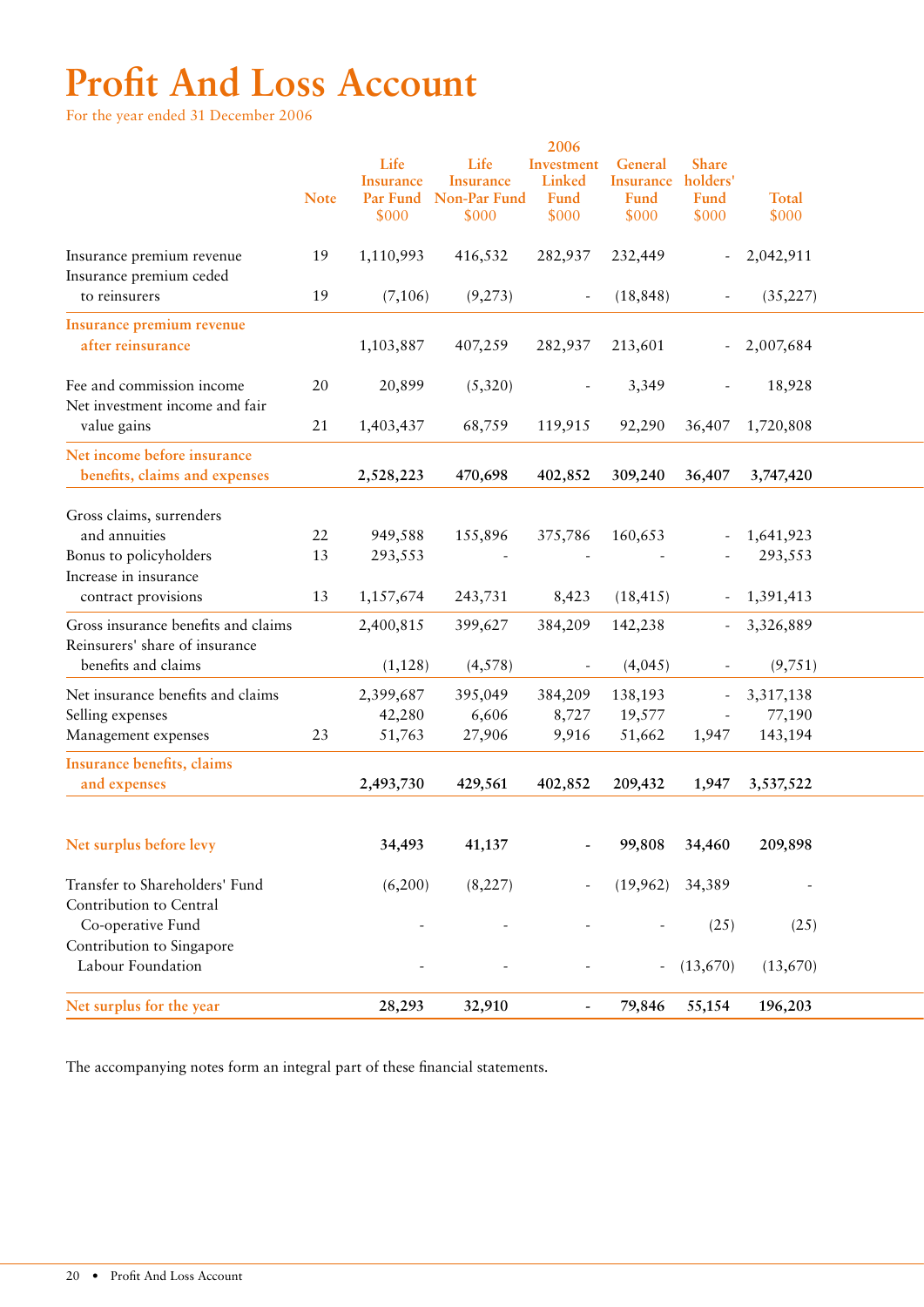| 1,161,874<br>391,493<br>297,893<br>287,694<br>2,138,954<br>$\sim$<br>(7,674)<br>(24, 283)<br>(4,957)<br>(11, 652)<br>$\sim$<br>$\sim$<br>1,156,917<br>383,819<br>297,893<br>276,042<br>2,114,671<br>$\sim$<br>27,516<br>5,925<br>58,988<br>25,547<br>$\sim$<br>$\sim$<br>787,231<br>22,010<br>59,096<br>46,740<br>12,678<br>927,755<br>1,969,695<br>433,345<br>356,989<br>328,707<br>12,678<br>3,101,414<br>570,405<br>74,632<br>189,894<br>151,612<br>986,543<br>$\sim$<br>252,658<br>252,658<br>$\sim$<br>$\sim$<br>$\sim$<br>$\overline{\phantom{a}}$<br>1,557,230<br>1,024,818<br>333,841<br>53,144<br>145,427<br>$\sim$<br>1,847,881<br>408,473<br>335,321<br>204,756<br>2,796,431<br>$\sim$<br>(4,069)<br>(2,938)<br>(5,941)<br>(12, 948)<br>$\sim$<br>$\sim$<br>1,844,943<br>404,404<br>198,815<br>2,783,483<br>335,321<br>$\sim$<br>46,115<br>7,218<br>13,136<br>24,698<br>91,167<br>$\sim$<br>49,237<br>8,532<br>45,295<br>845<br>17,048<br>120,957<br>845<br>2,995,607<br>1,940,295<br>428,670<br>356,989<br>268,808<br>4,675<br>59,899<br>11,833<br>29,400<br>105,807<br>(31, 650)<br>37,050<br>(5,400)<br>$\sim$<br>$\sim$<br>$\sim$<br>(25)<br>(25)<br>$\sim$<br>$\overline{\phantom{a}}$<br>$\overline{\phantom{a}}$<br>(9,676)<br>(9,676)<br>$\blacksquare$<br>$\overline{\phantom{a}}$<br>$\overline{\phantom{a}}$<br>24,000<br>4,675<br>28,249<br>39,182<br>96,106<br>$\sim$ | Share<br>holders'<br>Fund<br>Total<br>\$000<br>\$000 | General<br><b>Insurance</b><br>Fund<br>\$000 | 2005<br>Investment<br>Linked<br>Fund<br>\$000 | Life<br><b>Insurance</b><br>Non-Par Fund<br>\$000 | Life<br><b>Insurance</b><br>Par Fund<br>\$000 |
|-----------------------------------------------------------------------------------------------------------------------------------------------------------------------------------------------------------------------------------------------------------------------------------------------------------------------------------------------------------------------------------------------------------------------------------------------------------------------------------------------------------------------------------------------------------------------------------------------------------------------------------------------------------------------------------------------------------------------------------------------------------------------------------------------------------------------------------------------------------------------------------------------------------------------------------------------------------------------------------------------------------------------------------------------------------------------------------------------------------------------------------------------------------------------------------------------------------------------------------------------------------------------------------------------------------------------------------------------------------------------------------------------|------------------------------------------------------|----------------------------------------------|-----------------------------------------------|---------------------------------------------------|-----------------------------------------------|
|                                                                                                                                                                                                                                                                                                                                                                                                                                                                                                                                                                                                                                                                                                                                                                                                                                                                                                                                                                                                                                                                                                                                                                                                                                                                                                                                                                                               |                                                      |                                              |                                               |                                                   |                                               |
|                                                                                                                                                                                                                                                                                                                                                                                                                                                                                                                                                                                                                                                                                                                                                                                                                                                                                                                                                                                                                                                                                                                                                                                                                                                                                                                                                                                               |                                                      |                                              |                                               |                                                   |                                               |
|                                                                                                                                                                                                                                                                                                                                                                                                                                                                                                                                                                                                                                                                                                                                                                                                                                                                                                                                                                                                                                                                                                                                                                                                                                                                                                                                                                                               |                                                      |                                              |                                               |                                                   |                                               |
|                                                                                                                                                                                                                                                                                                                                                                                                                                                                                                                                                                                                                                                                                                                                                                                                                                                                                                                                                                                                                                                                                                                                                                                                                                                                                                                                                                                               |                                                      |                                              |                                               |                                                   |                                               |
|                                                                                                                                                                                                                                                                                                                                                                                                                                                                                                                                                                                                                                                                                                                                                                                                                                                                                                                                                                                                                                                                                                                                                                                                                                                                                                                                                                                               |                                                      |                                              |                                               |                                                   |                                               |
|                                                                                                                                                                                                                                                                                                                                                                                                                                                                                                                                                                                                                                                                                                                                                                                                                                                                                                                                                                                                                                                                                                                                                                                                                                                                                                                                                                                               |                                                      |                                              |                                               |                                                   |                                               |
|                                                                                                                                                                                                                                                                                                                                                                                                                                                                                                                                                                                                                                                                                                                                                                                                                                                                                                                                                                                                                                                                                                                                                                                                                                                                                                                                                                                               |                                                      |                                              |                                               |                                                   |                                               |
|                                                                                                                                                                                                                                                                                                                                                                                                                                                                                                                                                                                                                                                                                                                                                                                                                                                                                                                                                                                                                                                                                                                                                                                                                                                                                                                                                                                               |                                                      |                                              |                                               |                                                   |                                               |
|                                                                                                                                                                                                                                                                                                                                                                                                                                                                                                                                                                                                                                                                                                                                                                                                                                                                                                                                                                                                                                                                                                                                                                                                                                                                                                                                                                                               |                                                      |                                              |                                               |                                                   |                                               |
|                                                                                                                                                                                                                                                                                                                                                                                                                                                                                                                                                                                                                                                                                                                                                                                                                                                                                                                                                                                                                                                                                                                                                                                                                                                                                                                                                                                               |                                                      |                                              |                                               |                                                   |                                               |
|                                                                                                                                                                                                                                                                                                                                                                                                                                                                                                                                                                                                                                                                                                                                                                                                                                                                                                                                                                                                                                                                                                                                                                                                                                                                                                                                                                                               |                                                      |                                              |                                               |                                                   |                                               |
|                                                                                                                                                                                                                                                                                                                                                                                                                                                                                                                                                                                                                                                                                                                                                                                                                                                                                                                                                                                                                                                                                                                                                                                                                                                                                                                                                                                               |                                                      |                                              |                                               |                                                   |                                               |
|                                                                                                                                                                                                                                                                                                                                                                                                                                                                                                                                                                                                                                                                                                                                                                                                                                                                                                                                                                                                                                                                                                                                                                                                                                                                                                                                                                                               |                                                      |                                              |                                               |                                                   |                                               |
|                                                                                                                                                                                                                                                                                                                                                                                                                                                                                                                                                                                                                                                                                                                                                                                                                                                                                                                                                                                                                                                                                                                                                                                                                                                                                                                                                                                               |                                                      |                                              |                                               |                                                   |                                               |
|                                                                                                                                                                                                                                                                                                                                                                                                                                                                                                                                                                                                                                                                                                                                                                                                                                                                                                                                                                                                                                                                                                                                                                                                                                                                                                                                                                                               |                                                      |                                              |                                               |                                                   |                                               |
|                                                                                                                                                                                                                                                                                                                                                                                                                                                                                                                                                                                                                                                                                                                                                                                                                                                                                                                                                                                                                                                                                                                                                                                                                                                                                                                                                                                               |                                                      |                                              |                                               |                                                   |                                               |
|                                                                                                                                                                                                                                                                                                                                                                                                                                                                                                                                                                                                                                                                                                                                                                                                                                                                                                                                                                                                                                                                                                                                                                                                                                                                                                                                                                                               |                                                      |                                              |                                               |                                                   |                                               |
|                                                                                                                                                                                                                                                                                                                                                                                                                                                                                                                                                                                                                                                                                                                                                                                                                                                                                                                                                                                                                                                                                                                                                                                                                                                                                                                                                                                               |                                                      |                                              |                                               |                                                   |                                               |
|                                                                                                                                                                                                                                                                                                                                                                                                                                                                                                                                                                                                                                                                                                                                                                                                                                                                                                                                                                                                                                                                                                                                                                                                                                                                                                                                                                                               |                                                      |                                              |                                               |                                                   |                                               |
|                                                                                                                                                                                                                                                                                                                                                                                                                                                                                                                                                                                                                                                                                                                                                                                                                                                                                                                                                                                                                                                                                                                                                                                                                                                                                                                                                                                               |                                                      |                                              |                                               |                                                   |                                               |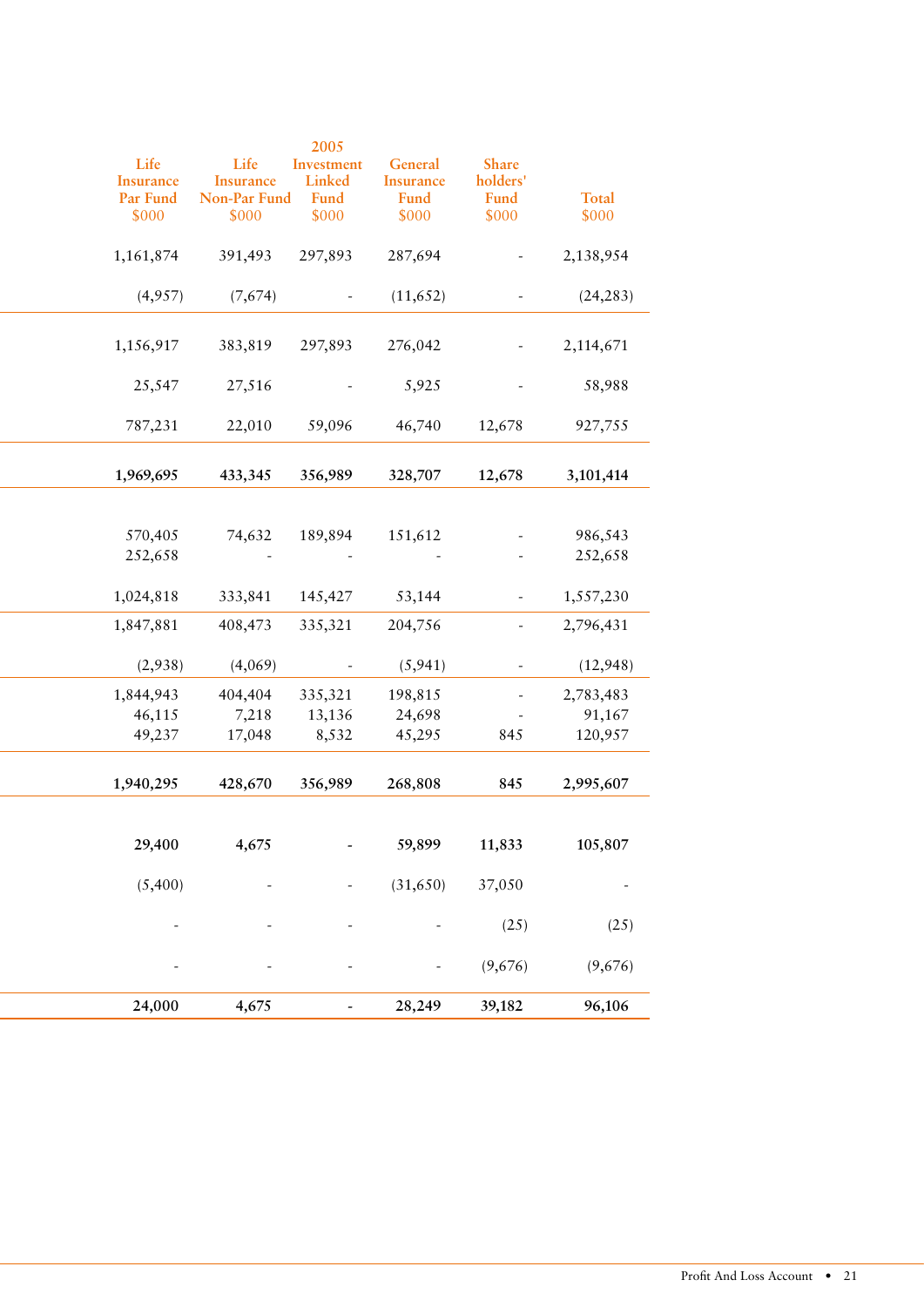# **Statement Of Changes In Equity**

For the year ended 31 December 2006

|                                                    | <b>Notes</b> | Life<br><b>Insurance</b><br>Par<br><b>Fund</b><br>\$000 | Life<br><b>Insurance</b><br>Non Par<br><b>Fund</b><br>\$000 | General<br>Insurance<br>Fund<br>\$000 | <b>Share</b><br>holders'<br><b>Fund</b><br>\$000 | <b>Total</b><br>\$000 |
|----------------------------------------------------|--------------|---------------------------------------------------------|-------------------------------------------------------------|---------------------------------------|--------------------------------------------------|-----------------------|
| Share capital                                      |              |                                                         |                                                             |                                       |                                                  |                       |
| At 1 January 2005<br>Issue of participating shares | 18           |                                                         |                                                             |                                       | 399,242<br>33,276                                | 399,242<br>33,276     |
|                                                    |              |                                                         |                                                             |                                       |                                                  |                       |
| At 31 December 2005                                |              |                                                         |                                                             | $\overline{\phantom{a}}$              | 432,518                                          | 432,518               |
| At 1 January 2006                                  |              |                                                         |                                                             |                                       | 432,518                                          | 432,518               |
| Issue of participating shares                      | 18           |                                                         |                                                             |                                       | 3,277                                            | 3,277                 |
| At 31 December 2006                                |              |                                                         |                                                             | ÷,                                    | 435,795                                          | 435,795               |
| <b>Accumulated surplus</b>                         |              |                                                         |                                                             |                                       |                                                  |                       |
| At 1 January 2005                                  |              |                                                         | 42,634                                                      | 416,778                               | 52,643                                           | 512,055               |
| Surplus for the year                               |              | 24,000                                                  | 4,675                                                       | 28,249                                | 39,182                                           | 96,106                |
| Dividends for 2004 paid                            | 26           |                                                         |                                                             |                                       | (19, 587)                                        | (19, 587)             |
| Issue of participating shares                      | 18           |                                                         |                                                             |                                       | (29,610)                                         | (29,610)              |
| At 31 December 2005                                |              | 24,000                                                  | 47,309                                                      | 445,027                               | 42,628                                           | 558,964               |
| At 1 January 2006                                  |              | 24,000                                                  | 47,309                                                      | 445,027                               | 42,628                                           | 558,964               |
| Surplus for the year                               |              | 28,293                                                  | 32,910                                                      | 79,846                                | 55,154                                           | 196,203               |
| Dividends for 2005 paid                            |              |                                                         |                                                             |                                       | (25,071)                                         | (25,071)              |
| Issue of participating shares                      |              |                                                         |                                                             |                                       |                                                  |                       |
| At 31 December 2006                                |              | 52,293                                                  | 80,219                                                      | 524,873                               | 72,711                                           | 730,096               |
| At 31 December 2005                                |              | 24,000                                                  | 47,309                                                      | 445,027                               | 475,146                                          | 991,482               |
| At 31 December 2006                                |              | 52,293                                                  | 80,219                                                      | 524,873                               | 508,506                                          | 1,165,891             |

The accompanying notes form an integral part of these financial statements.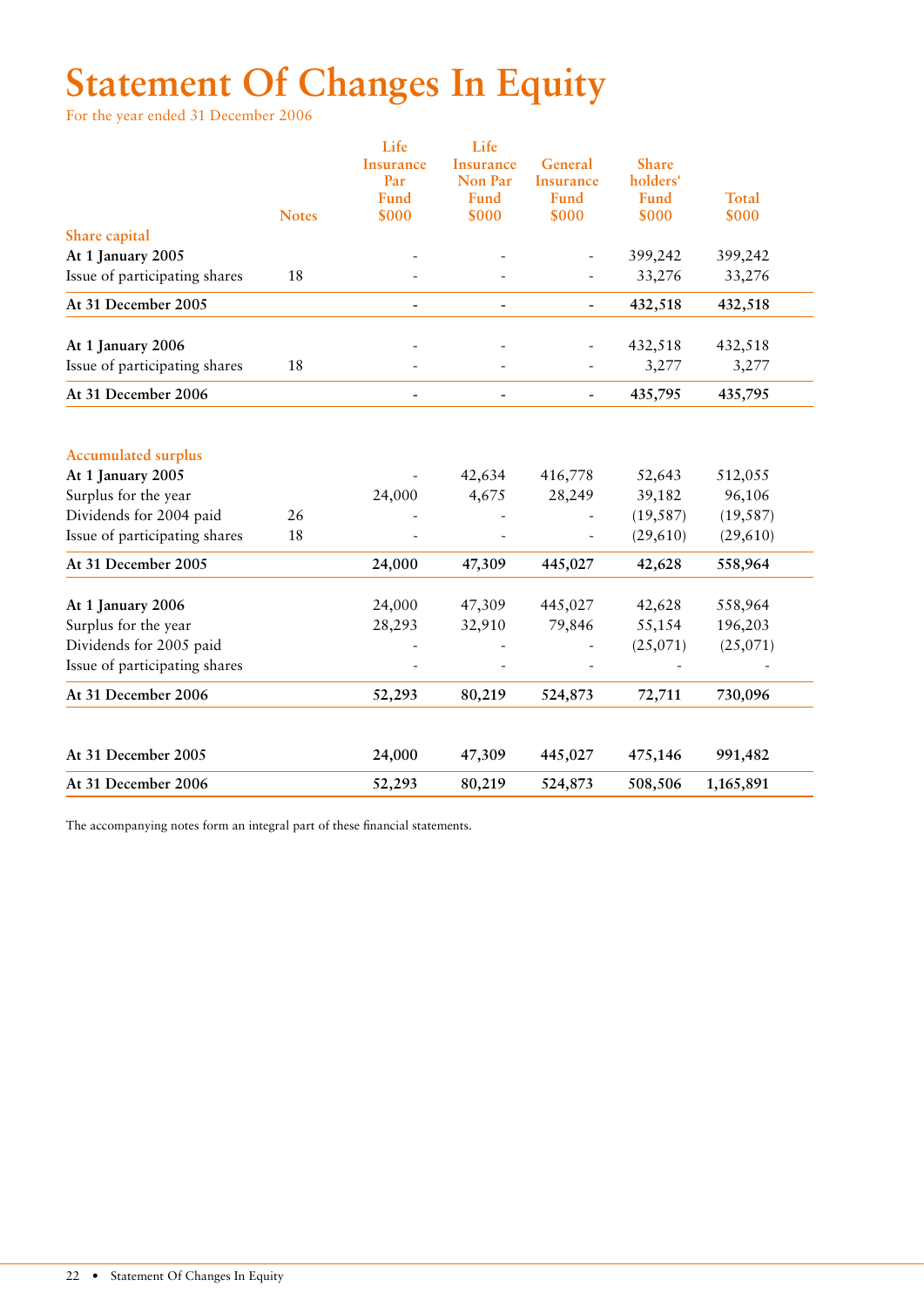# **Statement Of Cash Flows**

For the year ended 31 December 2006

|                                                                                    |             | 2006<br>\$000 | 2005<br>\$000 |
|------------------------------------------------------------------------------------|-------------|---------------|---------------|
| <b>OPERATING ACTIVITIES</b>                                                        | <b>Note</b> |               |               |
| Net surplus before levy                                                            |             | 209,898       | 105,807       |
|                                                                                    |             |               |               |
| Adjustments for:                                                                   |             |               |               |
| Depreciation of property, plant and equipment<br>Amortisation of intangible assets |             | 5,353<br>149  | 3,724<br>949  |
| Loss/(gain) on disposal of property, plant and equipment                           |             | (56)          | 22            |
| Interest income                                                                    |             | (408, 377)    | (253, 559)    |
| Dividend income                                                                    |             | (247, 124)    | (173, 844)    |
| Realised gains on investments                                                      |             | (416, 673)    | (364, 048)    |
| Unrealised gains on investments                                                    |             | (569, 687)    | (92, 774)     |
| Gains in fair value of investment properties                                       |             | (60, 194)     | (7,808)       |
| Allowance for doubtful loans                                                       |             | 21            |               |
| Allowance for doubtful loans written back                                          |             | (790)         | (15, 847)     |
| Allowance for doubtful receivables                                                 |             | 1,297         | 327           |
| Bonus to policyholders                                                             |             | 293,553       | 252,658       |
| Increase in provision for unexpired risks                                          |             | 5,418         | 2,092         |
| Increase in insurance contract provisions                                          |             | 1,391,036     | 1,557,230     |
| Operating cash flows before changes in working capital                             |             | 203,824       | 1,014,929     |
| Changes in working capital:                                                        |             |               |               |
| Insurance and other receivables                                                    |             | (43, 192)     | 4,754         |
| Insurance and other payables                                                       |             | 87,290        | (25, 819)     |
| Investment contract liabilities                                                    |             | 160,185       |               |
| Cash generated from operations                                                     |             | 408,107       | 993,864       |
| Contributions to Singapore Labour Foundation                                       |             | (9,676)       | (4,761)       |
| Contributions to Central Co-operative Fund                                         |             | (25)          | (25)          |
| CASH FLOWS FROM OPERATING ACTIVITIES                                               |             | 398,406       | 989,078       |
| <b>INVESTING ACTIVITIES</b>                                                        |             |               |               |
| Purchase of property, plant and equipment                                          |             | (34, 618)     | (12, 234)     |
| Purchase of intangible assets                                                      |             | (1, 439)      | (2,057)       |
| Proceeds from disposal of property, plant and equipment and                        |             |               |               |
| intangible assets                                                                  |             | 966           | 2             |
| Interest received                                                                  |             | 410,327       | 299,242       |
| Dividend received                                                                  |             | 247,124       | 173,844       |
| Increase in investments (net)                                                      |             | (879, 653)    | (1, 462, 814) |
| Purchase of investment properties (net)                                            |             |               |               |
| Decrease in loans (net)                                                            |             | 92,117        | 100,381       |
| CASH FLOWS FROM INVESTING ACTIVITIES                                               |             | (165, 176)    | (903, 636)    |
| <b>FINANCING ACTIVITIES</b>                                                        |             |               |               |
| Proceeds from issuance of shares                                                   |             | 3,277         | 3,666         |
| Dividend paid to participating members                                             |             | (25,071)      | (19, 587)     |
|                                                                                    |             |               |               |
| CASH FLOWS FROM FINANCING ACTIVITIES                                               |             | (21,794)      | (15, 921)     |
| NET INCREASE / (DECREASE) IN CASH AND CASH EQUIVALENTS                             |             | 211,436       | 69,521        |
| CASH AND CASH EQUIVALENTS AT BEGINNING OF THE YEAR                                 |             | 682,046       | 612,525       |
| CASH AND CASH EQUIVALENTS AT END OF THE YEAR                                       | 16          | 893,482       | 682,046       |

The accompanying notes form an integral part of these financial statements.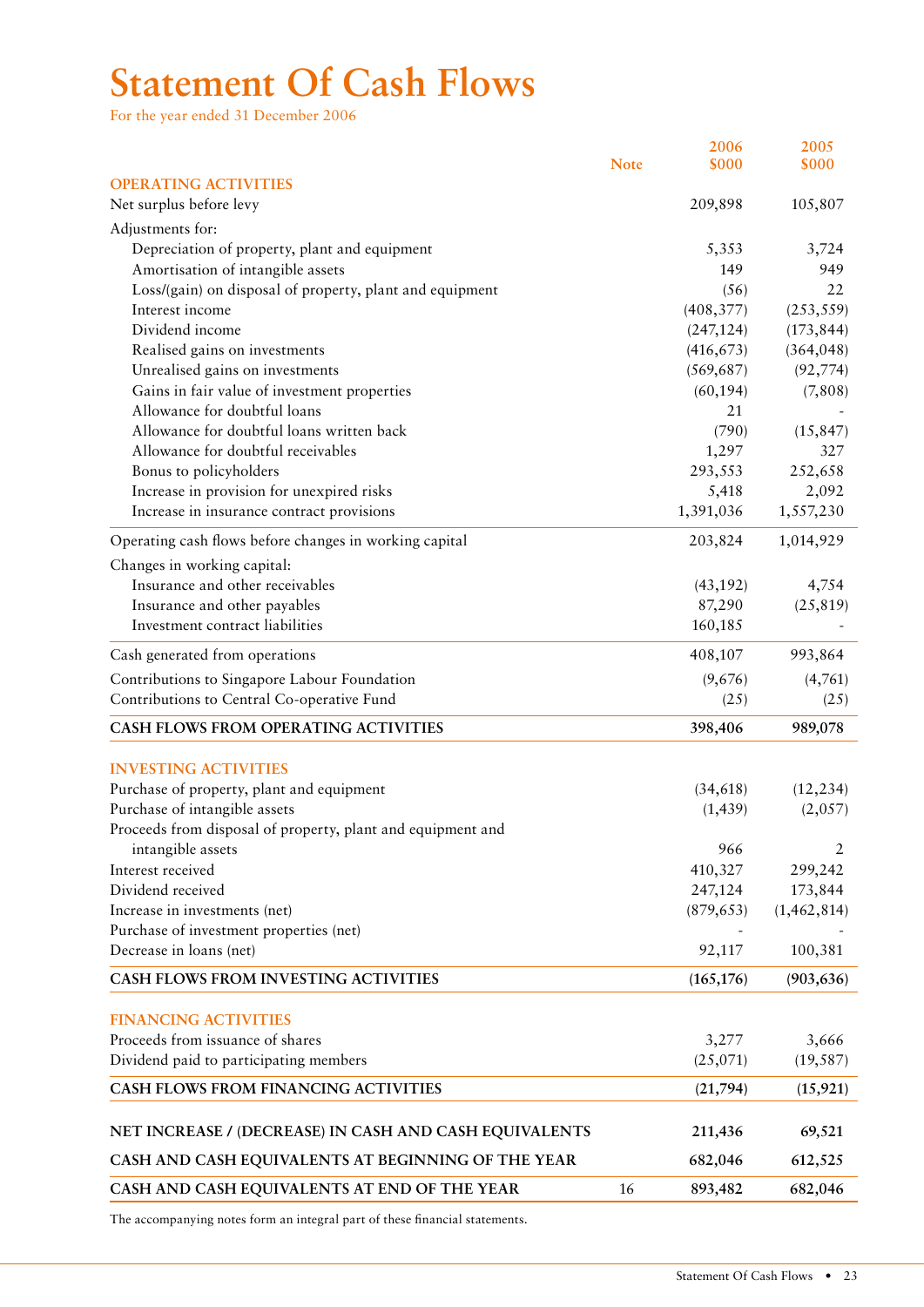# **Notes To The Financial Statements**

For the year ended 31 December 2006

These notes form an integral part of the financial statements.

# **1. GENERAL**

NTUC Income Insurance Co-operative Limited (the "Co-operative") is domiciled in Singapore and constituted under the Co-operative Societies Act (Chapter 62). The address of the Co-operative's registered office is 75 Bras Basah Road, NTUC Income Centre, Singapore 189557.

The principal activities of the Co-operative consist of the underwriting of life and general insurance business, and carrying out investment activities incidental to its business.

# **2. SIGNIFICANT ACCOUNTING POLICIES**

#### **(a) Basis of preparation**

The financial statements are prepared in accordance with Singapore Financial Reporting Standards (FRS).

In 2006, the Co-operative adopted the following revised FRS which are relevant to its operations:

- Amendments to FRS 32 Financial Instruments: Disclosure and Presentation.
- Amendments to FRS 39 Financial Instruments: Recognition and Measurement The fair value option.
- Amendments to FRS104 Insurance Contracts

Adoption of the above amendments to FRS did not result in any substantial changes to the Co-operative's accounting policies.

The financial statements are presented in Singapore dollars and rounded to the nearest thousand, unless otherwise stated. They are prepared under the historical cost basis except for the following assets and liabilities which are stated at fair value: investment properties, investments at fair value through profit or loss, available-for-sale investments, and derivative financial instruments.

The preparation of financial statements in conformity with Singapore FRS requires management to make judgements, estimates and assumptions to arrive at the reported amount of assets, liabilities, income and expenses. The estimates are based on historical experience and other factors. Actual results may differ from these estimates.

The estimates and underlying assumptions are reviewed on an ongoing basis. Revisions to accounting estimates are recognised in the year in which the estimate is revised, if the revision affects only that year, or in the year of the revision and future years, if the revision affects both current and future years.

Judgements made by management in the application of FRS that have a significant effect on the financial statements, or have a significant risk of material adjustment in the estimates in the following year, are discussed in Note 3.

The assets and liabilities of the Co-operative which relate to the insurance business carried out in Singapore are subject to the requirements of the Insurance Act. Such assets and liabilities are accounted for in the books of the respective insurance funds established under Section 17 of the Insurance Act. All other assets and liabilities are accounted for in the books of the "Shareholders' Fund". The net assets of the Co-operative held in the insurance funds and in the Co-operative as a whole must be sufficient to meet the solvency requirements stipulated in Section 18 of the Insurance Act at all times.

The assets and liabilities are presented in the balance sheet in order of liquidity. Assets are classified as current when expected to be realised within one year and all other assets are classified as non-current. Liabilities are classified as current when expected to be settled within one year and all other liabilities are classified as noncurrent.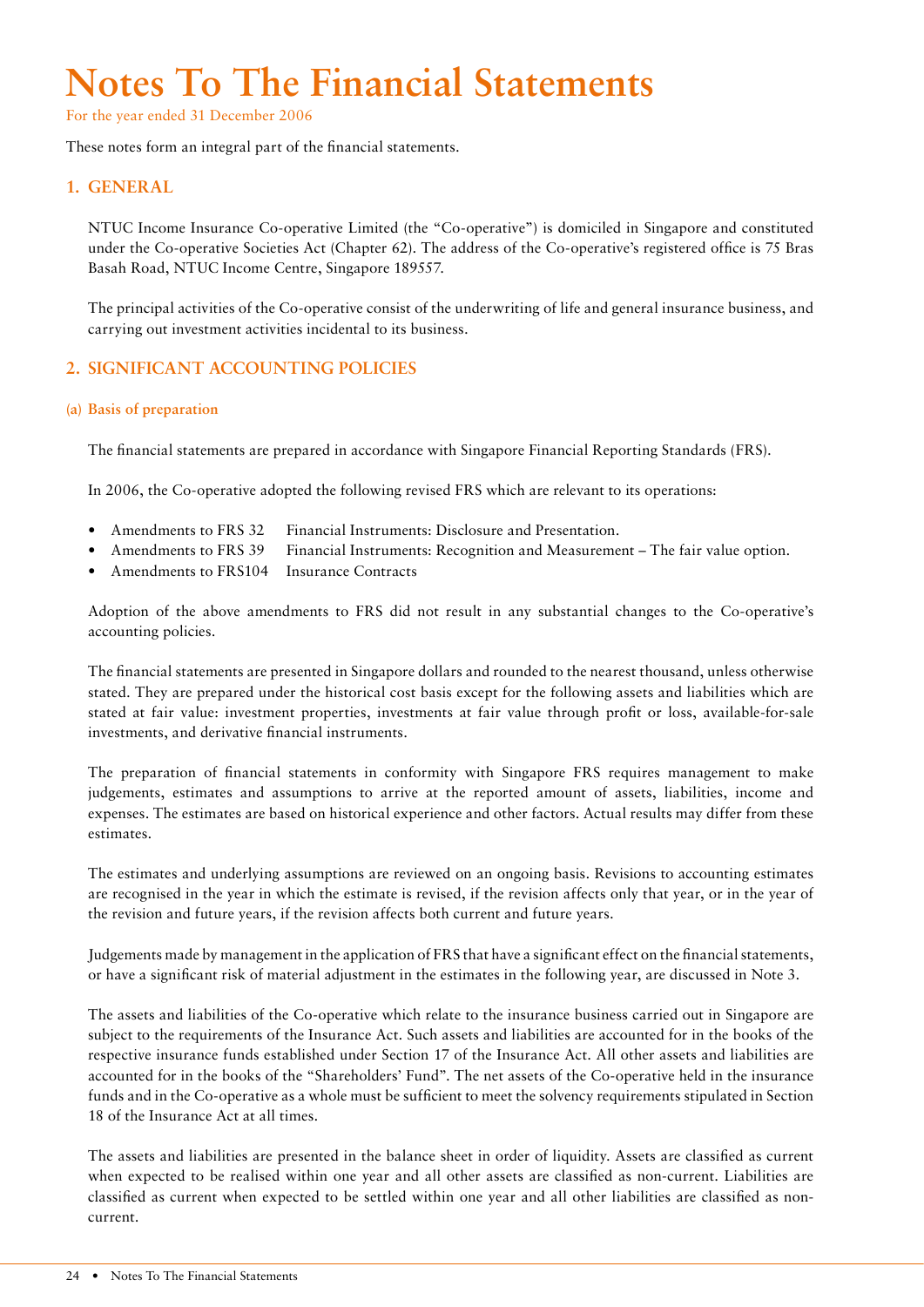The following balances are generally classified as current: cash and cash equivalents, insurance and other receivables and payables, and derivative financial instruments. The following balances are generally classified as non-current: property, plant and equipment, intangible assets, investment properties, investments in subsidiaries and associates, financial assets and insurance contract provisions.

#### **(b) Fund accounting**

#### **Life Insurance Par Fund**

The Life Insurance Par Fund contains all the individual participating life insurance contracts and non-participating life insurance contracts.

Participating life insurance contracts are contracts that contain a discretionary participating feature ("DPF"). This feature entitles the policyholders to receive additional benefits in the form of annual and terminal bonuses. The amount or timing of the bonus declaration is not guaranteed, and is at the sole discretion of the Co-operative.

**Life Insurance Non-Par Fund**

The Life Insurance Non-Par Fund contains the health insurance and group term insurance businesses. It also includes the IncomeShield plans, ElderShield Scheme and the Dependants' Protection Scheme.

**Investment Linked Fund** The Investment Linked Fund contains the business of all investment-linked insurance contracts.

**General Insurance Fund**

The General Insurance Fund contains the business of all the general insurance contracts.

#### **Shareholders' Fund**

The Shareholders' Fund contains the capital contributions made by shareholders, net of transfers to and from the insurance funds and net assets relating to other non-insurance businesses.

#### **(c) Classification of insurance and investment contracts**

The Co-operative issues contracts that transfer insurance risk or financial risk, or both.

Financial risk is the risk of a possible change in one or more of the following: a specified interest rate, security price, commodity price, foreign exchange rate, index of prices or rates, credit rating or credit index or other variable, provided in the case of non-financial variable, that the variable is not specific to a party to the contract.

Insurance contracts are those contracts that transfer significant insurance risk. An insurance contract is a contract under which one party (the insurer) accepts significant insurance risk from another party (the policyholder) by agreeing to compensate the policyholder if a specified uncertain future event (the insured event) adversely affects the policyholder. Such contracts may also transfer financial risks. Insurance risk is significant if, and only if, an insured event could cause the Co-operative to pay significant additional benefits.

Investment contracts are those contracts that transfer financial risk without significant insurance risk.

#### **(d) Insurance contracts**

**(i) Recognition and measurement**

#### **Life Insurance Contracts**

#### **Premium revenue**

Premiums from in-force life insurance contracts, including annuities, are recognised as revenue on the due date.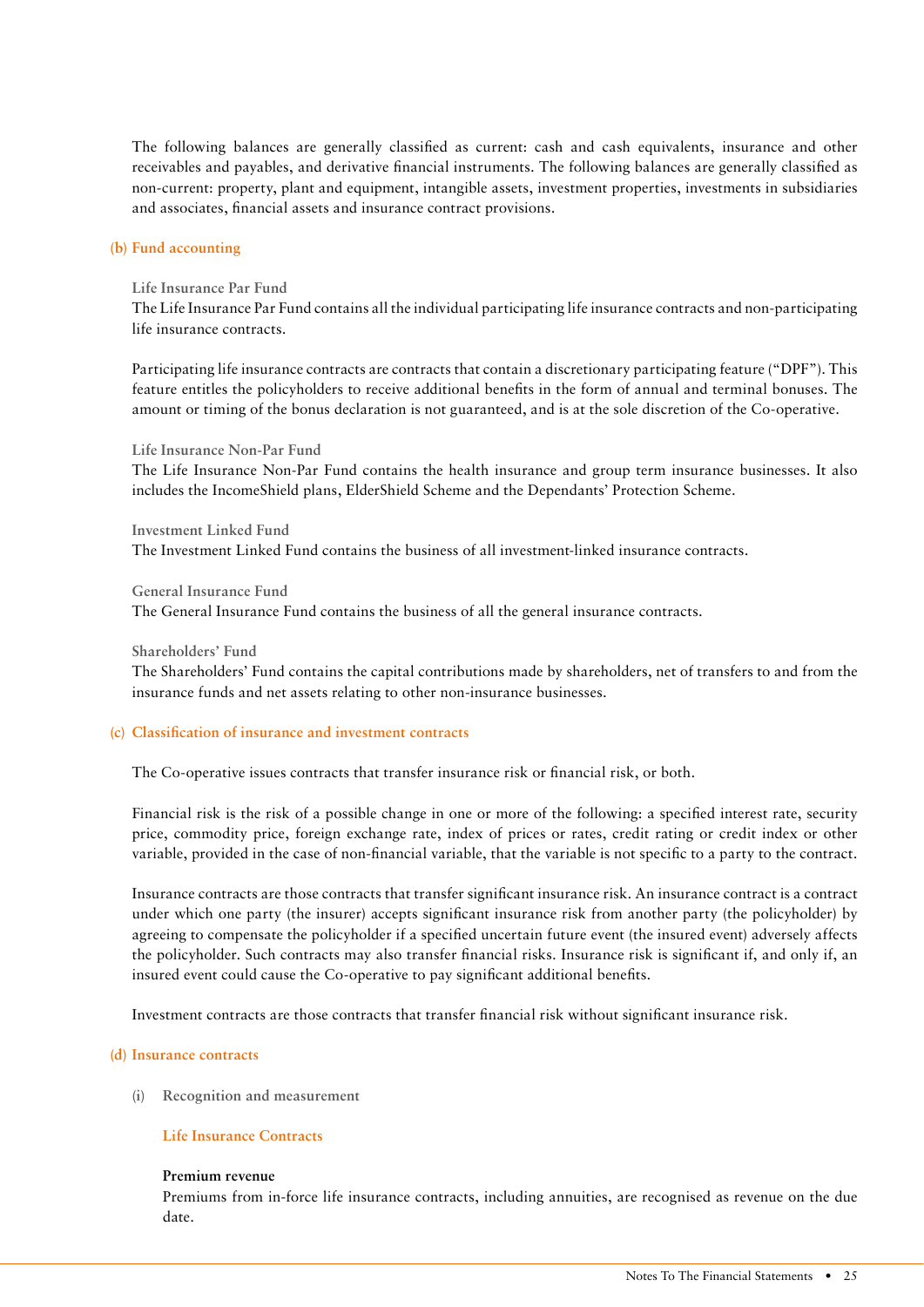Premiums from life insurance in-force insurance contracts, including annuities, are recognised as revenue on the due date. Premiums not received on due date are included as revenue. The outstanding premiums are included as other debtors in the balance sheet.

Premiums received in advance before the due dates are not recognised as revenue. They are recorded as advance premiums and included as other creditors in the balance sheet until they are recognised as revenue when they fall due.

#### **Claims**

Claims include maturities, annuities, surrenders and death claims. Maturity and annuity claims are recognised as an expense when due for payment. Surrender claims are recognised when paid. Death claims are recognised when notified.

All expense charges (including policy fee, bid-offer spread and annual management charge) deducted from the investment linked life insurance contracts are paid into the Life Insurance Par Fund as income. Administrative expenses of the investment linked policies are charged to the Life Insurance Par Fund. If the insurance benefit arising from a death claim exceeds the surrender value of an investment linked policy, the additional benefit exceeding the surrender value is paid out of the Life Insurance Par Fund.

#### **Bonuses to policyholders**

All participating life insurance contracts have discretionary participating feature. This feature entitles the policyholders to receive, as a supplement to guaranteed benefits, additional benefits or bonuses. Reversionary bonuses and cash dividends declared are based on the results of annual actuarial valuations in accordance with Insurance Regulations as advised by the appointed Actuary. The amount or timing of the bonus declaration is not guaranteed, and is at the sole discretion of the Co-operative. The Board of Directors approves the amount of bonus declared to policyholders of participating plans every year.

#### **Insurance contract provisions - Life Insurance Par Fund**

Provision for future participating and non-participating benefits in the Life Insurance Par Fund are established using a discounted prospective cash-flow method. It includes the current best estimate of future contractual premiums, expected claims, and the costs of maintaining the contracts and future renewal expenses.

#### **Insurance contract provisions - Life Insurance Non-Par Fund**

Insurance contract provisions in the Life Insurance Non-Par Fund include provisions for future nonparticipating benefits, claims and loss adjustment expenses, and unexpired risks. Provision for future non-participating benefits is established based on the same approach used in the Life Insurance Par Fund. Provisions for claims and loss adjustment expenses and unexpired risks are established based on the same approach used in the General Insurance Fund. For the individual health products which contain a guaranteed renewal feature, an additional provision has been set aside to provide for deteriorating experience in the future.

#### **Insurance contract provisions - Investment Linked Fund**

Provision for investment linked insurance contracts is based on the carrying amount of the net assets of the Investment Linked Fund at the reporting date.

#### **General Insurance Contracts**

#### **Premium revenue**

Premiums are recognised as revenue from the commencement date of insurance cover.

Written premiums are reported in the accounts on a gross basis, inclusive of commission payable to intermediaries. Premiums attributable to financial period outside the financial reporting period are adjusted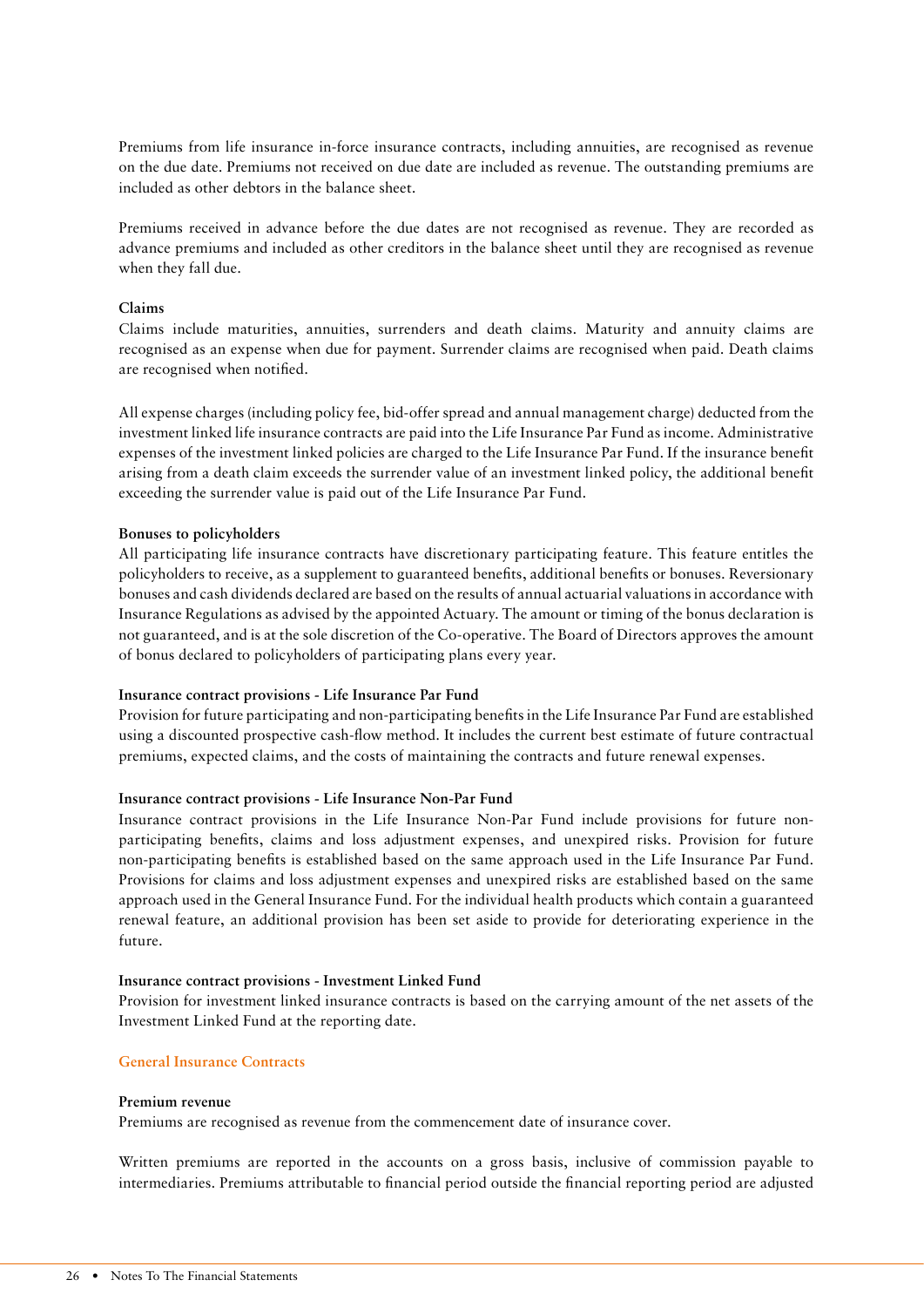to provision for unexpired risks. Only premiums earned during the financial reporting period are recognised as revenue.

#### **Claims**

Claims incurred comprise claims paid during the financial year, net of salvage and subrogation recoveries, and changes in provision for insurance claims.

#### **Salvage and subrogation reimbursements**

Some insurance contracts permit the Co-operative to sell salvaged property (salvage) or sue liable third parties (subrogation) in recovering the cost of losses.

Reasonable estimates of the salvage recoveries or subrogation reimbursements are included as an allowance in the measurement of the insurance liability for claims, and recognised in other assets when the liability is settled.

#### **Insurance contract provisions – General Insurance Fund**

#### **Provision for unexpired risks**

Provision for unexpired risks includes provision for unearned premiums and a provision for premium deficiency.

Provision for unearned premiums is determined by taking the written premiums for the financial period that falls outside the financial reporting period.

Additional provision for premium deficiency is made where the expected future claim costs and expenses and a provision for adverse deviation exceed the provision for unearned premiums.

#### **Provision for insurance claims**

Provision is made for all outstanding claims as at the balance sheet date. This provision includes all unpaid claims, claims incurred but not reported, the anticipated direct and indirect costs of settling these claims and a provision for adverse deviation.

#### **Investment Contracts**

Amounts collected on investment contracts, which primarily involve the transfer of financial risk are accounted for using deposit accounting. The amounts collected less directly attributable transaction costs are credited directly to the balance sheet as investment contract liabilities to the policyholders. Claim and/or benefit settlement are adjusted directly against the fair value of investment contract liabilities.

#### **(ii) Embedded derivatives in insurance contracts**

The Co-operative does not need to separately measure at fair value the policyholder's option to surrender an insurance contract for a fixed amount (or for an amount based on a fixed amount and an interest rate), even if the exercise price differs from the carrying amount of the host insurance liability.

Options and guarantees inherent in some insurance contracts which are closely related to the host contract issued by the Co-operative are not required to be separated and measured at fair value.

All revenue, benefit payments, expenses and valuation of future benefits payments including investment components are recognised through the profit and loss account.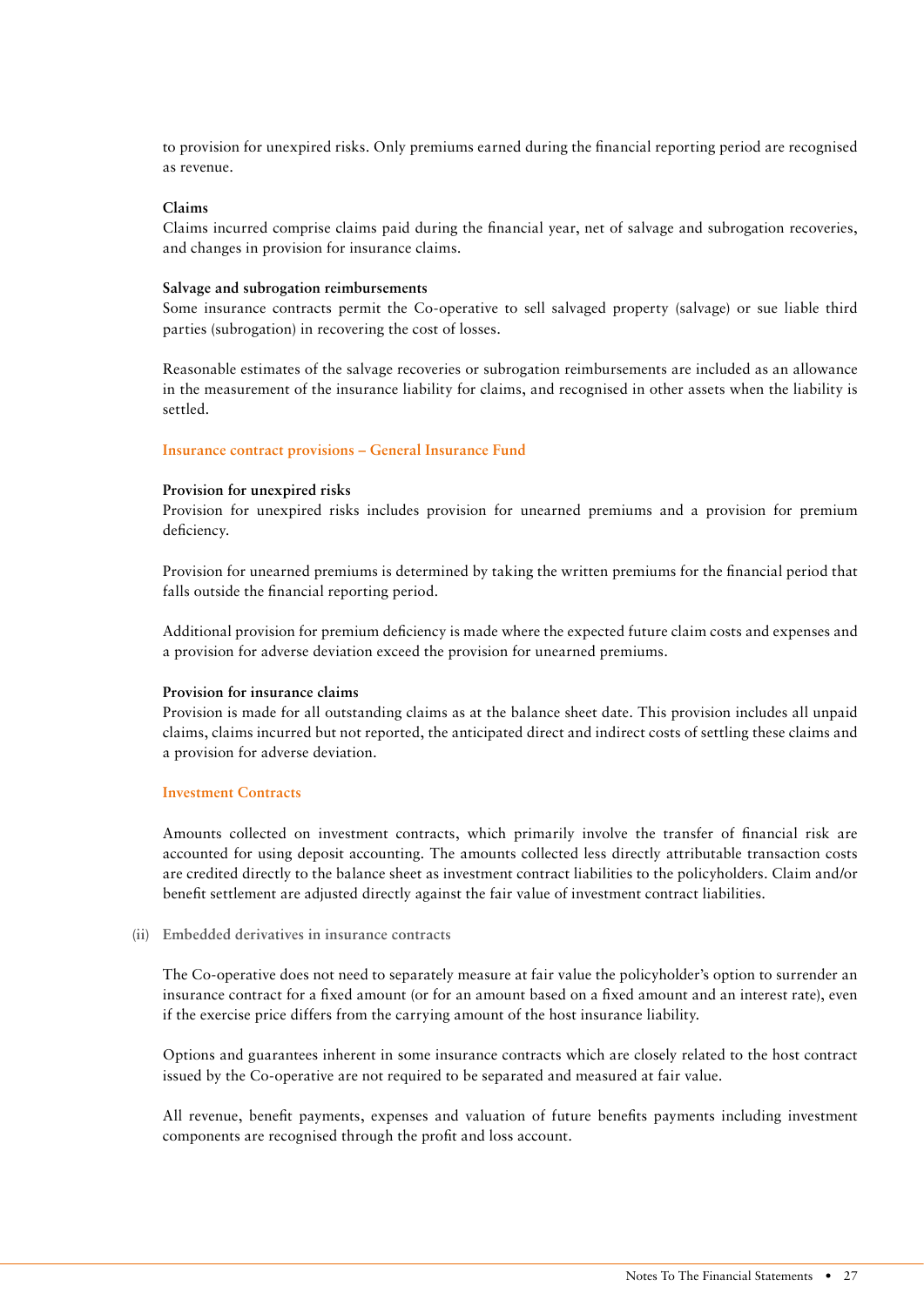**(iii) Accumulated surplus – Life Insurance Par Fund**

The accumulated surplus within the Life Insurance Par Fund represents the maximum amount of the surplus arising from the Life Insurance Par Fund that could be transferred to the Shareholders' Fund each year. It has been the Co-operative's practice that only a portion of the surplus will be transferred to the Shareholders' Fund.

**(iv) Reinsurance** 

The Co-operative enters into reinsurance contracts in the normal course of business to diversify its risks and limit its net loss potential. Assets, liabilities, income and expense arising from the reinsurance contracts are presented separately from the assets, liabilities, income and expense from the related insurance contracts.

Amounts recoverable under reinsurance contracts are assessed for impairment at each balance sheet date. Such assets are deemed impaired if there is objective evidence, that the Co-operative may not recover all amounts due from the reinsurer.

**(v) Investment contract liabilities** 

Investment contract liabilities are measured at fair value. For these contracts, transaction costs that are directly attributable to the issue of the investment contract liability are deducted from the fair value of the consideration received when determining its initial measurement.

**(vi) Liability adequacy tests** 

At each balance sheet date, liability adequacy tests are performed to ensure the adequacy of the insurance liabilities estimates. Current best estimates of future contractual cash flow, expected future claims handling, acquisition and administration costs, if any, are projected at best estimate assumptions, and discounted at rates that are close to the Co-operative prospective investment return. Any deficiency is charged to the profit and loss account.

### **(e) Revenue**

#### **Insurance premium revenue**

The accounting policy for the recognition of insurance premium revenue is disclosed in note  $2(d)(i)$ .

#### **Fee and commission income**

Fee and commission income comprises reinsurance commission income (including reinsurance profit commission income) and fund management fees relating to the provision of investment management services to the Investment Linked Fund.

Reinsurance commission income is recognised as revenue on a basis that is consistent with the recognition of the costs incurred on the acquisition of underlying insurance contracts (see note 2(d)).

Fund management fees are recognised as revenue on an accrual basis over the period the service is provided.

#### **Investment income**

Investment income comprises rental income from investment properties, dividend and interest income from available-for-sale financial assets and interest income on loans and bank deposits.

Rental income from investment properties is recognised as revenue on an accrual basis over the term of the operating lease.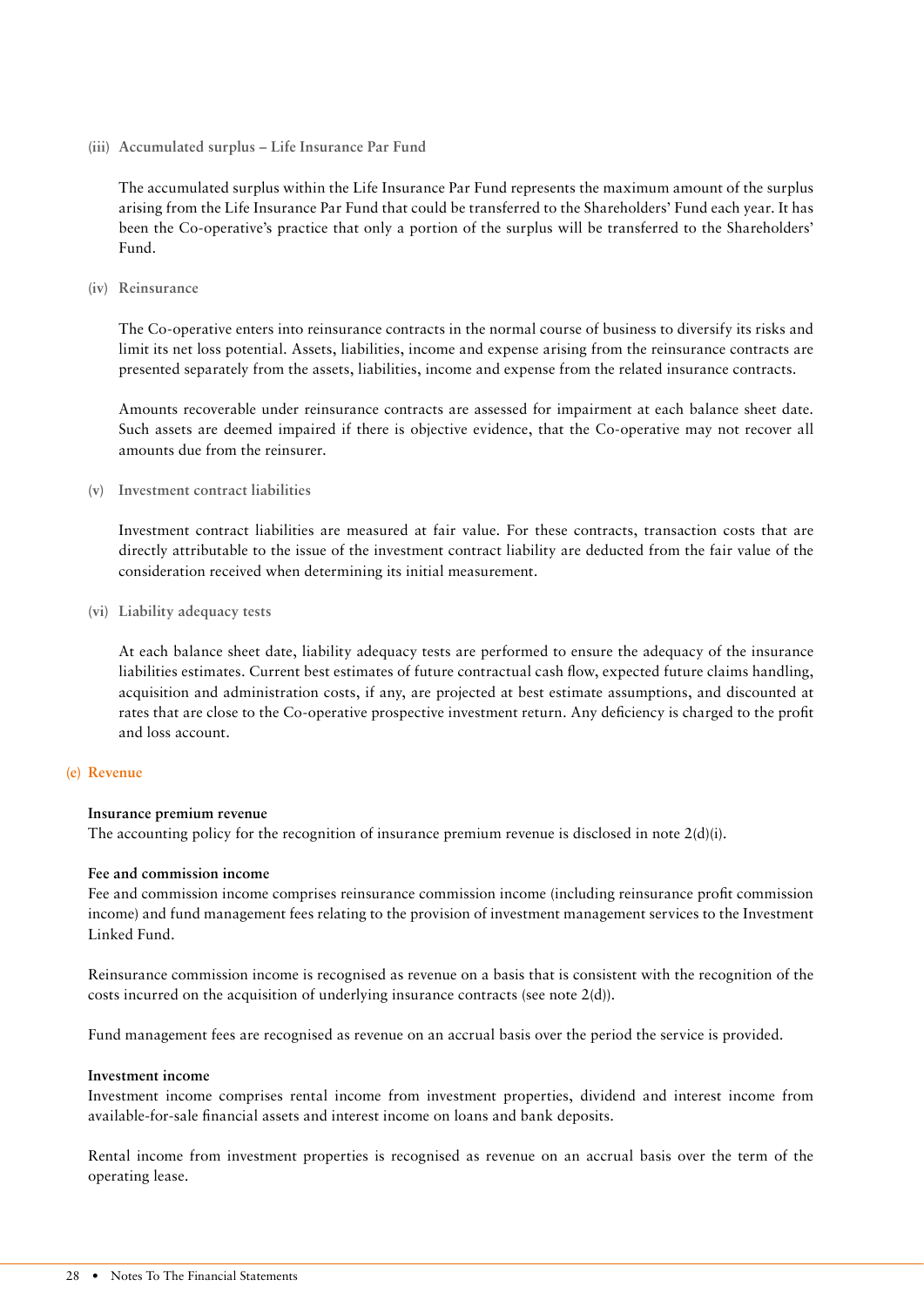Interest income on financial assets that are not classified at fair value through profit or loss is recognised using the effective interest method. When a receivable is impaired, the Co-operative reduces the carrying amount to its recoverable amount, being the estimated future cash flow discounted at the original effective interest rate of the instrument and continues unwinding the discount as interest income.

Dividend income is recognised when the right to receive payment is established.

#### **(f) Employee benefits**

#### **Defined contribution plans**

Obligations for contributions to defined contribution pension plans are recognised as an expense in the profit and loss account when incurred.

#### **Deferred incentive scheme**

The Co-operative grants its employees with shares which will vest after a certain number of years of service. At each balance sheet date, the Co-operative revises its estimates of the number of shares that are expected to be exercisable.

#### **Employee leave entitlements**

Employee entitlements to annual leave are recognised when they accrue to employees. A provision is made for the estimated liability for annual leave as a result of services rendered by the employees up to the balance sheet date.

#### **(g) Contributions to Central Co-operative Fund and Singapore Labour Foundation**

Under the Co-operative Societies Act, the surplus of a co-operative society is subject to a levy payable to the Central Co-operative Fund (the "CCF") or the Singapore Labour Foundation (the "SLF"). A levy of 5% of the first \$500,000 of surplus is payable to the CCF. A levy of 20% of the surplus for amounts above \$500,000 is payable to either the CCF or the SLF.

In the case of an insurance co-operative, the surplus excludes the portion that is used for declaration of bonus to policy-holders or retained in the insurance fund and, accordingly, no provision for levy has been made for any surplus retained in any insurance fund. Such surpluses are designated as surpluses retained within insurance funds on the balance sheet.

#### **(h) Foreign currency translation**

The functional currency of the Co-operative is the Singapore dollar. Foreign currency transactions are translated into Singapore dollars using the exchange rates prevailing at the dates of the transactions. Foreign exchange gains and losses resulting from settlement of such transactions and from the translation at year-end exchange rates of monetary assets and liabilities denominated in foreign currencies are recognised in the profit and loss account.

Translation differences on non-monetary items, such as equities held at fair value through profit or loss, are reported as part of the fair value gain or loss.

#### **(i) Property, plant and equipment**

Property under development is an investment property being constructed or developed for future rental. They are stated at cost less accumulated impairment losses until construction or development is completed, at which time they are reclassified to be accounted for as investment properties. Cost capitalised includes cost of land and other directly related development expenditure.

All other property, plant and equipment are stated at historical cost less accumulated depreciation. Historical cost includes expenditure that is directly attributable to the acquisition of the items.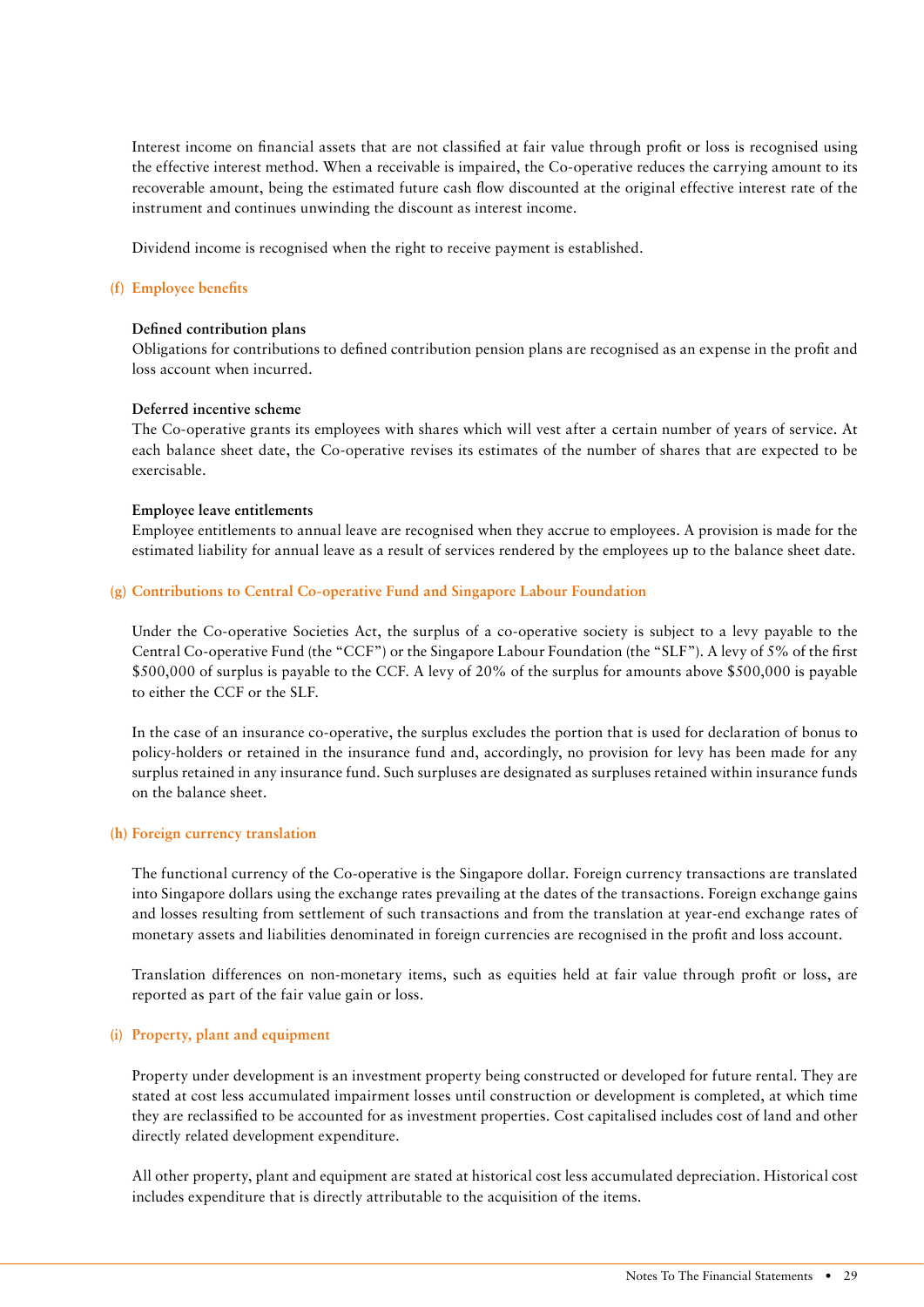Depreciation on other property, plant and equipment is calculated on a straight-line basis to allocate their cost or revalued amounts to their residual values over their estimated useful lives as follows:

| Office equipment       | 5 years |
|------------------------|---------|
| Furniture and fittings | 5 years |
| Motor vehicles         | 5 years |

An asset's carrying amount is written down immediately to its recoverable amount if the asset's carrying amount is greater than its estimated recoverable amount.

Gains and losses on disposals are determined by comparing proceeds with carrying amount. These are included in the profit and loss account.

#### **(j) Intangible assets**

Intangible assets include cost of computer software acquired.

Acquired computer software licenses are capitalised on the basis of the costs incurred to acquire and bring to use the specific software. Direct expenditure, which enhances or extends the performance of computer software beyond its specifications and which can be reliably measured, is recognised as a capital improvement and added to the original cost of the software. Costs associated with maintaining computer software are recognised as an expense when incurred.

Computer software licenses are stated at cost less accumulated amortisation and impairment losses. These costs are amortised using the straight-line method over their estimated useful lives of 5 years.

The amortisation expense and impairment losses are recognised in the profit and loss accounts.

#### **(k) Investment properties**

Investment properties are stated at fair value. Fair value is based on active market prices, adjusted, if necessary, for any difference in the nature, location or condition of the specific asset. If this information is not available, the Co-operative uses alternative methods such as discounted cash flow projections or recent prices in less active markets. These valuations are reviewed annually by an independent professional valuer. Changes in fair values are recorded in the profit and loss account.

Investment properties under construction or development are accounted for as property, plant and equipment. Upon completion of construction or development, they are reclassified to be accounted for as investment properties.

All properties are held as investment properties within the Life Insurance Par Fund for investment purposes (rental and capital appreciation). Any change in value of the properties would accrue mainly to the participating policyholders. A portion of certain properties is used in the Life Insurance Par Fund business and a notional rental (at market rates) is charged to the Life Insurance Non-Par Fund, the General Insurance Fund and the Shareholders' Fund based on their use of each investment property. This ensures that the Life Insurance Par Fund receives the full benefit of its investments within the Par Fund.

For accounting purposes, all such properties are regarded as investment properties. The effect of treating the full amount of all such properties as investment properties instead of treating the portions used for the Co-operative's business (whether used by the Life Insurance Par Fund, Non-Par Fund, General Insurance Fund or Shareholders' Fund) as property, plant and equipment, is to increase the carrying amount of investment properties by \$6 million at 31 December 2005, and the insurance contract provisions by the same amount. There is no difference in the profit for the year.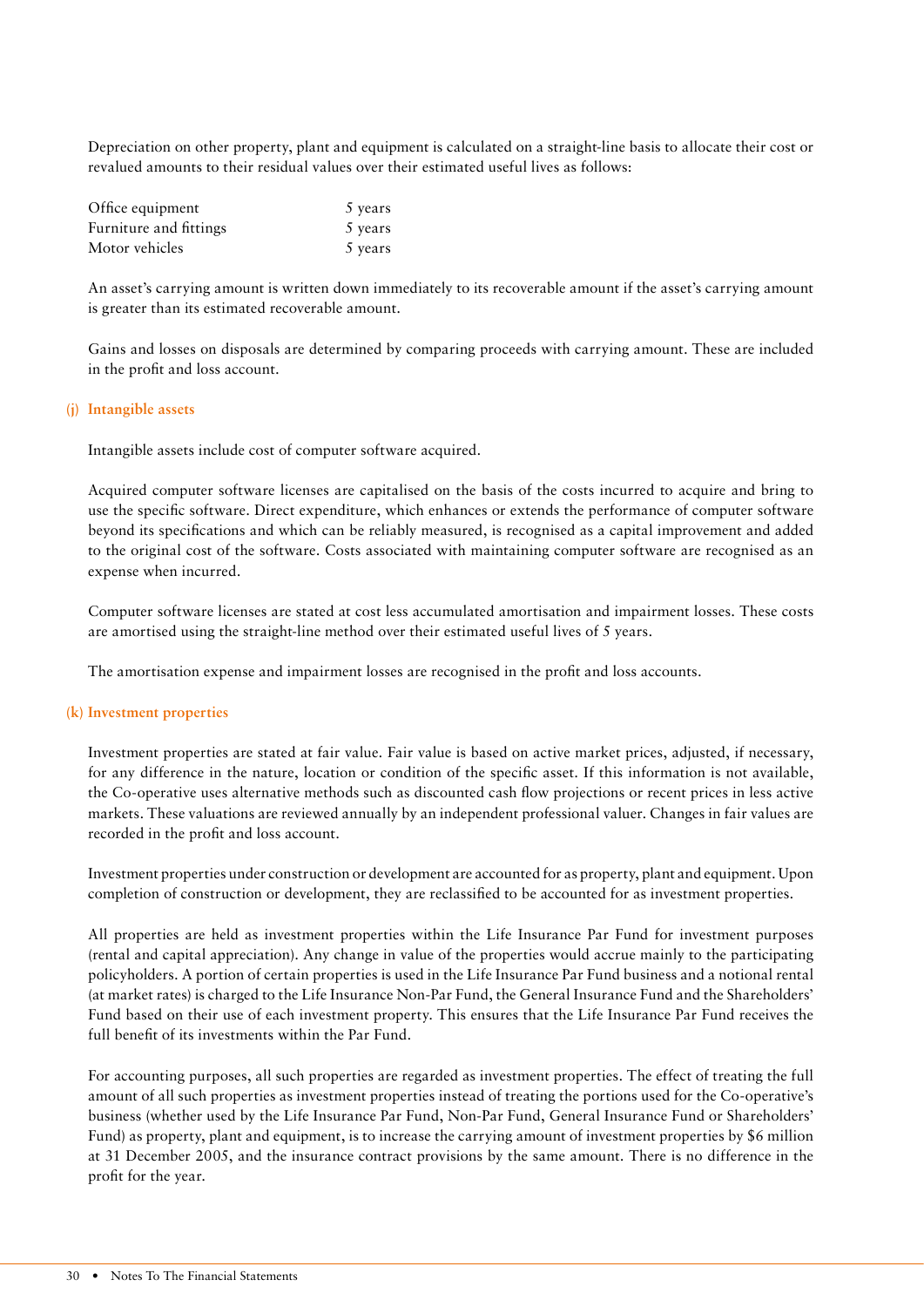#### **(l) Investment in subsidiaries**

Subsidiaries are entities over which the Co-operative has power to govern the financial and operating policies so as to obtain benefits from its activities, generally accompanying a shareholding of more than one half of the voting rights.

Interests in subsidiaries are included in the Co-operative's balance sheet at cost less impairment losses.

#### **(m)Investment in associates**

These are entities (not being subsidiaries) in which the Co-operative has a substantial interest of not less than 20% of the equity and/or where the Co-operative has the ability to exercise significant influence in their financial and operating policy decisions.

Interests in associates are included in the Co-operative's balance sheet at cost less impairment losses. Interests in Collateralised Debt Obligations, where the interest of the Co-operative in the equity tranche exceeds 20% is included as part of Investments on the balance sheet.

#### **(n) Investments and other financial assets**

Investments and other financial assets are classified into the following categories, depending on the purpose for which the assets were acquired. The categories are as follows:

#### **Investments at fair value through profit or loss**

All investments at fair value through profit or loss are designated at inception.

Investments that are held by the Co-operative to back life insurance and investment contract liabilities are designated by the Co-operative on initial recognition at fair value through profit or loss. This designation eliminates or significantly reduces measurement inconsistency that would otherwise arise. The measurement bases for investment contracts, investment linked life insurance contracts and contracts with discretionary participation features issued by the Co-operative all reflect changes in the fair value of the investments backing the contracts. For annuities and other life insurance contracts issued by the Co-operative, the valuation discount rate is adjusted for changes in the fair value of the investments backing the contracts. Changes in the value of all insurance contract and investment contract liabilities are included in the profit and loss account.

#### **Loans**

Loans are non-derivative financial assets with fixed or determinable payments that are not quoted in an active market other than those that the Co-operative intends to sell in the short term or that it has designated at fair value through profit or loss.

#### **Available-for-sale investments**

Available-for-sale investments are non-derivative financial assets that are either designated in this category or not classified in any of the other categories.

#### **Recognition, measurement and disclosure**

Purchases and sales of 'regular way' financial assets are recognised on trade date, which is when the Co-operative commits to purchase, or sell the assets. Other financial assets are derecognised when the contractual rights to receive cash flows from the financial assets expire, or when the financial assets have been transferred, together with substantially all the risks and rewards of ownership.

All financial assets are initially measured at fair value. In the case of financial assets not carried at fair value through profit or loss, the transaction costs that are directly attributable to their acquisition are deducted from the fair value measurement.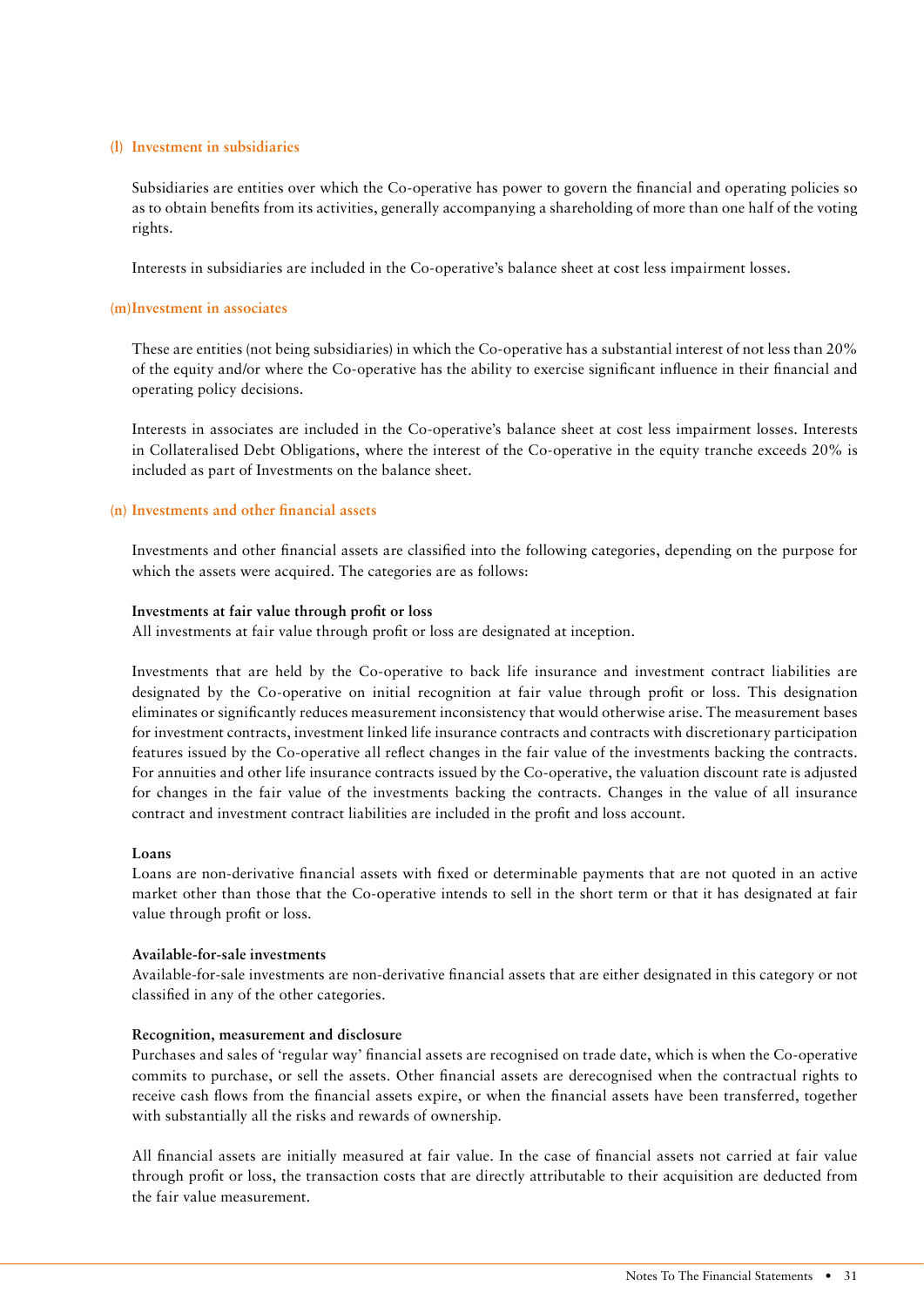After initial recognition, the Co-operative measures financial assets designated at fair value through profit or loss, or as available-for-sale, at fair values without any deduction for transaction costs it may incur on their disposal.

The fair value of quoted financial assets is the bid price at balance sheet date. If the market for a financial asset is not active, the Co-operative establishes fair values by using a valuation technique. These techniques include the use of recent arm's length market transactions, reference to the current fair value of another instrument that is substantially the same, discounted cash flow analysis or option pricing models. If the value of the equity instruments cannot be reliably measured, they are measured at cost less accumulated impairment losses, if any. Loans are measured at amortised cost less impairment losses.

Both realised and unrealised gains and losses arising from changes in the fair value of the financial assets at fair value through profit or loss are included in the profit and loss account in the period in which they arise. Net changes in the fair value of financial assets classified at fair value through profit or loss also include interest income and dividend income from such assets.

#### **Derivative financial instruments**

Derivative financial instruments are held for trading and are classified as financial assets and liabilities at fair value through profit or loss. Derivative financial instruments are measured at initial recognition, and subsequently, at fair value and changes in fair value are recognised in the profit and loss account. Transaction costs incurred in buying and selling derivative instruments are recognised in the profit and loss account when incurred.

The fair value of a derivative financial instrument is determined by reference to its quoted price if quoted prices are regularly available from an exchange, dealer, or broker and there are regularly recurring market transactions in the instrument. The fair value of options is determined using option pricing techniques.

#### **Offsetting financial instruments**

Financial assets and liabilities are offset, and the net amount reported in the balance sheet only when there is a legally enforceable right to offset the recognised amounts and there is an intention to settle on a net basis, or to realise the asset and settle the liability simultaneously.

#### **(o) Impairment of assets**

#### **Financial assets carried at amortised costs**

The Co-operative assesses at each balance sheet date whether there is objective evidence that a financial asset or group of financial assets is impaired. A financial asset or group of financial assets is impaired and impairment losses are incurred only if there is objective evidence of impairment as a result of one or more events that have occurred after the initial recognition of the assets (a 'loss event') and that loss event (or events) has an impact on the estimated future cash flows of the financial asset or group of financial assets that can be reliably estimated. Objective evidence that a financial asset or group of assets is impaired includes observable data that comes to the attention of the Co-operative about the following events: significant financial difficulty of the issuer or debtor; a breach of contract, such as a default of delinquency in payments; it becoming probable that the issuer or debtor will enter bankruptcy or other financial reorganisation; the disappearance of an active market for that financial asset because of financial difficulties; or observable data indicating that there is a measurable decrease in the estimated future cash flow from a group of financial assets since the initial recognition of those assets, although the decrease cannot yet be identified with the individual financial assets in the group, including: adverse changes in the payment status of issuers or debtors in the group; or national or local economic conditions that correlate with defaults on the assets in the group.

The Co-operative first assesses whether objective evidence of impairment exists individually for financial assets that are individually significant. If the Co-operative determines that no objective evidence of impairment exists for an individually assessed financial asset, whether significant or not, it includes the asset in a group of financial assets with similar credit risk characteristics and collectively assesses them for impairment. Assets that are individually assessed for impairment and for which an impairment loss is or continues to be recognised are not included in a collective assessment for impairment.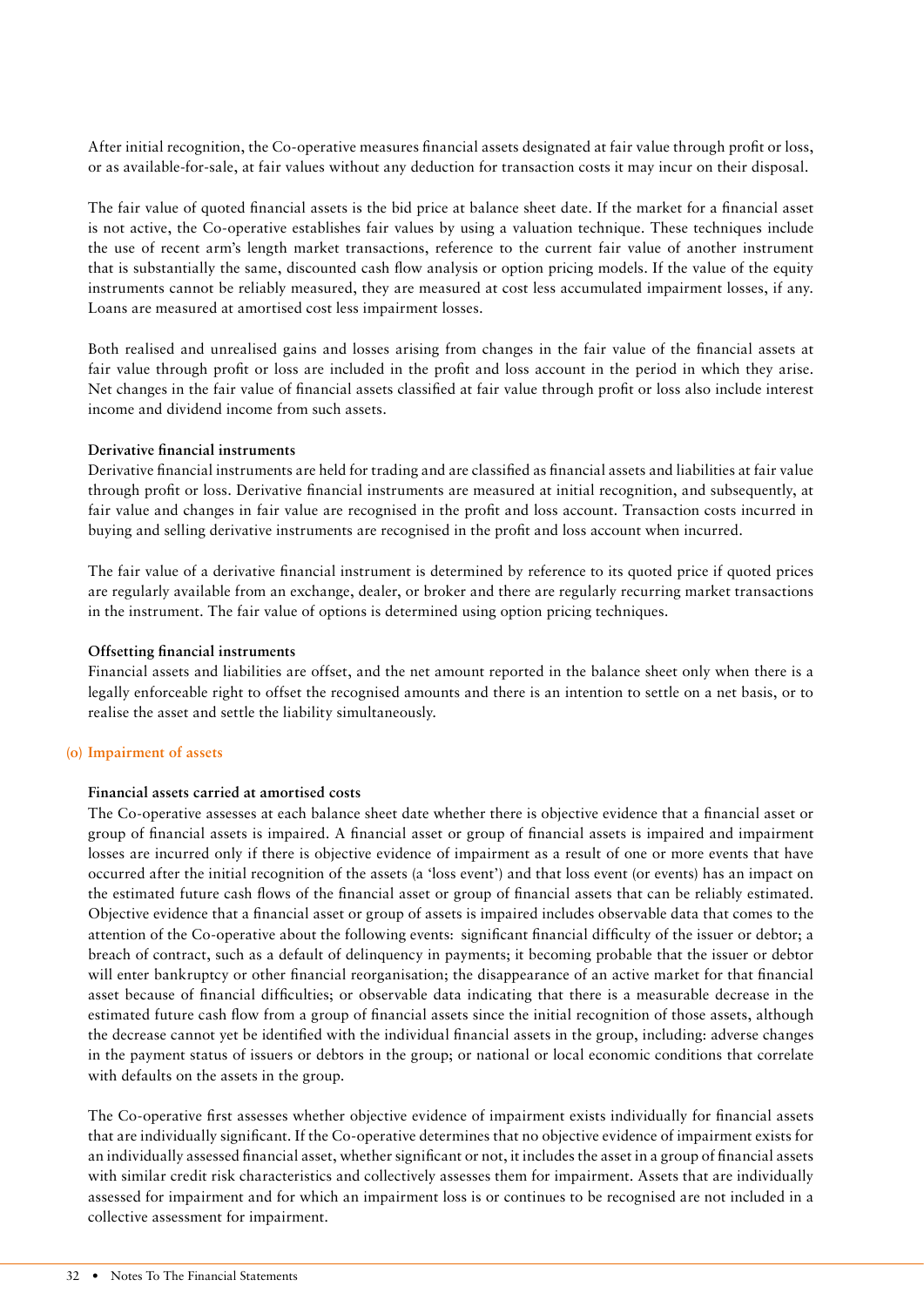If there is objective evidence that an impairment loss has been incurred on loans and receivables or the amount of the loss is measured as the difference between the asset's carrying amount and the present value of estimated future cash flows (excluding future credit losses that have been incurred) discounted at the financial asset's original effective interest rate, the loss is measured on that basis. If a loan has a variable interest rate, the discount rate for measuring any impairment loss is the current effective interest rate determined under contract. The carrying amount of the asset is reduced through the use of an allowance account and the amount of the loss is recognised in the profit and loss account.

For the purpose of a collective evaluation of impairment, financial assets are grouped on the basis of similar credit risk characteristics. Those characteristics are relevant to the estimation of future cash flows for a group of such assets being indicative of the issuer's ability to pay all amounts under the contractual terms of the loans being evaluated.

#### **Impairment of non-financial assets**

Assets that have an indefinite useful life are not subject to amortisation and are tested annually for impairment. Assets that are subject to amortisation are reviewed for impairment whenever events or changes in circumstances indicate that the carrying amount may not be recoverable. An impairment loss is recognised for the amount by which the asset's carrying amount exceeds its recoverable amount. The recoverable amount is the higher of an asset's fair value less costs to sell and value in use. For the purposes of assessing impairment, assets are grouped at the lowest levels for which there are separately identifiable cash flows (cash-generating units).

#### **(p) Insurance and other receivables**

Insurance and other receivables include outstanding premiums, trade receivables, accrued interest receivable from fixed deposits with banks and other receivables. These are recognised initially at fair value and subsequently measured at amortised cost less impairment losses.

#### **(q) Cash and cash equivalents**

Cash and cash equivalents comprise bank balances and fixed deposits held with banks which are readily convertible into cash.

#### **(r) Insurance and other payables**

Insurance and other payables are recognised initially at fair value and subsequently measured at amortised cost.

#### **(s) Share capital**

All paid-up shares are participating shares and are classified as equity, although they do not all qualify as equity based on the presentation requirements of Singapore FRS 32. All shareholders are entitled to redeem their shares at the par value or the net asset value of the Co-operative based on the last balance sheet date, whichever is lower. The maximum number of shares which may be redeemed at the end of any year shall not exceed 10% of the shares outstanding at the prior year's balance sheet date. In practice, the number of shares redeemed each year is less than 1% of the total number of shares. The Co-operative intends to make appropriate changes to the contractual rights and obligations attaching to its shares or issue new shares to allow those shares to qualify as equity capital for FRS and insurance solvency calculation purposes.

Dividends on participating shares are recognised in the statement of changes in equity in the year in which they are declared.

#### **(t) Provisions**

Provisions are recognised when the Co-operative has a present legal or constructive obligation, as a result of past events, and it is probable that an outflow of resources will be required to settle the obligation. When the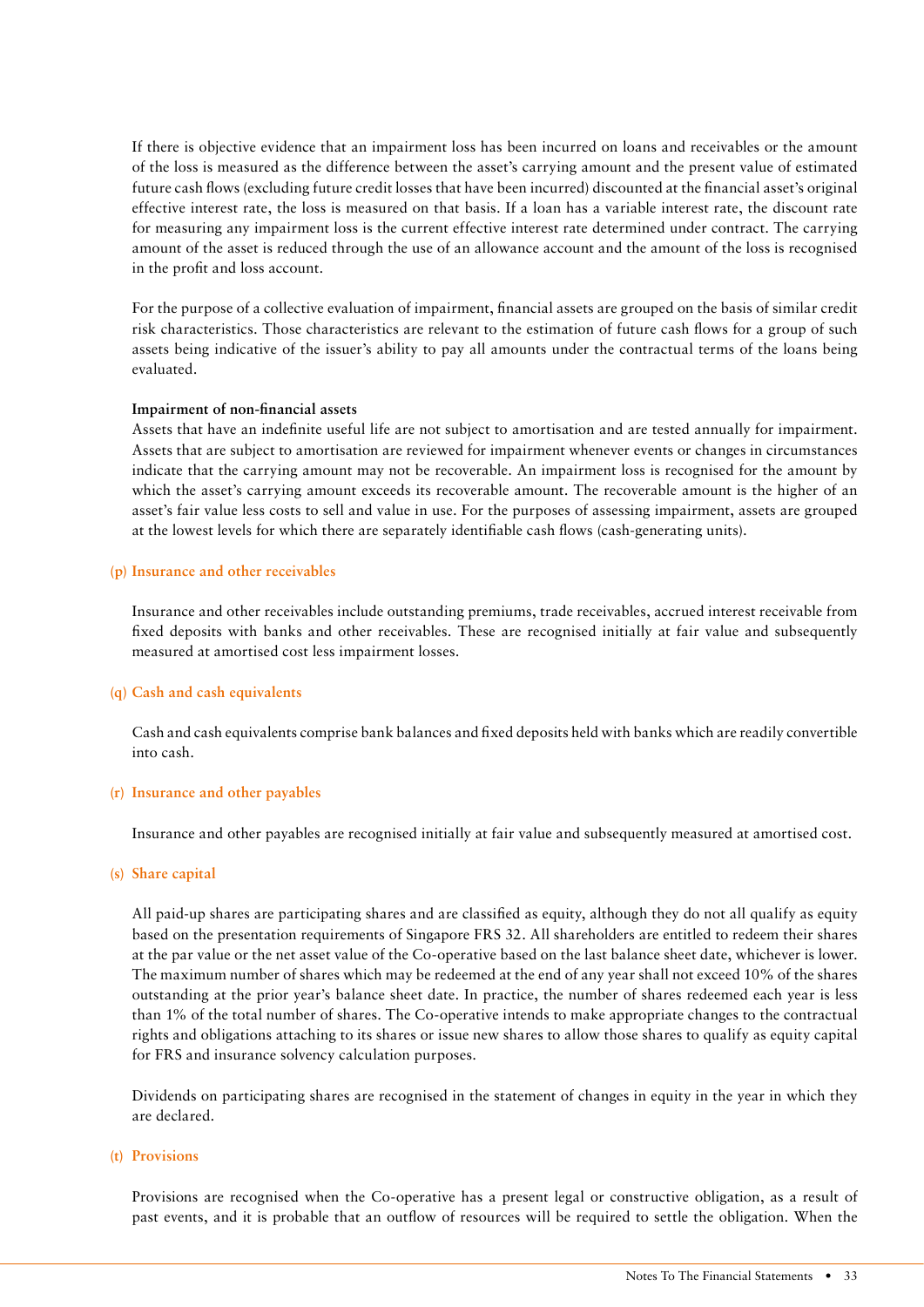Co-operative expects a provision to be reimbursed, the reimbursement is recognised as a separate asset but only when the reimbursement is virtually certain.

# **3. CRITICAL ACCOUNTING ESTIMATES AND JUDGEMENTS**

# **Insurance Contract Provisions for Life Insurance**

The insurance contract provisions for Life insurance are computed in accordance with the applicable regulatory principles using a prospective approach.

The provisions comprise of the following liabilities:

- expected future net payments from guaranteed benefits
- expected future net payments from non-guaranteed benefits (if any)
- provision for adverse deviation from the expected experience

# **Valuation Methodology**

#### **Assumptions**

Prospective cashflow method is used to compute liabilities. The assumptions used are:

- Mortality and Morbidity (if applicable)
- **Persistency**
- Discount rate
- Management Expenses
- Bonuses (for participating fund only)

#### **Mortality and Morbidity**

A detailed review of the Co-operative's mortality and morbidity experience by plan types and by underwriting types is conducted each year. Based on the results of the review, the Co-operative's Appointed Actuary has formed an opinion with regards to the expected future mortality and/or morbidity experience. The Co-operative also uses published mortality and/or morbidity tables for plans that have no historical experience. A provision for adverse deviation is also made based on the types of product. In general, we use half of the regulatory provision for adverse deviation for C1 risk.

#### **Persistency**

A detailed review of the Co-operative's persistency experience by plan types and channels is conducted annually. The Co-operative tries to balance past experience and future conditions by making prudent assumptions about the future long term average persistency levels. For new plans with no historical experience, the Co-operative uses industry experience as a basis or assumes full persistency, whichever is deemed more prudent.

#### **Discount Rates**

The discount rates used in the non-participating fund are derived from the yields of Singapore Government Securities. The discount rates used in the participating fund are derived by adding risk margins to the yields of the Singapore Government Securities based on the expected prospective investment outlook.

#### **Expenses**

The Co-operative reviews and determines the management expense assumptions regularly based on past experience and future business direction of the Co-operative. The expense inflation assumption is based on published inflation rate by the Department of Statistics of Singapore.

#### **Future Bonuses**

The Co-operative conducts bonus review of the Life Insurance Participating Fund annually. Bonuses are declared based on the results of the review, which considers the past investment, mortality and/or morbidity, persistency, and management expense experiences. The goal of the review is to ensure bonuses paid are equitable, sustainable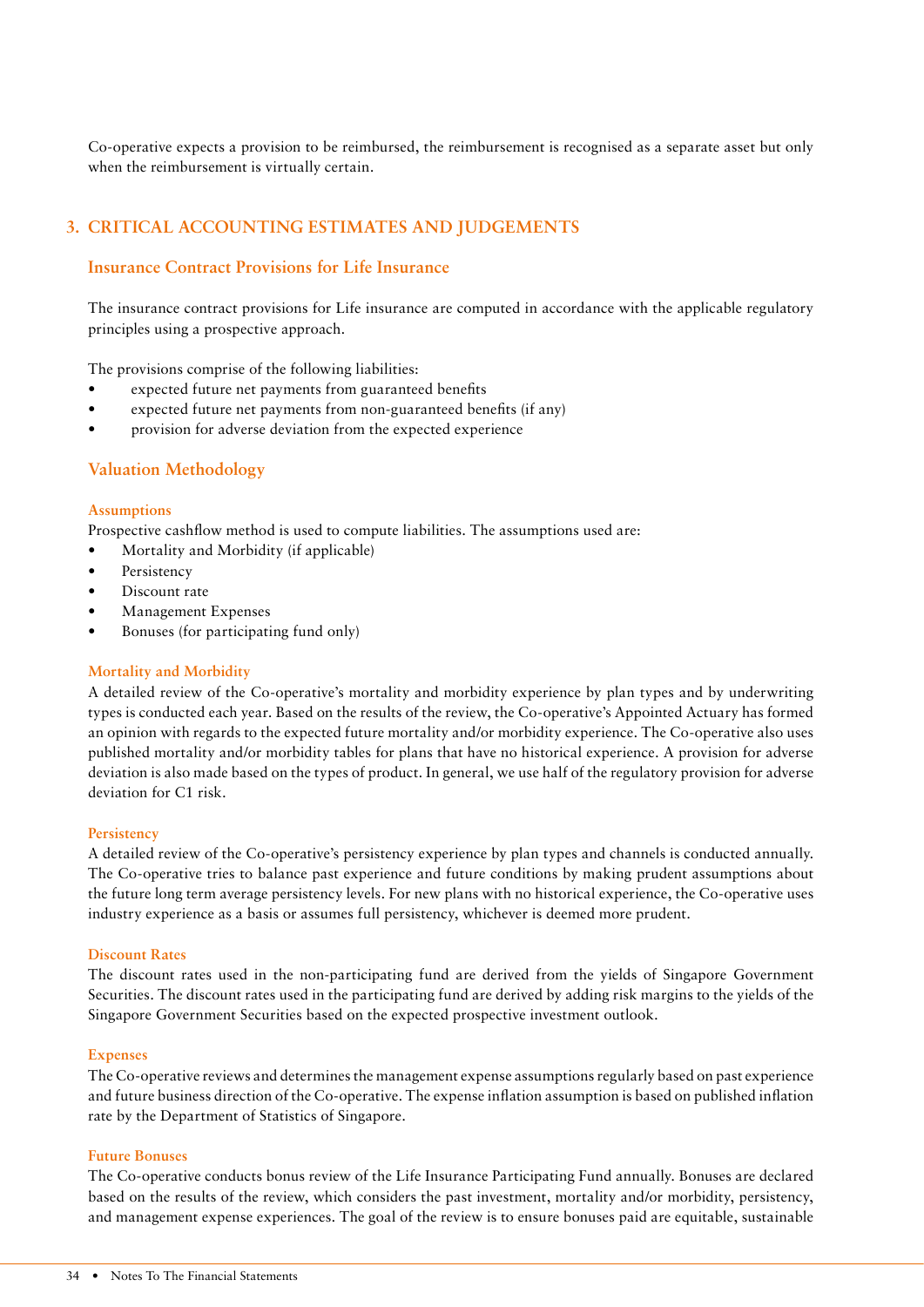based on the Appointed Actuary's expected prospective outlook of the Participating Fund. Policyholders' reasonable expectations are also taken into consideration when determining the bonus to be declared.

# **Assumption table**

The table below shows the assumptions used in the valuation of provision for future participating and nonparticipating benefits in the Life Insurance Par Fund and Life Insurance Non-Par Fund.

| <b>Assumptions</b>                                       | Life Insurance Fund                                                                                          |
|----------------------------------------------------------|--------------------------------------------------------------------------------------------------------------|
| Interest Rate                                            | MCL: Risk Free Rates from yr 1 to yr 15, Long Term Rates<br>thereafter<br>PL: Risk Free Rates + Risk Premium |
| Provision for adverse deviation (PAD)                    | Half of C1 PAD                                                                                               |
| Lapse / Surrender Rate                                   | $0.0\%$ to 12.0% depending on type of product                                                                |
| Selling Expense                                          | Based on current commission structure                                                                        |
| Management Expense                                       | Renewal expense ranging from \$15 to \$35 per policy depending on<br>type of product                         |
| <b>Inflation Rate</b>                                    | 1.75%                                                                                                        |
| Non-guaranteed future bonus                              | 2006 Bonus Rates                                                                                             |
| Mortality (Death & TPD)                                  | 90.00% to 116.5% of S9702M/F or a(90) or MSO8893 or<br>Singapore Population Rate whichever is appropriate    |
| Mortality/Morbidity Rate<br>(Death, TPD & Dread Disease) | Adjusted Mortality / Morbidity Table compiled by MAS                                                         |
| Mortality Rate (Annuities)                               | Adjusted $a(90)$ with age reduction                                                                          |

# **Effect of Changing Assumptions Used for Life Liability Valuation**

For the valuation as at 31 December 2006, the Co-operative has updated the liability valuation assumptions as compared to 1 January 2006 valuation assumptions. The impact of the changes in the valuation assumptions is in the table shown below:

#### **Life Insurance Par Fund**

| Changes in sequence          | % Change in Insurance Contract Provision for guaranteed benefits |
|------------------------------|------------------------------------------------------------------|
| Change in Bonus              | $+0.33\%$                                                        |
| Change in Lapse              | $-0.06\%$                                                        |
| Change in Management Expense | $-0.01\%$                                                        |
| Change in Mortality          | $-0.29\%$                                                        |
| Change in Dread Disease Rate | $-1.24\%$                                                        |
| Change in Annuity Mortality  | $+1.37\%$                                                        |
| Change in PAD                | $-0.50\%$                                                        |
| Change in Discount Rates     | $+0.60\%$                                                        |

#### **Life Insurance Non-Par Fund**

| <b>Assumptions</b>              | Change in Insurance Contract Provision for guaranteed benefits |
|---------------------------------|----------------------------------------------------------------|
| Discount Rates                  | $+0.3\%$                                                       |
| Provision for Adverse Deviation | $+0.3\%$                                                       |

The above only shows the impact on liabilities due to changes to the assumptions and does not allow for offsetting movements in the value of matching assets.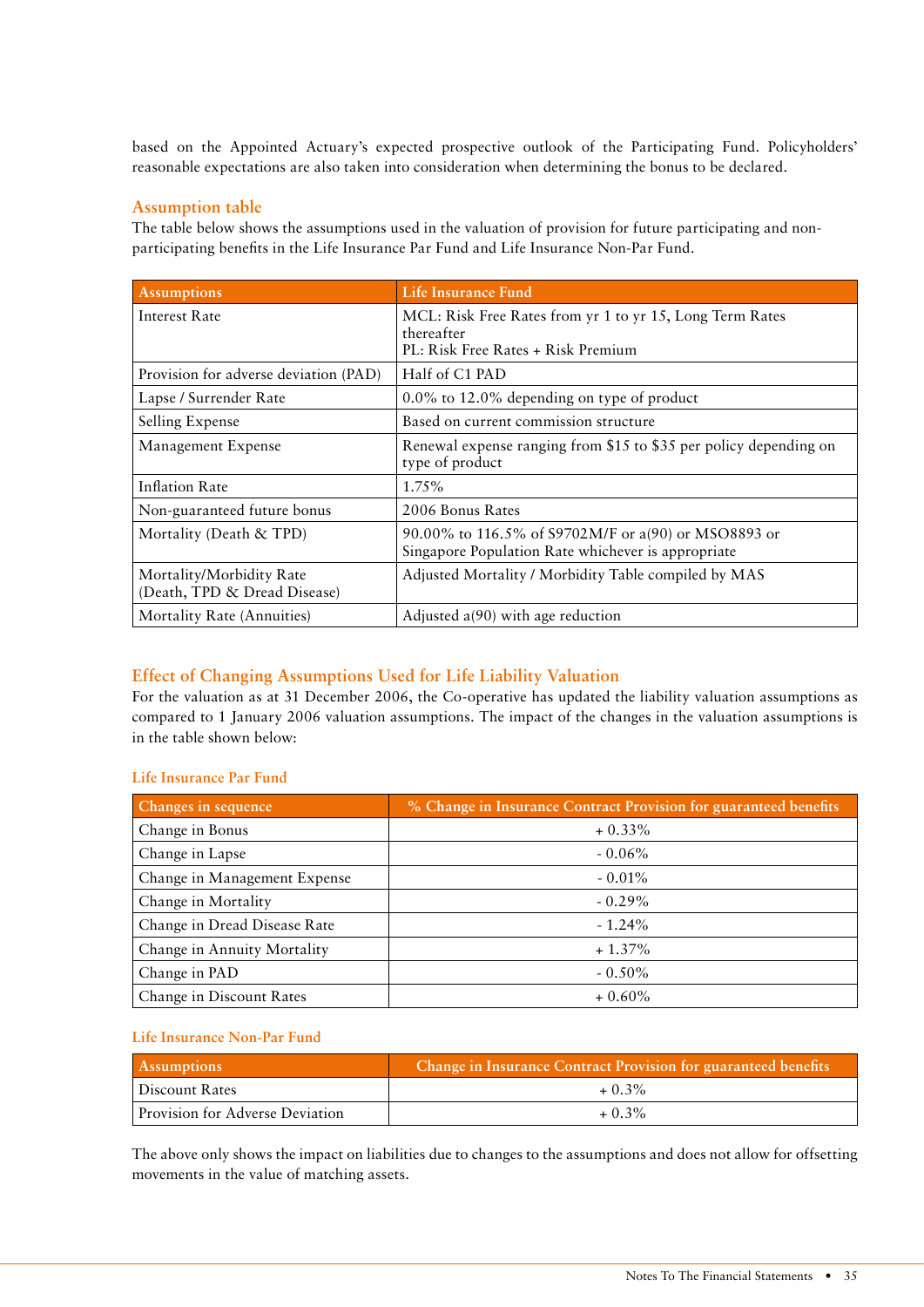The Co-operative has also reduced the provision for adverse deviation margin in the participating fund in view of its ability to reduce future bonus if experience turns out unfavourable. This will be reviewed every year since the benefits in the participating fund are mainly non-guaranteed in nature.

#### **Insurance Contract Provisions for General Insurance**

The insurance contract provisions for General insurance comprise claims and premium liabilities and are computed in accordance with sound actuarial principles and regulatory guidelines.

These liabilities comprise:

- best estimate of the premium liabilities
- best estimate of the claims liabilities; and
- margins for adverse deviation to ensure a 75% probability of adequacy

#### **Valuation methodology**

Standard actuarial techniques are used to project the provision for claims and loss adjustment expenses ("claim liabilities and premium liabilities") These methods include the Chain-ladder and Bornhuetter-Ferguson model.

The valuation process involves using the Co-operative's claims and policy data to estimate future claims experience. These insurance liabilities have been derived on a gross basis and subsequently adjusted for reinsurance and other recoveries for a net basis.

#### **Assumptions**

The key assumptions of the actuarial valuation models include:

- chain-ladder claim development factors
- loss ratios
- expense ratios
- reinsurance recovery ratio

These assumptions are derived based on the Co-operative's historical and emerging underwriting experience.

#### **Margins for adverse deviation**

In accordance with the insurance regulations, the insurance liabilities include a risk margin to ensure a 75% probability of adequacy.

The risk margin is determined to allow for the uncertainty and volatility of the claims experience. Effects of diversification are also allowed for at the fund level.

#### **Discounting**

The insurance liabilities have been discounted using risk free rates derived from the yields of the Singapore government bonds of appropriate term.

#### **Gross liabilities**

The gross claims liability as at 31 December 2006 is \$321 million as compared to net claims liability of \$309 million.

The premium liability on gross basis is \$135 million as compared to net premium liability of \$127 million.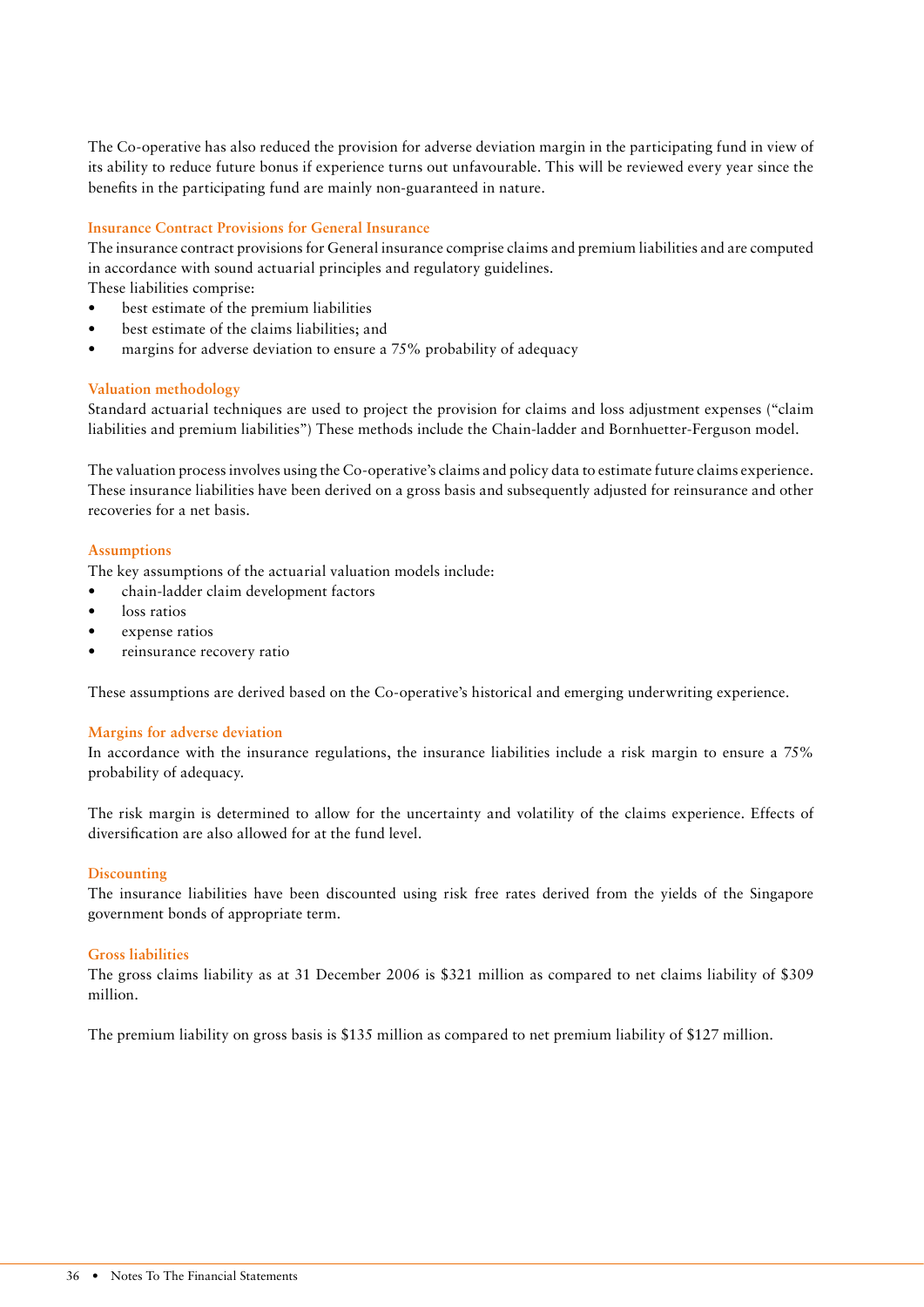# **Development and movement of general insurance claim liabilities**

 $\overline{a}$ 

 $\overline{\phantom{a}}$ 

L.

| Below is the summary of the development of past years' gross claims liabilities. |  |  |  |
|----------------------------------------------------------------------------------|--|--|--|
|----------------------------------------------------------------------------------|--|--|--|

| Claims development table 2006 |         |         |         |         |         |         | (S'000)   |
|-------------------------------|---------|---------|---------|---------|---------|---------|-----------|
| Accident year                 | 2001    | 2002    | 2003    | 2004    | 2005    | 2006    | Total     |
| End of accident year          | 130,921 | 180,583 | 214,700 | 221,260 | 211,430 | 166,473 |           |
| 1 year later                  | 140,852 | 189,434 | 197,057 | 201,873 | 198,300 |         |           |
| 2 years later                 | 142,216 | 185,858 | 189,914 | 196,892 |         |         |           |
| 3 years later                 | 140,546 | 185,424 | 191,627 |         |         |         |           |
| 4 years later                 | 140,205 | 182,769 |         |         |         |         |           |
| 5 years later                 | 139,794 |         |         |         |         |         |           |
| Estimate of gross             |         |         |         |         |         |         |           |
| cumulative claims             | 139,794 | 182,769 | 191,627 | 196,892 | 198,300 | 166,473 | 1,075,855 |
| Cumulative claim              |         |         |         |         |         |         |           |
| payments                      | 136,256 | 173,771 | 168,089 | 149,843 | 119,533 | 55,151  | 802,643   |
| Estimate of gross claim       |         |         |         |         |         |         |           |
| liabilities                   | 3,538   | 8,998   | 23,538  | 47,049  | 78,767  | 111,322 | 273,212   |
| Effect of discounting         | (116)   | (313)   | (962)   | (2,161) | (4,097) | (5,603) | (13, 252) |
| Claims handling               |         |         |         |         |         |         |           |
| expenses                      | 428     | 1,086   | 2,824   | 5,615   | 9,341   | 13,225  | 32,519    |
| Best estimate of gross        |         |         |         |         |         |         |           |
| claim liability before        |         |         |         |         |         |         |           |
| recoveries                    | 3,850   | 9,771   | 25,400  | 50,503  | 84,011  | 118,944 | 292,479   |
| Estimated gross claim         |         |         |         |         |         |         |           |
| liabilities for prior         |         |         |         |         |         |         |           |
| accident years                |         |         |         |         |         |         | 1,766     |
| Recoveries and other          |         |         |         |         |         |         |           |
| adjustments                   |         |         |         |         |         |         | (2, 459)  |
| Provisions for adverse        |         |         |         |         |         |         |           |
| deviation                     |         |         |         |         |         |         | 28,673    |
| Gross claim liabilities       |         |         |         |         |         |         | 320,459   |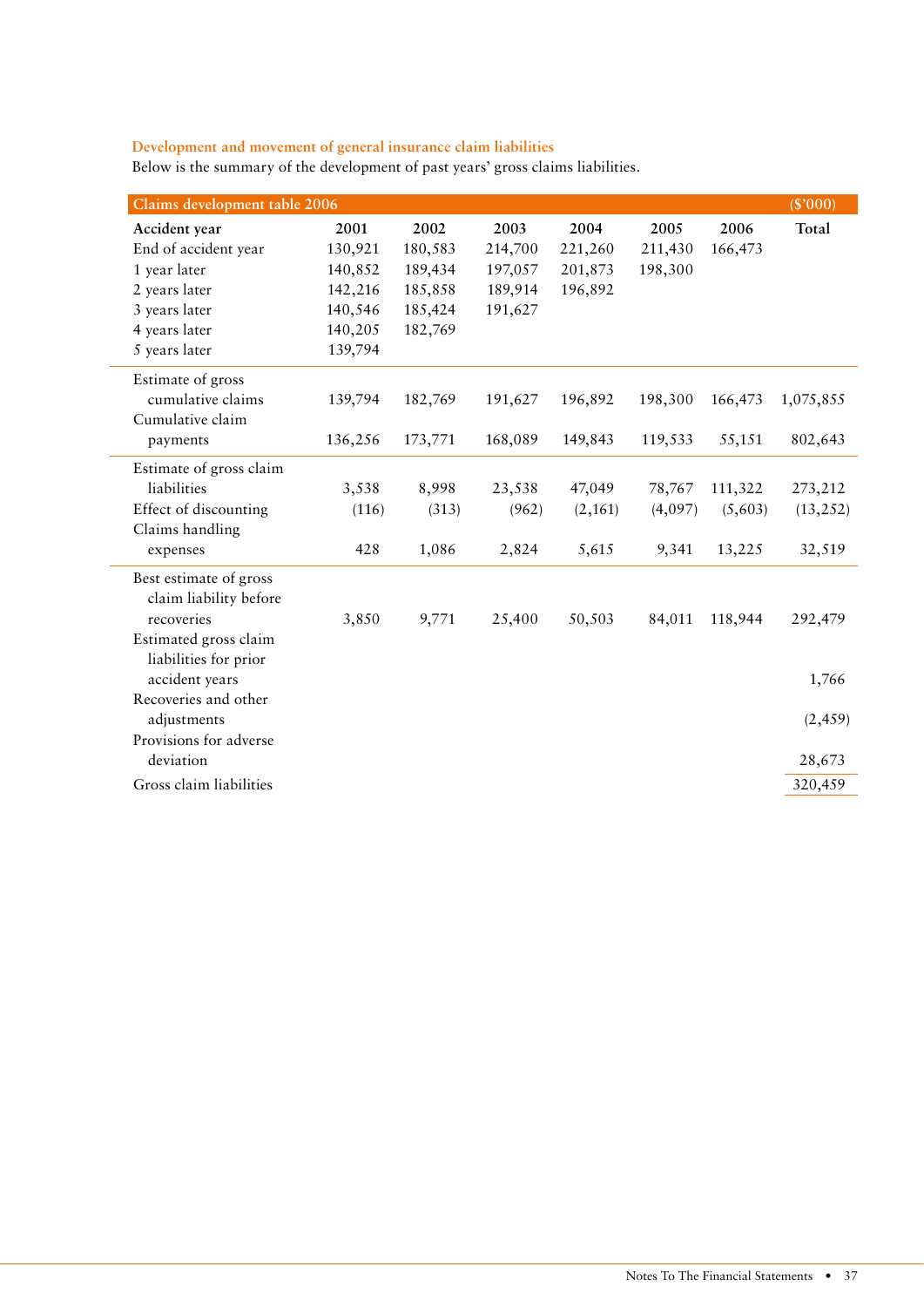| Claims development table 2005 |         |         |          |          |          | (S'000)   |
|-------------------------------|---------|---------|----------|----------|----------|-----------|
| Accident year                 | 2001    | 2002    | 2003     | 2004     | 2005     | Total     |
| End of accident year          | 130,921 | 180,583 | 214,700  | 221,260  | 211,430  |           |
| 1 year later                  | 140,852 | 189,434 | 197,057  | 201,873  |          |           |
| 2 years later                 | 142,216 | 185,858 | 189,914  |          |          |           |
| 3 years later                 | 140,546 | 185,424 |          |          |          |           |
| 4 years later                 | 140,205 |         |          |          |          |           |
| 5 years later                 |         |         |          |          |          |           |
| Estimate of gross             |         |         |          |          |          |           |
| cumulative claims             | 140,205 | 185,424 | 189,914  | 201,873  | 211,430  | 928,846   |
| Cumulative claim              |         |         |          |          |          |           |
| payments                      | 133,206 | 167,388 | 152,630  | 124,042  | 60,730   | 637,996   |
| Estimate of gross claim       |         |         |          |          |          |           |
| liabilities                   | 6,999   | 18,036  | 37,284   | 77,831   | 150,700  | 290,850   |
| Effect of discounting         | (247)   | (661)   | (1, 554) | (3, 847) | (7, 238) | (13, 547) |
| Claims handling               |         |         |          |          |          |           |
| expenses                      | 779     | 2,006   | 4,124    | 8,540    | 16,559   | 32,008    |
| Best estimate of gross        |         |         |          |          |          |           |
| claim liabilities             |         |         |          |          |          |           |
| before recoveries             | 7,531   | 19,381  | 39,854   | 82,524   | 160,021  | 309,311   |
| Estimated gross claim         |         |         |          |          |          |           |
| liabilities for prior         |         |         |          |          |          |           |
| accident years                |         |         |          |          |          | 3,006     |
| Recoveries and other          |         |         |          |          |          |           |
| adjustments                   |         |         |          |          |          | (489)     |
| Provisions for adverse        |         |         |          |          |          |           |
| deviation                     |         |         |          |          |          | 27,046    |
| Gross claim liabilities       |         |         |          |          |          | 338,874   |

# **4. MANAGEMENT OF INSURANCE AND FINANCIAL RISKS**

#### **Life Insurance Contracts Risk Management**

#### **Insurance Risk in Life Funds**

The Co-operative is exposed to life insurance risk when it signs a contract with the insured party for a premium amount and in return promises to pay a sum of money if a specified event occurs within the time frame stipulated in the contract. The terms of acceptance of the risks by the Co-operative are in general, long term in nature (except when they are group insurance plans, which is usually on an annual basis). They are mortality risk, morbidity risk, longevity risk and investment risk.

#### **Terms and Conditions of Life Insurance Contracts**

The majority of our individual life insurance contracts are long term participating policies and hence, the Cooperative has the discretion to reduce bonuses if experience is unfavourable. On the other hand, group contracts are usually on a negotiable and yearly renewable basis.

#### **Objectives of managing life insurance risks and the policies for mitigating risks**

Life insurance risks arise through exposure to mortality, morbidity, persistency and any unforeseen expenses.

The Co-operative has implemented underwriting and claims management guidelines and procedures to manage its life insurance risks. It also considers its reinsurance coverage and risk appetite to manage its overall risk exposure.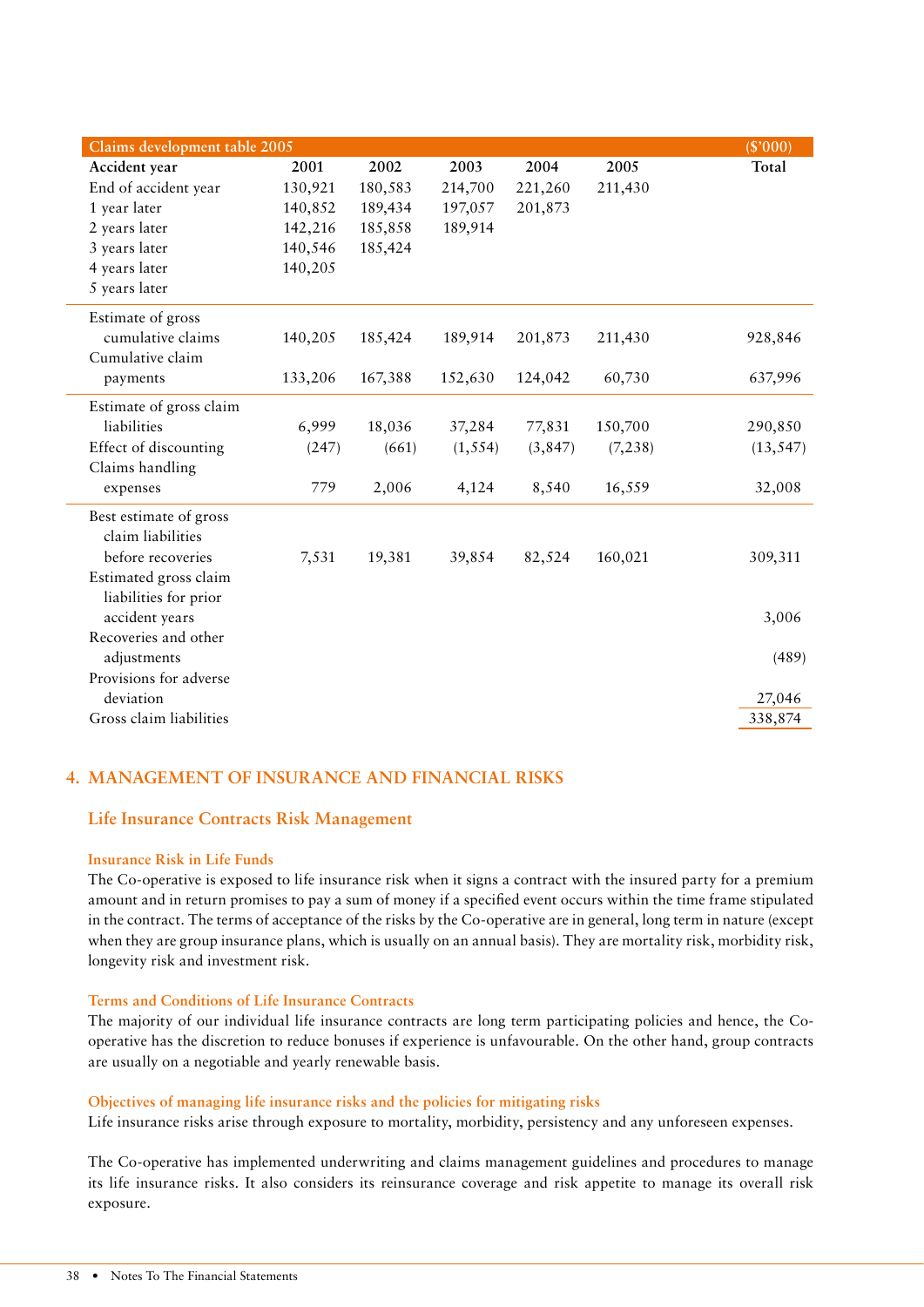Mortality risks are selected through underwriting and appropriate premiums are charged based on the level of risks that applicants bring in. The mortality tables used for pricing are based on the Co-operative's best estimates from its annual experience studies. The levels of mortality risks are determined by age, gender, and underwriting experience. Applicants that have mortality risks higher than the Co-operative's tolerance level will be referred to the reinsurance companies.

To manage concentration of insurance risks as a result of a single event like epidemic, terrorist activity, the Cooperative obtains catastrophic reinsurance that limit its maximum overall exposure.

Lapse rate is evaluated in a prudent manner through the pricing of new products, considering the product design and monitoring regular persistency reports and procedures for recovery.

Mortality risk is also managed through appropriate claim management systems that help to identify fraudulent claims. The results of yearly experience reviews of mortality, longevity and persistency are used to decide on the bases for reserving and pricing of products. Inevitably, there remains uncertainty about future longevity and persistency that cannot be removed.

Most of the Co-operative's life insurance contracts are written in Singapore.

#### **Sensitivity Analysis**

To understand the risks undertaken by the Co-operative in the Life Insurance Participating Fund, the following sensitivity analysis is done to measure the impact on the Co-operative's non-guaranteed benefit liabilities.

| <b>Assumption</b>                                                                                            | Change                           | <b>Impact On</b><br><b>Non-Guaranteed Benefit</b><br>Liabilities (\$mil) | <b>Impact On</b><br>Non-Guaranteed<br><b>Benefit Liabilities (%)</b> |
|--------------------------------------------------------------------------------------------------------------|----------------------------------|--------------------------------------------------------------------------|----------------------------------------------------------------------|
| Interest rates and Investment Returns                                                                        | $+1\%$<br>$-1\%$                 | $+493$<br>$-644$                                                         | $+7.3\%$<br>$-9.5\%$                                                 |
| Mortality/morbidity/longevity<br>- life insurance contracts, excluding<br>annuities<br>- annuities contracts | $+20\%$<br>Live 1 year<br>longer | $-54$<br>$-10$                                                           | $-0.8\%$<br>$-0.2\%$                                                 |
| Persistency                                                                                                  | $-10\%$                          | -91                                                                      | $-1.3\%$                                                             |

The non-guaranteed benefit liabilities in the sensitivity analysis represent the value of future bonus and transfers. If interest rates are increased by 1%, the non-guaranteed benefit liabilities are increased by 7.3%. This would mean that future bonus and transfers may be increased by 7.3%.

The changes in the assumptions are applied to all future cashflows.

Profits are defined as present value of future cashflows before transfer to the Surplus Account and assuming no bonus is declared in the future.

The impact of Profits gives an indication of how changes in experience in the future will affect the profits, hence the ability of the Co-operative to declare bonus and transfer.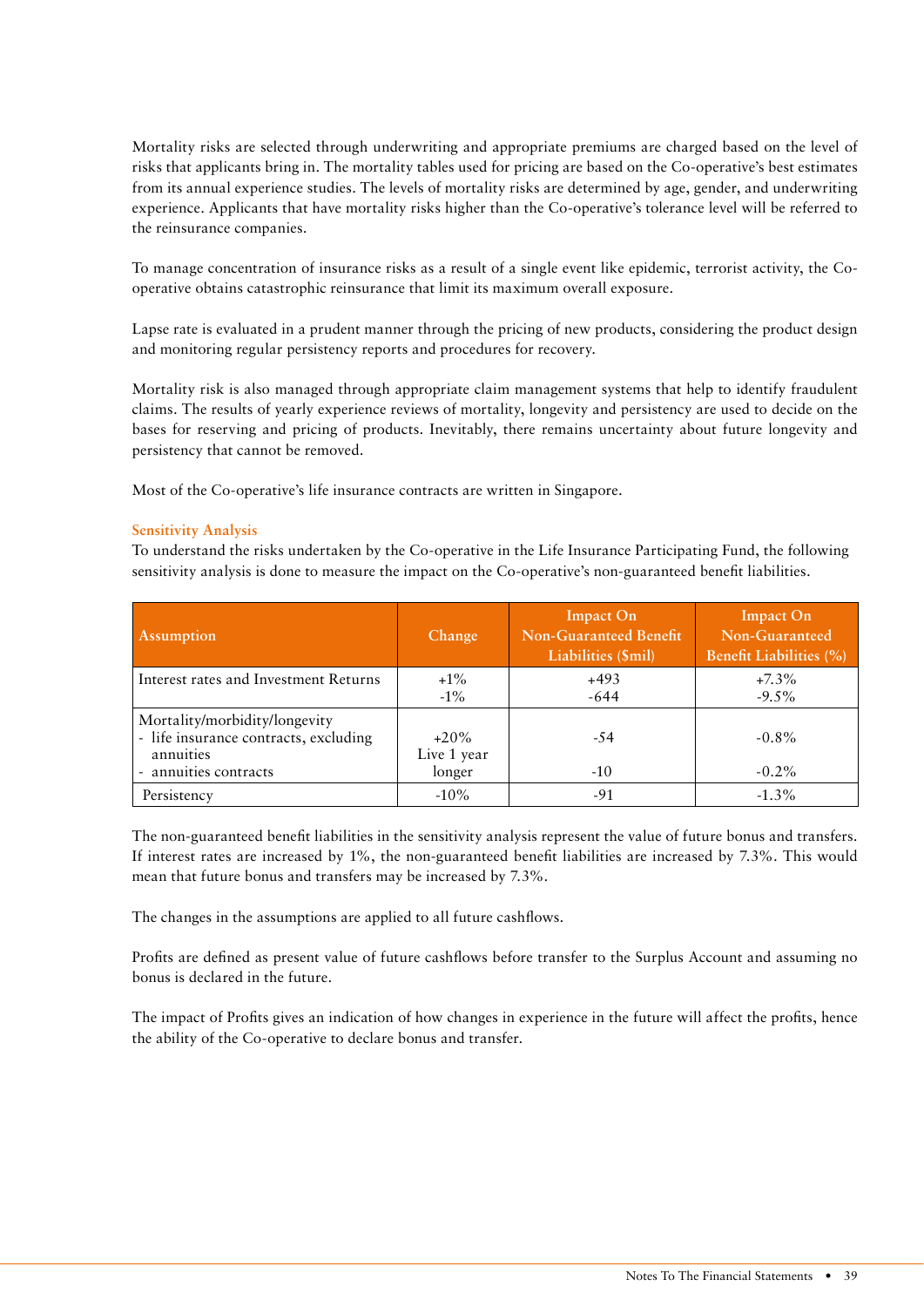# **General Insurance Contracts Risk Management**

#### **General Insurance Risks**

Insurance contracts transfer risk to the Co-operative by indemnifying the policyholders against adverse effects arising from the occurrence of specified uncertain future events. The insurance risks arise from the fluctuations in the timing, frequency and severity of claims; and adequacy of premiums and reserves.

The majority of the general insurance business is motor insurance. Other insurance business includes personal accident, worker's compensation, fire, marine and other miscellaneous classes.

#### **Terms and Conditions of General Insurance Contracts**

The terms and conditions attaching to insurance contracts affect the level of insurance risk accepted. General insurance contracts are generally accepted on an annual basis where terms and conditions are negotiable.

#### **Objectives of managing risks and policies for mitigating risks**

The objectives of risk management of insurance risks are to enhance the long-term financial performance of the business and limit any excessive variability of the insurance results.

Underwriting insurance contracts involves the pooling of a large number of uncorrelated risks to reduce relative variability. The Co-operative adopts the following measures to manage the general insurance risks:

- underwriting standards to select risks and control exposure in accordance to established guidelines.
- claims control to pay claims fairly and control claim wastage or fraud.
- pricing and reserving standards to ensure adequate pricing for risks and valuation of insurance liabilities.
- reinsurance protection to limit exposure to large insurance contracts and large claims.

Concentration risk is particularly relevant in the case of natural disasters and other catastrophes. The Co-operative's insurance contracts mostly cover perils and risks in Singapore. As such, the Co-operative's concentration risk is negligible as Singapore is hardly exposed to natural disasters.

Perils like floods, epidemics and terrorism do present a level of variability and correlation in the future claim experience but these concentration of risks are protected by event excess of loss reinsurance. In addition, these risks are not material given the likelihood of such events.

#### **Sensitivity analysis**

Given the uncertainty in establishing the claim liabilities, it is likely that the final outcome will be different from the estimation. The table below gives an indication of the sensitivity of the claim liabilities and the impact on net surplus before levy for the year:

| Net claim liabilities (\$ mil)                                     | 2006 | 2005' |
|--------------------------------------------------------------------|------|-------|
| Assumed loss ratio for Bornhuetter-Ferguson method increase by 20% |      |       |
| Assumed loss ratio for Bornhuetter-Ferguson method decrease by 20% | (20) | (27)  |

#### **(a) Financial risk**

The Co-operative has to meet substantial long term liabilities to policyholders for claims and maturity payments and to ensure that adequate liquidity is available to meet short term claims, solvency margin and capital adequacy for business expansion. The Co-operative invests in a variety of market instruments such as bonds and quoted and unquoted equities to match the maturity of its liabilities. This exposes the Co-operative to a number of risks such as interest rate, liquidity, currency and credit risks.

The management of these risks lies with the Risk Management and Investment Committees of the Board of Directors. The Risk Management Committee sets the policy and direction for the risk management function and reviews its appropriateness regularly. The administration of the financial risk management process is delegated to the senior management of the Co-operative. Primarily, the risk management process focuses on mitigating the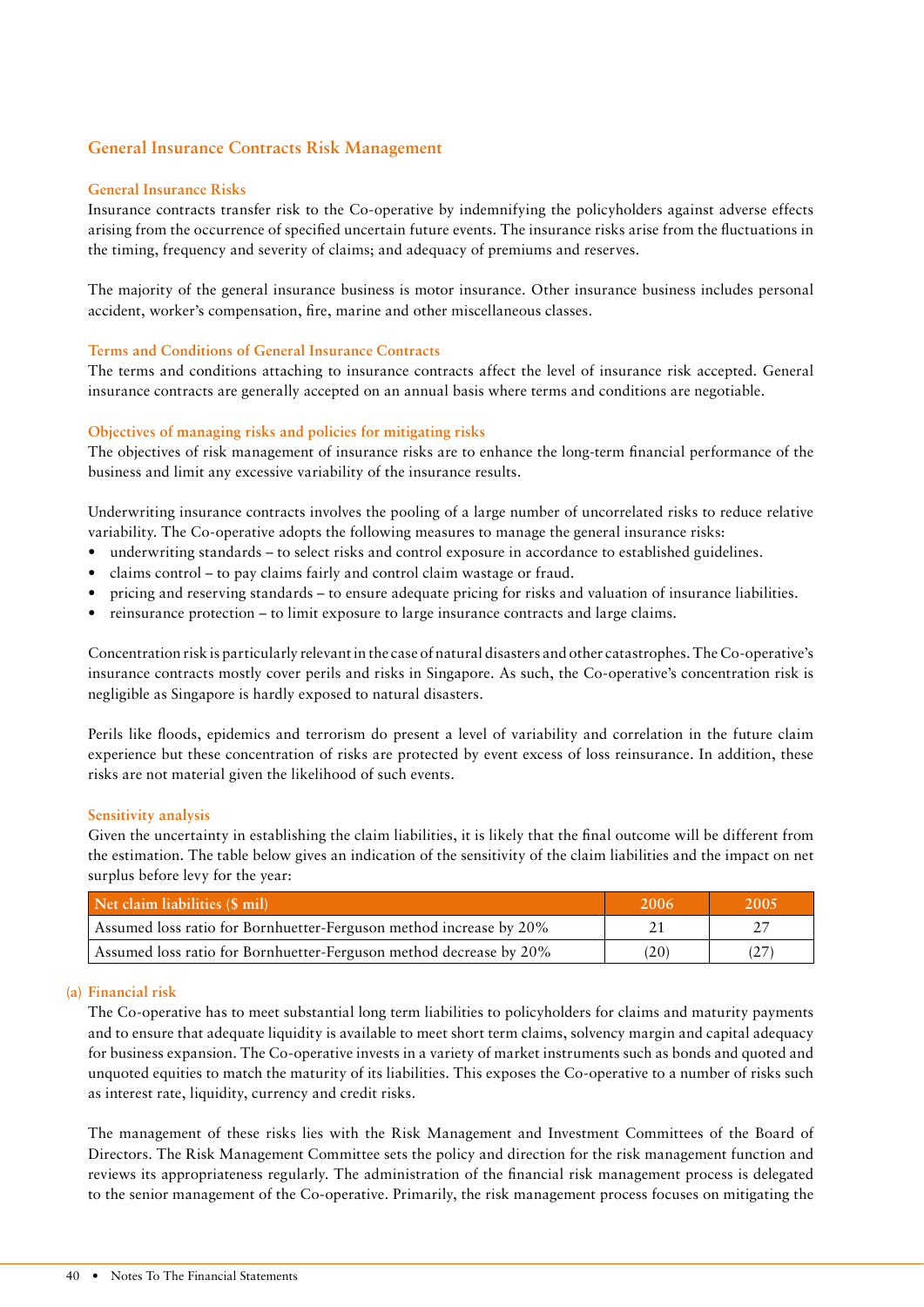uncertainties of the financial market to minimise the adverse impact of these risks on the financial performance of the Co-operative. A key aspect of risk management is matching the timing of cash flows from assets and liabilities. The Investment Committee provides oversight of the asset/liability management process and establishes investment guidelines and limits.

**(i) Interest rate risk and market risk**

The Co-operative's exposure to changes in interest rates relates primarily to interest-earning financial assets. Interest rate risks are managed by the Co-operative on an ongoing basis with the primary objective of limiting the extent to which solvency can be affected by an adverse movement in interest rates.

The Co-operative regularly monitors its exposure to different asset classes to satisfy itself that its exposure to equities, debt securities, properties, and other risk assets are within the Co-operative's self-imposed risk tolerance limits. The Co-operative also conducts regular stress tests to ensure that volatility in the market value of its risk assets will not threaten its statutory solvency position.

The Co-operative's aim is to match the Life Insurance Participating Fund's contractual liabilities falling due within the next 10 years from balance sheet date. The Co-operative also matches the Life Insurance Par Fund's contractual liabilities falling due within the 11 - 15 years according to the following percentages:

| Year | % of Liabilities |
|------|------------------|
| 11   | 80%              |
| 12   | 60%              |
| 13   | 40%              |
| 14   | 20%              |
| 15   | $0\%$            |

The table below summarises the expected contractual liabilities falling due and the corresponding effective interest rates used to discount these liabilities at the balance sheet date. Correspondingly, it also summarises the value of interest-bearing assets falling due over the next 15 years, together with effective yield to maturity of these interest bearing assets.

|               | <b>Expected Contractual</b><br><b>Insurance liabilities</b><br>falling due<br>(5000) | <b>Effective interest rate</b><br>used for discounting<br>liabilities<br>(%) | <b>Interest bearing</b><br>assets falling<br>due<br>(5000) | <b>Effective</b><br>yield to<br>maturity<br>(%) |
|---------------|--------------------------------------------------------------------------------------|------------------------------------------------------------------------------|------------------------------------------------------------|-------------------------------------------------|
| $0-1$ years   | 546,863                                                                              |                                                                              | 613,695                                                    | 2.0                                             |
| $1-5$ years   | 2,024,445                                                                            | 3.0                                                                          | 2,999,641                                                  | 3.4                                             |
| 6-10 years    | 2,200,841                                                                            | 3.1                                                                          | 2,648,300                                                  | 3.1                                             |
| $11-15$ years | 1,219,740                                                                            | 3.6                                                                          | 1,087,758                                                  | 3.1                                             |

#### Life Participating Fund

The remaining liabilities (\$8.8 billion) are backed by equities, fixed income securities, loans and investment properties with a view to maximise long term returns, subject to acceptable volatility in market value.

Eldershield liabilities are currently not matched because the Co-operative expects the fund to be cash-flow positive for at least 10 years.

Investment Linked Fund's liabilities are fully matched by the assets held in the respective ILP sub-funds.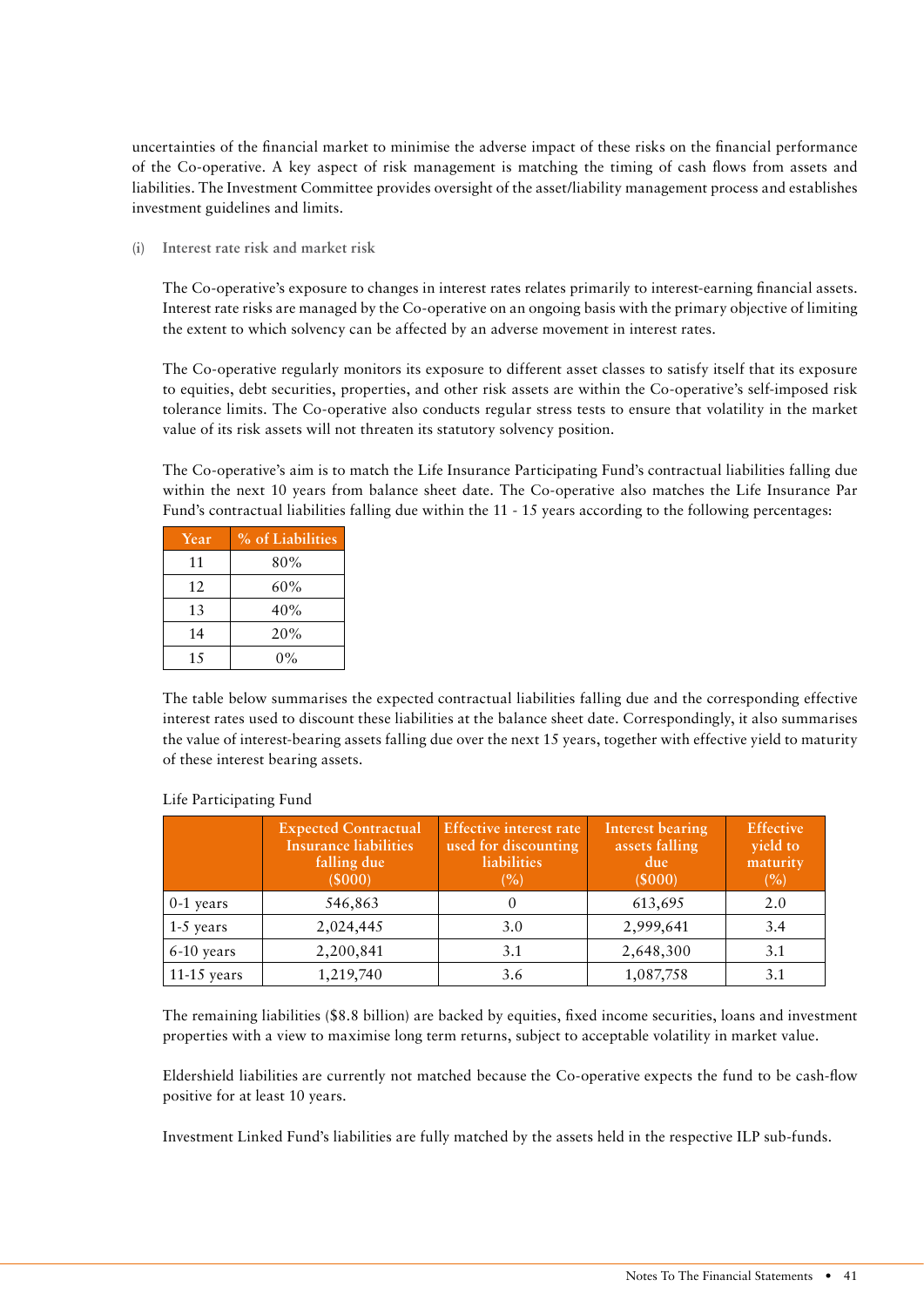#### **(ii) Liquidity risk**

The Co-operative monitors its liquidity risk and maintains a level of cash and cash equivalents deemed adequate by management to finance its operations and to mitigate the effects of fluctuations in cash flows. Liquidity management requires the Co-operative to maintain a liquid position at all times to meet unexpected claims payments when they fall due and simultaneously holding an asset mix which meets the Co-operative's target return. The liquidity risk is minimised by a 60% allocation of total assets in local and foreign fixed income securities and cash.

#### **(iii) Currency risk**

The Co-operative operates mainly in Singapore, with over 99% of its insurance liabilities denominated in Singapore dollars.

The Co-operative mitigates potential foreign currency risks arising from its exposures to financial assets by superimposing over these foreign exchange exposures a foreign exchange overlay position, with the Singapore dollar trade weighted basket as the benchmark. The foreign exchange overlay is periodically rebalanced. The Co-operative hedges its exposures to foreign exchange risk arising from foreign currency denominated bonds back into Singapore dollars using foreign exchange forward contracts and currency swaps. This mitigates the risk that the fair value of these investments fluctuates as a result of changes in foreign exchange rates.

The following table presents the Co-operative's exposures to Singapore dollar and major foreign currencies, presented in Singapore dollar equivalent amounts as at:

|                                   | <b>SGD</b> | <b>USD</b> | Euro      | <b>GBP</b> | Others    | Total      |
|-----------------------------------|------------|------------|-----------|------------|-----------|------------|
| 2006                              | \$000      | \$000      | \$000     | \$000      | \$000     | \$000      |
| <b>Assets</b>                     |            |            |           |            |           |            |
| Property, plant and equipment     | 110,458    |            |           |            |           | 110,458    |
| Intangible assets                 | 5,829      |            |           |            |           | 5,829      |
| Investment properties             | 727,805    |            |           |            | 1,074     | 728,879    |
| Investment in subsidiaries        | 3,275      |            |           |            | 518       | 3,793      |
| Investment in associates          | 113,627    |            |           |            |           | 113,627    |
| Investments                       |            |            |           |            |           |            |
| - Equities                        | 2,217,001  | 1,014,140  | 289,773   | 157,689    | 1,280,925 | 4,959,528  |
| - Debt securities                 | 7,566,524  | 1,520,156  | 451,651   | 66,539     | 432,433   | 10,037,303 |
| - Collective Investment Schemes   | 639,273    | 59,960     |           |            | 102,644   | 801,877    |
| Loans                             | 866,298    |            |           |            |           | 866,298    |
| Derivative financial instruments* | 1,827,852  | (813, 246) | (257,774) | (185, 555) | (549,780) | 21,497     |
| Reinsurers' share of insurance    |            |            |           |            |           |            |
| contract provisions               | 18,859     |            |           |            |           | 18,859     |
| Insurance and other receivables   | 169,496    |            |           |            |           | 169,496    |
| Cash and cash equivalents         | 796,722    | 62,450     | 3,093     | 4,632      | 26,585    | 893,482    |
| <b>Total Assets</b>               | 15,063,019 | 1,843,460  | 486,743   | 43,305     | 1,294,399 | 18,730,926 |
| Liabilities                       |            |            |           |            |           |            |
| Insurance contract provisions     | 16,932,516 |            |           |            | 12,588    | 16,945,104 |
| Investment contracts provisions   | 160,185    |            |           |            |           | 160,185    |
| Insurance and other payables      | 459,746    |            |           |            |           | 459,746    |
| <b>Total Liabilities</b>          | 17,552,447 |            |           |            | 12,588    | 17,565,035 |

#### At 31 December 2006

\* Presented as net position in foreign currency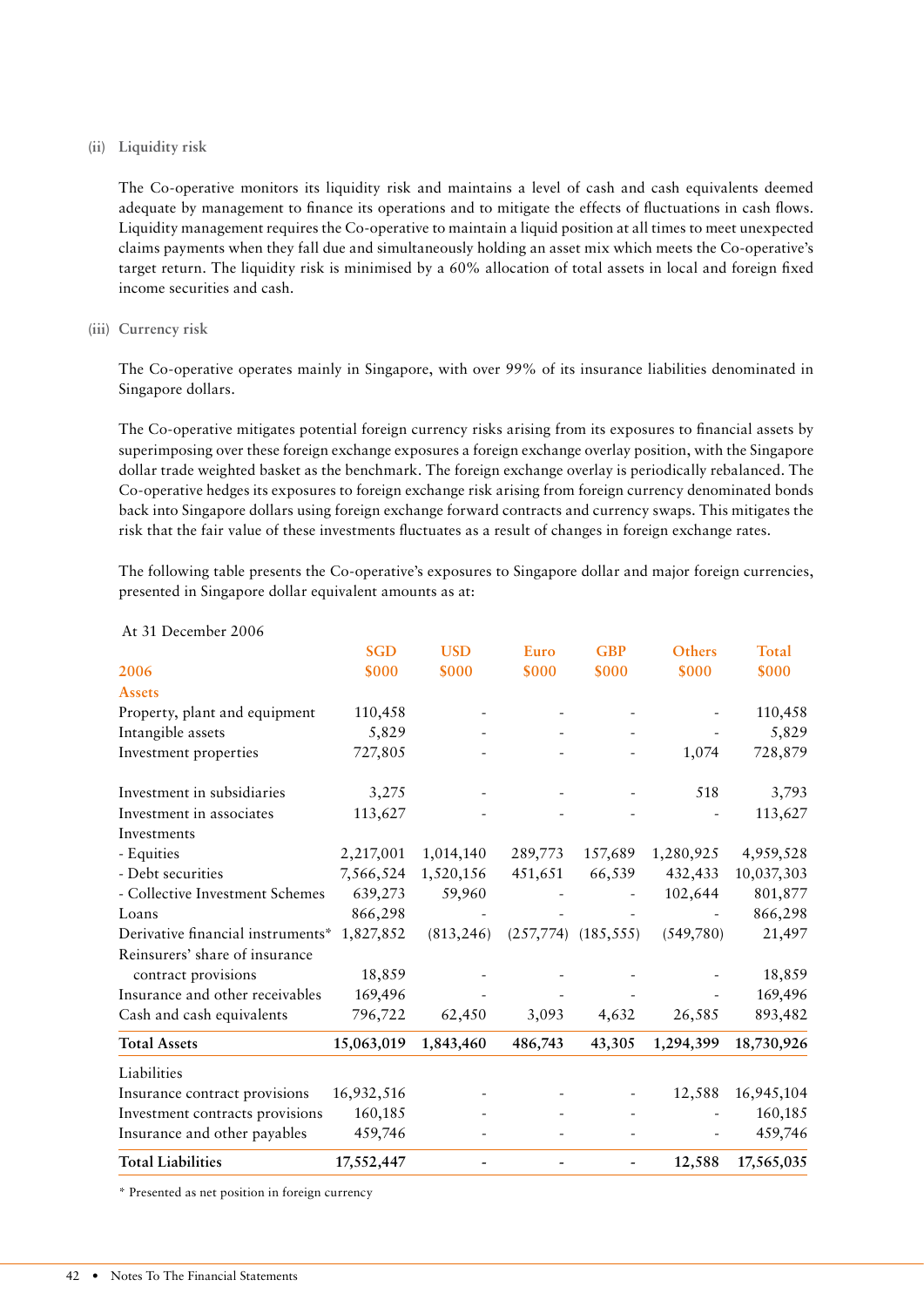Included in the other foreign currencies in the Life Insurance Par Fund are the following investments and derivative instruments greater than \$100 million:

| 2006                             | <b>CNY</b><br>\$000      | <b>HKD</b><br>\$000      | <b>IPY</b><br>\$000 | <b>KRW</b><br>\$000      | <b>MYR</b><br>\$000 | Total<br>\$000 |
|----------------------------------|--------------------------|--------------------------|---------------------|--------------------------|---------------------|----------------|
| Investments                      |                          |                          |                     |                          |                     |                |
| - Equities                       | $\overline{\phantom{a}}$ | 299,398                  | 101,636             | 177,243                  |                     | 578,277        |
| - Debt securities                | -                        | $\overline{\phantom{a}}$ | 107,455             | $\overline{\phantom{a}}$ | 262,048             | 369,503        |
| - Collective Investment Schemes  |                          |                          | 102,643             |                          |                     | 102,643        |
| Derivative financial instruments |                          |                          |                     |                          |                     |                |
|                                  |                          | 299,398                  | 311,734             | 177,243                  | 262,048             | 1,050,423      |

| At 31 December 2005             |            |                                           |         |            |                   |                              |
|---------------------------------|------------|-------------------------------------------|---------|------------|-------------------|------------------------------|
|                                 | <b>SGD</b> | <b>USD</b>                                | Euro    | <b>GBP</b> | Others            | <b>Total</b>                 |
| 2005                            | \$000      | \$000                                     | \$000   | \$000      | \$000             | \$000                        |
| <b>Assets</b>                   |            |                                           |         |            |                   |                              |
| Property, plant and equipment   | 82,103     |                                           |         |            |                   | 82,103                       |
| Intangible assets               | 4,539      |                                           |         |            |                   | 4,539                        |
| Investment properties           | 667,600    |                                           |         |            | 1,085             | 668,685                      |
| Investment in subsidiaries      | 3,275      |                                           |         |            | 518               | 3,793                        |
| Investment in associates        | 52,555     |                                           |         |            | 2,000             | 54,555                       |
| Investments                     |            |                                           |         |            |                   |                              |
| - Equities                      | 1,744,398  | 931,593                                   | 229,688 |            | 149,102 1,141,598 | 4,196,379                    |
| - Debt securities               | 6,404,735  | 1,612,282                                 | 500,630 | 164,987    | 416,123           | 9,098,757                    |
| - Collective Investment Schemes | 509,927    | 108,227                                   |         |            | 105,402           | 723,556                      |
| Loans                           | 957,552    | 94                                        |         |            |                   | 957,646                      |
| Derivative financial            |            |                                           |         |            |                   |                              |
| instruments*                    |            | 2,238,345 (1,588,316) (640,559) (160,519) |         |            | 145,621           | (5, 428)                     |
| Reinsurers' share of insurance  |            |                                           |         |            |                   |                              |
| contract provisions             | 19,295     |                                           |         |            |                   | 19,295                       |
| Insurance and other receivables | 112,542    |                                           |         |            |                   | 112,542                      |
| Cash and cash equivalents       | 265,913    | 69,057                                    | 47,347  | 6,350      | 293,379           | 682,046                      |
| <b>Total Assets</b>             | 13,062,779 | 1,132,937                                 | 137,106 |            |                   | 159,920 2,105,726 16,598,468 |
| Liabilities                     |            |                                           |         |            |                   |                              |
| Insurance contract provisions   | 15,242,513 | 13,020                                    |         |            |                   | $-15,255,533$                |
| Insurance and other payables    | 351,453    |                                           |         |            |                   | 351,453                      |
| <b>Total Liabilities</b>        | 15,593,966 | 13,020                                    |         |            |                   | $-15,606,986$                |

\* Presented as net position in foreign currency

Included in the other foreign currencies in the Life Insurance Par Fund are the following investments and derivative instruments greater than \$100 million:

|                                  | <b>CNY</b><br>\$000      | <b>HKD</b><br>\$000 | JPY<br>\$000 | <b>KRW</b><br>\$000 | <b>MYR</b><br>\$000      | Total<br>\$000 |
|----------------------------------|--------------------------|---------------------|--------------|---------------------|--------------------------|----------------|
| Investments                      |                          |                     |              |                     |                          |                |
| - Equities                       | -                        | 236,751             | 107,766      | 174,965             | $\overline{\phantom{a}}$ | 519,482        |
| - Debt securities                | $\overline{\phantom{a}}$ |                     |              |                     | 254,296                  | 254,296        |
| - Collective Investment Schemes  |                          | ۰                   | 105,402      |                     | -                        | 105,402        |
| Derivative financial instruments | 159,565                  |                     |              |                     | $\overline{\phantom{a}}$ | 159,565        |
|                                  | 159,565                  | 236,751             | 213,168      | 174,965             | 254,296                  | 1,038,745      |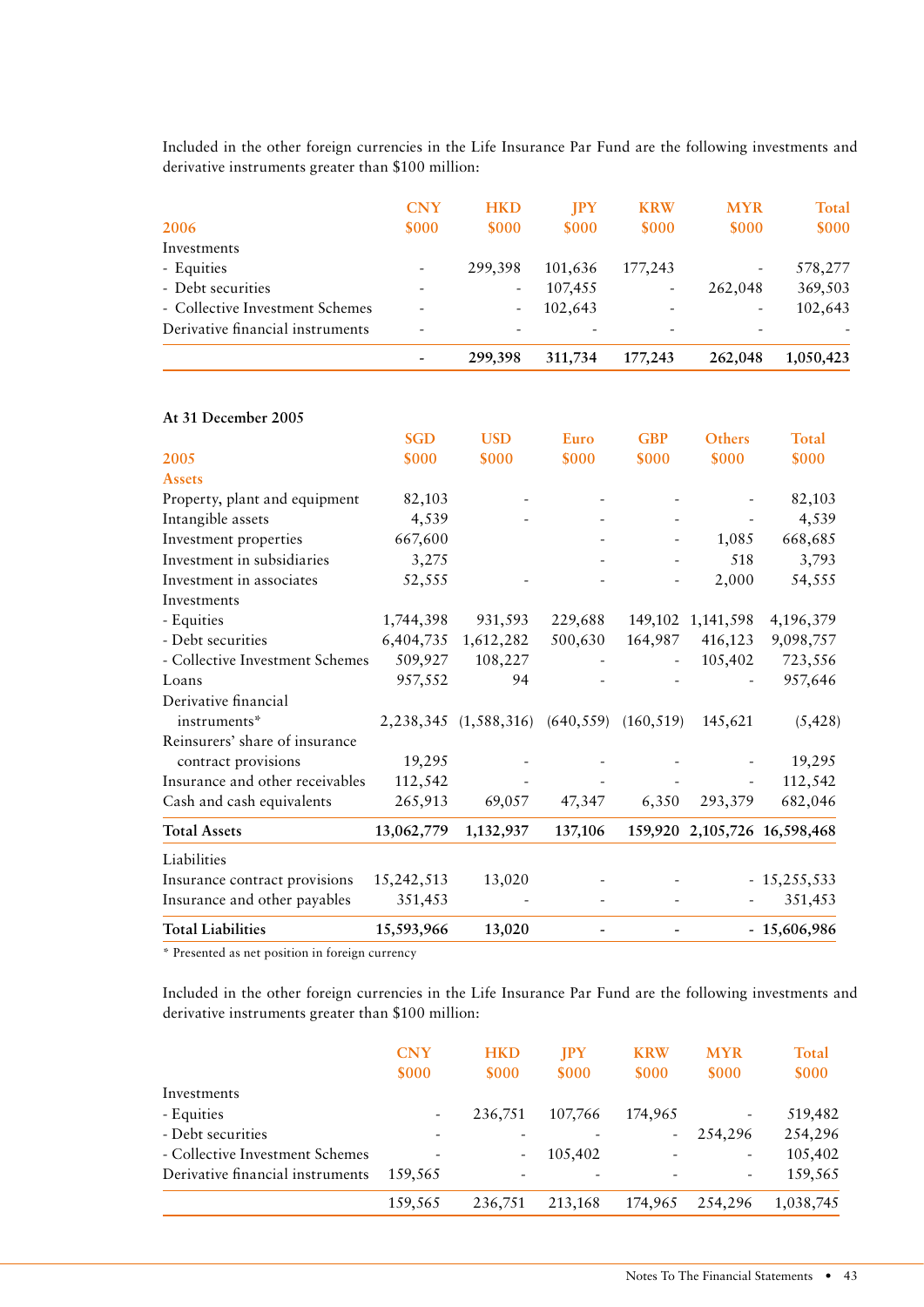#### **(iv) Credit Risk**

Credit risk is the potential financial loss resulting from the failure of a customer or counterparty to settle its financial and contractual obligations to the Co-operative as and when they fall due.

The Co-operative is exposed to substantial credit risks through its fixed income investments. The Cooperative conducts regular stress tests to satisfy itself that its credit exposures are within the Co-operative's risk tolerance limits.

The Co-operative has established credit limits for its customers and intermediaries and monitors their balances; such parties are generally not rated.

Cash and deposits are placed with banks and financial institutions which are regulated and rated by rating agencies. Investments and transactions involving derivative financial instruments are allowed only with counterparties that are of high credit quality.

Ceded reinsurance contains credit risk, and such reinsurance assets are reported after deductions for known insolvencies and uncollectible items. The Co-operative monitors the financial condition of its reinsurers on an ongoing basis and reviews its reinsurance arrangements periodically. When selecting its reinsurers, the Cooperative considers their relative financial security. The security of the reinsurer is assessed based on public rating information.

At the balance sheet date, there is no significant concentration of credit risk and exposures are well spread. The maximum exposure to credit risk is represented by the carrying amount of each type of financial asset on the balance sheet and the settlement risks relating to the financial derivatives explained in these financial statements.

|                         |           |         | <b>Financial Strength Ratings*</b> |         |                   |              |
|-------------------------|-----------|---------|------------------------------------|---------|-------------------|--------------|
|                         | Aaa       | Aa3     | A <sub>3</sub>                     | Baa3    | <b>Below Baa3</b> |              |
|                         | to        | to      | to                                 | to      | or                |              |
|                         | Aaa1      | Aa1     | Aa                                 | A       | not rated         | <b>Total</b> |
|                         | \$000     | \$000   | \$000                              | \$000   | \$000             | \$000        |
| 2006                    |           |         |                                    |         |                   |              |
| Debt securities:        |           |         |                                    |         |                   |              |
| - Government securities | 4,756,803 |         |                                    |         |                   | 4,756,803    |
| - Corporate bonds and   |           |         |                                    |         |                   |              |
| public authority        | 1,169,280 | 484,525 | 1,329,757                          | 329,593 | 1,967,345         | 5,280,500    |
| Loans                   |           |         |                                    |         | 866,298           | 866,298      |
| Total                   | 5,926,083 | 484,525 | 1,329,757                          | 329,593 | 2,833,643         | 10,903,601   |
| 2005                    |           |         |                                    |         |                   |              |
| Debt securities:        |           |         |                                    |         |                   |              |
| - Government securities | 3,951,204 | 10,068  | 119,613                            | 5,595   |                   | 4,086,480    |
| - Corporate bonds and   |           |         |                                    |         |                   |              |
| public authority        | 752,377   | 434,614 | 1,291,300                          | 300,936 | 2,233,050         | 5,012,277    |
| Loans                   |           |         |                                    |         | 957,646           | 957,646      |
| Total                   | 4,703,581 | 444,682 | 1,410,913                          | 306,531 | 3,190,696         | 10,056,403   |

The Co-operative's exposure to credit risk relating to its financial assets is summarised below:

\* Based on financial strength ratings from Moody's or equivalents.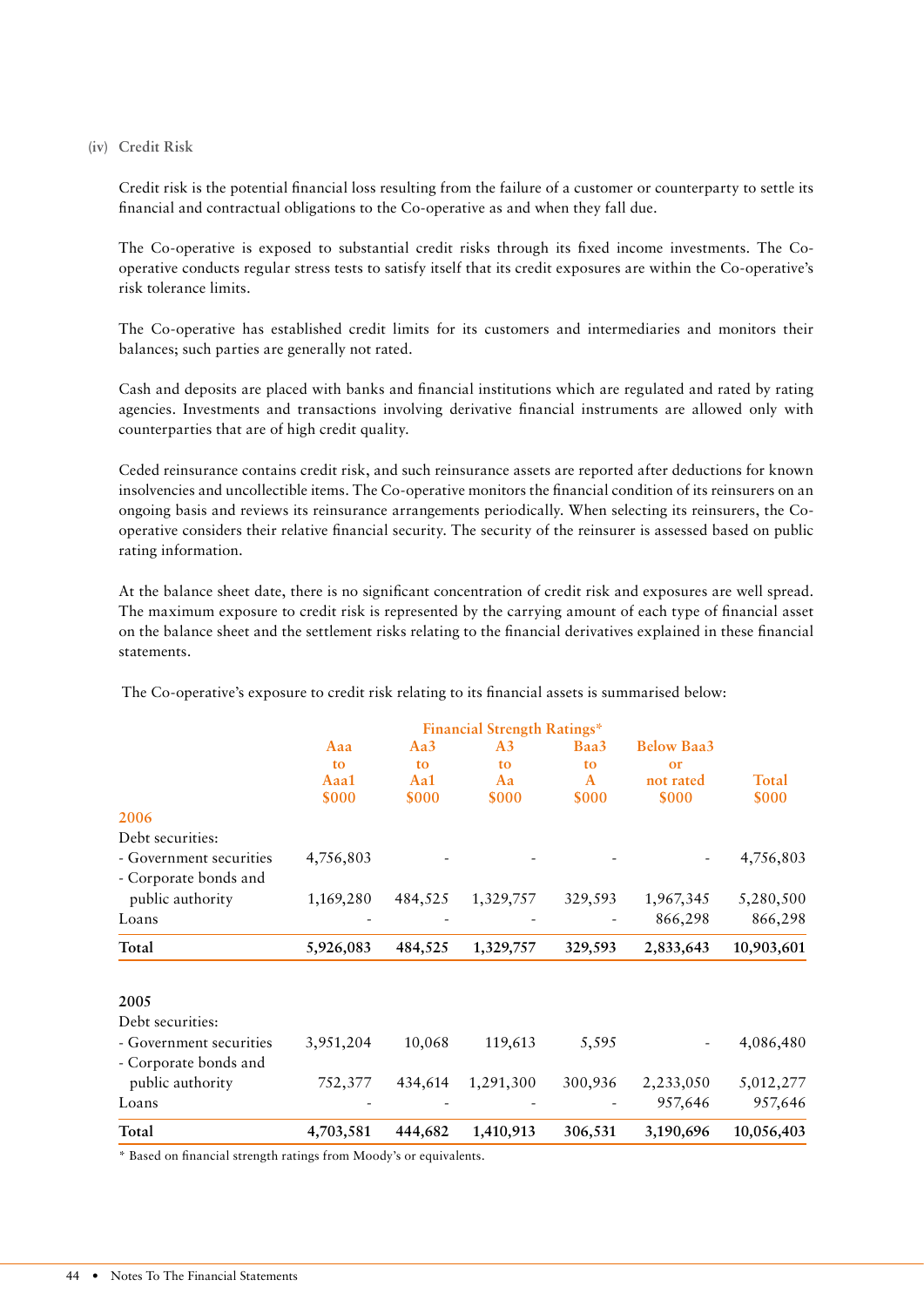**(v) Estimation of fair values**

#### **Quoted equities and debt securities**

Valuation of quoted equity and debt securities are obtained from sources such as Bloomberg, Reuters and FT Interactive Data.

#### **Unquoted equities and funds**

Unquoted equities, including investments in private equity funds, are stated at cost less impairment losses as their fair values cannot be reliably measured.

#### **Unquoted debt securities and CDOs**

Unquoted debt securities are valued at the lowest bid prices obtained from several banks, such as Citibank, OCBC and HSBC.

The fair value of collateralised debt/loan obligations (CDOs/CLOs) are based on those provided by the issuer; the valuation techniques use discounted cash flows, information on credit ratings, default rates, recovery rates, interest rate curves, and other factors.

#### **Financial derivative instruments**

| Type of derivatives      | <b>Valuation source</b> | <b>Valuation Methodology</b>                                                                                  |
|--------------------------|-------------------------|---------------------------------------------------------------------------------------------------------------|
| Forward foreign exchange | Bloomberg               | Forward analysis with reference to spot rates                                                                 |
| Interest rate swaps      | Fund manager            | Pricing model in Bloomberg that uses yield curves and<br>discounts cash flows to present value- Swap Manager  |
| Swaptions                |                         |                                                                                                               |
| • underlying swaps       | Fund manager            | Pricing model in Bloomberg that uses yield curves and<br>discounts cash flows to present value – Swap Manager |
| • options                | Fund manager            | Black Scholes model                                                                                           |
| Bond forwards            | Fund manager            | Pricing model in Bloomberg that uses valuation of bond<br>and forward pricing analysis                        |
| Currency options         | Fund manager            | Valuation based on implied volatility delta and spot<br>price reference                                       |
| Cross currency swaps     | Counterparties          | Discounted cash flow model                                                                                    |

#### **Other financial assets and other financial liabilities**

The notional amounts of other financial assets and other financial liabilities with a maturity of less than one year, less any allowance for impairment losses, are assumed to approximate their fair values.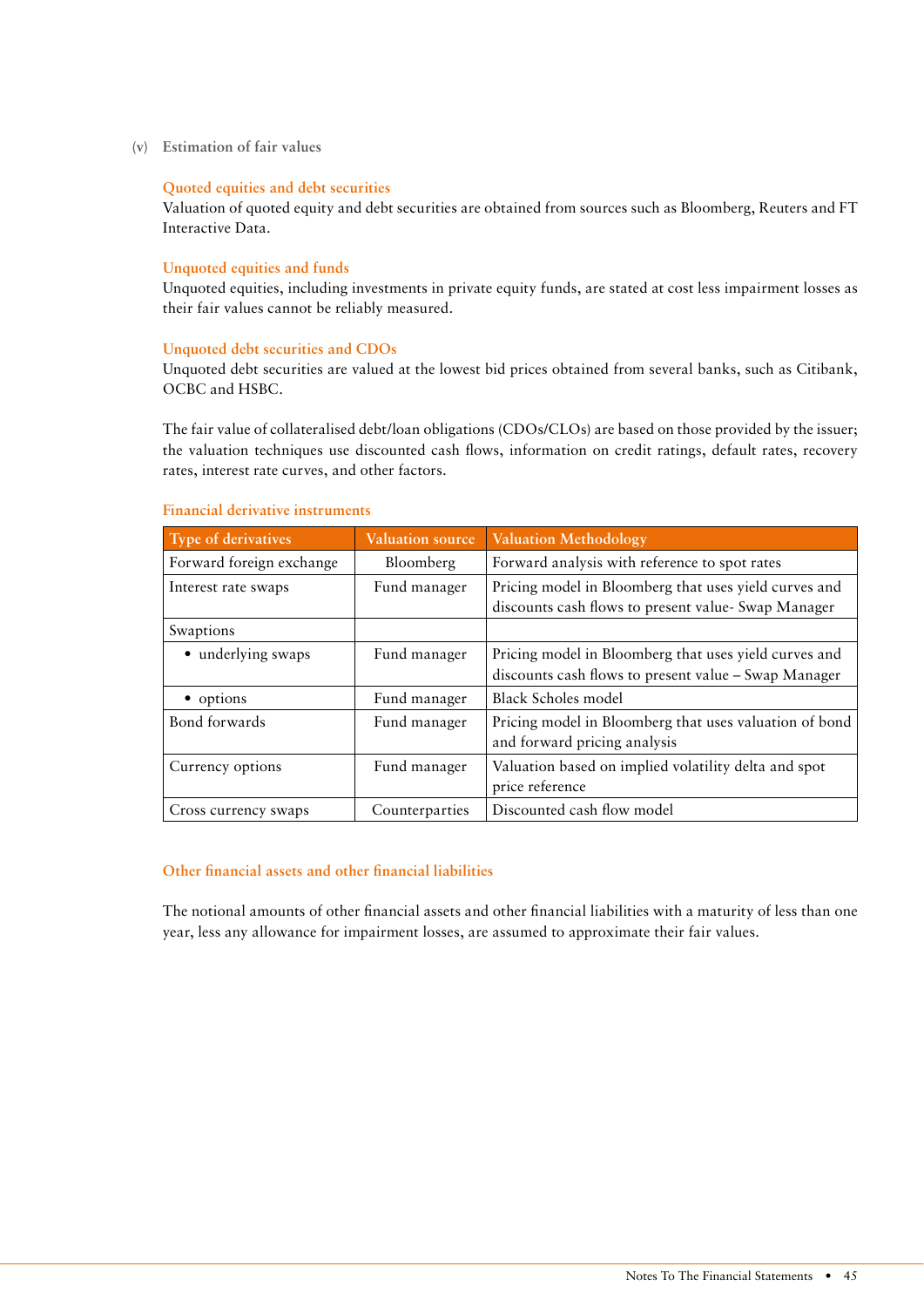# **5. PROPERTY, PLANT AND EQUIPMENT**

#### **Life Insurance Par Fund**

|                                     |                                           |                              | 2006                                      |                                          |                       |
|-------------------------------------|-------------------------------------------|------------------------------|-------------------------------------------|------------------------------------------|-----------------------|
|                                     | Property<br>under<br>development<br>\$000 | Office<br>Equipment<br>\$000 | <b>Furniture</b><br>and Fittings<br>\$000 | <b>Motor</b><br><b>Vehicles</b><br>\$000 | <b>Total</b><br>\$000 |
| Cost                                |                                           |                              |                                           |                                          |                       |
| At 1 January 2006                   | 71,031                                    | 22,020                       | 12,763                                    | 505                                      | 106,319               |
| Additions                           | 30,127                                    | 4,306                        |                                           | 185                                      | 34,618                |
| Disposals                           |                                           | (237)                        | (898)                                     | (245)                                    | (1,380)               |
| At 31 December 2006                 | 101,158                                   | 26,089                       | 11,865                                    | 445                                      | 139,557               |
| <b>Accumulated depreciation</b>     |                                           |                              |                                           |                                          |                       |
| At 1 January 2006                   |                                           | 14,898                       | 8,828                                     | 490                                      | 24,216                |
| Charge for the year                 |                                           | 4,490                        | 815                                       | 48                                       | 5,353                 |
| Disposals                           |                                           | (225)                        |                                           | (245)                                    | (470)                 |
| At 31 December 2006                 |                                           | 19,163                       | 9,643                                     | 293                                      | 29,099                |
| Carrying amount at 31 December 2006 | 101,158                                   | 6,926                        | 2,222                                     | 152                                      | 110,458               |
|                                     |                                           |                              | 2005                                      |                                          |                       |
| Cost                                |                                           |                              |                                           |                                          |                       |
| At 1 January 2005                   | 63,410                                    | 19,263                       | 12,729                                    | 505                                      | 95,907                |
| Additions                           | 7,621                                     | 2,941                        | 1,672                                     |                                          | 12,234                |
| Disposals                           |                                           | (184)                        | (1,638)                                   |                                          | (1, 822)              |
| At 31 December 2005                 | 71,031                                    | 22,020                       | 12,763                                    | 505                                      | 106,319               |
| <b>Accumulated depreciation</b>     |                                           |                              |                                           |                                          |                       |
| At 1 January 2005                   |                                           | 12,291                       | 9,525                                     | 474                                      | 22,290                |
| Charge for the year                 |                                           | 2,767                        | 941                                       | 16                                       | 3,724                 |
| Disposals                           |                                           | (160)                        | (1,638)                                   |                                          | (1,798)               |
| At 31 December 2005                 | $\overline{\phantom{0}}$                  | 14,898                       | 8,828                                     | 490                                      | 24,216                |
| Carrying amount at 31 December 2005 | 71,031                                    | 7,122                        | 3,935                                     | 15                                       | 82,103                |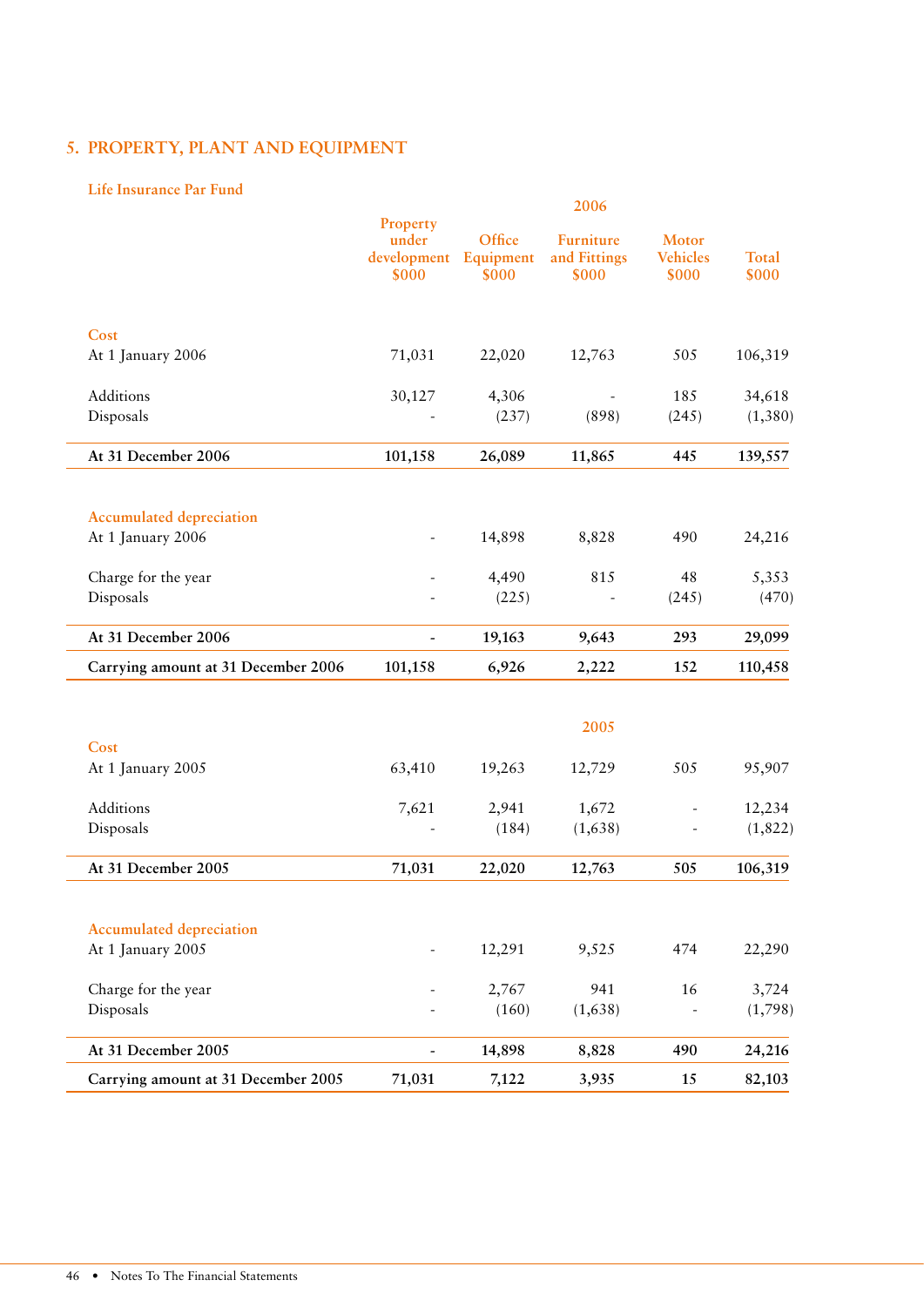# **6. INTANGIBLE ASSETS**

| Life Insurance Par Fund         |       | Software |  |
|---------------------------------|-------|----------|--|
|                                 | 2006  | 2005     |  |
|                                 | \$000 | \$000    |  |
| Cost                            |       |          |  |
|                                 |       |          |  |
| At 1 January                    | 6,963 | 4,906    |  |
| Additions                       | 1,439 | 2,057    |  |
| Disposals                       |       |          |  |
| At 31 December                  | 8,402 | 6,963    |  |
|                                 |       |          |  |
| <b>Accumulated amortisation</b> |       |          |  |
| At 1 January                    | 2,424 | 1,475    |  |
| Charge for the year             | 149   | 949      |  |
| Disposals                       |       |          |  |
|                                 |       |          |  |
| At 31 December                  | 2,573 | 2,424    |  |
|                                 |       |          |  |
| Carrying amount at 31 December  | 5,829 | 4,539    |  |

This relates to software costs and licence fees.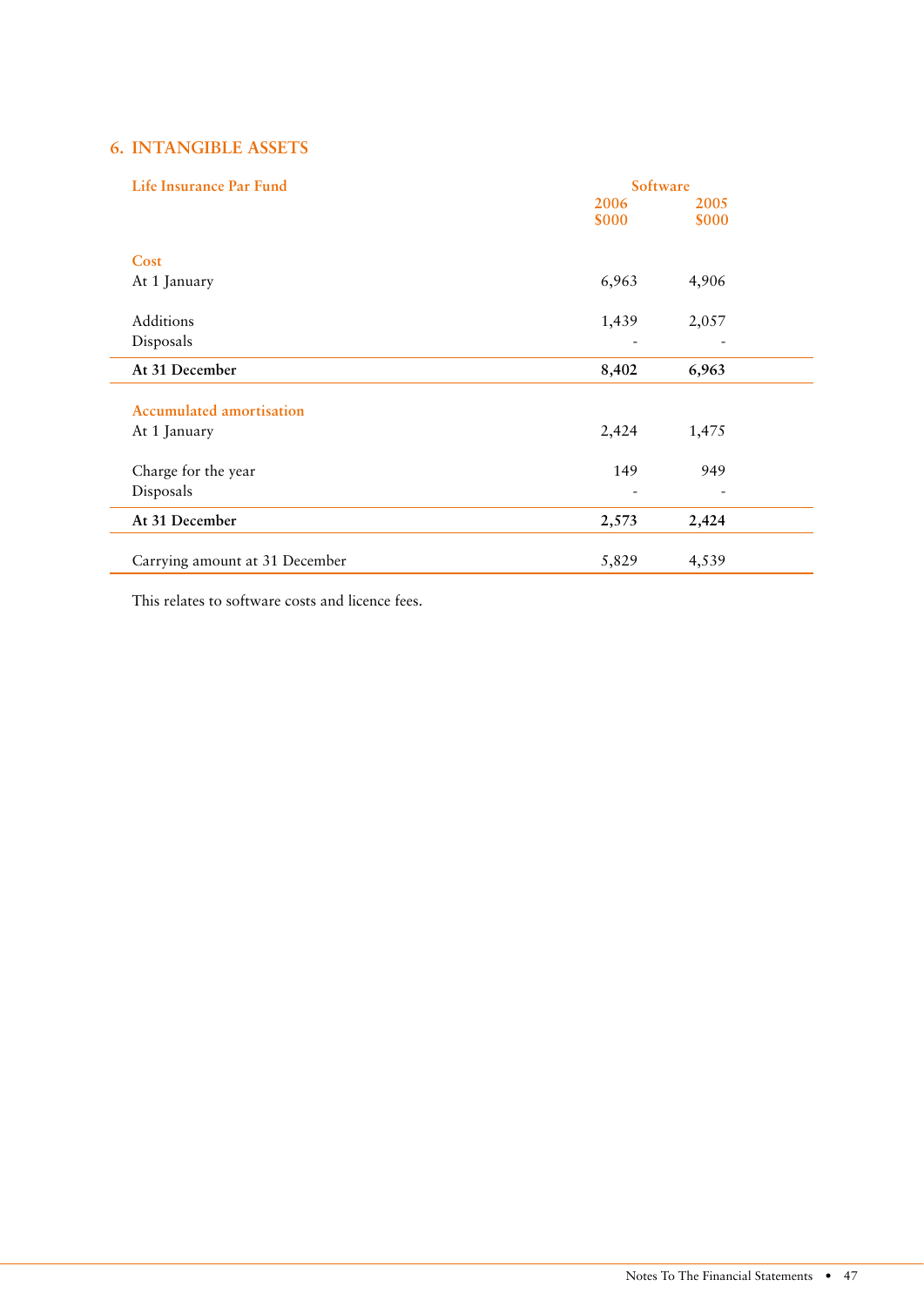# **7. INVESTMENT PROPERTIES**

**Life Insurance Par Fund**

| Name and location of property                                                                                              | <b>Tenure</b> | 2006<br>Percentage<br>owner-<br>occupied<br>$\frac{6}{6}$ | 2005<br>Percentage<br>owner-<br>occupied<br>$\%$ | 2006<br>Fair<br>Value<br>\$000 | 2005<br>Fair<br>Value<br>\$000 |
|----------------------------------------------------------------------------------------------------------------------------|---------------|-----------------------------------------------------------|--------------------------------------------------|--------------------------------|--------------------------------|
| Amtech Building<br>159 Sin Ming Road                                                                                       | Freehold      | 10.47                                                     | 10.43                                            | 23,500                         | 24,500                         |
| Ang Mo Kio New Town<br>730 Ang Mo Kio Ave 6                                                                                | Leasehold     |                                                           |                                                  | 19,500                         | 19,500                         |
| Banyan Biru<br>Nirwana Garden Resort, Bintan<br>Indonesia                                                                  | Leasehold     |                                                           |                                                  | 740                            | 740                            |
| <b>Beach Corner</b><br>67 Beach Road                                                                                       | Leasehold     | 23.35                                                     | 17.17                                            | 8,800                          | 8,800                          |
| Bedok North Street 1<br>215 Bedok North Street 1 #02-87                                                                    | Leasehold     | $\overline{a}$                                            |                                                  | 9,500                          | 9,000                          |
| Changi Holiday Flats<br>5 Changi Village Road                                                                              | Leasehold     |                                                           |                                                  | 1,600                          | 1,500                          |
| Costa Rhu<br>Various units in 1, 5, 7 & 9 Rhu Cross                                                                        | Leasehold     |                                                           |                                                  | 19,755                         | 18,650                         |
| Eastpoint Mall<br>3 Simei Street 6                                                                                         | Leasehold     |                                                           |                                                  | 244,000                        | 217,000                        |
| Henderson Industrial Park<br>201 Henderson Road                                                                            | Freehold      |                                                           |                                                  | 25,000                         | 26,000                         |
| Income Centre<br>75 Bras Basah Road                                                                                        | Freehold      | 100.00                                                    | 100.00                                           | 68,000                         | 57,000                         |
| <b>Investment Plaza Tower</b><br>Investment Plaza Tower B27, #10-08<br>Financial Street, Xicheng District<br>Beijing China | Leasehold     |                                                           |                                                  | 334                            | 345                            |
| Prinsep House<br>30 Prinsep Street                                                                                         | Leasehold     | 40.36                                                     | 39.47                                            | 46,000                         | 37,000                         |
| Sing Industrial Complex<br>32 Ang Mo Kio Industrial Park 2                                                                 | Leasehold     |                                                           |                                                  | 1,650                          | 1,650                          |
| <b>SLF Complex</b><br>510 Thomson Road                                                                                     | Leasehold     |                                                           |                                                  | 16,000                         | 16,000                         |
| Tampines Junction<br>300 Tampines Avenue 5                                                                                 | Leasehold     | 1.73                                                      | 1.73                                             | 150,000                        | 142,500                        |
| Tampines Point<br>2 Tampines Central 6                                                                                     | Leasehold     | 39.90                                                     | 37.48                                            | 75,000                         | 68,500                         |
| Ubi 55<br>55 Ubi Avenue 1                                                                                                  | Leasehold     |                                                           |                                                  | 19,500                         | 20,000                         |
|                                                                                                                            |               |                                                           |                                                  | 728,879                        | 668,685                        |

Type of valuation : Full

Name of independent valuer: Chesterton International Property Consultants Pte Ltd

Date of valuation: 31 December 2006

Valuation basis: The valuations are conducted on the basis that the subject property is in its continued existing use without taking into account any redevelopment potential it may have. The valuer has adopted the direct sale comparison and income approach to value the subject property.

All investment properties belong to the Life Insurance Par Fund. The Co-operative may from time to time utilise some of the properties for underwriting of life and general insurance business. This does not change the intention of the Co-operative for Life Insurance Par Fund, which is to invest in properties for the purpose of capital appreciation and rental income. Life Insurance Par Fund receives market rental fee from the Life Insurance Non-Par Fund, General Insurance Fund and the Shareholders' Fund (Note 23).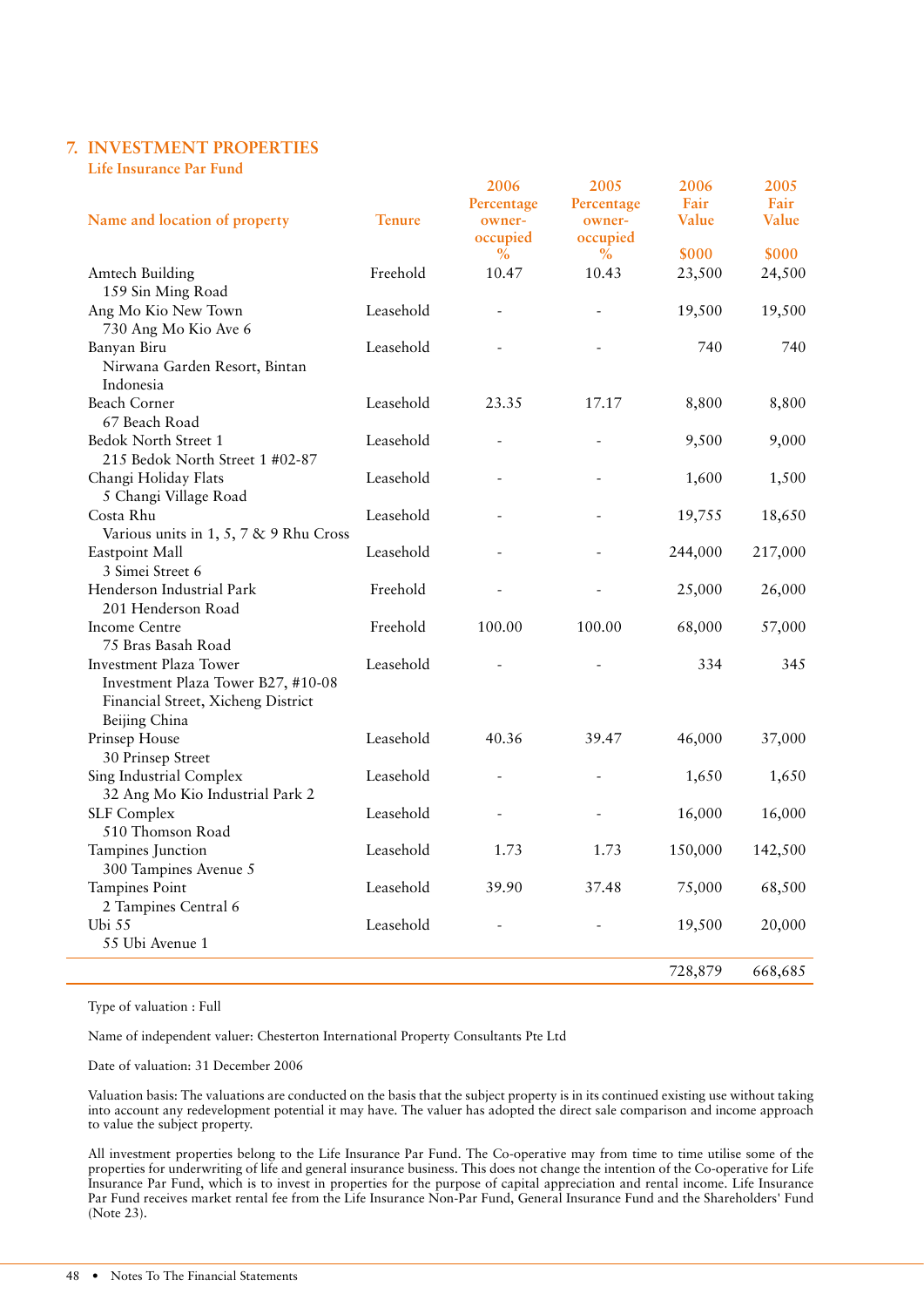# **8. INVESTMENT IN SUBSIDIARIES**

The subsidiaries of the Co-operative, all incorporated in Singapore and having their place of business in Singapore, at 31 December 2006 are as follows:-

|                                                  |                                                                 | 2006            | 2005                      | 2006        | 2005        |
|--------------------------------------------------|-----------------------------------------------------------------|-----------------|---------------------------|-------------|-------------|
|                                                  |                                                                 | <b>Interest</b> | <b>Interest</b>           | Cost of     | Cost of     |
|                                                  |                                                                 | held by         | held by                   | investments | investments |
|                                                  | Principal                                                       |                 | Co-operative Co-operative |             |             |
| Name                                             | activities                                                      | $\%$            | $\%$                      | \$000       | \$000       |
| Life Insurance Par Fund                          |                                                                 |                 |                           |             |             |
| NTUC Income International Pte Ltd                | Investment holding                                              | 100             | 100                       | 10,000      | 10,000      |
| NTUC Co-operatives Suzhou<br>Investments Pte Ltd | Investment holding                                              | 74              | 74                        | 3,776       | 3,776       |
| Allowance for impairment                         |                                                                 |                 |                           | (13,258)    | (13,258)    |
|                                                  |                                                                 |                 |                           | 518         | 518         |
| Shareholders' Fund                               |                                                                 |                 |                           |             |             |
| NTUC Income Enterprises Pte Ltd<br>(NIE)         | Operator of retail &<br>fitness centres &<br>advertising agency | 100             | 100                       | 7,000       | 7,000       |
| NTUC Income Car Co-operative Ltd                 | Car sharing                                                     | 100             | 100                       | 1,200       | 1,200       |
| NTUC Income Asset Management Ltd                 | Investment<br>Management                                        | 100             | 100                       | #           | #           |
| Snow Venture Pte Ltd                             | Operator of<br>entertainment centre                             | 70              | 70                        | 2,100       | 2,100       |
| Allowance for impairment                         |                                                                 |                 |                           | (7,025)     | (7,025)     |
|                                                  |                                                                 |                 |                           | 3,275       | 3,275       |
| <b>TOTAL</b>                                     |                                                                 |                 |                           | 3,793       | 3,793       |

As at 31 December 2006, investments in subsidiaries held through NTUC Income Enterprises Pte Ltd (NIE), a 100% owned subsidiary of the Co-operative are as follows:-

|                                                                                                                   |                                                               | 2006<br>Interest      | 2005<br>Interest      | 2006<br>Cost of | 2005<br>Cost of |
|-------------------------------------------------------------------------------------------------------------------|---------------------------------------------------------------|-----------------------|-----------------------|-----------------|-----------------|
| Name                                                                                                              | Principal<br>activities                                       | held by<br><b>NIE</b> | held by<br><b>NIE</b> | investments     | investments     |
|                                                                                                                   |                                                               | $\%$                  | $\%$                  | \$000           | \$000           |
| NTUC Income e-Remit Pte Ltd<br>(formerly known as NTUC Income)<br>e-Finance Pte Ltd &<br>Singapore Dress Pte Ltd) | Operator of retail<br>business                                | 100                   | 100                   | 2,658           | 2,658           |
| NTUC Income Travel Pte Ltd                                                                                        | Travel agency and<br>tour operator                            | 100                   | 100                   | 1,000           | 1,000           |
| I-Map Pte Ltd                                                                                                     | Electronic directories                                        | 100                   | 100                   | #               | #               |
| e-Lifestyle (S) Ltd                                                                                               | Development of<br>web applications                            | 100                   | 100                   | #               | $\#$            |
| Income Dotcom Ltd                                                                                                 | General electronic-<br>commerce business                      | 100                   | 100                   | #               | #               |
| Big Trumpet Ltd                                                                                                   | Create, establish<br>and maintain electronic<br>commerce club | 100                   | 100                   | #               | #               |
|                                                                                                                   |                                                               |                       |                       | 3,658           | 3,658           |

# Cost of investment is less than \$1,000.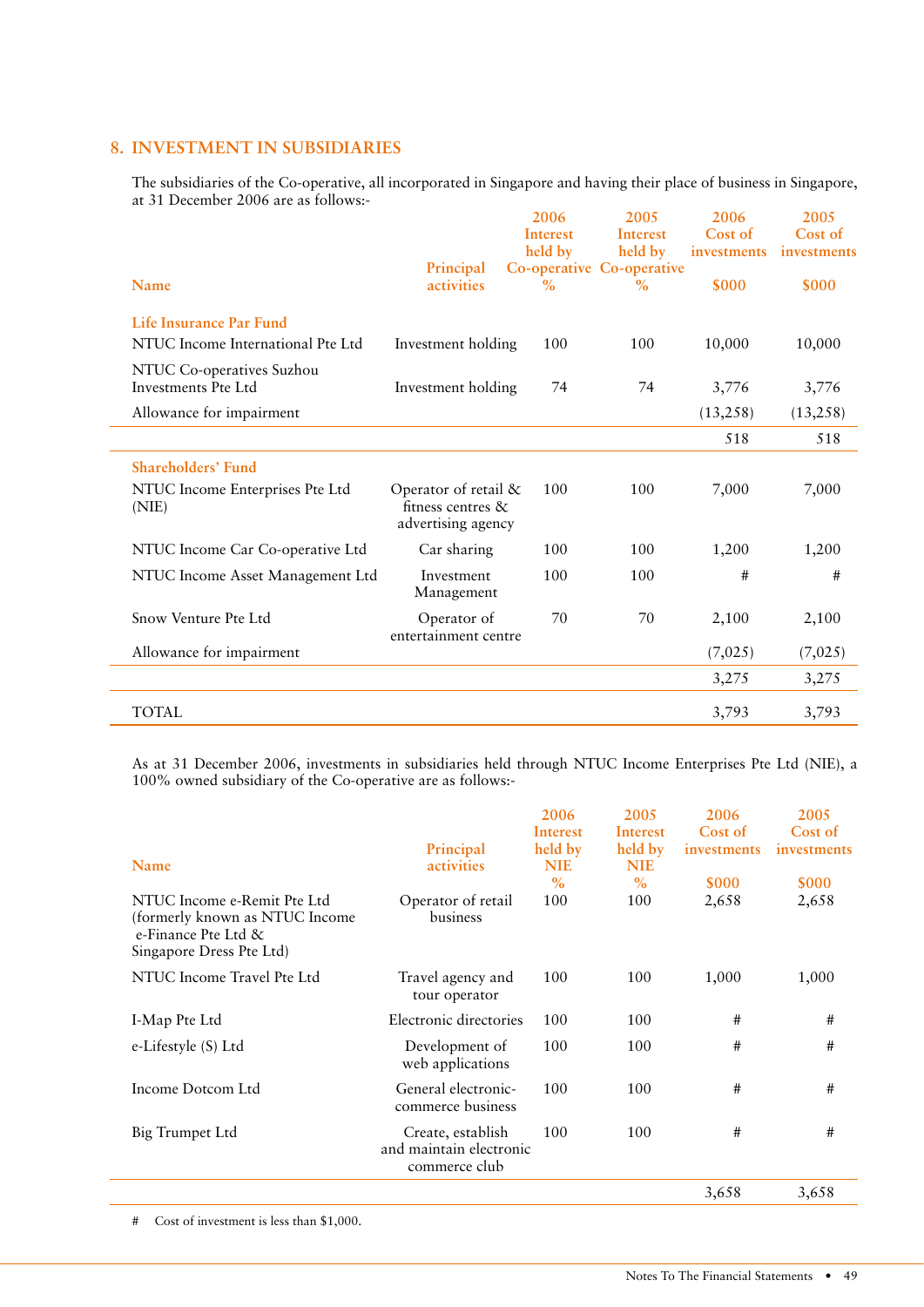#### *8. INVESTMENT IN SUBSIDIARIES (continued)*

|                                                               | 2006<br>\$000 | 2005<br>\$000 |
|---------------------------------------------------------------|---------------|---------------|
| Movements in allowance for impairment losses are as follows:- |               |               |
| Life Insurance Par Fund                                       |               |               |
| At 1 January                                                  | 13,258        | 13,258        |
| At 31 December                                                | 13,258        | 13,258        |
| Shareholders' Fund                                            |               |               |
| At 1 January                                                  | 7,025         | 7,025         |
| At 31 December                                                | 7,025         | 7,025         |

No consolidated accounts have been presented as the amounts involved are immaterial and it is more beneficial for the following information on the subsidiaries to be presented to members. The share of the results and attributable net tangible assets or liabilities of the subsidiaries are as follows:-

|                                                                         | 2006                                                        |                                                                                       | 2005                                                               |                                                                                |
|-------------------------------------------------------------------------|-------------------------------------------------------------|---------------------------------------------------------------------------------------|--------------------------------------------------------------------|--------------------------------------------------------------------------------|
|                                                                         | Share of<br>profit / (loss)<br>for the year<br><b>\$000</b> | Share of<br>attributable<br>net tangible<br>assets /<br>(liabilities)<br><b>\$000</b> | <b>Share of</b><br>profit / (loss)<br>for the year<br><b>\$000</b> | Share of<br>attributable<br>net tangible<br>assets /<br>(liabilities)<br>\$000 |
| NTUC Income International Pte Ltd                                       | 3,426                                                       | (17, 586)                                                                             | 4,066                                                              | (22, 654)                                                                      |
| NTUC Co-operatives Suzhou Investments Pte Ltd                           | 1,839                                                       | 4,917                                                                                 | 1,000                                                              | 2,264                                                                          |
| NTUC Income Enterprises Pte Ltd                                         | 827                                                         | 1,906                                                                                 | 416                                                                | 1,079                                                                          |
| NTUC Income Car Co-operative Ltd                                        | (200)                                                       | 2,203                                                                                 | 165                                                                | 2,402                                                                          |
| NTUC Income Asset Management Ltd                                        |                                                             | (20)                                                                                  | 3                                                                  | (20)                                                                           |
| Snow Venture Pte Ltd                                                    | (228)                                                       | 98                                                                                    | (165)                                                              | 971                                                                            |
| NTUC Income e-Remit Pte Ltd<br>(formerly known as NTUC Income e-Finance |                                                             |                                                                                       |                                                                    |                                                                                |
| Pte Ltd & Singapore Dress Pte Ltd)                                      | $\qquad \qquad \blacksquare$                                | 15                                                                                    | 2                                                                  | 21                                                                             |
| NTUC Income Travel Pte Ltd                                              |                                                             | 30                                                                                    | 54                                                                 | 31                                                                             |
| I-Map Pte Ltd                                                           |                                                             | (15)                                                                                  |                                                                    | (135)                                                                          |
| e-Lifestyle (S) Ltd                                                     |                                                             | (15)                                                                                  | $\mathbf{1}$                                                       | (194)                                                                          |
| Income Dotcom Ltd                                                       |                                                             | (11)                                                                                  | 2                                                                  | (6)                                                                            |
| Big Trumpet Ltd                                                         | (186)                                                       | (1,996)                                                                               | (380)                                                              | (1, 810)                                                                       |
|                                                                         | 5,478                                                       | (10, 474)                                                                             | 5,164                                                              | (18, 051)                                                                      |

Allowance is made for impairment losses determined on an individual investment basis. Allowance is made for impaired loans made to subsidiaries that are incurring losses.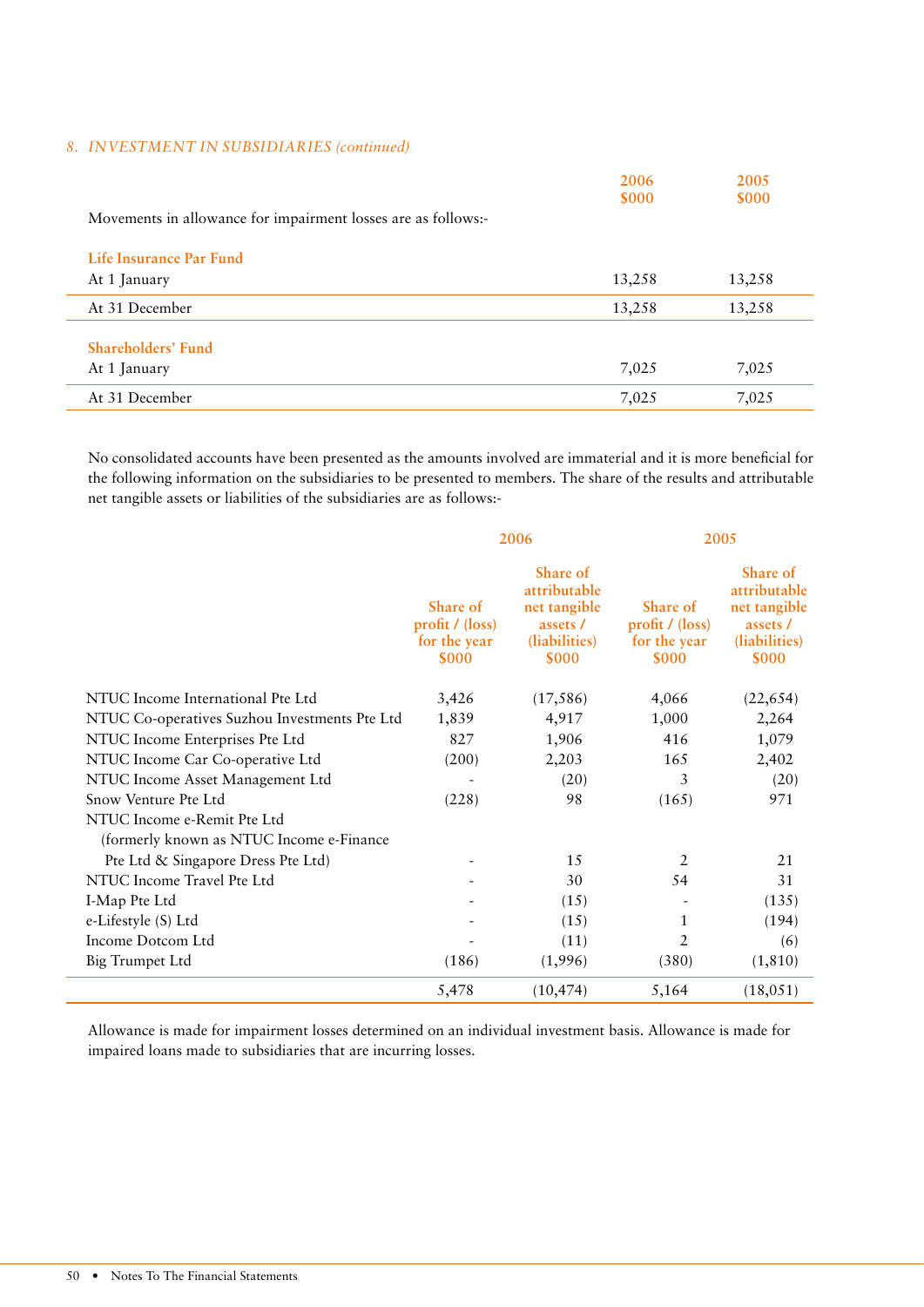# **9. INVESTMENT IN ASSOCIATES**

The investments in associates and joint ventures are as follows:-

| Name of company                                                                                          | <b>Country of</b><br>Incorporation | Principal<br><b>Activities</b>                                                                   | 2006<br>$\frac{0}{0}$ | Interest held<br>by Co-operative<br>2005<br>$\frac{0}{0}$ | 2006<br>\$000  | Cost of<br><b>Investments</b><br>2005<br>\$000 |
|----------------------------------------------------------------------------------------------------------|------------------------------------|--------------------------------------------------------------------------------------------------|-----------------------|-----------------------------------------------------------|----------------|------------------------------------------------|
| <b>Life Insurance Par Fund</b>                                                                           |                                    |                                                                                                  |                       |                                                           |                |                                                |
| Falcon-Air Holdings Pte Ltd                                                                              | Singapore                          | Investment<br>holding                                                                            | 23                    | 23                                                        | 2,150          | 2,150                                          |
| MegaTalk Pte Ltd                                                                                         | Singapore                          | Provision of<br>internet phone<br>solutions                                                      | 40                    | 40                                                        | 200            | 200                                            |
| Nanjing Underwater World<br>Pte Ltd                                                                      | Singapore                          | Property<br>development                                                                          |                       | 40                                                        | $\blacksquare$ | 2,000                                          |
| NTUC Choice Homes<br>Co-operative Ltd                                                                    | Singapore                          | Property<br>development                                                                          | 25                    | 25                                                        | 20,000         | 20,000                                         |
| Savu Properties Ltd                                                                                      | Singapore                          | Properties<br>investment                                                                         | 25                    | 25                                                        | 9,500          | 9,500                                          |
| One Marina Property Services<br>Pte Ltd (formerly known as<br><b>SLF Management Services</b><br>Pte Ltd) | Singapore                          | Provision of facility<br>management, project<br>management,<br>marketing and leasing<br>services | 20                    | 20                                                        | 580            | 580                                            |
| Vicom Assessment Centre<br>Pte Ltd                                                                       | Singapore                          | Provision of<br>motor assessment<br>services                                                     | 25                    | 25                                                        | 125            | 125                                            |
| Asia Pacific Investment<br>Company No. 2 Ltd                                                             | Singapore                          | Properties<br>investment                                                                         | 21                    |                                                           | 61,172         |                                                |
| Less allowance for impairment                                                                            |                                    |                                                                                                  |                       |                                                           | (100)          | 93,727 34,555                                  |
| <b>General Insurance Fund</b>                                                                            |                                    |                                                                                                  |                       |                                                           |                | 93,627 34,555                                  |
| <b>ACAL Holdings Pte Ltd</b>                                                                             | Singapore                          | Investment holding                                                                               | 26                    | 26                                                        |                | 20,000 20,000                                  |
| Total                                                                                                    |                                    |                                                                                                  |                       |                                                           | 113,627        | 54,555                                         |
|                                                                                                          |                                    |                                                                                                  |                       |                                                           |                |                                                |
|                                                                                                          |                                    |                                                                                                  |                       |                                                           | 2006           | 2005                                           |
| Movements in allowance for impairment losses are as follows:-                                            |                                    |                                                                                                  |                       |                                                           | \$000          | \$000                                          |
| Life Insurance Par Fund                                                                                  |                                    |                                                                                                  |                       |                                                           |                |                                                |
| At 1 January<br>Allowance made during the year                                                           |                                    |                                                                                                  |                       |                                                           | 100            |                                                |
| At 31 December                                                                                           |                                    |                                                                                                  |                       |                                                           | 100            | $\overline{\phantom{a}}$                       |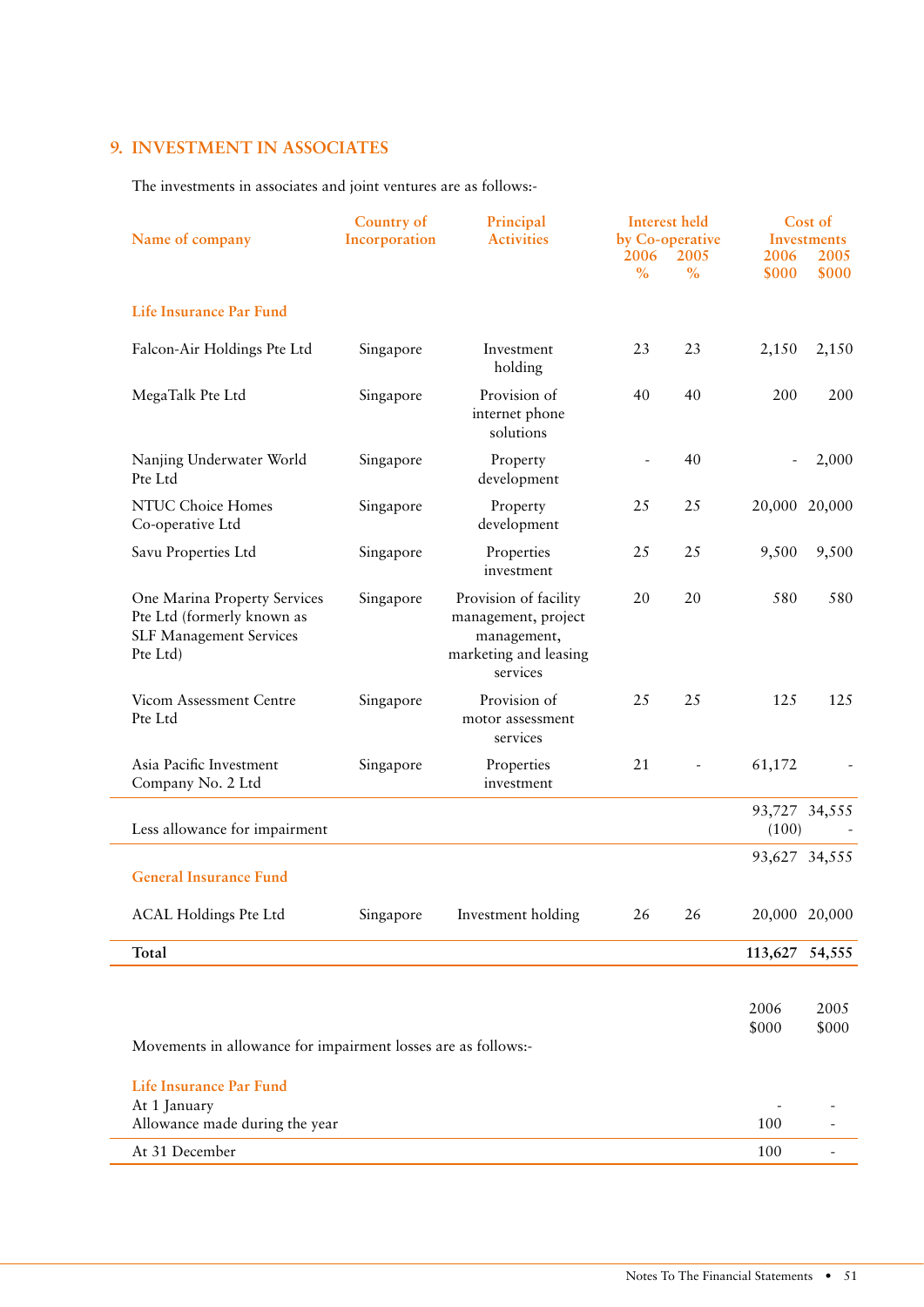#### 9. **INVESTMENT IN ASSOCIATES** (continued)

The investment in associates has not been equity accounted for as the amounts involved are immaterial and it is more beneficial for the following information on the associates to be presented to members. The share of the results and attributable net tangible assets or liabilities of the associates are as follows:-

|                                                                                                |                                                             | 2006                                                                           | 2005                                                        |                                                                                |  |
|------------------------------------------------------------------------------------------------|-------------------------------------------------------------|--------------------------------------------------------------------------------|-------------------------------------------------------------|--------------------------------------------------------------------------------|--|
|                                                                                                | Share of<br>profit / (loss)<br>for the year<br><b>\$000</b> | Share of<br>attributable<br>net tangible<br>assets /<br>(liabilities)<br>\$000 | Share of<br>profit / (loss)<br>for the year<br><b>\$000</b> | Share of<br>attributable<br>net tangible<br>assets /<br>(liabilities)<br>\$000 |  |
| Life Insurance Par Fund                                                                        |                                                             |                                                                                |                                                             |                                                                                |  |
| Falcon-Air Holdings Pte Ltd                                                                    | (42)                                                        | 3,177                                                                          | $\overline{2}$                                              | 3,237                                                                          |  |
| MegaTalk Pte Ltd                                                                               | (10)                                                        | 96                                                                             | (24)                                                        | 106                                                                            |  |
| Nanjing Underwater World Pte Ltd                                                               |                                                             | $\overline{\phantom{a}}$                                                       | 30                                                          | 2,405                                                                          |  |
| NTUC Choice Homes Co-operative Ltd                                                             | 1,549                                                       | 61,214                                                                         | 1,727                                                       | 61,221                                                                         |  |
| Savu Properties Ltd                                                                            | 11,649                                                      | 16,688                                                                         | (6, 595)                                                    | 5,049                                                                          |  |
| One Marina Property Services Pte Ltd<br>(formerly known as SLF Management<br>Services Pte Ltd) | 203                                                         | 1,237                                                                          | 198                                                         | 1,037                                                                          |  |
| Vicom Assessment Centre Pte Ltd                                                                | (107)                                                       | 357                                                                            | 73                                                          | 464                                                                            |  |
| Asia Pacific Investment Company No. 2 Ltd                                                      | 7,459                                                       | 101,000                                                                        |                                                             |                                                                                |  |
| <b>General Insurance Fund</b>                                                                  |                                                             |                                                                                |                                                             |                                                                                |  |
| <b>ACAL Holdings Pte Ltd</b>                                                                   | 426                                                         | 20,543                                                                         | 270                                                         | 20,270                                                                         |  |
|                                                                                                | 21,127                                                      | 204,312                                                                        | (4,319)                                                     | 93,789                                                                         |  |

Allowance is made in recognition of impairment in the value of investments which is other than temporary, determined on an individual investment basis. Allowance is made for impaired loans made to associates that are incurring losses.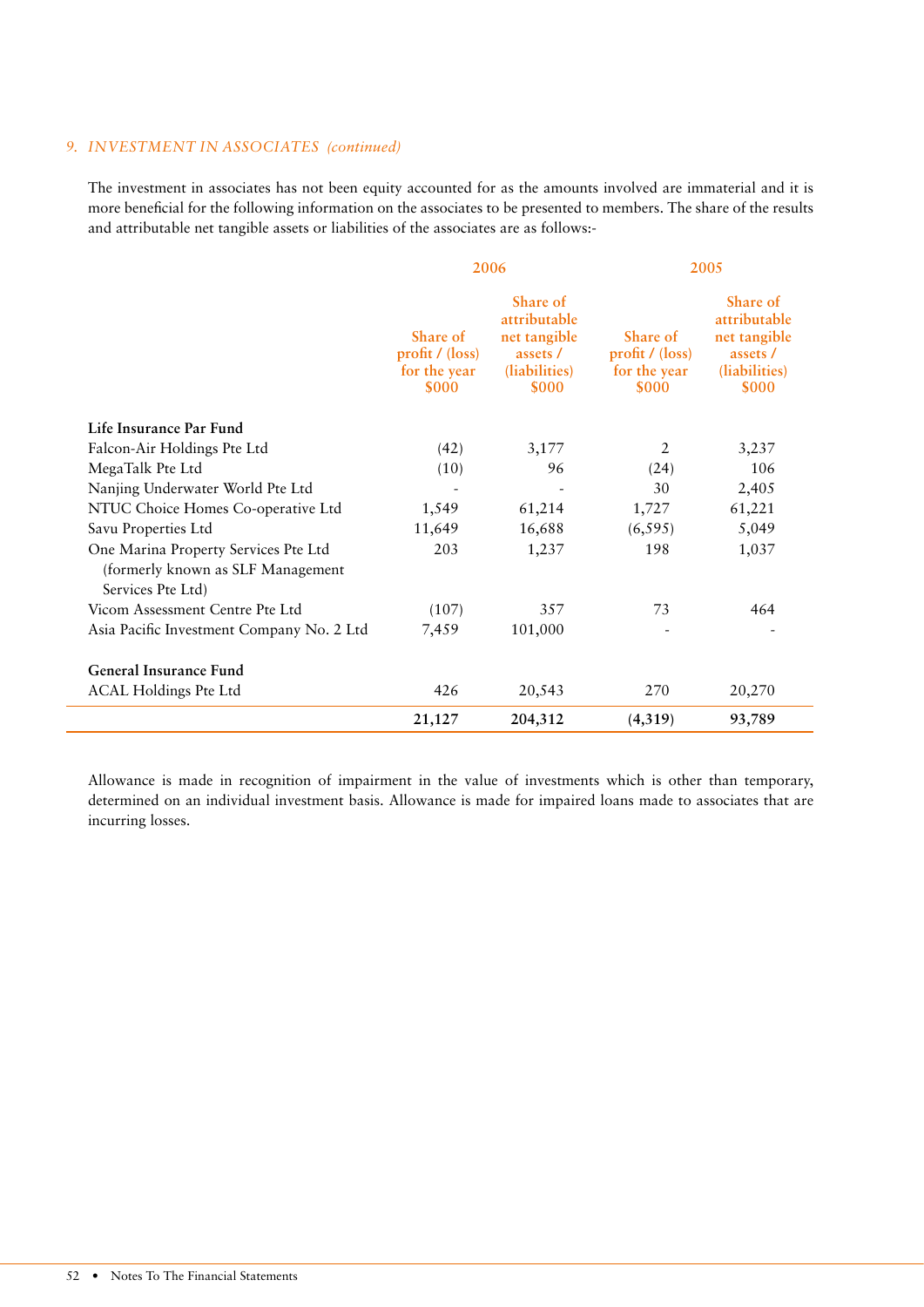# **10. INVESTMENTS**

|                                                                   |                                                  |                                                      | 2006                                  |                                              |                                           |                       |
|-------------------------------------------------------------------|--------------------------------------------------|------------------------------------------------------|---------------------------------------|----------------------------------------------|-------------------------------------------|-----------------------|
|                                                                   | Life<br><b>Insurance</b><br>Par<br>Fund<br>\$000 | Life<br><b>Insurance</b><br>Non Par<br>Fund<br>\$000 | Investment<br>Linked<br>Fund<br>\$000 | General<br><b>Insurance</b><br>Fund<br>\$000 | <b>Share</b><br>holders'<br>Fund<br>\$000 | <b>Total</b><br>\$000 |
| Investments designated at<br>fair value through profit<br>or loss |                                                  |                                                      |                                       |                                              |                                           |                       |
| Equities                                                          |                                                  |                                                      |                                       |                                              |                                           |                       |
| Quoted shares                                                     | 3,649,929                                        | 138,820                                              | 650,344                               | 197,077                                      | 61,328                                    | 4,697,498             |
| Other equity securities                                           | 45,852                                           |                                                      |                                       |                                              |                                           | 45,852                |
|                                                                   | 3,695,781                                        | 138,820                                              | 650,344                               | 197,077                                      | 61,328                                    | 4,743,350             |
| Debt securities                                                   |                                                  |                                                      |                                       |                                              |                                           |                       |
| Government securities                                             | 3,620,047                                        | 515,612                                              | 93,243                                | 333,598                                      | 194,303                                   | 4,756,803             |
| Corporate bonds                                                   | 4,268,875                                        | 301,242                                              | 254,282                               | 262,768                                      | 193,333                                   | 5,280,500             |
|                                                                   | 7,888,922                                        | 816,854                                              | 347,525                               | 596,366                                      | 387,636                                   | 10,037,303            |
| <b>Collective Investment Schemes</b>                              | 672,392                                          |                                                      | 68,021                                | 61,464                                       |                                           | 801,877               |
| Total investments designated<br>at fair value through profit      |                                                  |                                                      |                                       |                                              |                                           |                       |
| or loss                                                           | 12,257,095                                       | 955,674                                              | 1,065,890                             | 854,907                                      | 448,964                                   | 15,582,530            |
| Available-for-sale investments                                    |                                                  |                                                      |                                       |                                              |                                           |                       |
| Unquoted equities and funds                                       | 210,956                                          |                                                      |                                       | 5,122                                        | 100                                       | 216,178               |
| <b>Total investments</b>                                          | 12,468,051                                       | 955,674                                              | 1,065,890                             | 860,029                                      | 449,064                                   | 15,798,708            |
| Current                                                           | 536,657                                          | 154,559                                              | 37,798                                | 39,982                                       | 61,724                                    | 830,720               |
| Non-current                                                       | 11,931,394                                       | 801,115                                              | 1,028,092                             | 820,047                                      | 387,340                                   | 14,967,988            |
|                                                                   | 12,468,051                                       | 955,674                                              | 1,065,890                             | 860,029                                      | 449,064                                   | 15,798,708            |

Included in Government Securities are \$24.4million (2005: Nil) of Singapore Government Securities which are segregated assets of the surplus account maintained in accordance with Insurance (Valuation and Capital) Regulations 2004.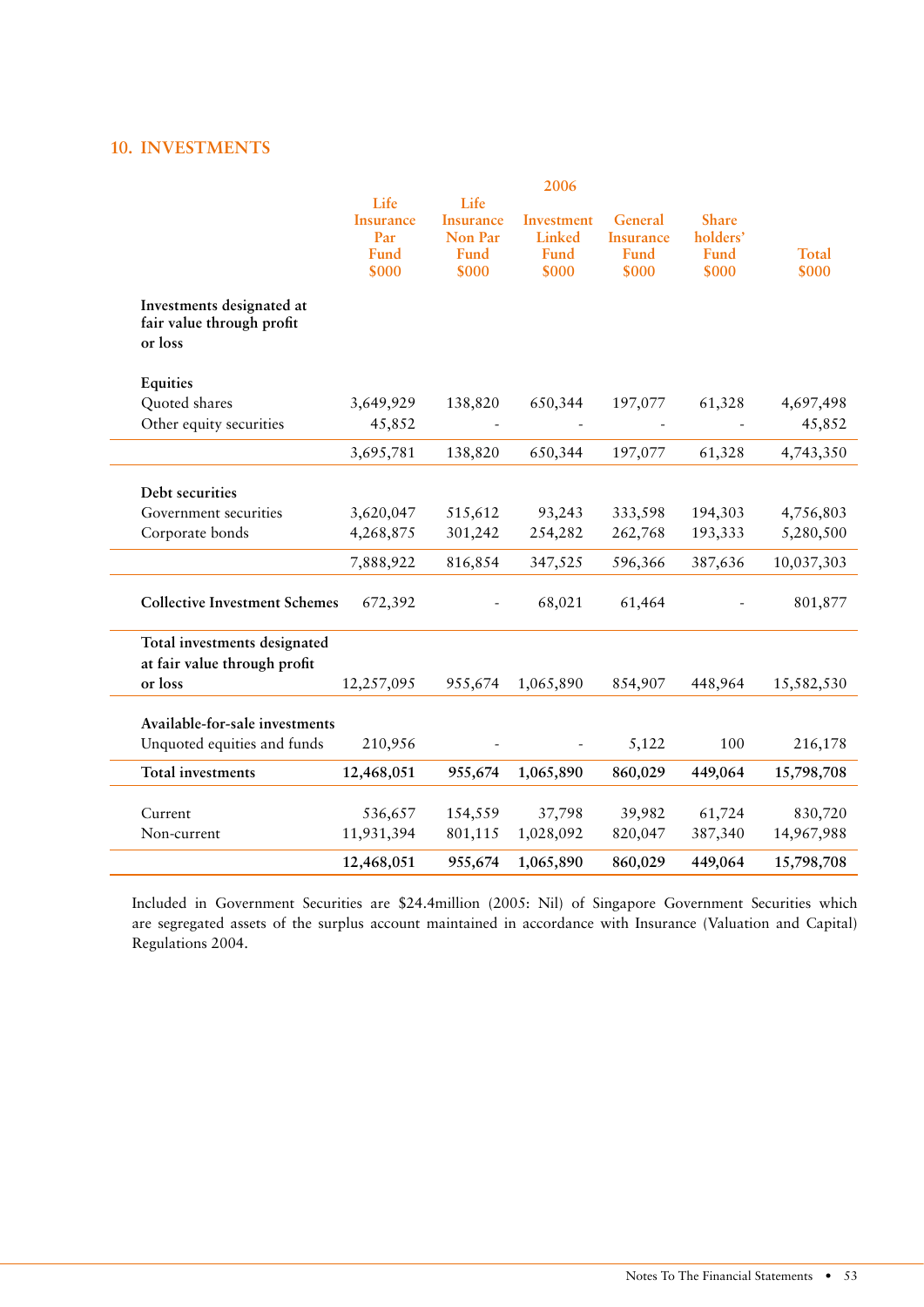# 10. **INVESTMENTS** (continued)

|                                                                                 |                                                  |                                                      | 2005                                  |                                              |                                           |                |
|---------------------------------------------------------------------------------|--------------------------------------------------|------------------------------------------------------|---------------------------------------|----------------------------------------------|-------------------------------------------|----------------|
|                                                                                 | Life<br><b>Insurance</b><br>Par<br>Fund<br>\$000 | Life<br><b>Insurance</b><br>Non Par<br>Fund<br>\$000 | Investment<br>Linked<br>Fund<br>\$000 | General<br><b>Insurance</b><br>Fund<br>\$000 | <b>Share</b><br>holders'<br>Fund<br>\$000 | Total<br>\$000 |
| Investments designated at<br>fair value through profit or loss                  |                                                  |                                                      |                                       |                                              |                                           |                |
| <b>Equities</b>                                                                 |                                                  |                                                      |                                       |                                              |                                           |                |
| Quoted shares                                                                   | 2,980,835                                        | 110,454                                              | 585,435                               | 198,231                                      | 48,590                                    | 3,923,545      |
| Other equity securities                                                         | 94,617                                           |                                                      | 767                                   |                                              |                                           | 95,384         |
|                                                                                 | 3,075,452                                        | 110,454                                              | 586,202                               | 198,231                                      | 48,590                                    | 4,018,929      |
| <b>Debt securities</b>                                                          |                                                  |                                                      |                                       |                                              |                                           |                |
| Government securities                                                           | 3,191,315                                        | 343,079                                              | 76,353                                | 298,573                                      | 177,160                                   | 4,086,480      |
| Corporate bonds                                                                 | 4,007,348                                        | 203,184                                              | 329,839                               | 281,104                                      | 190,802                                   | 5,012,277      |
|                                                                                 | 7,198,663                                        | 546,263                                              | 406,192                               | 579,677                                      | 367,962                                   | 9,098,757      |
| <b>Collective Investment Schemes</b>                                            | 627,381                                          |                                                      | 42,885                                | 53,290                                       |                                           | 723,556        |
| Total investments designated at<br>fair value through profit or loss 10,901,496 |                                                  | 656,717                                              | 1,035,279                             | 831,198                                      | 416,552                                   | 13,841,242     |
|                                                                                 |                                                  |                                                      |                                       |                                              |                                           |                |
| Available-for-sale investments                                                  |                                                  |                                                      |                                       |                                              |                                           |                |
| Unquoted equities and funds                                                     | 165,715                                          |                                                      |                                       | 11,635                                       | 100                                       | 177,450        |
| <b>Total investments</b>                                                        | 11,067,211                                       | 656,717                                              | 1,035,279                             | 842,833                                      | 416,652                                   | 14,018,692     |
| Current                                                                         | 631,279                                          | 43,046                                               | 39,279                                | 73,867                                       | 60,081                                    | 847,552        |
| Non-current                                                                     | 10,435,932                                       | 613,671                                              | 996,000                               | 768,966                                      | 356,571                                   | 13,171,140     |
|                                                                                 | 11,067,211                                       | 656,717                                              | 1,035,279                             | 842,833                                      | 416,652                                   | 14,018,692     |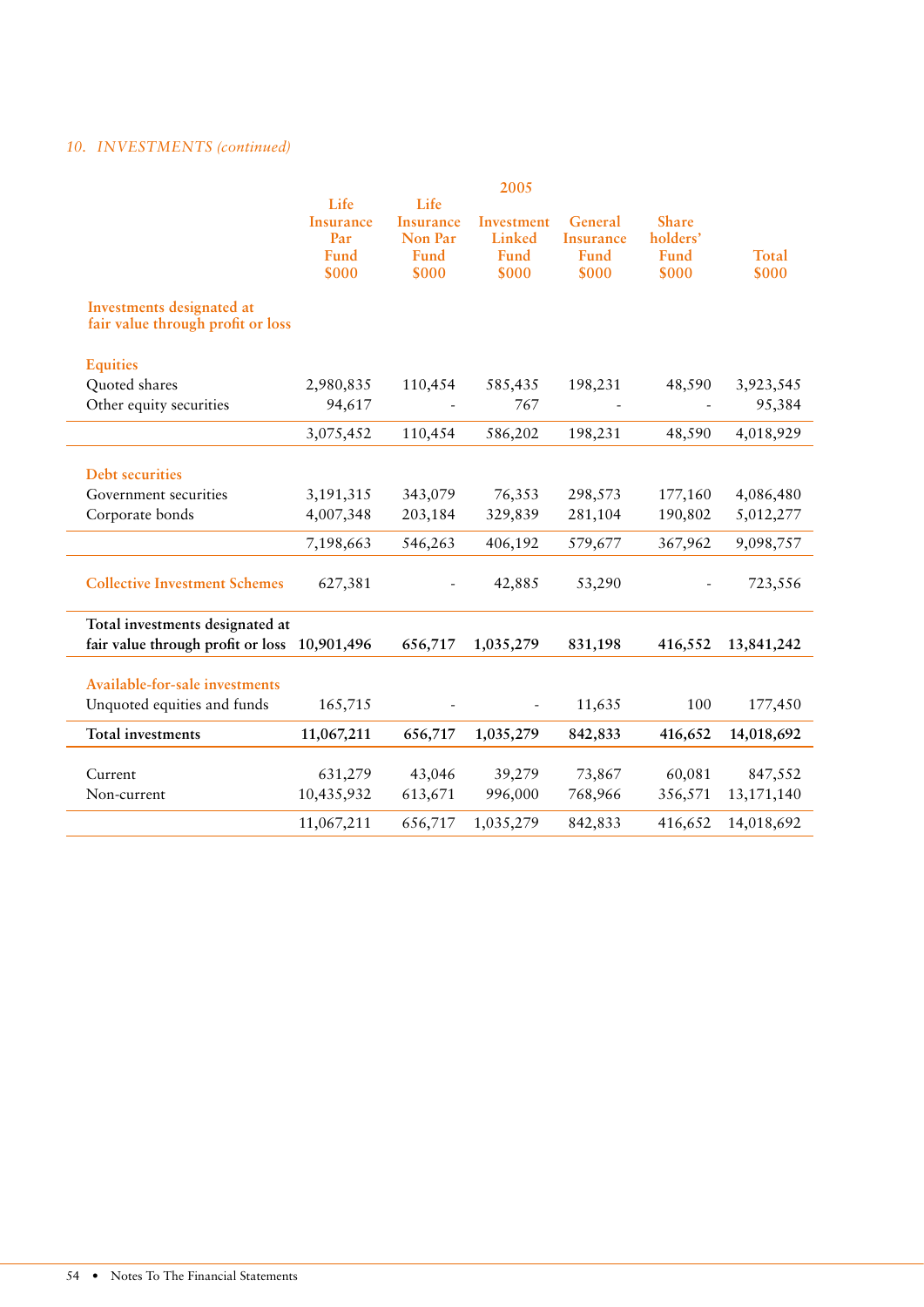#### *10. INVESTMENTS (continued)*

#### **Life Insurance Par Fund**

#### Loans of listed shares to financial institutions

During the year, the Co-operative was a participating lender of a Securities Lending Program administered by a financial institution acting as an agent. The agent collected cash and other securities from borrowers as collateral, and this collateral will be at an agreed percentage above the market value of the securities lent out. Marking to market of collateral was performed every business day by the agent and the borrower was required to deliver additional collateral when necessary. Income earned from the investment of cash collateral and loan fees for loans collateralised by non-cash collateral were distributed to the participating lenders by the agent.

The fair value of the Co-operative's share of the collateral in cash and other securities received by the agent as at 31 December 2006 was \$44.7million (2005: \$20.5 million). These were in respect of equity investments lent to financial institutions which amount to \$42.2 million (2005: \$9.9 million).

#### **Investment Linked Fund**

Net premiums received for Dynamic Guaranteed Fund, a capital guaranteed product externally managed by SGY Asset Management (Singapore) Ltd, are invested for a period of five years. Upon maturity, Societe Generale, the holding company, will guarantee the initial capital invested and 50% of the locked-in profits, determined by the difference between the initial Net Asset Value ("NAV") of the fund and the highest NAV during the five year period.

#### **Shareholders' Fund**

#### **Singapore government securities**

Included in Shareholders' Fund is \$1.2 million (2005: \$1.2 million) with fair value of \$1.3 million (2005: \$1.3 million) in Singapore government securities deposited with the Monetary Authority of Singapore as statutory deposits under the Insurance Act for the life and general insurance businesses.

The fair value of quoted investments are based on current bid prices. If the market for a financial asset is not active, the Co-operative establishes fair value by using valuation techniques.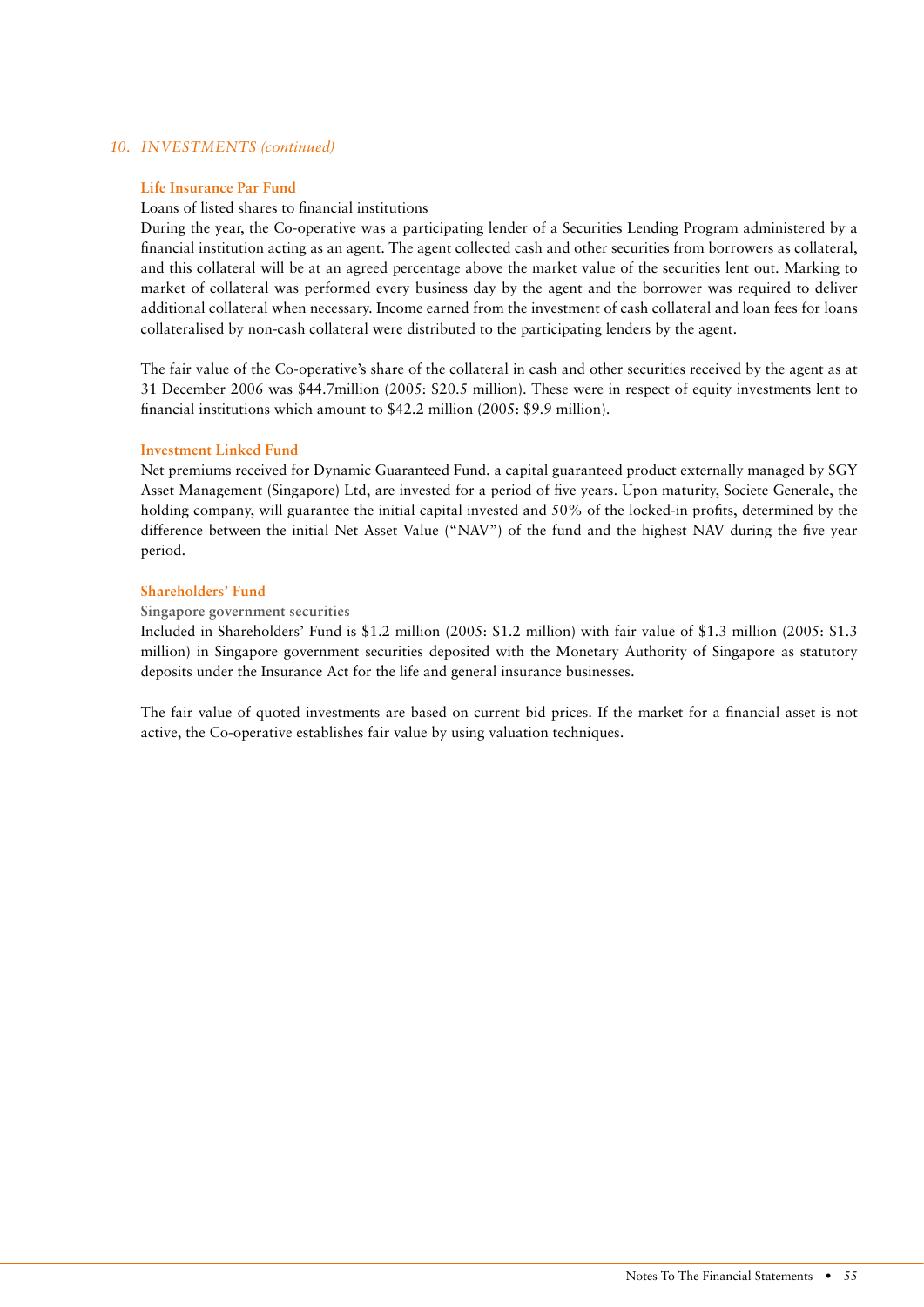# **11. LOANS**

|                                   |                                                  |                                                      | 2006                                  |                                       |                                                  |                |
|-----------------------------------|--------------------------------------------------|------------------------------------------------------|---------------------------------------|---------------------------------------|--------------------------------------------------|----------------|
|                                   | Life<br><b>Insurance</b><br>Par<br>Fund<br>\$000 | Life<br>Insurance<br>Non Par<br><b>Fund</b><br>\$000 | Investment<br>Linked<br>Fund<br>\$000 | General<br>Insurance<br>Fund<br>\$000 | <b>Share</b><br>holders'<br><b>Fund</b><br>\$000 | Total<br>\$000 |
| Term loans to corporations        |                                                  |                                                      |                                       |                                       |                                                  |                |
| - secured                         | 71,961                                           | $\overline{\phantom{a}}$                             |                                       | 10,000                                | 10,000                                           | 91,961         |
| - unsecured                       | 35,728                                           |                                                      | -                                     |                                       | 722                                              | 36,450         |
| Mortgage loans (secured)          | 225,652                                          |                                                      | $\qquad \qquad \blacksquare$          |                                       |                                                  | 225,652        |
| Car loans (secured)               | 25,232                                           |                                                      |                                       |                                       |                                                  | 25,232         |
| Loans on policies                 | 490,217                                          |                                                      | ٠                                     |                                       |                                                  | 490,217        |
| Short term loans to policyholders | 14,827                                           |                                                      |                                       | 2,924                                 | 67                                               | 17,818         |
| Impairment loss                   | (20, 978)                                        |                                                      |                                       | (53)                                  | (1)                                              | (21, 032)      |
|                                   | 842,639                                          |                                                      |                                       | 12,871                                | 10,788                                           | 866,298        |
| Current                           | 38,536                                           |                                                      |                                       | 2,871                                 | 66                                               | 41,473         |
| Non-current                       | 804,103                                          |                                                      |                                       | 10,000                                | 10,722                                           | 824,825        |
|                                   | 842,639                                          |                                                      |                                       | 12,871                                | 10,788                                           | 866,298        |

|                                   |                                                         |                                                      | 2005                                         |                                       |                                           |                |
|-----------------------------------|---------------------------------------------------------|------------------------------------------------------|----------------------------------------------|---------------------------------------|-------------------------------------------|----------------|
|                                   | Life<br><b>Insurance</b><br>Par<br><b>Fund</b><br>\$000 | Life<br>Insurance<br>Non Par<br><b>Fund</b><br>\$000 | Investment<br>Linked<br><b>Fund</b><br>\$000 | General<br>Insurance<br>Fund<br>\$000 | <b>Share</b><br>holders'<br>Fund<br>\$000 | Total<br>\$000 |
| Term loans to corporations        |                                                         |                                                      |                                              |                                       |                                           |                |
| -secured                          | 104,193                                                 |                                                      | 80                                           | 10,000                                | 15,000                                    | 129,273        |
| -unsecured                        | 39,511                                                  |                                                      | -                                            |                                       | 922                                       | 40,433         |
| Mortgage loans (secured)          | 262,828                                                 |                                                      | $\qquad \qquad \blacksquare$                 |                                       | ۰                                         | 262,828        |
| Car loans (secured)               | 31,019                                                  |                                                      | $\qquad \qquad \blacksquare$                 |                                       |                                           | 31,019         |
| Loans on policies                 | 497,341                                                 |                                                      | ٠                                            |                                       |                                           | 497,341        |
| Short term loans to policyholders | 14,902                                                  | $\overline{\phantom{a}}$                             |                                              | 3,519                                 | 132                                       | 18,553         |
| Impairment loss                   | (21,768)                                                | $\overline{\phantom{a}}$                             | $\qquad \qquad \blacksquare$                 | (33)                                  |                                           | (21, 801)      |
|                                   | 928,026                                                 | $\sim$                                               | 80                                           | 13,486                                | 16,054                                    | 957,646        |
| Current                           | 135,674                                                 |                                                      | 80                                           | 3,486                                 | 5,132                                     | 144,372        |
| Non-current                       | 792,352                                                 |                                                      | -                                            | 10,000                                | 10,922                                    | 813,274        |
|                                   | 928,026                                                 |                                                      | 80                                           | 13,486                                | 16,054                                    | 957,646        |

#### 56 • Notes To The Financial Statements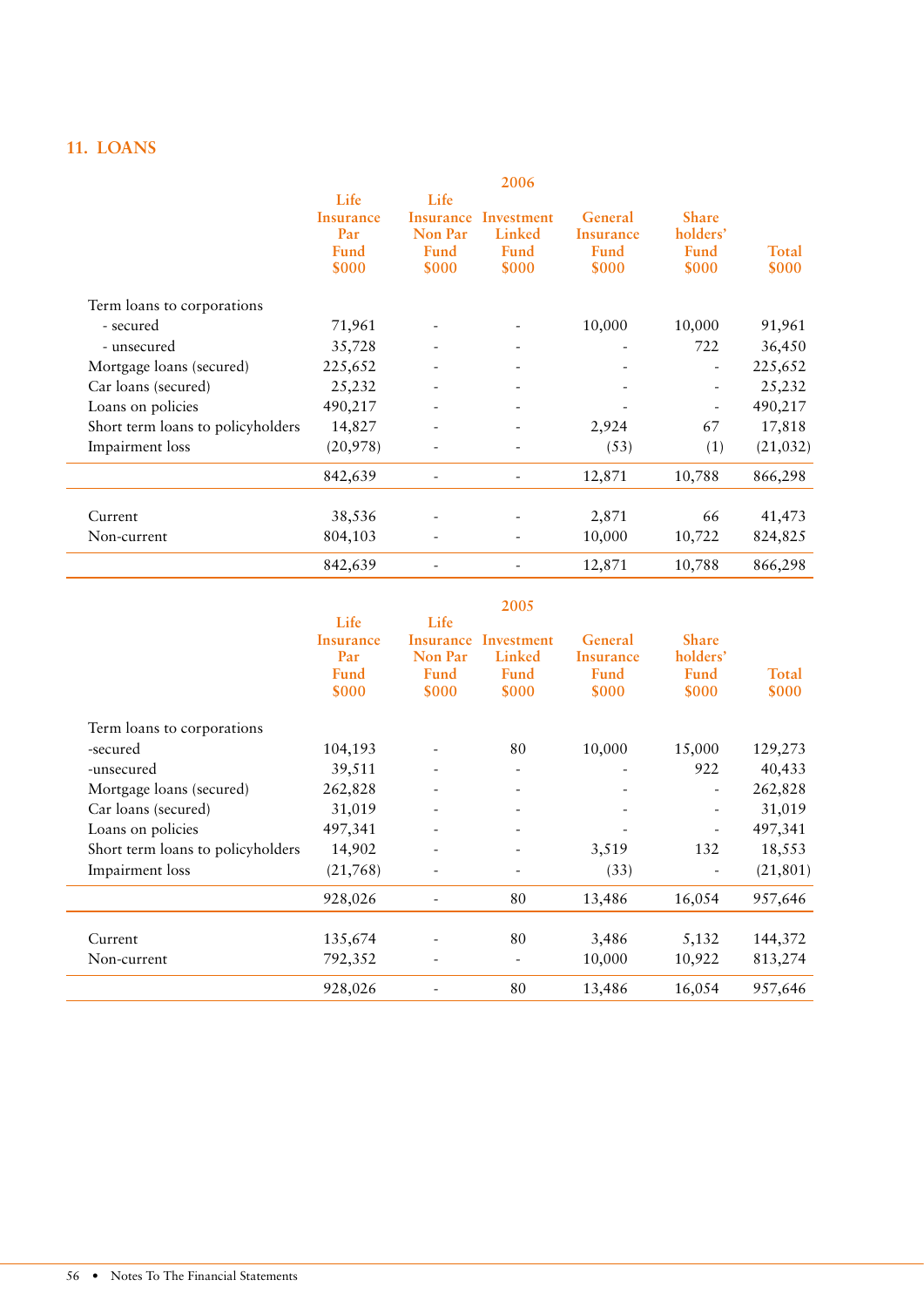### 11. LOANS (continued)

The loans advanced include the following amounts made in the ordinary course of business:-

|                                                    | 2006   | 2005   |  |
|----------------------------------------------------|--------|--------|--|
|                                                    | \$'000 | \$'000 |  |
| Term loans to subsidiaries, net of impairment loss |        |        |  |
| - secured                                          | 8,761  | 9,075  |  |
| Term loans to companies in which the Co-operative  |        |        |  |
| has an equity interest, net of impairment loss     |        |        |  |
| - secured                                          | 200    | 94     |  |
| - unsecured                                        | 19,774 | 16,526 |  |
| Loans to key personnel of the Co-operative         |        |        |  |
| - secured                                          | 437    | 415    |  |
|                                                    | 29,172 | 26,110 |  |

Movements in allowance for impairment loss during the financial year are as follows:

|                                        |                  |                              | 2006       |                          |                          |              |
|----------------------------------------|------------------|------------------------------|------------|--------------------------|--------------------------|--------------|
|                                        | Life             | Life                         |            |                          |                          |              |
|                                        | Insurance        | Insurance                    | Investment | General                  | <b>Share</b>             |              |
|                                        | Par              | Non Par                      | Linked     | Insurance                | holders'                 |              |
|                                        | Fund             | <b>Fund</b>                  | Fund       | Fund                     | Fund                     | Total        |
|                                        | \$000            | \$000                        | \$000      | \$000                    | \$000                    | \$000        |
| At 1 January                           | 21,768           |                              |            | 33                       | $\overline{\phantom{a}}$ | 21,801       |
|                                        |                  |                              |            | 20                       | 1                        | 21           |
| Allowance made during the year         | -                |                              |            |                          |                          |              |
| Allowance written back during the year | (790)            | $\qquad \qquad \blacksquare$ | ٠          | $\overline{\phantom{a}}$ |                          | (790)        |
| At 31 December                         | 20,978           |                              |            | 53                       | 1                        | 21,032       |
|                                        |                  |                              |            |                          |                          |              |
|                                        |                  |                              | 2005       |                          |                          |              |
|                                        | Life             | Life                         |            |                          |                          |              |
|                                        | <b>Insurance</b> | Insurance                    | Investment | General                  | <b>Share</b>             |              |
|                                        | Par              | Non Par                      | Linked     | Insurance                | holders'                 |              |
|                                        | Fund             | Fund                         | Fund       | Fund                     | Fund                     | Total        |
|                                        | \$000            | \$000                        | \$000      | \$000                    | <b>\$000</b>             | <b>\$000</b> |

At 1 January 37,595 - 55 - 37,650 Allowance written back during the year (15,827) - (22) (23) (15,849) At 31 December 21,768 - 33 - 21,801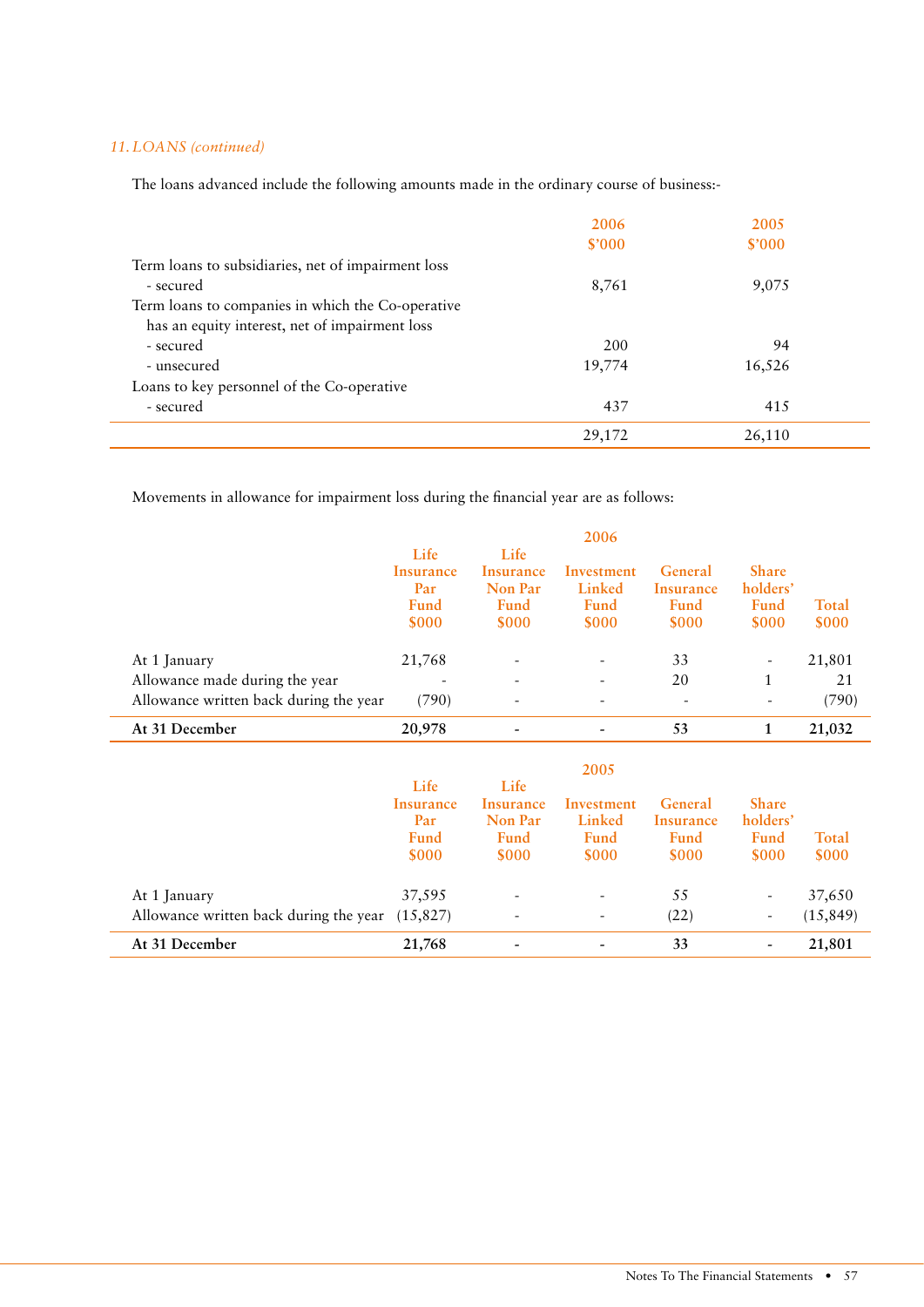# 12. DERIVATIVE FINANCIAL INSTRUMENTS

|                               |                                                 |                                                | 2006                                           |                     |
|-------------------------------|-------------------------------------------------|------------------------------------------------|------------------------------------------------|---------------------|
|                               | Contract<br>or Underlying<br>Principal<br>\$000 | <b>Positive</b><br><b>Revaluation</b><br>\$000 | <b>Negative</b><br><b>Revaluation</b><br>\$000 | <b>Net</b><br>\$000 |
| Life Insurance Par Fund       |                                                 |                                                |                                                |                     |
| Forward foreign exchange      | 4,183,499                                       | 33,911                                         | (28, 197)                                      | 5,714               |
| Interest rate swaps           | 480,249                                         | 2,005                                          | (1,682)                                        | 323                 |
| Swaptions                     | 225,717                                         | 407                                            | (409)                                          | (2)                 |
| Bond forwards                 | 290,000                                         | 1,711                                          | (2,228)                                        | (517)               |
| Currency options              |                                                 |                                                |                                                |                     |
| Cross currency swaps          | 442,195                                         | 40,608                                         | (26, 821)                                      | 13,787              |
|                               | 5,621,660                                       | 78,642                                         | (59, 337)                                      | 19,305              |
| Life Insurance Non-Par Fund   |                                                 |                                                |                                                |                     |
| Cross currency swaps          | 14,770                                          | 768                                            | (101)                                          | 667                 |
|                               | 14,770                                          | 768                                            | (101)                                          | 667                 |
| <b>Investment Linked Fund</b> |                                                 |                                                |                                                |                     |
| Forward foreign exchange      | 326,449                                         | 2,837                                          | (2,248)                                        | 589                 |
| Interest rate swaps           | 51,071                                          | 213                                            | (179)                                          | 34                  |
| Swaptions                     | 24,003                                          | 43                                             | (43)                                           |                     |
| Bond forwards                 | 30,840                                          | 182                                            | (237)                                          | (55)                |
| Currency options              |                                                 | $\overline{\phantom{a}}$                       |                                                |                     |
| Cross currency swaps          | 1,206                                           | 165                                            |                                                | 165                 |
|                               | 433,569                                         | 3,440                                          | (2,707)                                        | 733                 |
| <b>General Insurance Fund</b> |                                                 |                                                |                                                |                     |
| Forward foreign exchange      | 91                                              |                                                |                                                |                     |
| Cross currency swaps          | 3,533                                           | 485                                            |                                                | 485                 |
|                               | 3,624                                           | 485                                            |                                                | 485                 |
| <b>Shareholders' Fund</b>     |                                                 |                                                |                                                |                     |
| Cross currency swaps          | 2,239                                           | 307                                            |                                                | 307                 |
|                               | 2,239                                           | 307                                            |                                                | 307                 |
| Total                         | 6,075,862                                       | 83,642                                         | (62, 145)                                      | 21,497              |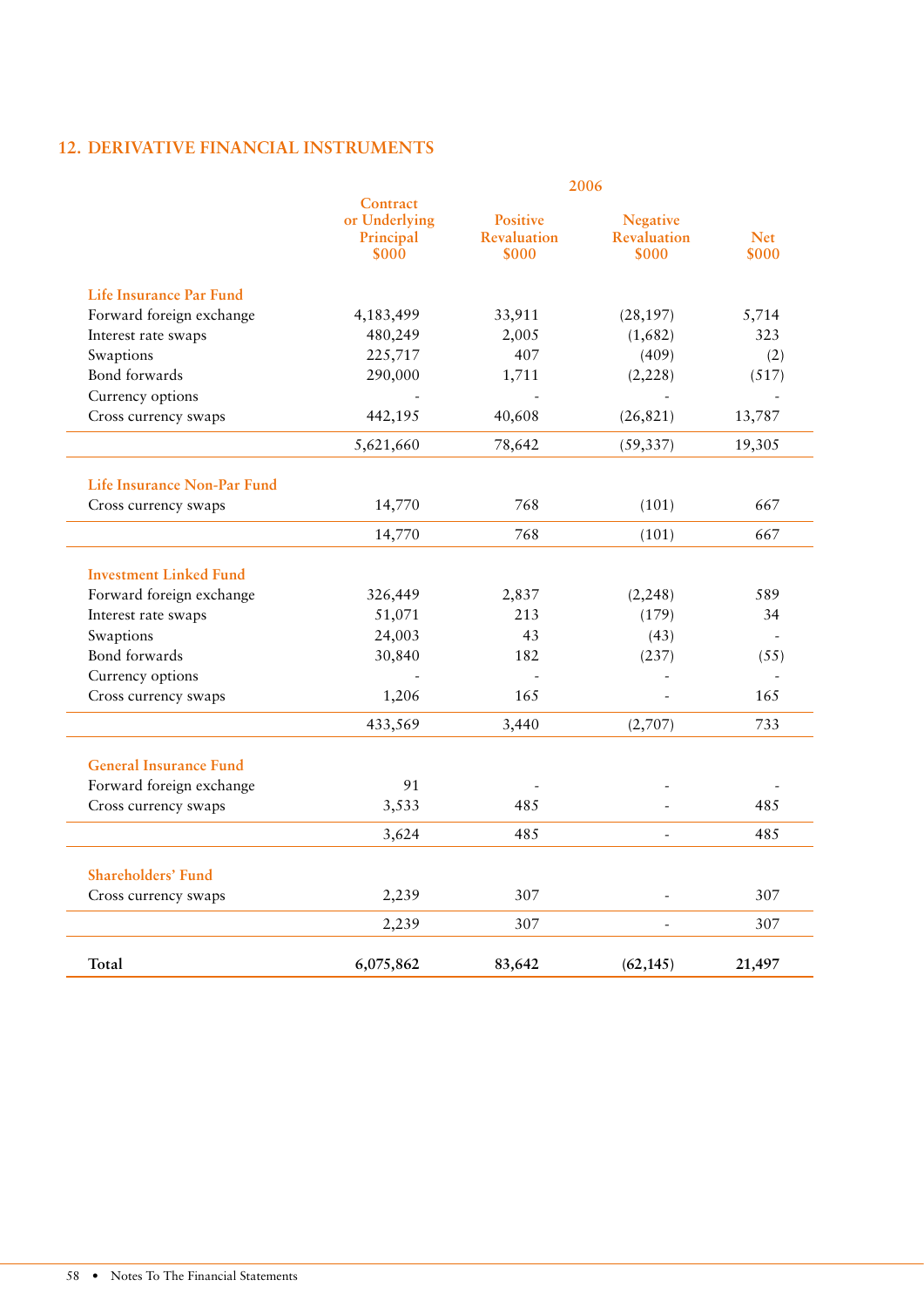# *12. DERIVATIVE FINANCIAL INSTRUMENTS (continued)*

|                                |                                                 |                                                | 2005                                           |                                        |
|--------------------------------|-------------------------------------------------|------------------------------------------------|------------------------------------------------|----------------------------------------|
|                                | Contract<br>or Underlying<br>Principal<br>\$000 | <b>Positive</b><br><b>Revaluation</b><br>\$000 | <b>Negative</b><br><b>Revaluation</b><br>\$000 | <b>Net</b><br><b>Position</b><br>\$000 |
| <b>Life Insurance Par Fund</b> |                                                 |                                                |                                                |                                        |
| Forward foreign exchange       | 3,927,697                                       | 27,432                                         | (13,802)                                       | 13,630                                 |
| Interest rate swaps            | 357,194                                         | 1,605                                          | (2, 144)                                       | (539)                                  |
| Swaptions                      | 47,446                                          | 194                                            | (130)                                          | 64                                     |
| Bond forwards                  | 178,684                                         | 693                                            | (1, 591)                                       | (898)                                  |
| Currency options               | 6,966                                           |                                                | (63)                                           | (63)                                   |
| Cross currency swaps           | 441,501                                         | 7,734                                          | (31,892)                                       | (24, 158)                              |
|                                | 4,959,488                                       | 37,658                                         | (49, 622)                                      | (11,964)                               |
| Life Insurance Non-Par Fund    |                                                 |                                                |                                                |                                        |
| Cross currency swaps           | 15,829                                          | 373                                            | (262)                                          | 111                                    |
|                                | 15,829                                          | 373                                            | (262)                                          | 111                                    |
| <b>Investment Linked Fund</b>  |                                                 |                                                |                                                |                                        |
| Forward foreign exchange       | 382,495                                         | 6,761                                          | (609)                                          | 6,152                                  |
| Interest rate swaps            | 188,343                                         | 158                                            | (147)                                          | 11                                     |
| Swaptions                      | 3,248                                           | 13                                             | (9)                                            | $\overline{4}$                         |
| Bond forwards                  | 12,233                                          | 47                                             | (109)                                          | (62)                                   |
| Currency options               | 477                                             |                                                | (4)                                            | (4)                                    |
| Cross currency swaps           | 913                                             | 41                                             | $\Box$                                         | 41                                     |
|                                | 587,709                                         | 7,020                                          | (878)                                          | 6,142                                  |
| <b>General Insurance Fund</b>  |                                                 |                                                |                                                |                                        |
| Forward foreign exchange       | 16,142                                          | 67                                             | (39)                                           | 28                                     |
| Cross currency swaps           | 3,376                                           | 150                                            | $\sim$                                         | 150                                    |
|                                | 19,518                                          | 217                                            | (39)                                           | 178                                    |
| Shareholders' Fund             |                                                 |                                                |                                                |                                        |
| Cross currency swaps           | 2,367                                           | 105                                            | $\overline{a}$                                 | 105                                    |
|                                | 2,367                                           | 105                                            |                                                | 105                                    |
| Total                          | 5,584,911                                       | 45,373                                         | (50, 801)                                      | (5, 428)                               |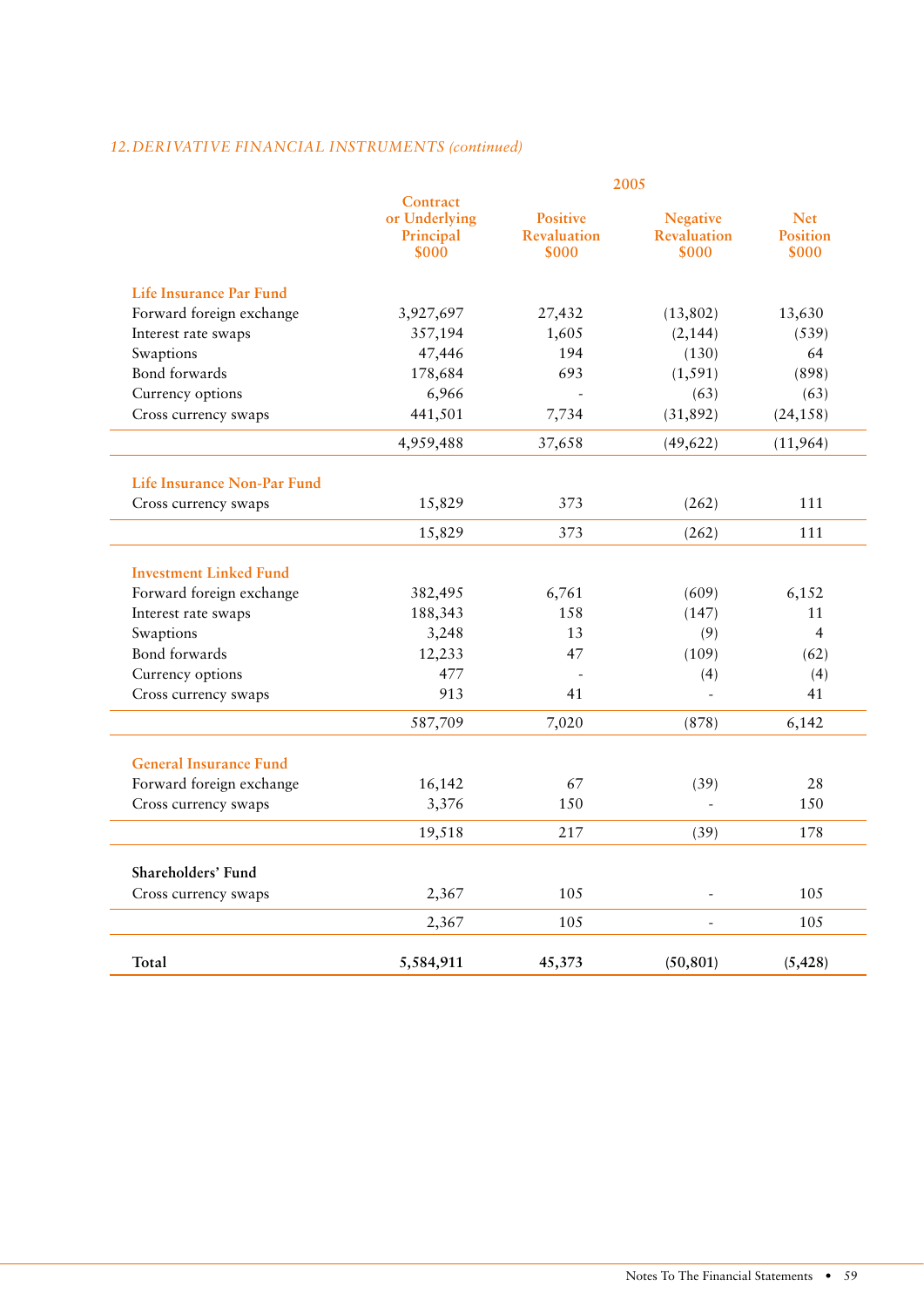| <b>13. INSURANCE CONTRACT PROVISIONS</b>      |                                            |                                                      |                                       |                                     |
|-----------------------------------------------|--------------------------------------------|------------------------------------------------------|---------------------------------------|-------------------------------------|
| Life<br><b>Insurance</b><br>Par Fund<br>\$000 | Life<br>Insurance<br>Non-Par Fund<br>\$000 | 2006<br>Investment<br>Linked<br><b>Fund</b><br>\$000 | General<br>Insurance<br>Fund<br>\$000 | Total<br>\$000                      |
|                                               |                                            |                                                      |                                       |                                     |
|                                               | 113,413<br>76,348                          |                                                      | 320,459<br>134,530                    | 433,872<br>210,878                  |
| 1,174,751                                     | 805,186                                    |                                                      |                                       | 1,979,937                           |
|                                               |                                            |                                                      |                                       | 6,474,044                           |
| 6,762,480                                     |                                            |                                                      |                                       | 6,762,480                           |
|                                               |                                            | 1,083,893                                            |                                       | 1,083,893                           |
| 14,411,275                                    | 994,947                                    | 1,083,893                                            | 454,989                               | 16,945,104                          |
|                                               |                                            |                                                      |                                       | 11,314                              |
|                                               |                                            |                                                      | 7,545                                 | 7,545                               |
|                                               |                                            |                                                      |                                       |                                     |
|                                               |                                            |                                                      |                                       |                                     |
|                                               |                                            |                                                      |                                       |                                     |
|                                               |                                            |                                                      | 18,859                                | 18,859                              |
|                                               | 113,413<br>76,348                          |                                                      | 309,145<br>126,985                    | 422,558<br>203,333                  |
| 1,174,751                                     | 805,186                                    |                                                      |                                       | 1,979,937                           |
| 6,474,044<br>6,762,480                        |                                            | 1,083,893                                            |                                       | 6,474,044<br>6,762,480<br>1,083,893 |
| 14,411,275                                    | 994,947                                    | 1,083,893                                            | 436,130                               | 16,926,245                          |
|                                               | 6,474,044                                  |                                                      |                                       | 11,314                              |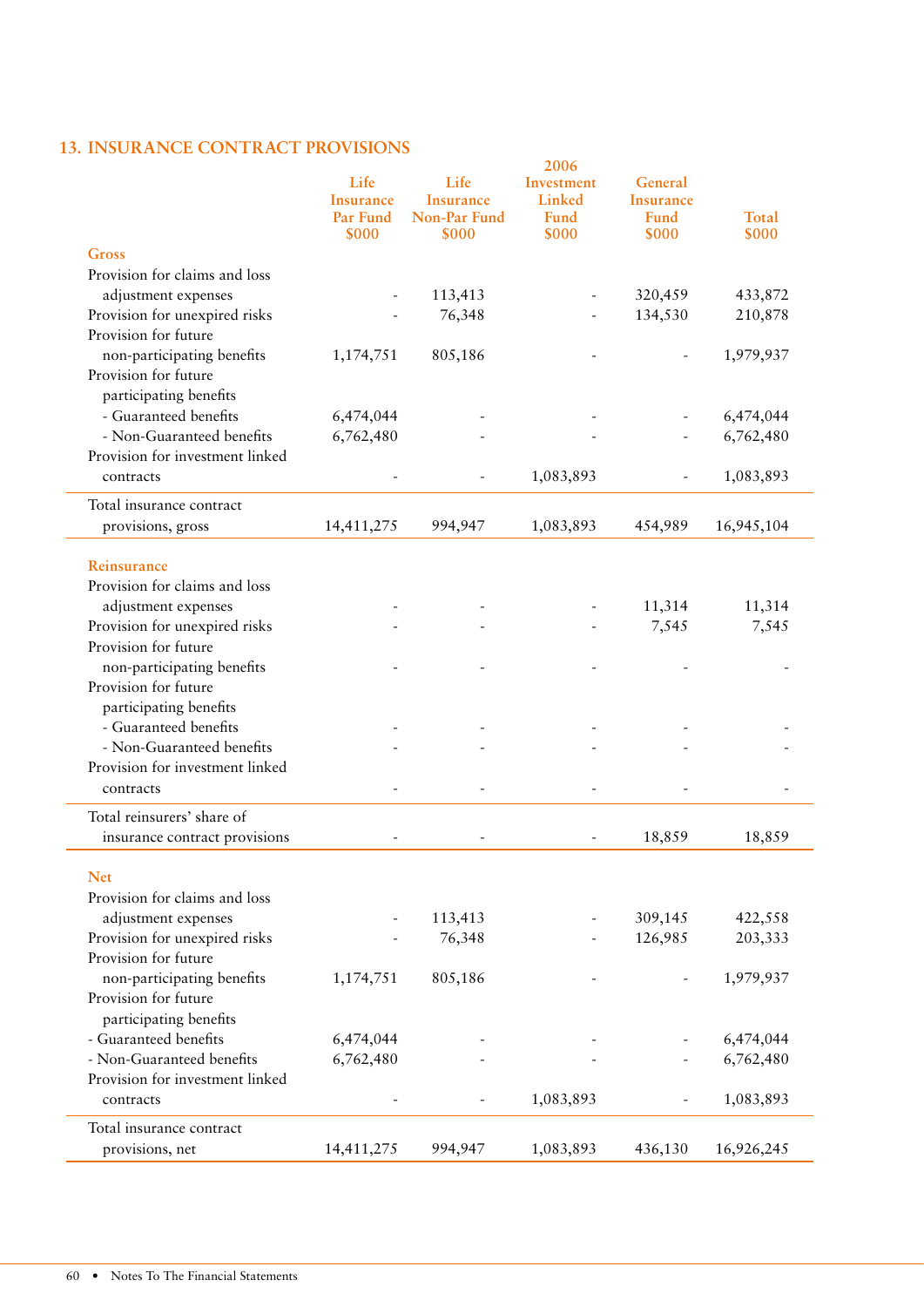# 13. INSURANCE CONTRACT PROVISIONS (continued)

|                                 |            |                          | 2005       |                  |              |
|---------------------------------|------------|--------------------------|------------|------------------|--------------|
|                                 | Life       | Life                     | Investment | General          |              |
|                                 | Insurance  | <b>Insurance</b>         | Linked     | <b>Insurance</b> |              |
|                                 | Par Fund   | Non-Par Fund             | Fund       | <b>Fund</b>      | <b>Total</b> |
|                                 | \$000      | \$000                    | \$000      | \$000            | \$000        |
| <b>Gross</b>                    |            |                          |            |                  |              |
| Provision for claims and loss   |            |                          |            |                  |              |
| adjustment expenses             |            | 97,789                   |            | 338,874          | 436,663      |
| Provision for unexpired risks   |            | 65,963                   |            | 140,310          | 206,273      |
| Provision for future            |            |                          |            |                  |              |
| non-participating benefits      | 1,465,417  | 577,079                  |            |                  | 2,042,496    |
| Provision for future            |            |                          |            |                  |              |
| participating benefits          |            |                          |            |                  |              |
| - Guaranteed benefits           | 5,742,358  |                          |            |                  | 5,742,358    |
| - Non-Guaranteed benefits       | 5,752,273  |                          |            |                  | 5,752,273    |
| Provision for investment linked |            |                          |            |                  |              |
| contracts                       |            | $\overline{\phantom{a}}$ | 1,075,470  |                  | 1,075,470    |
|                                 |            |                          |            |                  |              |
| Total insurance contract        |            |                          |            |                  |              |
| provisions, gross               | 12,960,048 | 740,831                  | 1,075,470  | 479,184          | 15,255,533   |
|                                 |            |                          |            |                  |              |
| Reinsurance                     |            |                          |            |                  |              |
| Provision for claims and loss   |            |                          |            |                  |              |
| adjustment expenses             |            |                          |            | 10,937           | 10,937       |
| Provision for unexpired risks   |            |                          |            | 8,358            | 8,358        |
| Provision for future            |            |                          |            |                  |              |
| non-participating benefits      |            |                          |            |                  |              |
| Provision for future            |            |                          |            |                  |              |
| participating benefits          |            |                          |            |                  |              |
| - Guaranteed benefits           |            |                          |            |                  |              |
| - Non-Guaranteed benefits       |            |                          |            |                  |              |
| Provision for investment linked |            |                          |            |                  |              |
| contracts                       |            |                          |            |                  |              |
|                                 |            |                          |            |                  |              |
| Total reinsurers' share of      |            |                          |            |                  |              |
| insurance contract provisions   |            |                          |            | 19,295           | 19,295       |
|                                 |            |                          |            |                  |              |
| <b>Net</b>                      |            |                          |            |                  |              |
| Provision for claims and loss   |            |                          |            |                  |              |
| adjustment expenses             |            | 97,789                   |            | 327,937          | 425,726      |
| Provision for unexpired risks   |            | 65,963                   |            | 131,952          | 197,915      |
| Provision for future            |            |                          |            |                  |              |
| non-participating benefits      | 1,465,417  | 577,079                  |            |                  | 2,042,496    |
| Provision for future            |            |                          |            |                  |              |
| participating benefits          |            |                          |            |                  |              |
| - Guaranteed benefits           | 5,742,358  |                          |            |                  | 5,742,358    |
| - Non-Guaranteed benefits       | 5,752,273  |                          |            |                  | 5,752,273    |
| Provision for investment linked |            |                          |            |                  |              |
| contracts                       |            | $\blacksquare$           | 1,075,470  |                  | 1,075,470    |
| Total insurance contract        |            |                          |            |                  |              |
| provisions, net                 | 12,960,048 | 740,831                  | 1,075,470  | 459,889          | 15,236,238   |
|                                 |            |                          |            |                  |              |

The valuation of the provisions of the Life Insurance Par Fund and Non-Par Fund, and the General Insurance Fund, is based on actuarial valuations carried out by the in-house Actuary appointed under the Insurance Act and Regulations.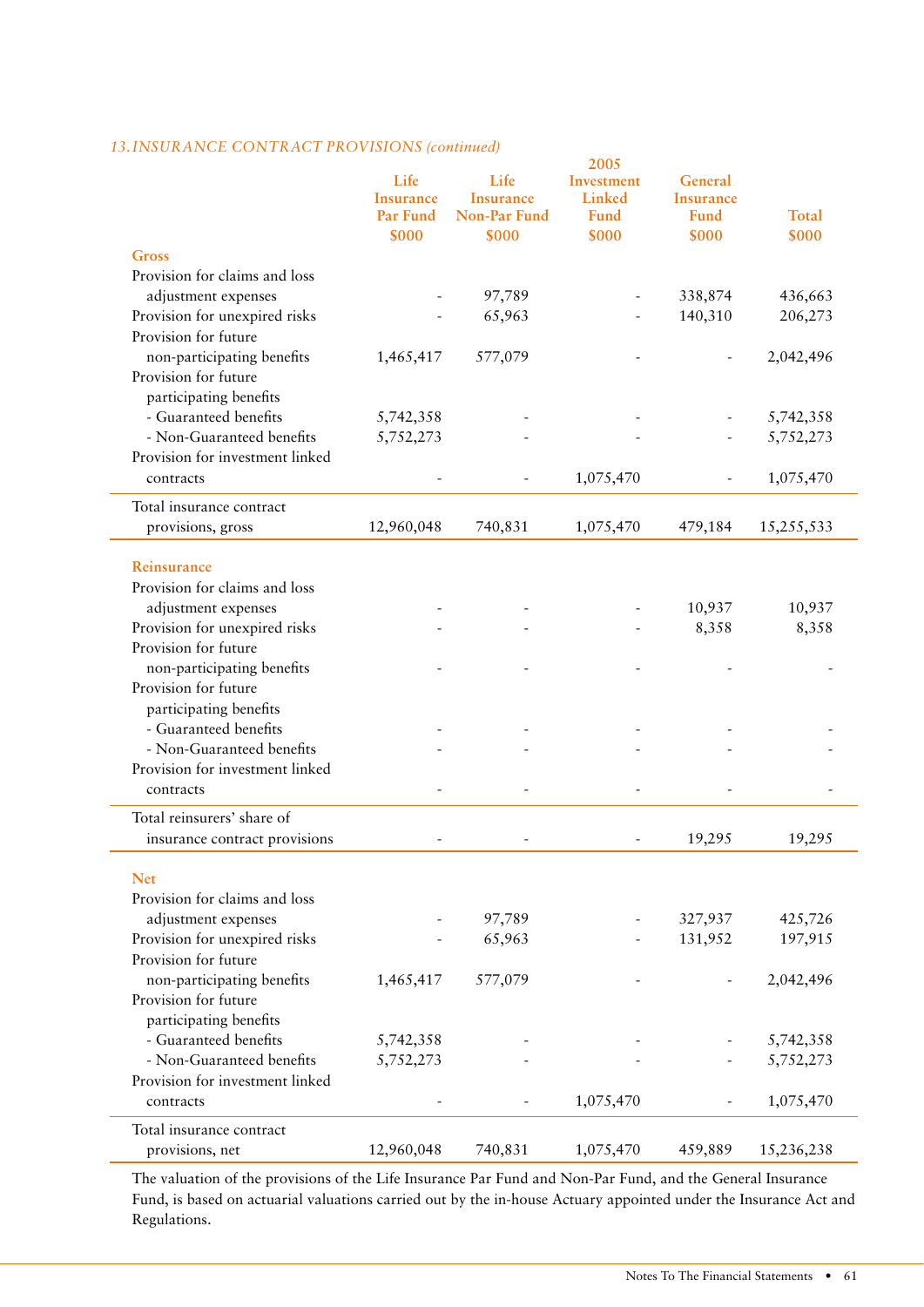# 13. INSURANCE CONTRACT PROVISIONS (continued)

Movements in insurance contract provisions

#### **Life Insurance Par Fund**

# **Provision for future participating/ non-participating benefits**

|                                       |                | 2006                       |                     | 2005           |                             |                     |  |
|---------------------------------------|----------------|----------------------------|---------------------|----------------|-----------------------------|---------------------|--|
|                                       | Gross<br>\$000 | Reinsurance<br><b>SOOO</b> | <b>Net</b><br>\$000 | Gross<br>\$000 | Reinsurance<br><b>\$000</b> | <b>Net</b><br>\$000 |  |
| At 1 January<br>Increase in insurance | 12,960,048     | $\overline{\phantom{a}}$   | 12,960,048          | 11,682,572     |                             | 11,682,572          |  |
| contract provisions                   | 1,157,674      | $\frac{1}{2}$              | 1,157,674           | 1,024,818      |                             | 1,024,818           |  |
| Bonus to policyholders                | 293,553        | $\overline{\phantom{a}}$   | 293,553             | 252,658        |                             | 252,658             |  |
| At 31 December                        | 14,411,275     | $\overline{\phantom{0}}$   | 14,411,275          | 12,960,048     |                             | 12,960,048          |  |

#### **Life Insurance Non-Par Fund**

#### **(a) Provision for unexpired risks**

|                        |                | 2006                       |                     |                | 2005                        |                     |
|------------------------|----------------|----------------------------|---------------------|----------------|-----------------------------|---------------------|
|                        | Gross<br>\$000 | Reinsurance<br><b>SOOO</b> | <b>Net</b><br>\$000 | Gross<br>\$000 | Reinsurance<br><b>\$000</b> | <b>Net</b><br>\$000 |
| At 1 January           | 65,963         | -                          | 65,963              | 35,077         | $\overline{\phantom{a}}$    | 35,077              |
| Movements for the year | 10,385         |                            | 10,385              | 30,886         | $\overline{\phantom{a}}$    | 30,886              |
| At 31 December         | 76,348         | $\overline{\phantom{a}}$   | 76,348              | 65,963         | $\overline{\phantom{a}}$    | 65,963              |

#### **(b) Provisions for future non-participating benefits and claims**

|                                |         | 2006                     |                          |             | 2005                     |            |
|--------------------------------|---------|--------------------------|--------------------------|-------------|--------------------------|------------|
|                                | Gross   | Reinsurance              | <b>Net</b>               | Gross       | Reinsurance              | <b>Net</b> |
|                                | \$000   | \$000                    | \$000                    | <b>SOOO</b> | <b>\$000</b>             | \$000      |
| At 1 January                   | 674,868 | ۰                        | 674,868                  | 328,522     | $\overline{\phantom{a}}$ | 328,522    |
| Reclassification off-shore     |         |                          |                          |             |                          |            |
| business to Life Insurance     |         |                          |                          |             |                          |            |
| Non-Par Fund                   |         |                          | $\overline{\phantom{a}}$ | 12,505      | $\overline{a}$           | 12,505     |
| Increase in insurance contract |         |                          |                          |             |                          |            |
| provisions                     | 243,731 | $\overline{\phantom{a}}$ | 243,731                  | 333,841     | $\overline{a}$           | 333,841    |
| At 31 December                 | 918,599 |                          | 918,599                  | 674,868     | $\overline{a}$           | 674,868    |
| At 31 December                 | 994,947 |                          | 994,947                  | 740,831     |                          | 740,831    |

#### **Investment Linked Fund**

# **Provision for investment linked contracts**

|                                                |                | 2006                     |                     |                | 2005                     |                     |
|------------------------------------------------|----------------|--------------------------|---------------------|----------------|--------------------------|---------------------|
|                                                | Gross<br>\$000 | Reinsurance<br>\$000     | <b>Net</b><br>\$000 | Gross<br>\$000 | Reinsurance<br>\$000     | <b>Net</b><br>\$000 |
| At 1 January<br>Increase in insurance contract | 1,075,470      | -                        | 1,075,470           | 930,043        | $\overline{\phantom{a}}$ | 930,043             |
| provision                                      | 8,423          | $\overline{\phantom{a}}$ | 8,423               | 145,427        | $\overline{\phantom{a}}$ | 145,427             |
| At 31 December                                 | 1,083,893      | $\overline{\phantom{a}}$ | 1,083,893           | 1,075,470      | $\overline{\phantom{a}}$ | 1,075,470           |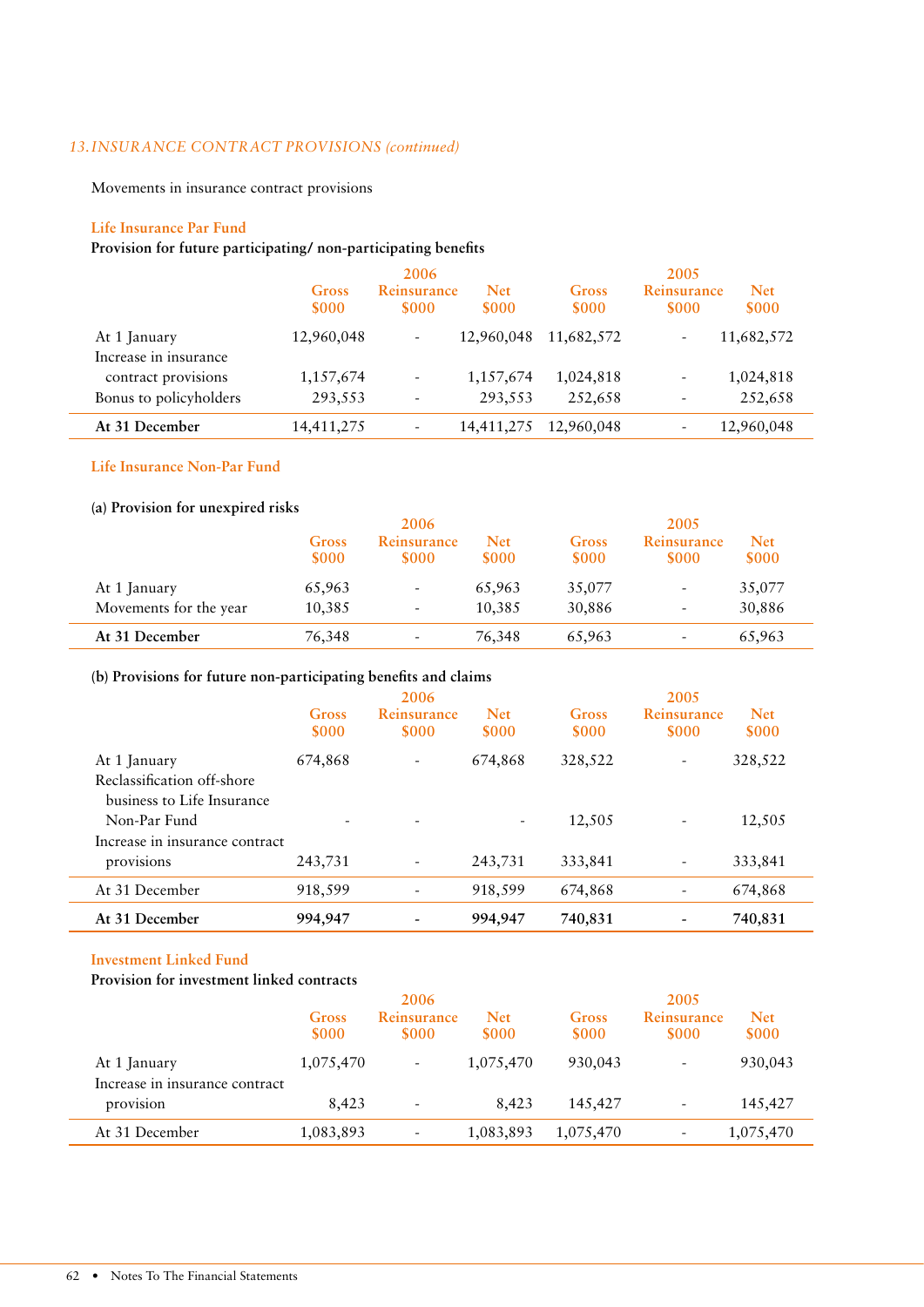# 13. INSURANCE CONTRACT PROVISIONS (continued)

Movements in insurance contract provisions

#### **General Insurance Fund**

# **(a) Provision for claims and loss adjustment expenses**

|                                      |                | 2006                 |                     |                | 2005                       |                     |
|--------------------------------------|----------------|----------------------|---------------------|----------------|----------------------------|---------------------|
|                                      | Gross<br>\$000 | Reinsurance<br>\$000 | <b>Net</b><br>\$000 | Gross<br>\$000 | Reinsurance<br><b>SOOO</b> | <b>Net</b><br>\$000 |
| At 1 January<br>Cash paid for claims | 338,874        | (10, 937)            | 327,937             | 283,167        | (8,374)                    | 274,793             |
| settled in the year                  | (160, 653)     | 3,668                | (156,985)           | (151, 612)     | 5,941                      | (145,671)           |
| Movements for the year               | 142,238        | (4,045)              | 138,193             | 207,319        | (8,504)                    | 198,815             |
| At 31 December                       | 320,459        | (11, 314)            | 309,145             | 338,874        | (10, 937)                  | 327,937             |

# **(b) Provision for unexpired risks**

|                                        | Gross<br>\$000     | 2006<br>Reinsurance<br>\$000 | <b>Net</b><br><b>\$000</b> | Gross<br>\$000       | 2005<br>Reinsurance<br><b>SOOO</b> | <b>Net</b><br>\$000  |
|----------------------------------------|--------------------|------------------------------|----------------------------|----------------------|------------------------------------|----------------------|
| At 1 January<br>Movements for the year | 140,310<br>(5,780) | (8,358)<br>813               | 131,952<br>(4,967)         | 166,251<br>(25, 941) | (5,505)<br>(2,853)                 | 160,746<br>(28, 794) |
| At 31 December                         | 134,530            | (7, 545)                     | 126,985                    | 140,310              | (8,358)                            | 131,952              |
| At 31 December                         | 454,989            | (18, 859)                    | 436,130                    | 479,184              | (19, 295)                          | 459,889              |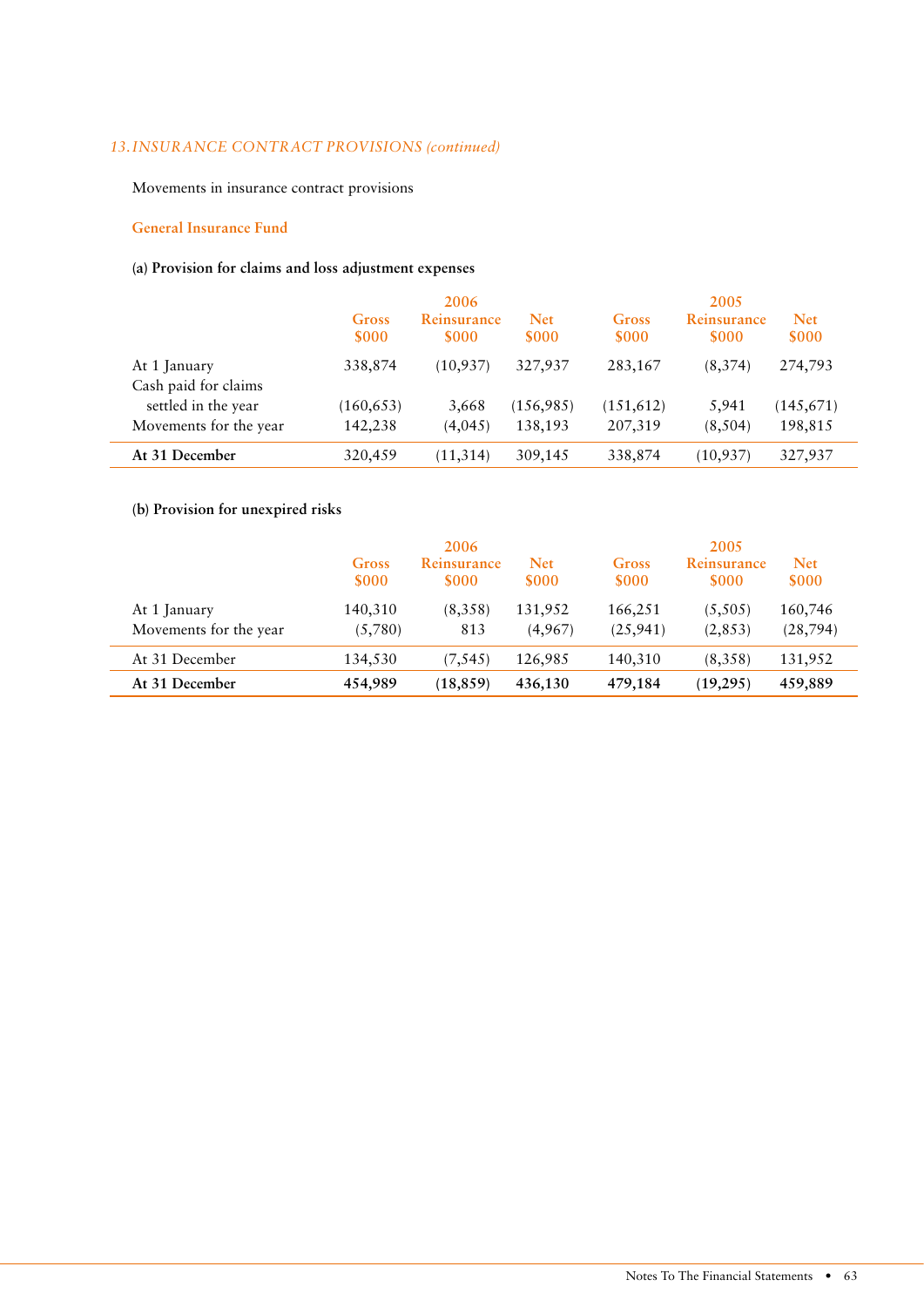# 14. INVESTMENT CONTRACT LIABILITIES

| Life Insurance Par Fund        |         |        |
|--------------------------------|---------|--------|
|                                | 2006    | 2005   |
|                                | \$000   | \$000  |
| Investment Contract liabilites | 160,185 | $\sim$ |

The investment contract liabilities relates to insurance plans which do not involve transfer of significant insurance risk to the Co-operative. They are accounted as investment contracts in accordance with FRS 104.

#### 15. INSURANCE AND OTHER RECEIVABLES

|                             |                          |           | 2006                     |           |                          |         |
|-----------------------------|--------------------------|-----------|--------------------------|-----------|--------------------------|---------|
|                             | Life                     | Life      |                          |           |                          |         |
|                             | Insurance                | Insurance | Investment               | General   | <b>Share</b>             |         |
|                             | Par                      | Non Par   | Linked                   | Insurance | holders'                 |         |
|                             | Fund                     | Fund      | Fund                     | Fund      | Fund                     | Total   |
|                             | \$000                    | \$000     | \$000                    | \$000     | \$000                    | \$000   |
| Outstanding premiums        | 25,773                   | 6,896     |                          |           |                          | 32,669  |
| Accrued interest receivable | 308                      | 23        | $\mathbf{1}$             | 436       | 34                       | 802     |
| Investment receivables      | 44,539                   | 6,273     |                          | 3,439     | 1,317                    | 55,568  |
| Trade receivables           | $\overline{\phantom{a}}$ | 5,920     |                          | 22,284    | $\overline{\phantom{a}}$ | 28,204  |
| Other receivables           | 4,442                    | 6,378     | $\overline{\phantom{a}}$ | 51        | 10,050                   | 20,921  |
| Interfund balances          |                          |           |                          |           | 34,389                   | 34,389  |
|                             | 75,062                   | 25,490    | 1                        | 26,210    | 45,790                   | 172,553 |
| Less allowance for          |                          |           |                          |           |                          |         |
| impairment losses           | (74)                     | (797)     |                          | (2,186)   |                          | (3,057) |
|                             | 74,988                   | 24,693    | 1                        | 24,024    | 45,790                   | 169,496 |

|                             |                              |           | 2005         |                          |                          |         |
|-----------------------------|------------------------------|-----------|--------------|--------------------------|--------------------------|---------|
|                             | Life                         | Life      |              |                          |                          |         |
|                             | Insurance                    | Insurance | Investment   | General                  | <b>Share</b>             |         |
|                             | Par                          | Non Par   | Linked       | Insurance                | holders'                 |         |
|                             | Fund                         | Fund      | Fund         | Fund                     | Fund                     | Total   |
|                             | \$000                        | \$000     | \$000        | \$000                    | \$000                    | \$000   |
| Outstanding premiums        | 26,474                       | 10,499    |              |                          |                          | 36,973  |
| Accrued interest receivable | 2,634                        | 6         | 1            | 33                       | 78                       | 2,752   |
| Investment receivables      | 19,441                       | 1,368     |              | 1,499                    | 495                      | 22,803  |
| Trade receivables           | $\qquad \qquad \blacksquare$ | 20,861    |              | 8,782                    | $\overline{\phantom{a}}$ | 29,643  |
| Other receivables           | 5,029                        | 20        |              | 17                       | 1,829                    | 6,895   |
| Interfund balances          |                              |           |              | $\overline{\phantom{a}}$ | 17,380                   | 17,380  |
|                             | 53,578                       | 32,754    | $\mathbf{1}$ | 10,331                   | 19,782                   | 116,446 |
| Less allowance for          |                              |           |              |                          |                          |         |
| impairment losses           | (2, 144)                     |           |              | (1,760)                  |                          | (3,904) |
|                             | 51,434                       | 32,754    | 1            | 8,571                    | 19,782                   | 112,542 |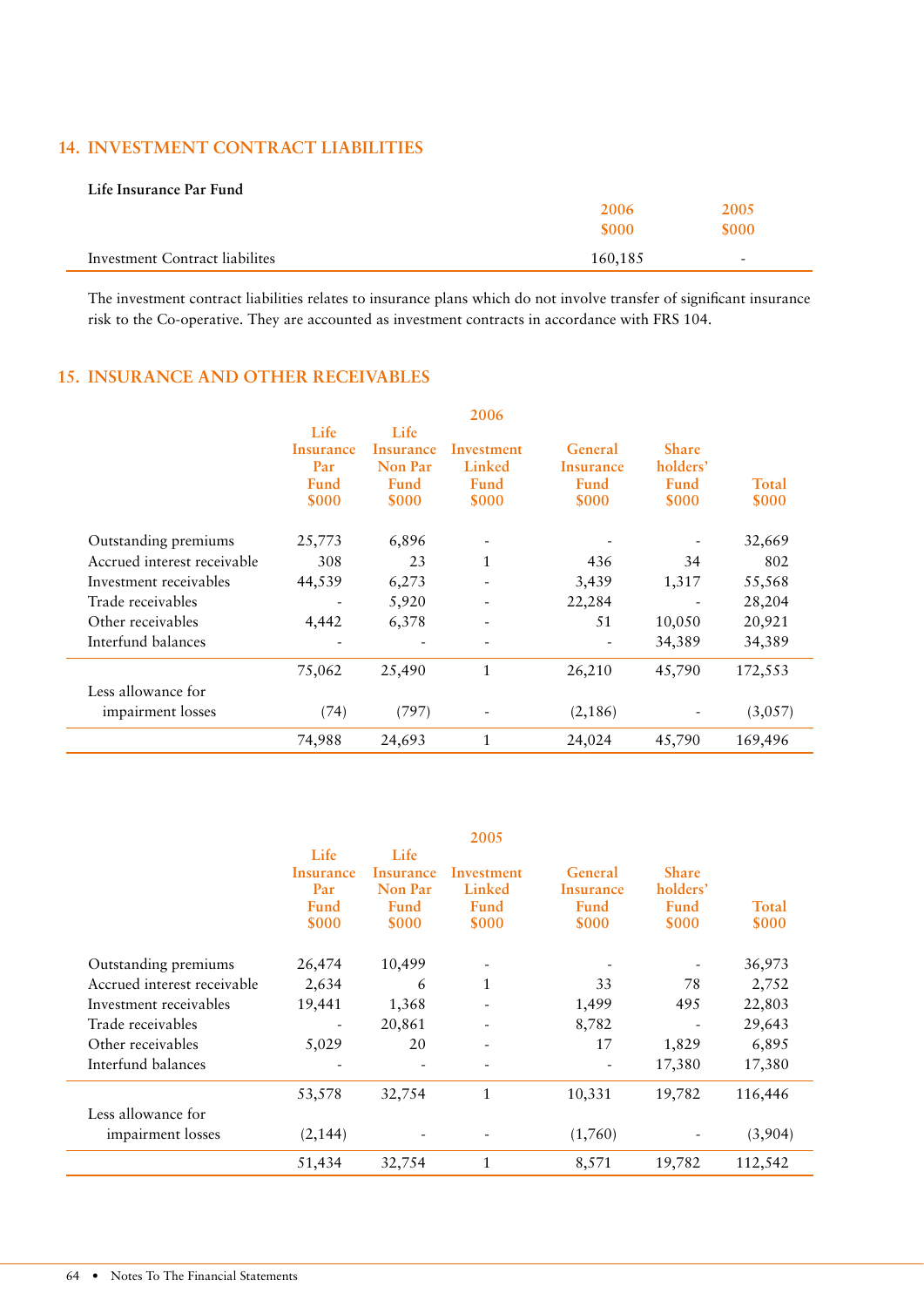## *15. INSURANCE AND OTHER RECEIVABLES (continued)*

| Movements in allowance for impairment losses for the financial year are as follows: |
|-------------------------------------------------------------------------------------|
|-------------------------------------------------------------------------------------|

|                                 |                  |           | 2006       |           |              |              |
|---------------------------------|------------------|-----------|------------|-----------|--------------|--------------|
|                                 | Life             | Life      |            |           |              |              |
|                                 | <b>Insurance</b> | Insurance | Investment | General   | <b>Share</b> |              |
|                                 | Par              | Non Par   | Linked     | Insurance | holders'     |              |
|                                 | Fund             | Fund      | Fund       | Fund      | <b>Fund</b>  | <b>Total</b> |
|                                 | \$000            | \$000     | \$000      | \$000     | \$000        | \$000        |
| At 1 January                    | 2,144            |           |            | 1,760     |              | 3,904        |
| Impairment loss during the year | 74               | 797       |            | 426       |              | 1,297        |
| Amount utilised                 | (2, 144)         |           |            |           |              | (2, 144)     |
| At 31 December                  | 74               | 797       | -          | 2,186     |              | 3,057        |
|                                 |                  |           | 2005       |           |              |              |
|                                 | Life             | Life      |            |           |              |              |
|                                 | Insurance        | Insurance | Investment | General   | <b>Share</b> |              |
|                                 | Par              | Non Par   | Linked     | Insurance | holders'     |              |
|                                 | Fund             | Fund      | Fund       | Fund      | <b>Fund</b>  | <b>Total</b> |
|                                 | \$000            | \$000     | \$000      | \$000     | \$000        | \$000        |
| At 1 January                    | 2,144            |           |            | 1,497     |              | 3,641        |
| Impairment loss during the year |                  |           |            | 327       |              | 327          |
| Amount utilised                 |                  | -         |            | (64)      |              | (64)         |
| At 31 December                  |                  |           |            |           |              |              |

#### **CASH AND CASH EQUIVALENTS 16.**

|                           | Life<br><b>Insurance</b><br>Par<br>Fund<br>\$000 | Life<br><b>Insurance</b><br>Non Par<br>Fund<br>\$000 | 2006<br>Investment<br>Linked<br>Fund<br>\$000 | General<br>Insurance<br>Fund<br>\$000 | <b>Share</b><br>holders'<br>Fund<br>\$000 | Total<br>\$000 |
|---------------------------|--------------------------------------------------|------------------------------------------------------|-----------------------------------------------|---------------------------------------|-------------------------------------------|----------------|
| Fixed deposits with banks | 255,658                                          | 109,793                                              | 2,632                                         | 55,382                                | 10,860                                    | 434,325        |
| Cash and bank balances    | 365,837                                          | 21,146                                               | 30,378                                        | 28,354                                | 13,442                                    | 459,157        |
|                           | 621,495                                          | 130,939                                              | 33,010                                        | 83,736                                | 24,302                                    | 893,482        |
|                           |                                                  |                                                      |                                               |                                       |                                           |                |
|                           |                                                  |                                                      | 2005                                          |                                       |                                           |                |
|                           | Life<br>Insurance                                | Life<br>Insurance                                    | Investment                                    | General                               | <b>Share</b>                              |                |
|                           | Par                                              | Non Par                                              | Linked                                        | Insurance                             | holders'                                  |                |
|                           | Fund                                             | Fund                                                 | Fund                                          | Fund                                  | Fund                                      | Total          |
|                           | \$000                                            | <b>SOOO</b>                                          | <b>\$000</b>                                  | <b>\$000</b>                          | \$000                                     | \$000          |
| Fixed deposits with banks | 187,021                                          | 73,421                                               | 14,128                                        | 18,148                                | 10,669                                    | 303,387        |
| Cash and bank balances    | 260,658                                          | 43,657                                               | 30,250                                        | 24,930                                | 19,164                                    | 378,659        |

The Singapore currency deposits in the General Insurance Fund include \$4.3 million (2005: \$3.7 million) due to intermediaries as collateral for credit facilities granted.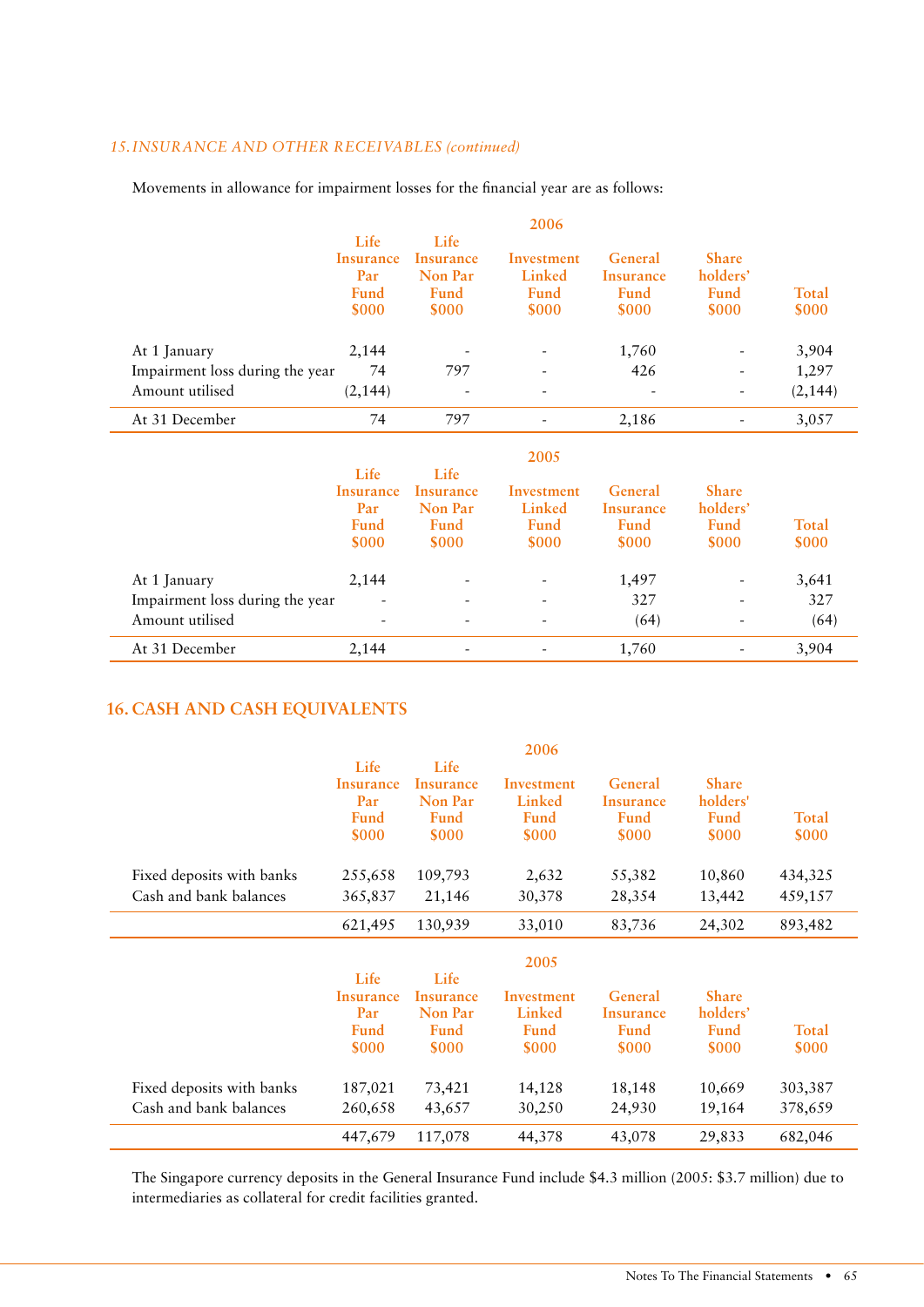# 17. INSURANCE AND OTHER PAYABLES 2006

|                           | Life<br>Insurance<br>Par<br>Fund<br>\$000 | Life<br>Insurance<br><b>Non Par</b><br>Fund<br><b>\$000</b> | zuud<br>Investment<br>Linked<br><b>Fund</b><br><b>\$000</b> | General<br>Insurance<br>Fund<br>\$000 | <b>Share</b><br>holders'<br>Fund<br>\$000 | Total<br>\$000 |
|---------------------------|-------------------------------------------|-------------------------------------------------------------|-------------------------------------------------------------|---------------------------------------|-------------------------------------------|----------------|
| Outstanding claims        | 50,593                                    | 18,739                                                      |                                                             |                                       |                                           | 69,332         |
| Insurance and reinsurance |                                           |                                                             |                                                             |                                       |                                           |                |
| payables                  | 55,639                                    | 1,932                                                       | $\overline{\phantom{a}}$                                    | 9,914                                 | $\overline{\phantom{0}}$                  | 67,485         |
| Investments and other     |                                           |                                                             |                                                             |                                       |                                           |                |
| payables                  | 229,604                                   | 7,909                                                       | 15,741                                                      | 10,266                                | 11,325                                    | 274,845        |
| Contribution to Singapore |                                           |                                                             |                                                             |                                       |                                           |                |
| Labour Foundation         |                                           |                                                             |                                                             | $\overline{\phantom{a}}$              | 13,670                                    | 13,670         |
| Contribution to Central   |                                           |                                                             |                                                             |                                       |                                           |                |
| Co-operative Fund         |                                           |                                                             | $\overline{\phantom{a}}$                                    |                                       | 25                                        | 25             |
| Interfund balances        | 6,200                                     | 8,227                                                       | $\overline{\phantom{a}}$                                    | 19,962                                |                                           | 34,389         |
|                           | 342,036                                   | 36,807                                                      | 15,741                                                      | 40,142                                | 25,020                                    | 459,746        |

|                           |             |                          | 2005                     |           |                          |         |  |
|---------------------------|-------------|--------------------------|--------------------------|-----------|--------------------------|---------|--|
|                           | Life        | Life                     |                          |           |                          |         |  |
|                           | Insurance   | Insurance                | Investment               | General   | <b>Share</b>             |         |  |
|                           | Par         | Non Par                  | Linked                   | Insurance | holders'                 |         |  |
|                           | <b>Fund</b> | <b>Fund</b>              | <b>Fund</b>              | Fund      | Fund                     | Total   |  |
|                           | \$000       | <b>SOOO</b>              | \$000                    | \$000     | \$000                    | \$000   |  |
| Outstanding claims        | 53,459      | 9,130                    |                          |           |                          | 62,589  |  |
| Insurance and reinsurance |             |                          |                          |           |                          |         |  |
| payables                  | 16,106      | 1,118                    |                          | 3,543     | $\overline{\phantom{a}}$ | 20,767  |  |
| Investments and other     |             |                          |                          |           |                          |         |  |
| payables                  | 213,773     | 8,272                    | 10,410                   | 7,707     | 854                      | 241,016 |  |
| Contribution to Singapore |             |                          |                          |           |                          |         |  |
| Labour Foundation         |             |                          |                          |           | 9,676                    | 9,676   |  |
| Contribution to Central   |             |                          |                          |           |                          |         |  |
| Co-operative Fund         |             | $\overline{\phantom{a}}$ | $\overline{\phantom{a}}$ |           | 25                       | 25      |  |
| Interfund balances        | 5,400       |                          | -                        | 11,980    |                          | 17,380  |  |
|                           | 288,738     | 18,520                   | 10,410                   | 23,230    | 10,555                   | 351,453 |  |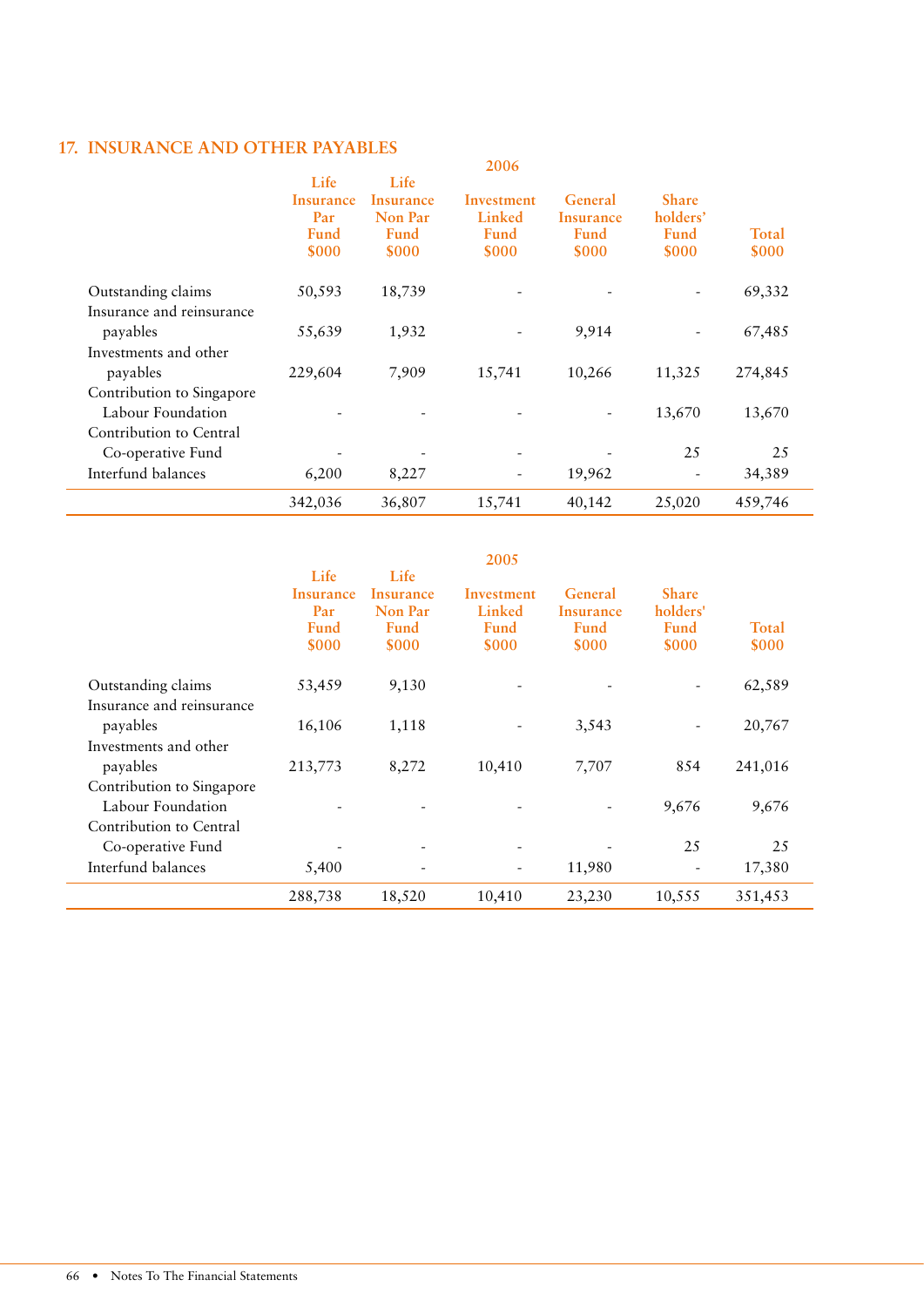# **SHARE CAPITAL 18.**

|                                               | 2006      | 2005      |  |
|-----------------------------------------------|-----------|-----------|--|
| Shareholders' Fund                            | \$000     | \$000     |  |
| Authorised:                                   |           |           |  |
| 100,000,000 participating shares of \$10 each | 1,000,000 | 1,000,000 |  |
|                                               |           |           |  |
| Issued and fully paid participating shares:   |           |           |  |
| At 1 January                                  | 432,518   | 399,242   |  |
| Issue of shares                               | 3,277     | 3,666     |  |
| Issue of bonus shares                         |           | 29,610    |  |
| At 31 December                                | 435,795   | 432,518   |  |

In 2006, 277,053 (2005: 211,894) shares were issued at par to staff, in respect of the staff deferred incentive scheme and long service award. 50,685 (2005:154,787) shares were issued at par for cash in respect of new subscriptions. In addition, nil (2005: 2,960,963) bonus shares were issued at the rate of 15 bonus shares for every 100 shares held for at least 5 years and at proportionately lower ratio for shares that were held less than 5 years.

The newly issued shares and bonus shares rank pari passu in respect of distribution of dividends and bonus shares with the existing shares.

#### **NTUC Income Insurance Co-operative Limited Members and their rights**

Members of the Co-operative consist of:-

- (a) The Singapore National Trades Union Congress which is designated the Founder Member;
- (b) Trade Unions and Registered Societies as may be accepted by the Board of Directors, and the Singapore Labour Foundation, which are designated Institutional Members;
- (c) Any person over the age of 18 years who has an assurance or insurance on his/her life with the Co-operative, and who at the time of proposal was a resident in Singapore, is designated an Ordinary Member;
- (d) Any person over the age of 18 years, who holds a minimum of ten participating shares in the Co-operative and who at the time of purchase was a resident in Singapore, is designated a Participating Member.

Any Member of the Co-operative may vote at any General Meeting of the Co-operative. Ordinary and Participating members having one vote each, and Institutional Members and the Founder Member, having one vote for each share they hold.

Any Institutional, Ordinary or Participating Member may withdraw his/her shares, subject to a notice period of one year, or such other limitations as the Board of Directors may decide in accordance with the Rules and By-Laws. The member withdrawing shall be entitled on the expiry of his notice to receive as the value of his shares, not more than what he/she paid for them, nor more than their value, as disclosed by the last Balance Sheet prepared by the Co-operative or the last actuarial valuation of the Co-operative, whichever is later.

In the event of the winding up of the Co-operative, the assets, including the reserve fund, shall be applied first to the cost of liquidation, then to the discharge of the liabilities of the Co-operative, then to the payment of the share capital or subscription capital, and then, provided that the by-laws of the Co-operative permit, to the payment of a dividend or patronage refund at a rate not exceeding that laid down in the Rules or in the By-Laws.

Any monies remaining after the application of the funds to the purposes specified in the above paragraph (section 88 of Co-operative Societies Act) and any sums unclaimed after two years under Section 89 (2) (which relates to claims of creditors), shall not be divided among the Members but shall be carried to the Co-operative Societies Liquidation Account kept by the Registrar.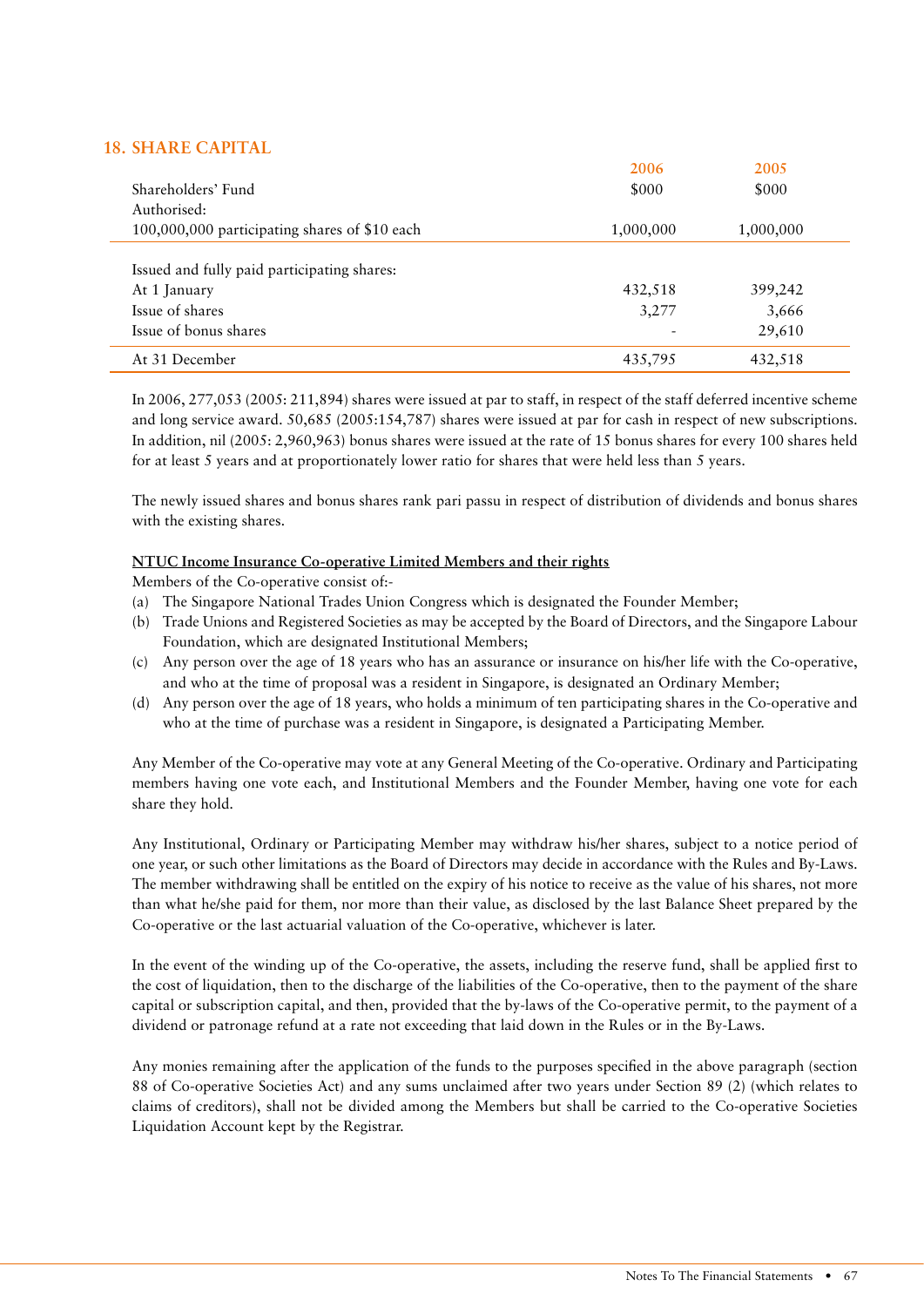#### *ABODER BHARE CAPITAL (continued) <i>CO*

A sum carried to the Co-operative Societies Liquidation Account shall be kept in this Account for at least two years. Out of the Co-operative Societies Liquidation Account such sums may be transferred to the Central Co-operative Fund, or applied generally for the furtherance of co-operative principles in such manner, as the Minister may determine from time to time.

The participating shares are presented as equity on the balance sheet. The redemption rights of the participating shareholders, and the requirements of FRS32, are described in note 2(s).

# 19. INSURANCE PREMIUM REVENUE AFTER REINSURANCE

|                                    |                          |                              | 2006                 |                             |                       |
|------------------------------------|--------------------------|------------------------------|----------------------|-----------------------------|-----------------------|
|                                    | Life<br>Insurance<br>Par | Life<br>Insurance<br>Non-Par | Investment<br>Linked | General<br>Insurance        |                       |
|                                    | Par Fund<br>\$000        | <b>Fund</b><br>\$000         | <b>Fund</b><br>\$000 | <b>Fund</b><br><b>\$000</b> | <b>Total</b><br>\$000 |
| Gross premiums                     | 1,110,993                | 426,917                      | 282,937              | 226,669                     | 2,047,516             |
| Change in gross provision          |                          |                              |                      |                             |                       |
| for unexpired risks                |                          | (10, 385)                    |                      | 5,780                       | (4,605)               |
| Gross insurance premium revenue    | 1,110,993                | 416,532                      | 282,937              | 232,449                     | 2,042,911             |
| Less: premiums ceded to reinsurers | 7,106                    | 9,273                        |                      | 18,035                      | 34,414                |
| Reinsurers' share of change in     |                          |                              |                      |                             |                       |
| provision for unexpired risks      |                          |                              |                      | 813                         | 813                   |
| Reinsurance premium expense        | 7,106                    | 9,273                        |                      | 18,848                      | 35,227                |
| Insurance premium revenue          |                          |                              |                      |                             |                       |
| after reinsurance                  | 1,103,887                | 407,259                      | 282,937              | 213,601                     | 2,007,684             |

|                                    |           |             | 2005        |             |           |
|------------------------------------|-----------|-------------|-------------|-------------|-----------|
|                                    | Life      | Life        |             |             |           |
|                                    | Insurance | Insurance   | Investment  | General     |           |
|                                    | Par       | Non-Par     | Linked      | Insurance   |           |
|                                    | Par Fund  | <b>Fund</b> | <b>Fund</b> | <b>Fund</b> | Total     |
|                                    | \$000     | \$000       | \$000       | \$000       | \$000     |
|                                    |           |             |             |             |           |
| Gross premiums                     | 1,161,874 | 422,379     | 297,893     | 261,753     | 2,143,899 |
| Change in gross provision          |           |             |             |             |           |
| for unexpired risks                |           | (30, 886)   |             | 25,941      | (4,945)   |
| Gross insurance premium revenue    | 1,161,874 | 391,493     | 297,893     | 287,694     | 2,138,954 |
| Less: premiums ceded to reinsurers | 4,957     | 7,674       |             | 14,505      | 27,136    |
| Reinsurers' share of change in     |           |             |             |             |           |
| provision for unexpired risks      |           |             |             | (2, 853)    | (2, 853)  |
| Reinsurance premium expense        | 4,957     | 7,674       |             | 11,652      | 24,283    |
| Insurance premium revenue          |           |             |             |             |           |
| after reinsurance                  | 1,156,917 | 383,819     | 297,893     | 276,042     | 2,114,671 |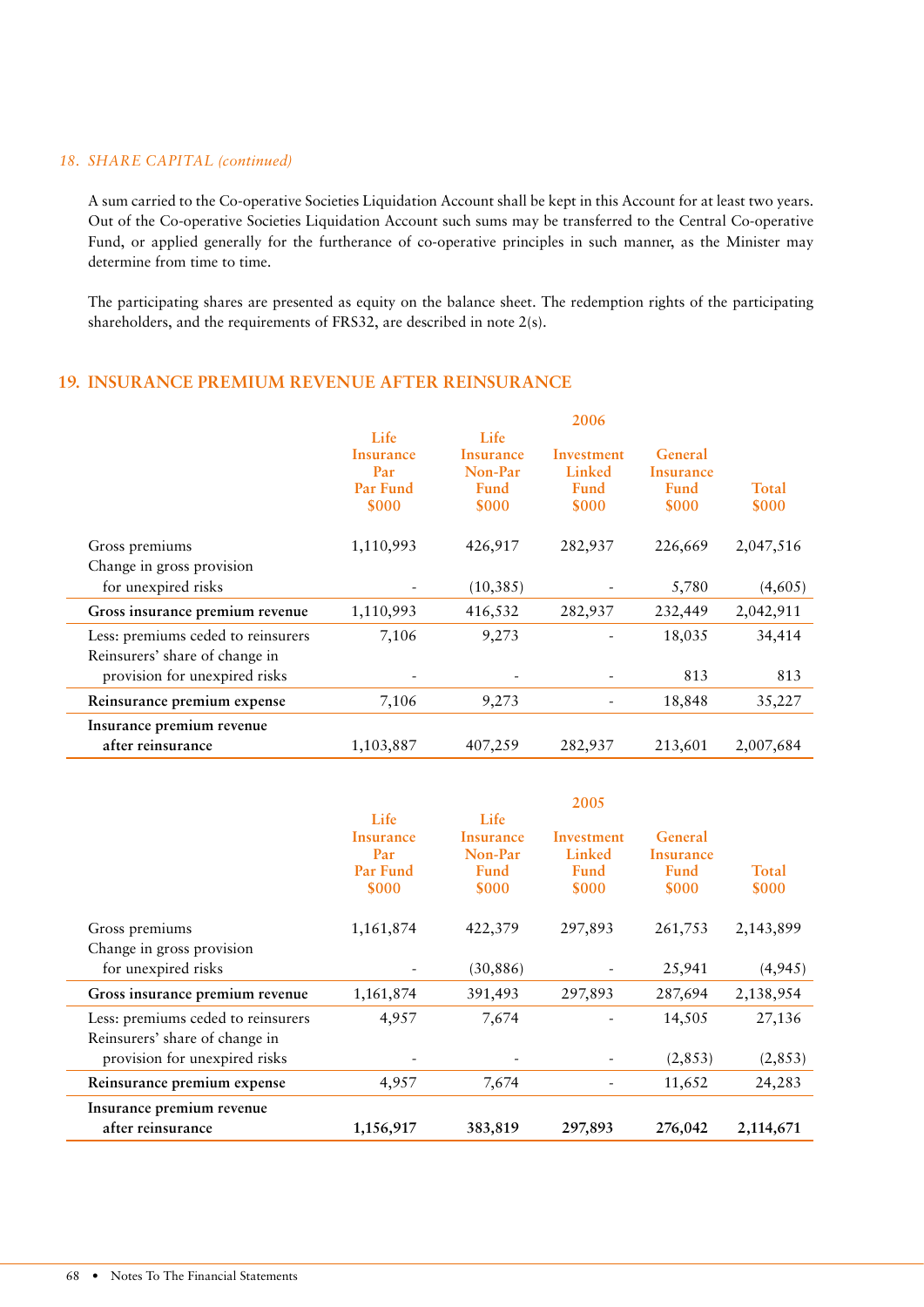# **FEE AND COMMISSION INCOME 20.**

|                           | Life<br>Insurance<br>Par Fund<br><b>\$000</b> | Life<br>Insurance<br>Non-Par Fund<br><b>SOOO</b> | 2006<br>Investment<br>Linked<br>Fund<br>\$000 | General<br>Insurance<br>Fund<br>\$000 | Total<br>\$000 |
|---------------------------|-----------------------------------------------|--------------------------------------------------|-----------------------------------------------|---------------------------------------|----------------|
| Reinsurance commission    | 2,255                                         | (5,320)                                          | $\overline{\phantom{a}}$                      | 3,349                                 | 284            |
| Management and other fees | 18,644                                        | $\overline{\phantom{0}}$                         | $\overline{\phantom{a}}$                      |                                       | 18,644         |
|                           | 20,899                                        | (5,320)                                          | $\overline{\phantom{a}}$                      | 3,349                                 | 18,928         |

|                           | Life<br>Insurance<br>Par Fund<br>\$000 | Life<br>Insurance<br>Non-Par Fund<br>\$000 | 2005<br>Investment<br>Linked<br>Fund<br>\$000 | General<br>Insurance<br>Fund<br>\$000 | Total<br>\$000 |
|---------------------------|----------------------------------------|--------------------------------------------|-----------------------------------------------|---------------------------------------|----------------|
| Reinsurance commission    | 3,879                                  | 27,516                                     | $\overline{\phantom{a}}$                      | 5,925                                 | 37,320         |
| Management and other fees | 21,668                                 |                                            | $\overline{\phantom{a}}$                      | $\overline{\phantom{a}}$              | 21,668         |
|                           | 25,547                                 | 27,516                                     |                                               | 5,925                                 | 58,988         |

The reinsurance commission in the Life Insurance Non-Par Fund relates to write-back of profit commission from the Eldershield business.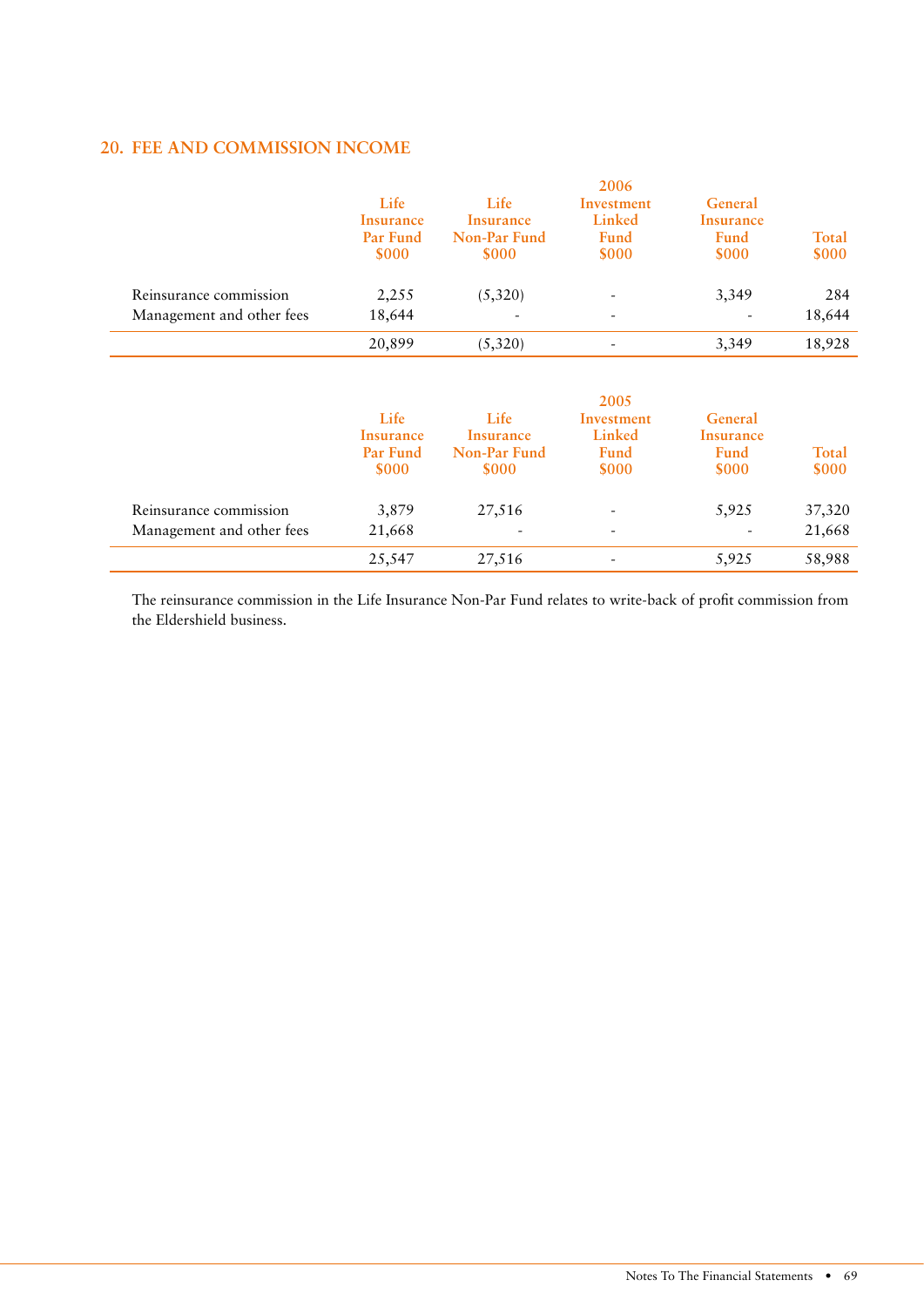#### **NET INVESTMENT INCOME AND FAIR VALUE GAINS 21.**

|                                   | 1,403,437 | 68,759    | 119,915    | 92,290           | 36,407       | 1,720,808 |
|-----------------------------------|-----------|-----------|------------|------------------|--------------|-----------|
| Investment expenses               | (7,904)   | (74)      | (1,420)    | (399)            | (73)         | (9,870)   |
| Investment properties maintenance | (15, 512) |           |            |                  |              | (15, 512) |
| Others                            | 674       | (792)     | 5          | (799)            | 830          | (82)      |
| of investment properties          | 60,194    |           |            |                  |              | 60,194    |
| Gains on changes in fair value    |           |           |            |                  |              |           |
| Net unrealised gains/(losses)     | 560,017   | 36,521    | (63, 678)  | 24,396           | 12,431       | 569,687   |
| Net realised gains/(losses)       | 215,084   | 2,505     | 158,430    | 34,086           | 6,568        | 416,673   |
| Impairment loss on loans          | 790       |           |            | (20)             | (1)          | 769       |
| - refer to note 23)               | 43,448    |           |            |                  |              | 43,448    |
| (including notional rent          |           |           |            |                  |              |           |
| Rental income                     |           |           |            |                  |              |           |
| Quoted equities                   | 132,022   | 5,528     | 15,912     | 12,287           | 2,642        | 168,391   |
| Available-for-sale investments    | 77,381    |           |            |                  | 1,352        | 78,733    |
| Dividend income                   |           |           |            |                  |              |           |
| Debt securities                   | 282,224   | 20,449    | 9,682      | 18,962           | 11,103       | 342,420   |
| Loans                             | 42,870    | 1         | 1          | 1,146            | 630          | 44,648    |
| Cash and cash equivalents         | 12,149    | 4,621     | 983        | 2,631            | 925          | 21,309    |
| Interest income                   |           |           |            |                  |              |           |
|                                   | \$000     | \$000     | \$000      | \$000            | \$000        | \$000     |
|                                   | Fund      | Fund      | Fund       | Fund             | <b>Fund</b>  | Total     |
|                                   | Par       | Non Par   | Linked     | <b>Insurance</b> | holders'     |           |
|                                   | Insurance | Insurance | Investment | General          | <b>Share</b> |           |
|                                   | Life      | Life      | 2006       |                  |              |           |
|                                   |           |           |            |                  |              |           |

| <b>Share</b><br>holders'<br>Fund<br><b>Total</b> |
|--------------------------------------------------|
|                                                  |
|                                                  |
|                                                  |
|                                                  |
| \$000                                            |
|                                                  |
| 11,718                                           |
| 50,738<br>900                                    |
| 6,422<br>191,103                                 |
|                                                  |
| 14,441                                           |
| 159,403<br>3,004                                 |
|                                                  |
|                                                  |
| 40,818                                           |
| 15,849                                           |
| 364,048<br>7,043                                 |
| 92,774<br>(5,033)                                |
|                                                  |
| 7,808                                            |
| 593                                              |
| (12, 844)                                        |
| (71)<br>(8,694)                                  |
| 927,755<br>12,678                                |
| \$000<br>413                                     |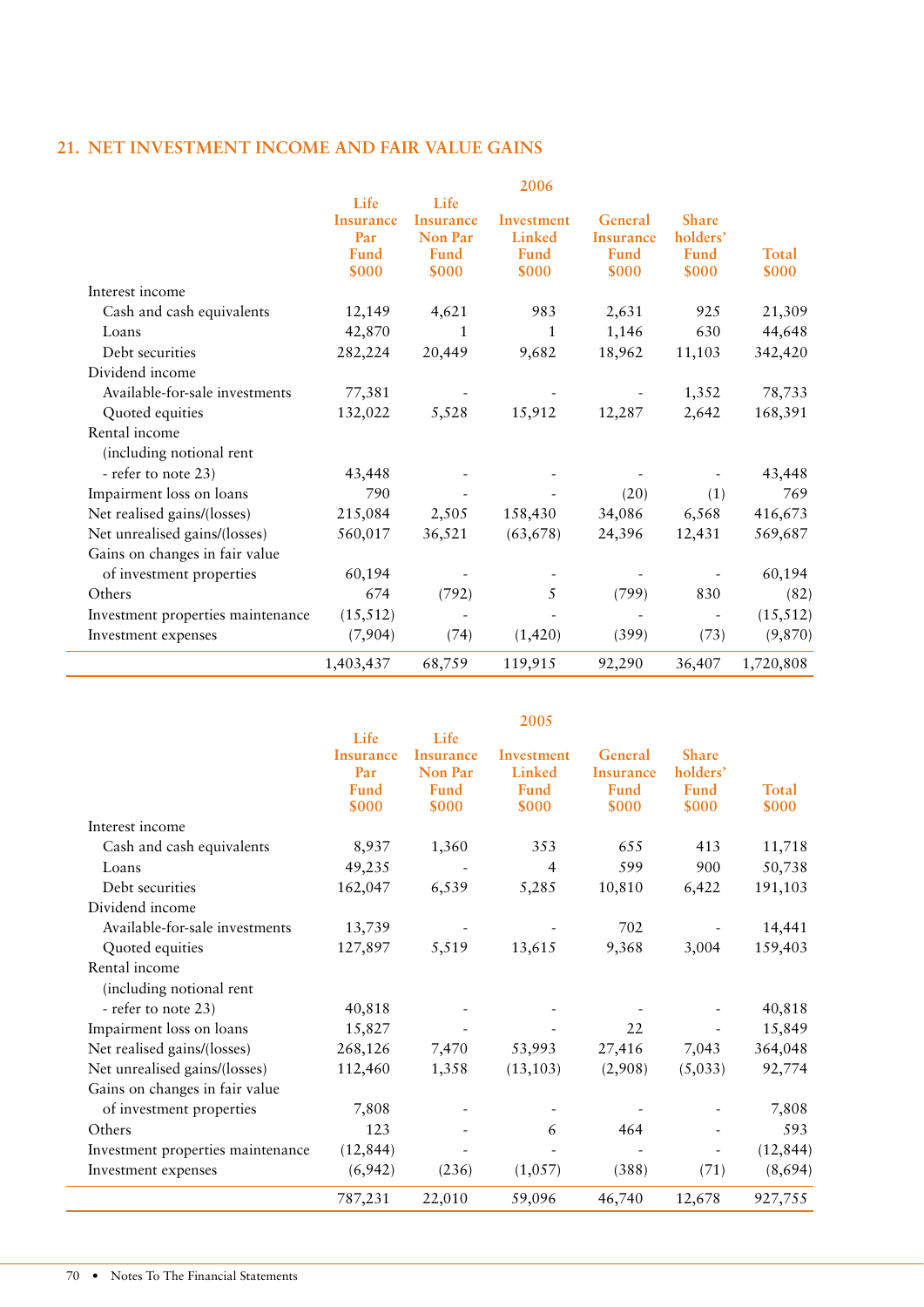# **CLAIMS, SURRENDERS AND ANNUITIES 2006 22.**

|                                 |           |           | zuud                     |                          |           |
|---------------------------------|-----------|-----------|--------------------------|--------------------------|-----------|
|                                 | Life      | Life      |                          |                          |           |
|                                 | Insurance | Insurance | Investment               | General                  |           |
|                                 | Par       | Non-Par   | Linked                   | Insurance                |           |
|                                 | Fund      | Fund      | Fund                     | Fund                     | Total     |
|                                 | \$000     | \$000     | \$000                    | \$000                    | \$000     |
| Death benefits and other claims | 84,007    | 106,659   |                          | 160,653                  | 351,319   |
| Health and accident benefits    | 3,731     | 49,060    |                          |                          | 52,791    |
| Maturity benefits               | 544,946   |           |                          | ٠                        | 544,946   |
| Surrender benefits              | 249,104   | 177       | 375,786                  | $\overline{\phantom{a}}$ | 625,067   |
| Annuity benefits                | 67,800    | ۰         | $\overline{\phantom{a}}$ |                          | 67,800    |
|                                 | 949,588   | 155,896   | 375,786                  | 160,653                  | 1,641,923 |

|                                 |             |             | 2005                         |             |         |
|---------------------------------|-------------|-------------|------------------------------|-------------|---------|
|                                 | Life        | Life        |                              |             |         |
|                                 | Insurance   | Insurance   | Investment                   | General     |         |
|                                 | Par         | Non-Par     | Linked                       | Insurance   |         |
|                                 | <b>Fund</b> | <b>Fund</b> | <b>Fund</b>                  | <b>Fund</b> | Total   |
|                                 | \$000       | \$000       | \$000                        | \$000       | \$000   |
| Death benefits and other claims | 83,690      | 33,422      |                              | 151,612     | 268,724 |
| Health and accident benefits    | 3,492       | 41,117      | $\qquad \qquad \blacksquare$ |             | 44,609  |
| Maturity benefits               | 198,392     |             |                              |             | 198,392 |
| Surrender benefits              | 225,868     | 93          | 189,894                      |             | 415,855 |
| Annuity benefits                | 58,963      |             | $\overline{\phantom{0}}$     |             | 58,963  |
|                                 | 570,405     | 74,632      | 189,894                      | 151,612     | 986,543 |

Gross claims, surrenders and annuities of the Life Insurance Par Fund includes bonus paid in anticipation of surplus of \$15.2 million (2005: \$12.5 million).

#### **MANAGEMENT EXPENSES 23.**

The following items are included in management expenses:

|                                                     | 2006                     | 2005  |  |
|-----------------------------------------------------|--------------------------|-------|--|
|                                                     | \$000                    | \$000 |  |
| Depreciation of property, plant and equipment       |                          |       |  |
| Office equipment                                    | 4,490                    | 2,767 |  |
| Furniture and fittings                              | 815                      | 941   |  |
| Motor vehicles                                      | 48                       | 16    |  |
| Amortisation of intangible assets                   | 149                      | 949   |  |
| Loss on disposal of property, plant and equipment   | $\overline{\phantom{0}}$ | 22    |  |
| Rental expense                                      | 1,045                    | 702   |  |
| Notional rental in respect of owned office premises | 5,455                    | 4,557 |  |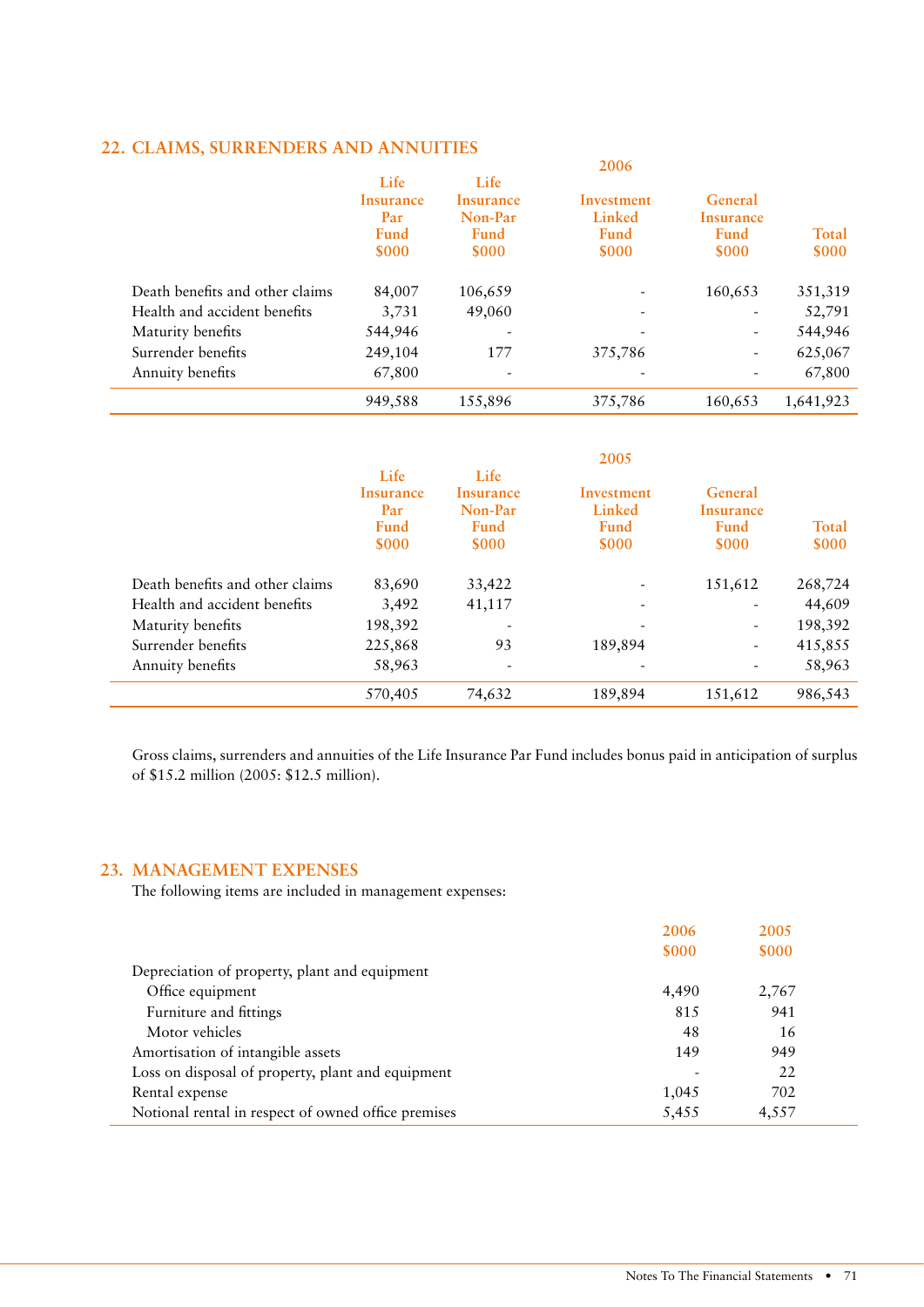### **RELATED PARTY TRANSACTIONS 24.**

For the purpose of these financial statements, parties are considered to be related to the Co-operative if the Cooperative has the ability, directly or indirectly, to control the party or exercise significant influence over the party in making financial and operating decisions, or vice versa, or where the Co-operative and the party are subject to common control or common significant influence. Related parties may be individuals or other entities.

Key management personnel are those persons having authority and responsibility for planning, directing and controlling the activities of the Co-operative. This includes directors and officers of the Co-operative and close members of the families of such individuals. Key management personnel includes non-executive directors.

In addition to the related party information shown elsewhere in the financial statements, the following significant related party transactions took place between the Co-operative and related parties during the financial year on terms agreed by the parties concerned:-

|                                                           | 2006<br>\$000 | 2005<br>\$000 |  |
|-----------------------------------------------------------|---------------|---------------|--|
| Loan granted to key management personnel during the year  | 1.5           | 57            |  |
| Interest received from subsidiaries for loans granted     | 555           | 554           |  |
| Fee paid to an associated company                         |               |               |  |
| - in relation to management of investment properties      | 1,614         | 1,853         |  |
| - in relation to management of property under development | 151           | 136           |  |
| Fees receivable from subsidiaries                         | 192           | 93            |  |
| <b>25. STAFF COSTS</b>                                    |               |               |  |
|                                                           | 2006<br>\$000 | 2005<br>\$000 |  |
| Salaries, commission and bonuses                          | 96,940        | 91,618        |  |
| Employer's contribution to defined contribution plan      | 9,380         | 10,289        |  |
|                                                           | 106,320       | 101,907       |  |
|                                                           |               |               |  |
| Key management personnel compensation                     |               |               |  |
|                                                           | 2006          | 2005          |  |
|                                                           | \$000         | \$000         |  |
| Salaries and other short term benefits                    | 3,982         | 2,476         |  |

#### **DIVIDENDS 26.**

The Directors have proposed a dividend of 6% (2005: 6%) and a special dividend of 2% (2005: nil) amounting to \$34.7 million (2005: \$25.1 million) to be paid in respect of the financial year ended 31 December 2006. The financial statements will reflect this dividend payable in the Shareholders' Fund as an appropriation of surplus in the year ending 31 December 2007 after declaration of the dividend by shareholders.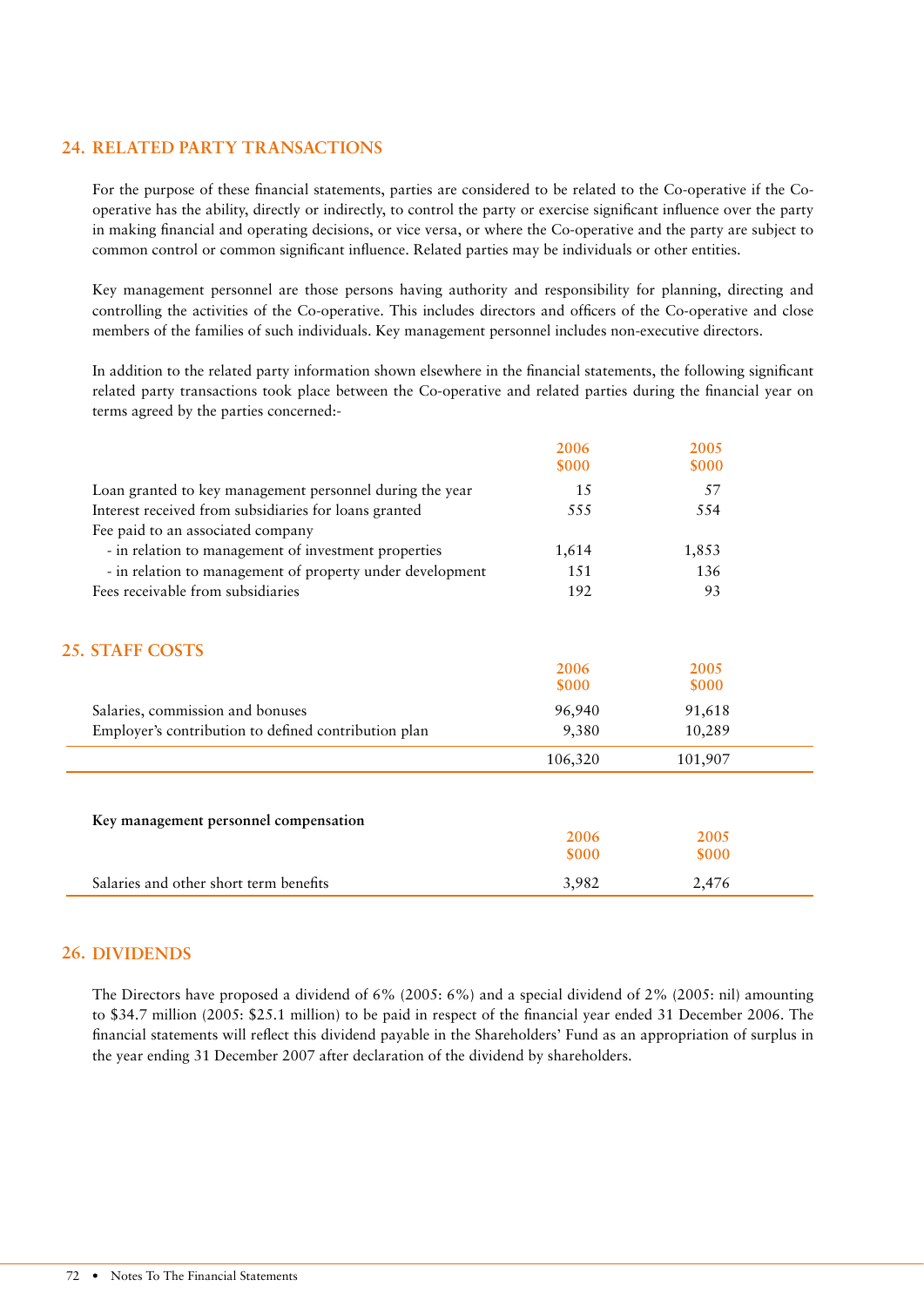# 27. **COMMITMENTS**

| 7. COMMITMENTS                                      |         |         |  |
|-----------------------------------------------------|---------|---------|--|
|                                                     | 2006    | 2005    |  |
|                                                     | \$000   | \$000   |  |
| Life Insurance Par Fund                             |         |         |  |
| Capital expenditure contracted but not provided for | 9.814   | 45,000  |  |
| Outstanding investment commitments                  | 189,735 | 64.896  |  |
|                                                     | 199,549 | 109,896 |  |

# **CONTINGENT LIABILITY 28.**

Life Insurance Par Fund

There is a proportionate share of guarantee for repayment of interest and bank fee given to a bank in respect of credit facility granted to a company in which the Co-operative has an equity interest.

The proportionate share of the credit facilities and the respective interest rates are:

|                                                                                                       | 2006<br>\$000 | 2005<br>\$000 |  |
|-------------------------------------------------------------------------------------------------------|---------------|---------------|--|
| Transferable Term Loan (at bank's swap cost + 1.375% p.a.)<br>Overdraft Facility (at bank prime rate) | 2,710<br>50   | 2,710<br>50   |  |
|                                                                                                       | 2,760         | 2,760         |  |

# **SUBSEQUENT EVENT 29.**

In January 2007, property under development for Ang Mo Kio development project was completed and issued with Temporary Occupation Permit. The property under development will be reclassified as Investment Property in accordance with FRS 40 Investment Property.

# **FRS YET TO BE ADOPTED 30.**

The Co-operative has yet to adopt the following new/revised FRS stated below which are effective for accounting periods beginning on or after 1 January 2007. The initial application of the other standards and interpretations are not expected to have any material impact on the Co-operative's financial statements.

| <b>FRS 107</b>     | Financial Instruments: Disclosures                        |
|--------------------|-----------------------------------------------------------|
| Amendment to FRS 1 | Presentation of Financial Statements: Capital Disclosures |

# **AUTHORISATION FOR ISSUE 31.**

These financial statements were approved by the Board of Directors at a meeting held on 23 March 2007 and authorised for release on 23 March 2007.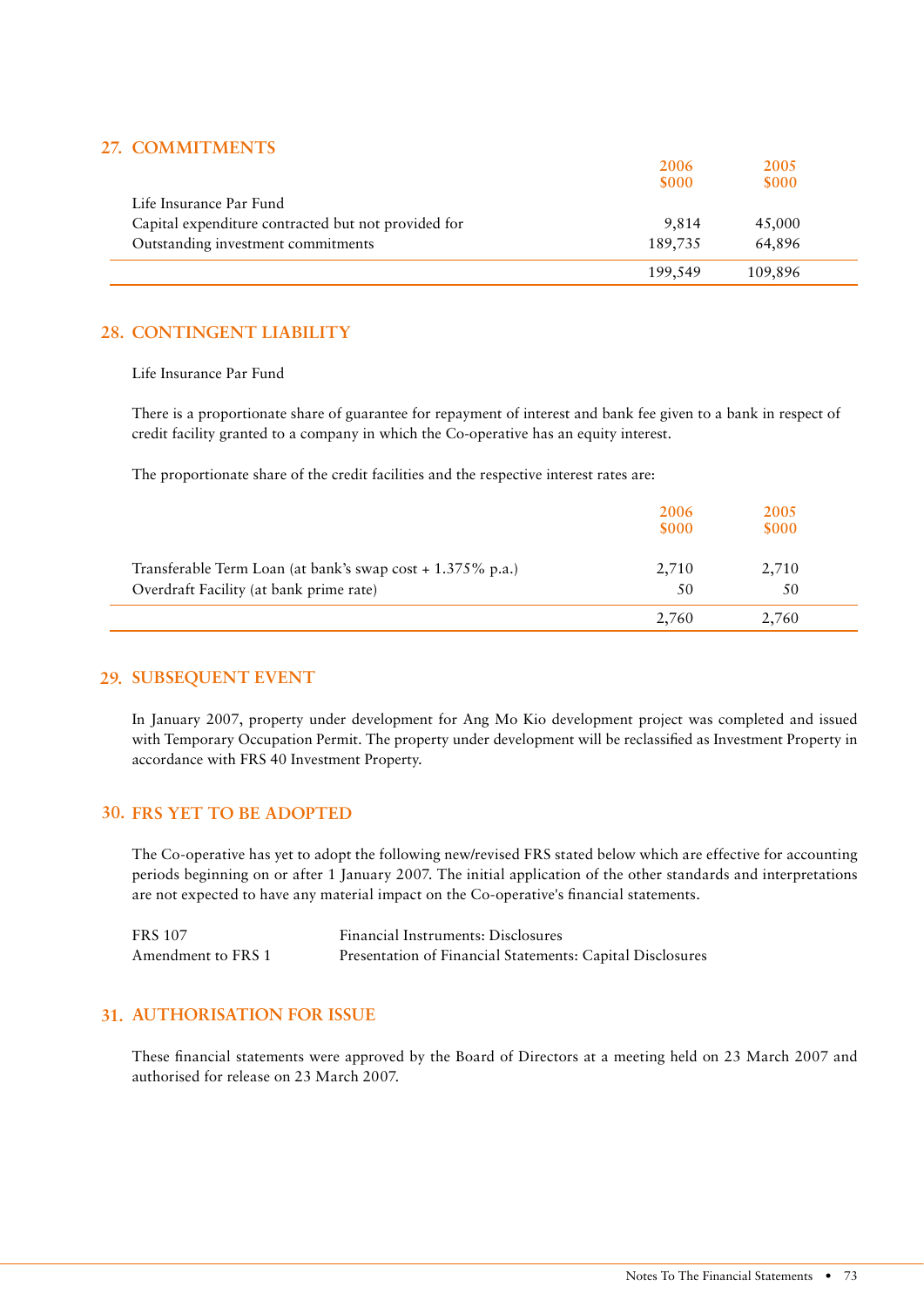# **Independent Auditors' Report**

Members of NTUC Income Insurance Co-operative Limited

We have audited the financial statements of NTUC Income Insurance Co-operative Limited (the "Co-operative"), which comprise the balance sheet as at 31 December 2006, the profit and loss account, statements of changes in equity and cash flows for the year then ended, and a summary of significant accounting policies and other explanatory notes, as set out on pages 18 to 73.

### **Directors' responsibility for the financial statements**

The Co-operative's directors are responsible for the preparation and fair presentation of these financial statements in accordance with Singapore Financial Reporting Standards. This responsibility includes: designing, implementing and maintaining internal control relevant to the preparation and fair presentation of financial statements that are free from material misstatement, whether due to fraud or error; selecting and applying appropriate accounting policies; and making accounting estimates that are reasonable in the circumstances.

### **Auditor's responsibility**

Our responsibility is to express an opinion on these financial statements based on our audit. We conducted our audit in accordance with Singapore Standards on Auditing. Those Standards require that we comply with ethical requirements and plan and perform the audit to obtain reasonable assurance about whether the financial statements are free of material misstatement.

An audit involves performing procedures to obtain audit evidence about the amounts and disclosures in the financial statements. The procedures selected depend on the auditor's judgment, including the assessment of the risks of material misstatement of the financial statements, whether due to fraud or error. In making those risk assessments, the auditor considers internal control relevant to the entity's preparation and fair presentation of the financial statements in order to design audit procedures that are appropriate in the circumstances, but not for the purpose of expressing an opinion on the effectiveness of the entity's internal control. An audit also includes evaluating the appropriateness of accounting policies used and the reasonableness of accounting estimates made by the directors, as well as evaluating the overall presentation of the financial statements.

We believe that the audit evidence we have obtained is sufficient and appropriate to provide a basis for our audit opinion.

# **Opinion**

We draw attention to note 18 of the financial statements which explains the rights and obligations of the holders of the participating shares and the method of presentation of the paid-up share capital of the Co-operative.

In our opinion:

- a) except for the presentation of the paid up share capital as equity, the financial statements of the Co-operative are properly drawn up in accordance with Singapore Financial Reporting Standards to give a true and fair view of the state of affairs of the Co-operative as at 31 December 2006 and the results, changes in equity and cash flows of the Co-operative for the year ended on that date; and
- b) proper accounting and other records have been kept; and
- c) the receipts, expenditure and investment of monies and the acquisition and disposal of assets by the Co-operative during the year have been in accordance with the By-laws of the Co-operative and the provisions of the Cooperative Societies Act, Chapter 62.

Pur

**KPMG** Certified Public Accountants

Singapore, 23 March 2007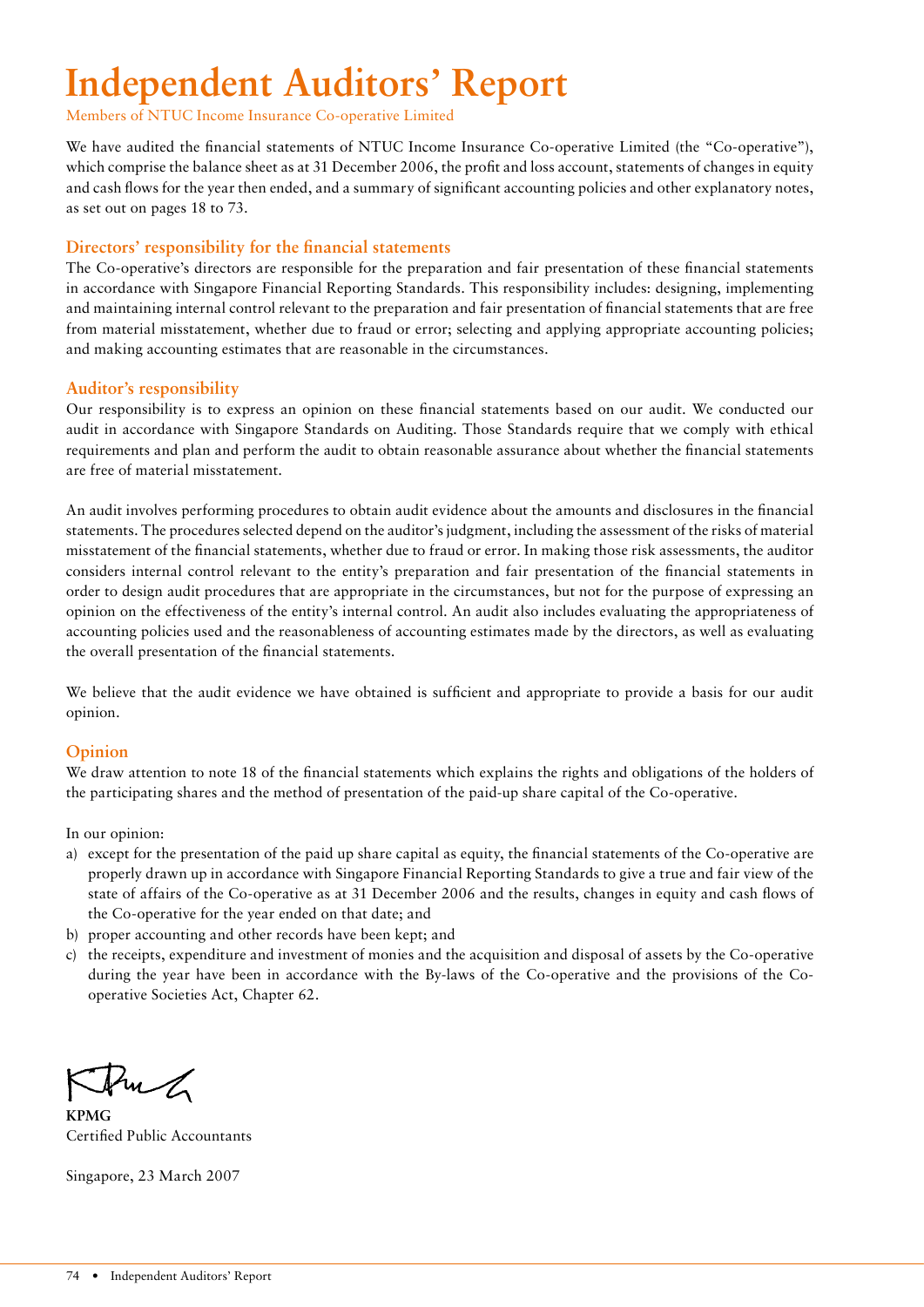# **Founder & Institutional Members**

As at 31 December 2006

**FOUNDER MEMBER No of Shares INSTITUTIONAL MEMBERS No of Shares** National Trades Union Congress 7,011,344 Singapore Urban Redevelopment Authority Workers' Union 33,748 Singapore Press Holdings Employees' Union 33,450 **INSTITUTIONAL MEMBERS** Singapore Statutory Boards Employees' T & L Soc Ltd 31,739 DBS Staff Union 30,222 NTUC Income Insurance Co-operative Ltd\* 1,093,104 Singapore Union of Broadcasting Employees 29,629 Singapore Labour Foundation 798,560 Singapore Police Co-op Society Ltd 29,613 Singapore Manual & Mercantile Workers' Union 530,533 Staff Union of NTUC ARU 26,711 Singapore Maritime Officers' Union 470,386 Air-Transport Executive Staff Union 25,761 National Transport Workers' Union 406,984 NTUC Media Co-op Ltd 25,412 United Workers of Electronic & Electrical Industries 385,719 Changi International Airport Services Employees' Union 23,968 Amalgamated Union of Public Employees 321,601 AUPE Multi-Purpose Co-op Soc Ltd 21,292 Singapore Bank Employees' Union 273,301 NTUC Healthcare Co-op Ltd 20,288 Shipbuilding & Marine Engineering Employees' Union 204,808 Singapore Prison Service Multi-Purpose Co-op Ltd 20,100 Singapore Mercantile Co-op T & L Soc Ltd 198,350 Telecoms Credit Co-op Soc Ltd 17,195 Singapore Airlines Staff Union 195,470 Ceylon Tamils Multi-Purpose Co-op Ltd 16,719 NTUC Fairprice Co-op Ltd 183,267 Sembawang Shipyard Employees' Union 16,407 Healthcare Services Employees' Union 161,805 Keppel Services Staff Union 15,410 Metal Industries Workers' Union 149,010 Ngee Ann Polytechnic Academic Staff Union 15,325 Union of Telecoms Employees of Singapore 129,237 Premier Security Co-op Society Ltd 14,200 Singapore Credit Co-op League Ltd 127,830 UTES Multi-Purpose Co-op Soc Ltd 13,304 NTUC Childcare Co-op Ltd 120,019 Ngee Ann Poly Consumer Co-op Society 12,810 Singapore Teachers' Co-op Soc Ltd 118,058 TRC Multi-Purpose Co-op Society 10,000 Singapore Industrial & Services Employees' Union 113,987 Singapore Stevedores Union 9,073 United Workers of Petroleum Industry 113,320 Singapore Refining Companies Employees' Union 8,255 Singapore Insurance Employees' Union 112,865 Keppel Employees' Union 6,154 Exxonmobil Employees Co-op Ltd 103,250 Industrial & Services Co-op Society Ltd 6,095 Singapore Shell Employees' Union 101,962 Singapore Polytechnic Co-op Ltd 5,818 HDB Staff Union 100,000 Singapore Air Transport-Workers' Union 4,934 Singapore Organisation of Seamen 4,763 and 4,763 Union of Security Employees 4,763 Singapore Shell Employees Union Co-op Ltd 83,463 NUS Multi-Purpose Co-op Society 4,420 Food, Drinks & Allied Workers Union 80,269 Singapore Interpreters & Translators Union 4,218 Union of Power & Gas Employees 78,029 Kindergarten & Childcare Centres Staff Union 3,729 Exxonmobil Singapore Employees' Union 76,711 Times Publishing Group Employees Union 3,427 Amalgamated Union of Statutory Board Employees 67,386 Port Officers Union 3,312 Singapore Port Workers Union 66,517 Jurong Shipyard Multi-Purpose Co-op Soc Ltd 3,306 Natsteel Employees' Union 63,104 Singapore Technologies Electronics Employees Union 2,973 Chemical Industries Employees' Union 60,133 DEW Credit Cooperative Ltd 2,875 Singapore Teachers' Union 57,115 Singapore Tamil Teachers' Union 2,756 Singapore National Cooperative Federation 57,075 NTUC Club Staff Union 2,382 Singapore Airport Terminal Services Workers' Union 55,857 Energy & Utilities Employees' Cooperative Ltd 2,369 Singapore Government Staff Credit Co-op Soc Ltd 55,392 SIA Engineering Company Engineers & Executives Union 2,300 Inland Revenue Authority of S'pore Staff Union 48,580 Singapore Bank Employees Co-operative 2,130 Singapore Bank Officers Association 46,640 Amalgamated Union of Public Daily-Rated Workers 2,077 Straits Times Press Co-op T & L Society 45,790 Singapore National Union of Journalists 1,856 Customs Credit Co-op Society Ltd 45,599 Race Course General Employees' Union 1,301 PUB Employees Union 41,588 Spring Singapore Staff Union 417 Keppel FELS Employees' Union 39,095 Singapore Government Shorthand Writers Assn 309 Building Construction & Timber Industry Employees' Union 35,906 Singapore Malay Teachers' Union 141 Temasek Polytechnic Co-op Society 35,880 Singapore Chinese Teachers' Union 21 Singapore Public Works Employees'Credit Co-op Soc Ltd 35,625 Reuters Local Employees Union 10 Citiport Credit Co-op Ltd 35,580 Union of ITE Training Staff 34,959 \* Held on behalf of staff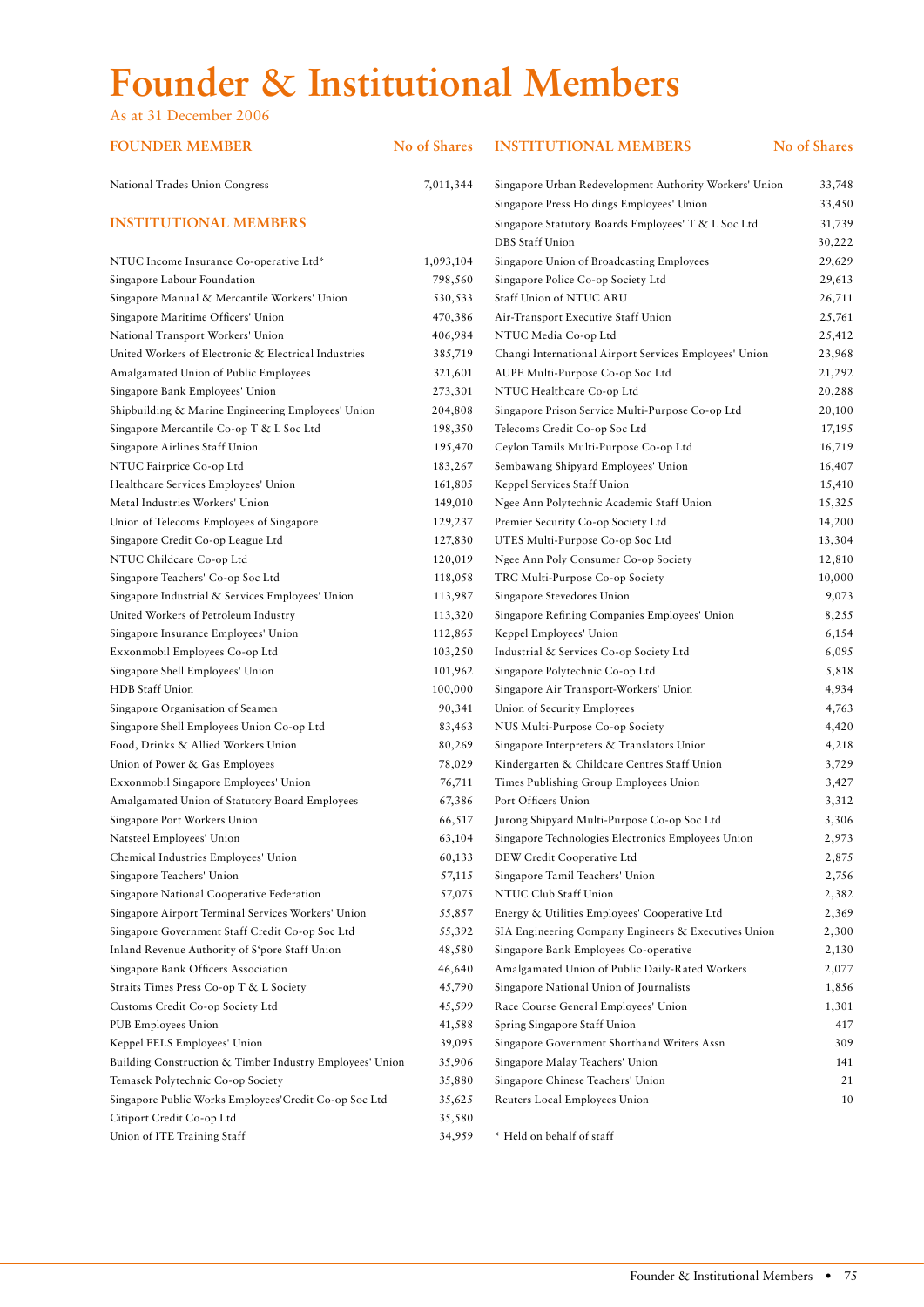# **Notice of Annual General Meeting**

NTUC Income Insurance Co-operative Limited

NOTICE IS HEREBY given that the Thirty-Seventh Annual General Meeting of NTUC INCOME INSURANCE CO-OPERATIVE LIMITED will be held on Wednesday, 30 May 2007, at 6.00 pm at the Conference Room, 7th Floor, NTUC Income Centre, 75 Bras Basah Road, Singapore 189557.

### **AGENDA**

- 1 To confirm the minutes of the 36th Annual General Meeting held on 26 May 2006.
- 2 To receive, and if approved, to adopt the Report of the Board of Directors and the Audited Accounts for the year ended 31 December 2006.
- 3 To consider the Actuary's Report and to endorse the proposals of the Board of Directors for the disposal of the surplus.
- 4 To declare a dividend to shareholders.
- 5 To approve the payment of honoraria to directors for the year 2007.
- 6 To fix the maximum borrowing limit of the Co-operative at \$50 million under By-law 30.
- 7 To appoint M/s PricewaterhouseCoopers as auditors of the Co-operative for 2007.
- 8 To consider such other business not included in this notice of which at least ten days' notice in writing shall have been given to the Secretary.

### BY ORDER OF THE BOARD OF DIRECTORS

Thanalakshmi d/o M R Balakrishnan Secretary

Singapore 30 April 2007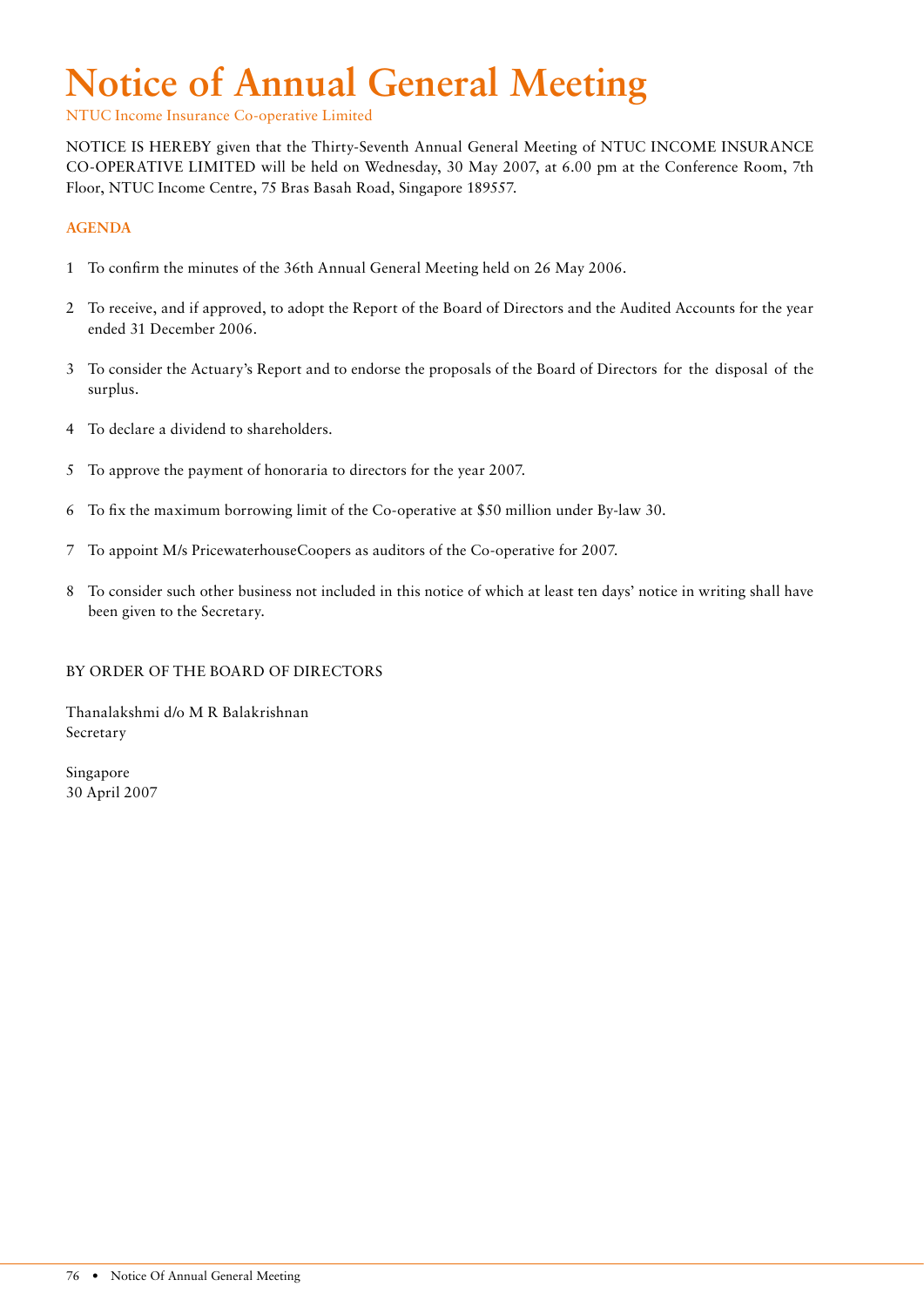- 1 By-Law 20 (iii) Representation at General Meeting and Voting :-
	- (a) The Founder Member and the Institutional Members shall notify the Secretary in writing of the names of their delegates who are authorised to attend meetings on their behalf. These nominations shall be entered in the books of the Society and shall hold good until revoked;
	- (b) A credential card shall be sent with the Annual Report to each of the nominated delegates representing the Founder Member and the Institutional Members;
	- (c) A credential card and the Annual Report shall be sent to only such participating and ordinary members who are entitled to vote at the General Meeting and who apply in writing to the Secretary for the credential card and the Annual Report;
	- (d) A credential card issued by the Society shall be produced for admission to the Meeting provided that duplicate cards may be obtained at the meeting by bona fide delegates and members.
- 2. Members who do not qualify under By-Law  $S(y)$  are not entitled to receive credential cards.
- 3. Ordinary members who have paid at least one full year's premium on their policies and who wish to attend the General Meeting are requested to apply for the credential cards and Annual Reports as early as possible.
- 4. To avoid inconvenience, members and delegates are requested to bring their credential cards to the Meeting.
- 5. Members desiring any clarification on the Annual Report and Statement of Accounts are requested to forward their questions in writing to the Secretary at least ten days before the meeting.